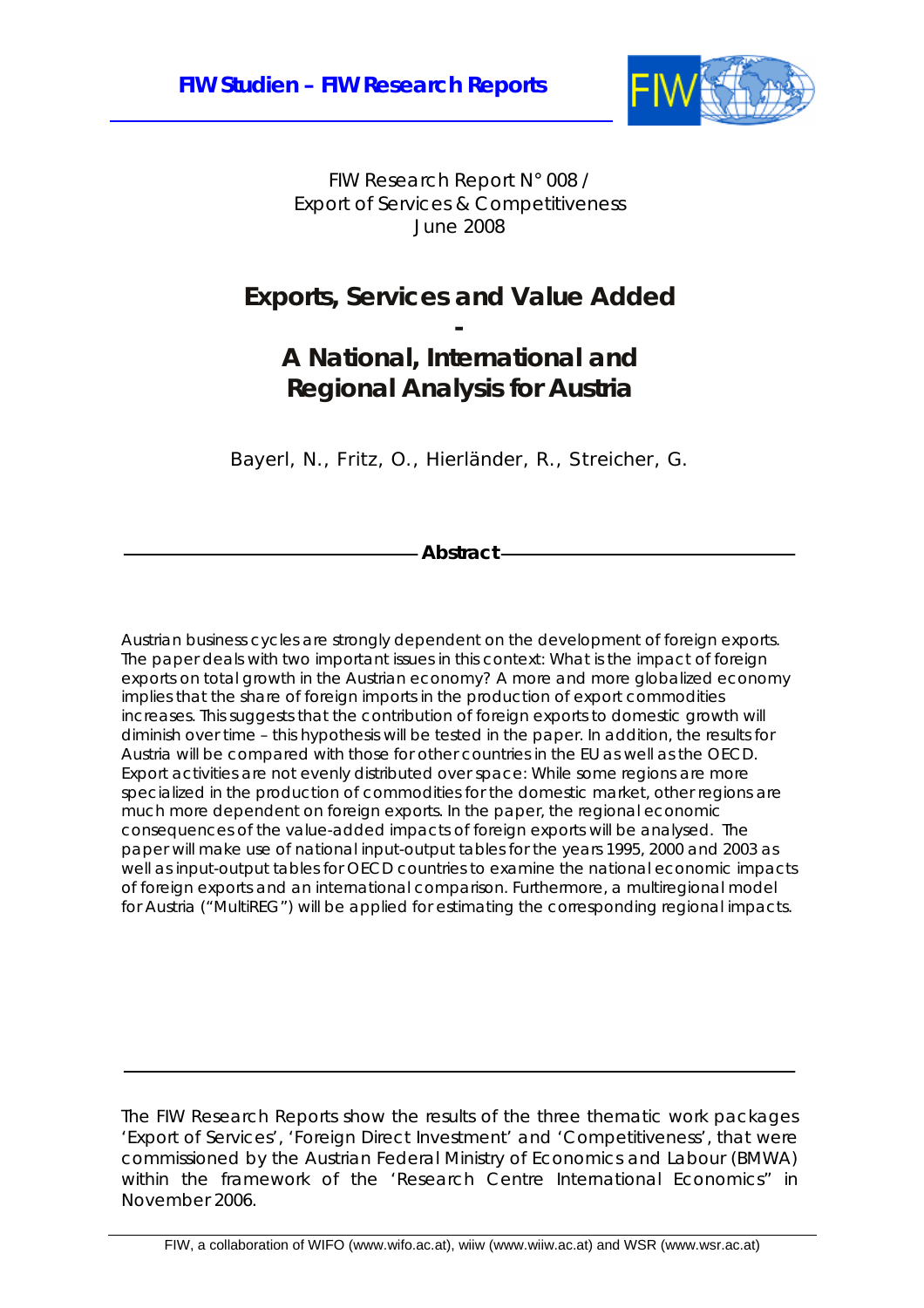

# ÖSTERREICHISCHES INSTITUT FÜR WIRTSCHAFTSFORSCHUNG

# **Exports, Services and Value Added**

**A National, International and Regional Analysis for Austria** 

**Oliver Fritz, Robert Hierländer (WIFO), Nikolaus Bayerl (ST.AT), Gerhard Streicher (Joanneum Research)** 

Projektkoordination: Yvonne Wolfmayr, Irene Langer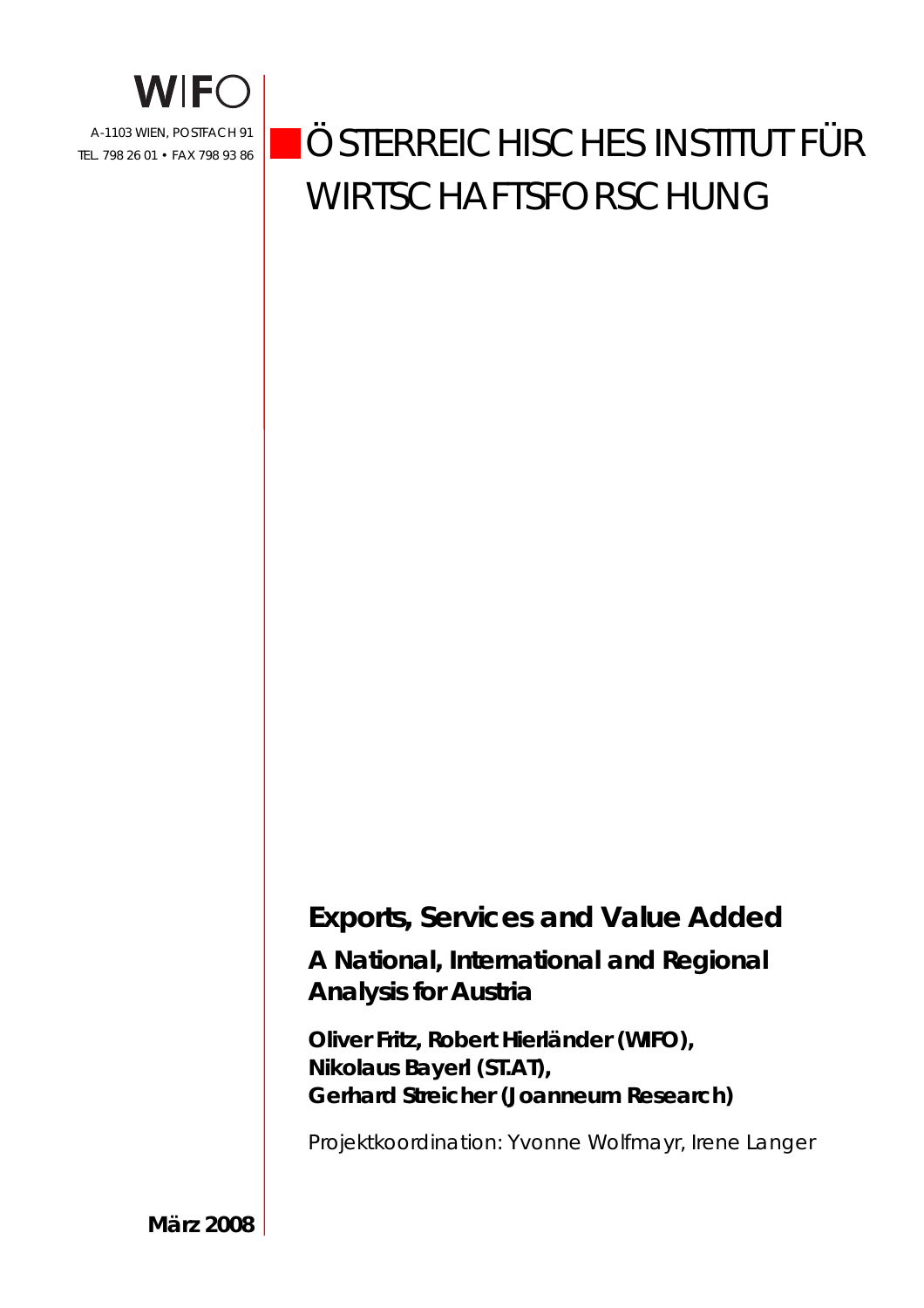# **Exports, Services and Value Added A National, International and Regional Analysis for Austria**

### **Oliver Fritz, Robert Hierländer (WIFO), Nikolaus Bayerl (ST.AT), Gerhard Streicher (Joanneum Research)**

Studie im Rahmen des Leitprojekts "Forschungsschwerpunkt Internationale Wirtschaft (FIW)" des Österreichischen Instituts für Wirtschaftsforschung im Auftrag des Bundesministeriums für Wirtschaft und Arbeit

Arbeitspaket N°1 Dienstleistungsexport: Modul 4 Arbeitspaket N°3 Wettbewerbsfähigkeit: Modul 3

Begutachtung: Kurt Kratena Projektkoordination: Yvonne Wolfmayr, Irene Langer März 2008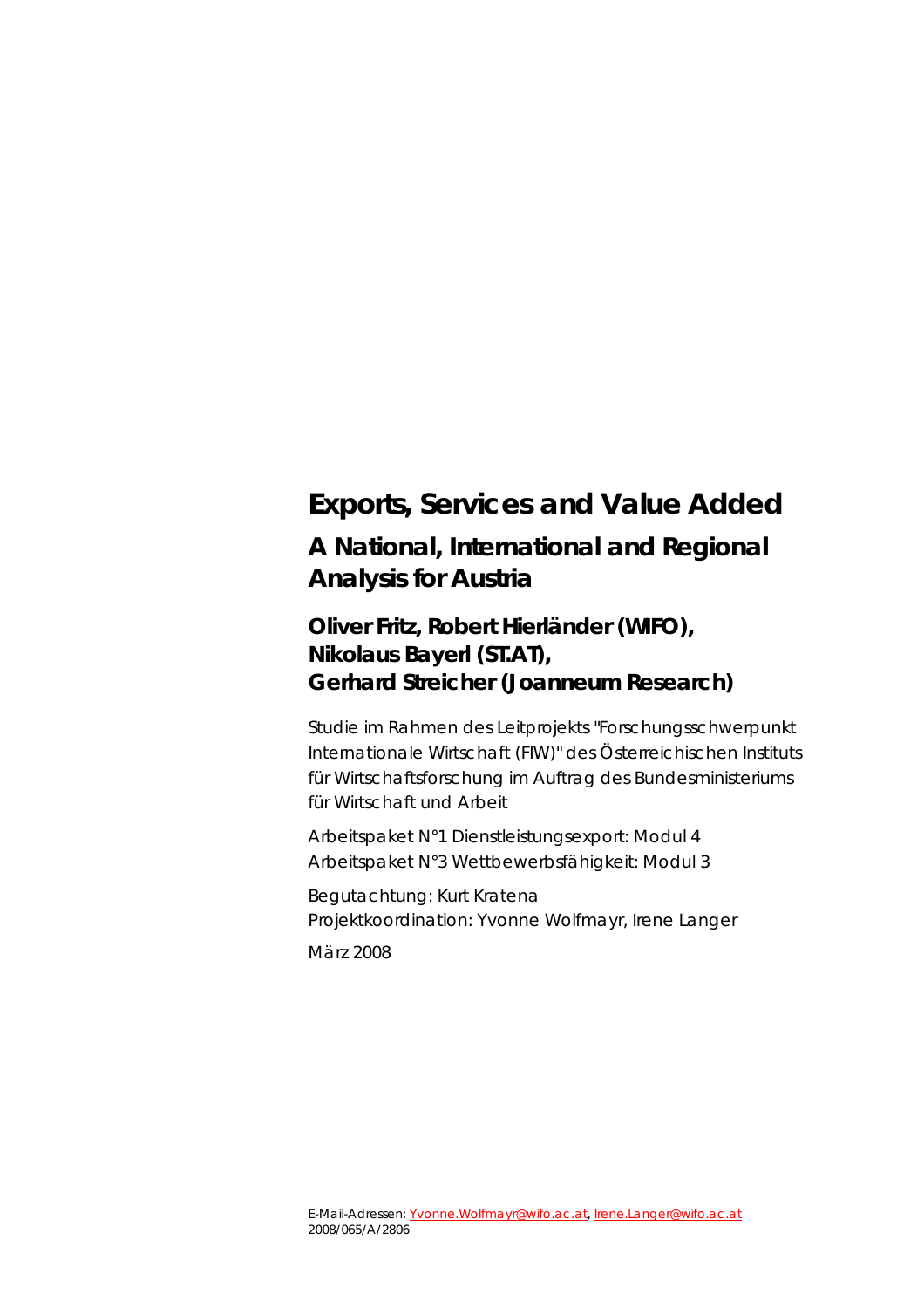# **Exports, Services and Value Added A National, International and Regional Analysis for Austria**

## **Table of contents**

| <b>Tables</b>  |                  |                                                                                 | Ш                       |
|----------------|------------------|---------------------------------------------------------------------------------|-------------------------|
| <b>Figures</b> |                  |                                                                                 | IV                      |
| 1.             |                  | <b>Introduction</b>                                                             | 1                       |
| 2.             |                  | International trade and domestic growth revisited - the "bazaar"-<br>hypothesis | $\overline{\mathbf{z}}$ |
| 2.1            |                  | Introduction                                                                    | $\overline{7}$          |
| 2.2            |                  | Theoretical background                                                          | 8                       |
| 2.3            |                  | Some critical points                                                            | 10                      |
| 3.             |                  | An empirical analysis of exports at the national level                          | 13                      |
| 3.1            |                  | Data base and methods applied                                                   | 13                      |
| 3.2            |                  | Some stylized facts about foreign trade in Austria                              | 15                      |
| 3.3            |                  | First empirical evidence on the validity of "bazaar"-hypothesis for Austria     | 18                      |
| 3.4            |                  | Results of the input-output multiplier analysis                                 | 23                      |
| 3.5            | Summary          |                                                                                 | 34                      |
| 4.             |                  | An international analysis of export induced value added effects                 | 35                      |
| 4.1            |                  | Introduction and empirical facts                                                | 35                      |
| 4.2            |                  | Value added effects of exports at an aggregate level                            | 40                      |
| 4.3            |                  | Value added effects of exports at a disaggregate level                          | 46                      |
| 4.4            | Summary          |                                                                                 | 56                      |
| 5.             |                  | An analysis of export-induced regional value added effects                      | 59                      |
| 5.1            |                  | Introduction                                                                    | 59                      |
| 5.2            | Regional exports |                                                                                 | 59                      |
| 5.3            | <b>MultiREG</b>  |                                                                                 | 63                      |
|                | 5.3.1            | Inter-regional trade                                                            | 65                      |
|                | 5.3.2            | Inter-regional trade patterns                                                   | 66                      |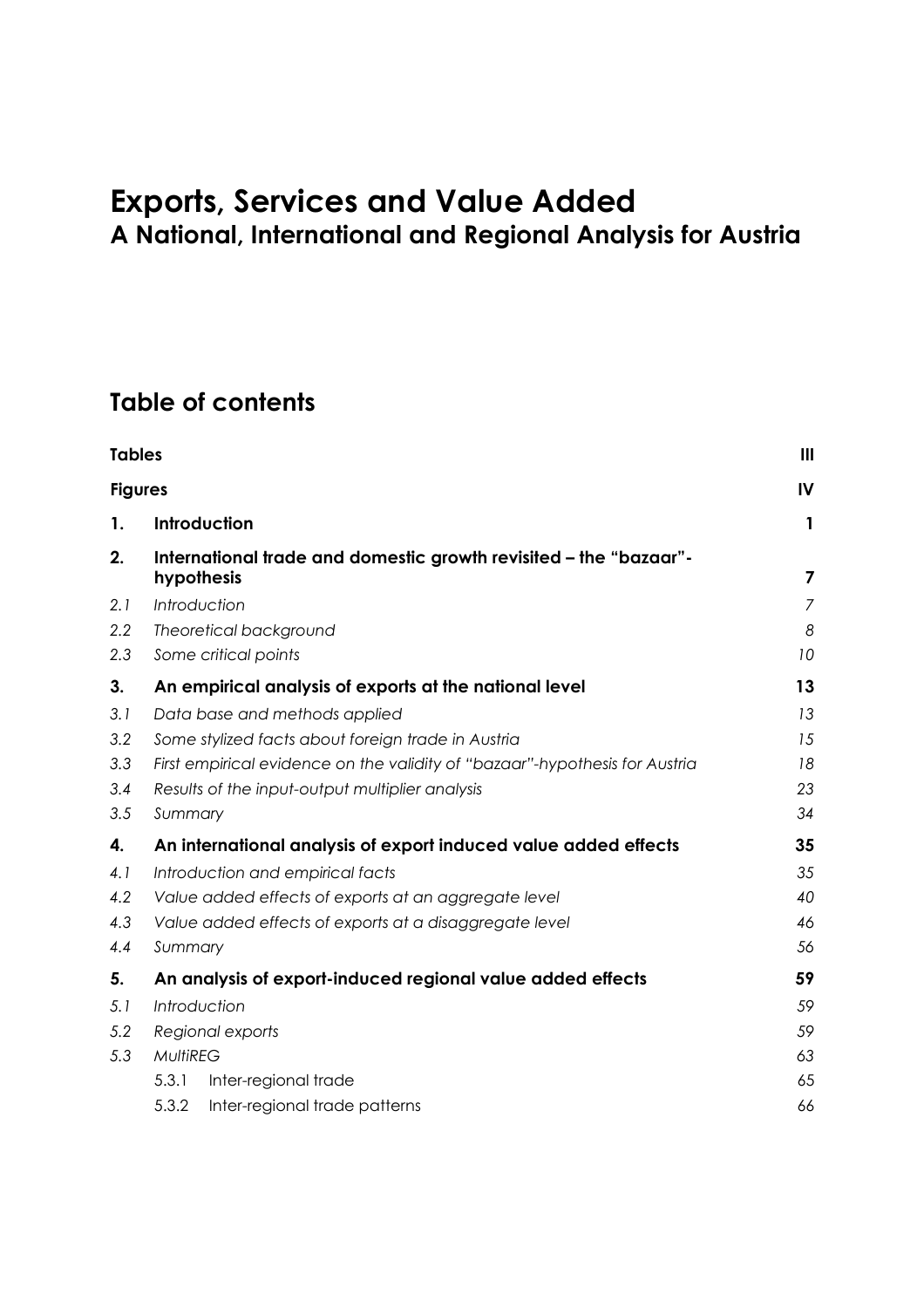| 8.  | <b>Appendix</b>                                           |                                 | 83 |
|-----|-----------------------------------------------------------|---------------------------------|----|
| 7.  |                                                           | <b>References</b>               | 81 |
| 6.  |                                                           | <b>Summary and conclusions</b>  | 77 |
| 5.5 | Summary                                                   |                                 | 75 |
|     |                                                           | 5.4.3 Foreign Tourism           | 74 |
|     |                                                           | 5.4.2 Regional export structure | 73 |
|     | 5.4.1                                                     | National export structure       | 71 |
| 5.4 | Simulation of the regional value added effects of exports |                                 | 70 |
|     |                                                           |                                 |    |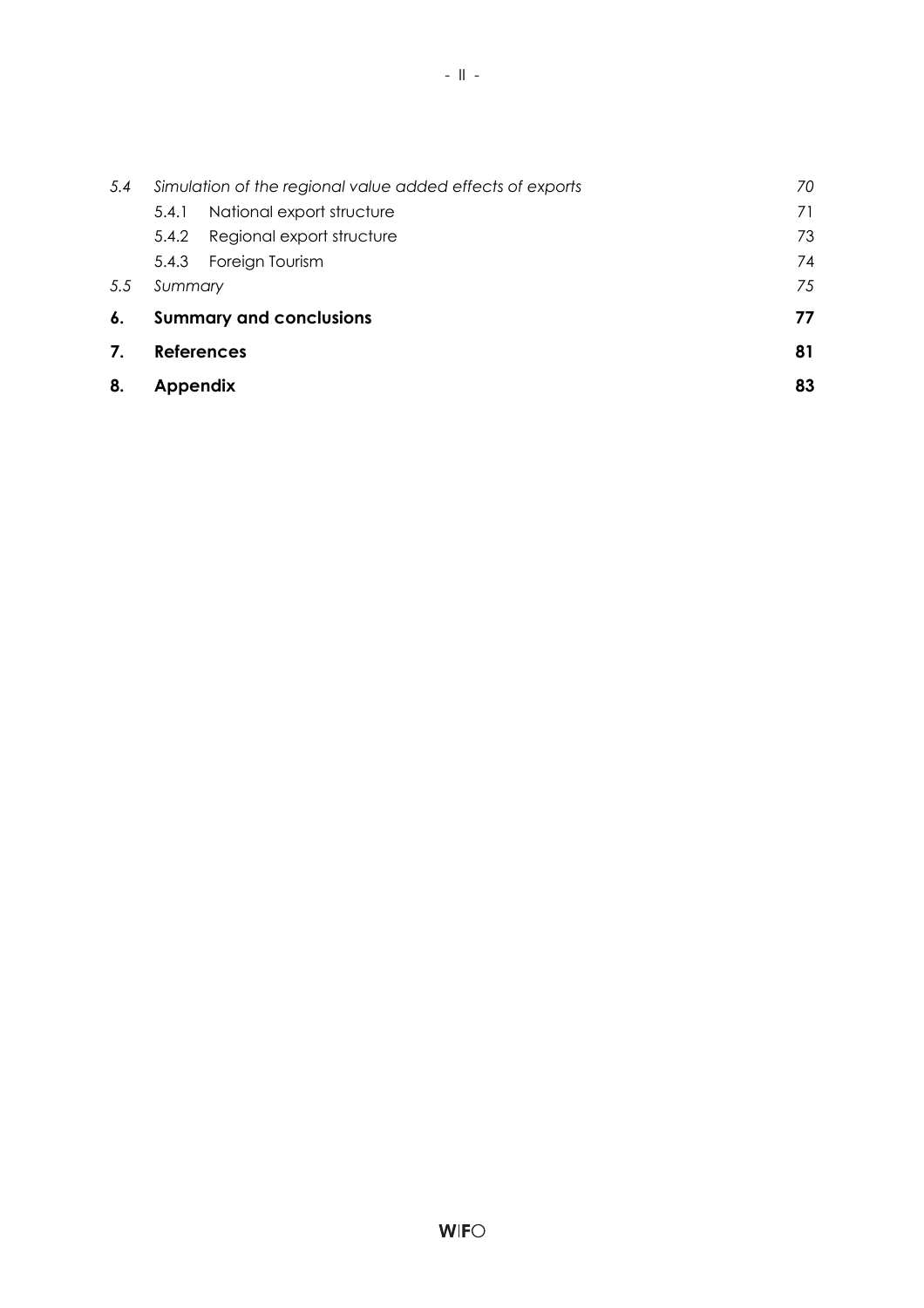### **Tables**

| Table 3.1:        | Value added multipliers of exports                                                                              | 24 |
|-------------------|-----------------------------------------------------------------------------------------------------------------|----|
| Table 3.2:        | Value added multipliers of domestic exports                                                                     | 24 |
| Table 3.3a:       | Decomposition of value added multipliers of exports                                                             | 28 |
| Table 3.3b:       | Decomposition of value added multipliers of domestic exports                                                    | 28 |
| Table 3.3c:       | Decomposition of value added multipliers of manufacturing exports                                               | 28 |
| Table 3.3d:       | Decomposition of value added multipliers of domestic manufacturing exports                                      | 28 |
| Table 3.3e:       | Decomposition of value added multipliers of service exports                                                     | 28 |
| Table 3.4:        | Decomposition of value added multipliers of total exports by value added categories                             | 30 |
| Table 3.5:        | Decomposition of employment multiplier of total exports (full time equivalents, employee)                       | 32 |
| Table 3.6:        | Shares of export-induced employment by level of education                                                       | 32 |
| Table 4.1:        | Sectoral shares in total exports in %, selected countries, 2000                                                 | 36 |
| Table 4.2:        | Sectors with the highest export intensity by country, 2000                                                      | 39 |
| Table 4.3:        | Decomposition of value added generated by total exports, sectoral shares in %, 2000                             | 40 |
| Table 4.4:        | Decomposition of value added generated by uniform exports, indirect effects only, sectoral<br>shares in %, 2000 | 42 |
| Table 4.5:        | Decomposition of value added generated by total exports, indirect effects only, sectoral shares<br>in %, 2000   | 43 |
| Table 4.6:        | Decomposition of value added generated by exports from the service sector, sectoral shares<br>in %, 2000        | 44 |
| Table 4.7:        | Decomposition of value added generated by exports from the manufacturing sector, sectoral<br>shares in %, 2000  | 45 |
| Table 5.1:        | Regional total exports and regional foreign tourism, 2003                                                       | 59 |
| <b>Table 5.2:</b> | Regional export structures                                                                                      | 61 |
| Table 5.3:        | Development of regional manufacturing exports, nominal values, 1995=100                                         | 62 |
| Table 5.4:        | The importance of foreign tourism                                                                               | 75 |
| Table A:          | Composition of the "old" EU-15 and OECD-23 samples used in the international analysis                           | 83 |
| Table B:          | Industry classification and concordance with ISIC Rev. 3                                                        | 84 |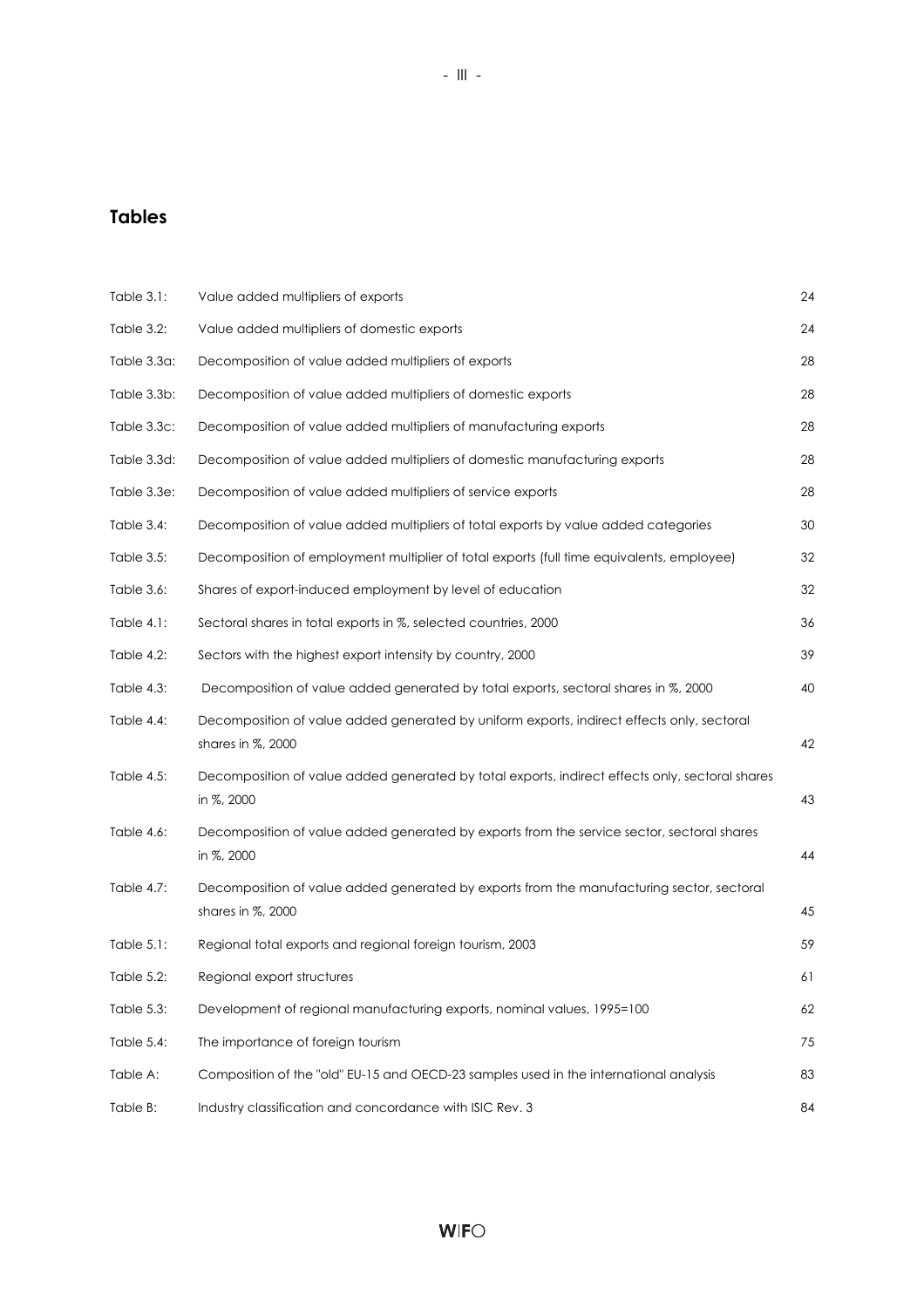### **Figures**

| Figure 3.1:     | Share of exports in GDP by countries in %                                                                      | 15 |
|-----------------|----------------------------------------------------------------------------------------------------------------|----|
| Figure 3.2:     | Share of exports in total production in %, 2000, current prices                                                | 16 |
| Figure 3.3:     | Real growth of exports, imports and GDP (1976=100)                                                             | 17 |
| Figure 3.4:     | Production depth – share of value added in total production for manufacturing in %                             | 19 |
| Figure 3.5:     | Production depth – sectoral shares of value added in total production in %                                     | 20 |
| Figure 3.6:     | Share of value added of manufacturing in GDP in %                                                              | 20 |
| Figure 3.7:     | Sectoral shares of value added in GDP in %                                                                     | 21 |
| Figure $3.8$ :  | Net investment quota in %                                                                                      | 22 |
| Figure 3.9:     | Share of value added, domestic and imported inputs in total manufacturing production in %                      | 22 |
| Figure 3.10:    | Decomposition of value added multipliers of domestic exports                                                   | 26 |
| Figure 3.11:    | Decomposition of value added multipliers of domestic exports – indirect effects                                | 26 |
| Figure 3.12:    | Decomposition of total value added effects of domestic exports                                                 | 27 |
| Figure 3.13:    | Decomposition of indirect value added effects of domestic exports                                              | 27 |
| Figure $3.14$ : | Decomposition of value added multipliers of exports and other final demand                                     | 30 |
| Figure 3.15:    | Share of induced value-added in total value-added by final demand categories                                   | 32 |
| Figure 3.16:    | Decomposition of employment multipliers of total exports, 2003                                                 | 33 |
| Figure 3.17:    | Share of induced employment in total employment by final demand categories                                     | 33 |
| Figure 4.1:     | Sectoral shares in total exports in percent, Austria and OECD-23, 2000                                         | 37 |
| Figure 4.2:     | Decomposition of value added generated by total exports, sectoral shares in %, 2000                            | 41 |
| Figure 4.3:     | Decomposition of value added generated by exports from the service sector, sectoral shares<br>in %, 2000       | 44 |
| Figure 4.4:     | Decomposition of value added generated by exports from the manufacturing sector, sectoral<br>shares in %, 2000 | 46 |
| Figure 4.5:     | Decomposition of value added generated by total exports, sectoral shares in %, 2000                            | 47 |
| Figure 4.6:     | Decomposition of value added generated by exports from the service sector, sectoral shares<br>in %, 2000       | 49 |
| Figure 4.7:     | Decomposition of value added generated by exports from the manufacturing sector, sectoral<br>shares in %, 2000 | 50 |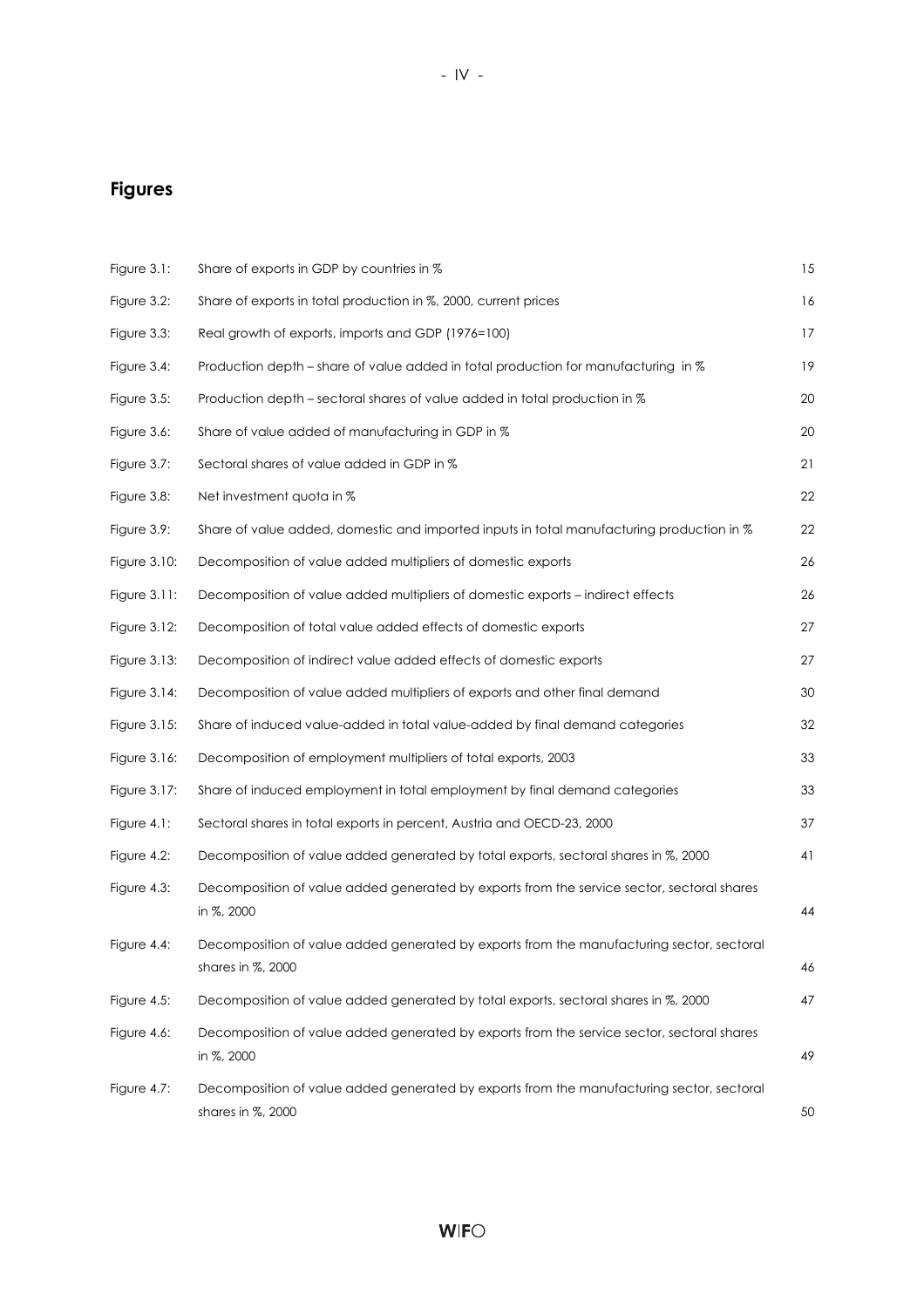| Figure 4.8:     | Decomposition of value added generated by exports from sector 34 (motor vechicles, bodies,<br>parts, accessories), sectoral shares in %, 2000                           | 52 |
|-----------------|-------------------------------------------------------------------------------------------------------------------------------------------------------------------------|----|
| Figure 4.9:     | Decomposition of value added generated by exports from sector 34 (motor vechicles, bodies,<br>parts, accessories), sectoral shares in %, 2000                           | 52 |
| Figure 4.10:    | Decomposition of value added generated by exports from sector 32 (Radion, television and<br>communication equipment), sectoral shares in %, 2000                        | 53 |
| Figure $4.11$ : | Decomposition of value added generated by exports from sector 32 (Radion, television and<br>communication equipment), indirect effects only, sectoral shares in %, 2000 | 53 |
| Figure 4.12:    | Decomposition of value added generated by exports from sector 55 (hotels and restaurantes),<br>sectoral shares in %, 2000                                               | 55 |
| Figure $4.13$ : | Decomposition of value added generated by exports from sector 55 (hotels and restaurantes),<br>indirect effects only, sectoral shares in %, 2000                        | 55 |
| Figure $5.1$ :  | The structure of MultiREG                                                                                                                                               | 64 |
| Figure $5.2$ :  | <b>Balancing of trade</b>                                                                                                                                               | 66 |
| Figure 5.3:     | Regional trade in manufactured goods                                                                                                                                    | 67 |
| Figure $5.4$ :  | Regional trade in market services                                                                                                                                       | 68 |
| Figure $5.5$ :  | Regional trade in other goods and non-market services                                                                                                                   | 69 |
| Figure 5.6:     | Effects of exports on own region and the rest of Austria                                                                                                                | 71 |
| Figure 5.7:     | Effects of regional exports on Austrian sectors                                                                                                                         | 72 |
| Figure $5.8$ :  | Effects of exports on own region and the rest of Austria                                                                                                                | 73 |
| Figure 5.9:     | Effects of regional exports on Austrian sectors                                                                                                                         | 74 |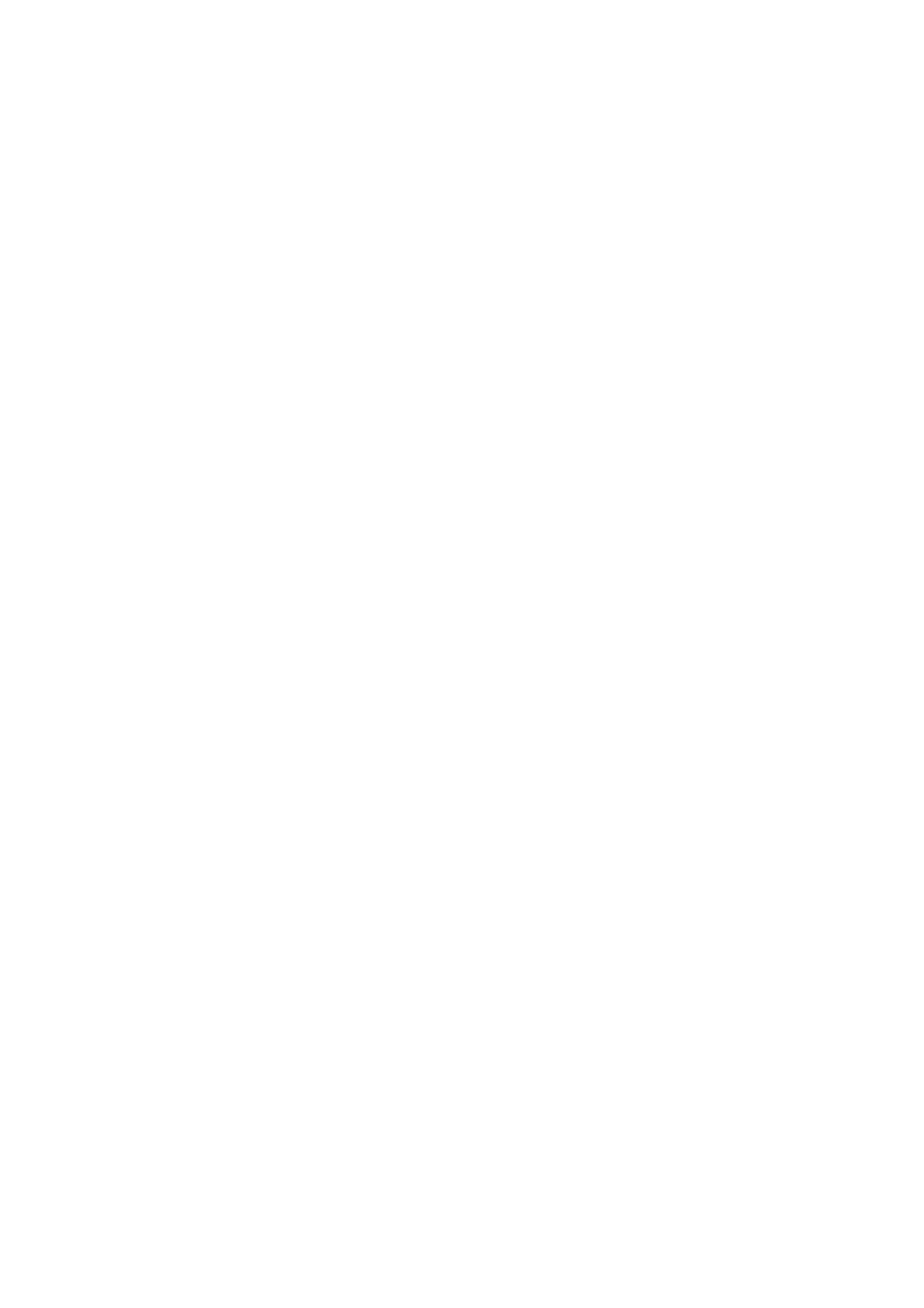## **Exports, Services and Value Added A National, International and Regional Analysis for Austria**

#### **Das Wichtigste in Kürze**

Der Prozess der Globalisierung impliziert eine Intensivierung der internationalen Handelsverflechtungen. Dies sollte sich auch bei der Produktion von Waren und Dienstleistungen als Zunahme von Vorleistungsimporten zeigen, begleitet von einem Rückgang der heimischen Wertschöpfungsintensität. Die "Basar-Hypothese" nimmt dies als ihren Ausgangspunkt und entwickelt daraus die Theorie, dass die "alten" Industrienationen sich mehr und mehr aus der Warenproduktion zurückziehen (die an Niedriglohnländer ausgelagert wird), und sich auf Handel und unternehmensbezogene Dienstleistungen spezialisieren. Bei Vorhandensein rigider Löhne führt dies allerdings zu Arbeitslosigkeit: der Rückgang in (höher bezahlter) Beschäftigung in der Sachgüterindustrie kann nicht durch (schlechter bezahlte) Beschäftigung in den Dienstleistungen kompensiert werden. Eine Standortbestimmung für Österreich im Hinblick auf diese "Basar-Ökonomie" ist ein Ziel vorliegender Studie.

Eine Vielzahl von Indikatoren zeigt das Vorhandensein von "Basar-Elementen" in Österreich: Importe nehmen zu (auf Kosten heimischer Wertschöpfung), die Produktionstiefe und die Investitionsrate nehmen ab. Eine Multiplikatoranalyse zeigt sinkende Wertschöpfungsintensität im Sachgüterbereich, hervorgerufen durch stark steigende Re-Exporte – der Export von (im Wesentlichen unveränderten) Importen (also Import-Export-Handelsaktivitäten, einer "typischen Basar-Aktivität"). Bislang fehlt allerdings ein Hinweis darauf, dass diese Strukturveränderungen in den Exportaktivitäten der österreichischen Wirtschaft insgesamt geschadet hätten: die Abnahme in der Wertschöpfungsintensität konnte (bisher) durch den starken Zuwachs der Exporte kompensiert werden; sogar die Handelsbilanz (also ohne Berücksichtigung von Überschüssen im Tourismus) zeigte in jüngster Zeit Überschüsse.

Ein Argument, das gegen den Nutzen einer zunehmend auf Basar-ähnlichen Aktivitäten spezialisierten Wirtschaft ins Treffen geführt werden kann, betrifft die beobachteten Änderungen in der Zusammensetzung der durch Exporte induzierten Bruttowertschöpfung: Der Anteil der Unternehmensgewinne steigt auf Kosten der Lohn- und Gehaltseinkommen. Der exportinduzierte Anteil der Beschäftigung ist im Vergleich zu jener durch den privaten und öffentlichen Konsum induzierten Beschäftigung gestiegen; zudem nimmt bei der exportabhängigen Beschäftigung der Anteil höher qualifizierter Tätigkeiten im Zeitablauf zu. Die Tatsache, dass immer höhere Exportsteigerungen notwendig sind, um angesichts sinkender Wertschöpfungsintensität von Exporten ihren gesamtwirtschaftlichen Wachstumsbeitrag konstant zu halten, sollte ebenfalls nicht aus den Augen verloren werden.

Der Anteil von Dienstleistungsexporten an den Gesamtexporten hat zugenommen; Dienstleistungsexporte sind vom Trend zu importierten Vorleistungen auch weit weniger betroffen als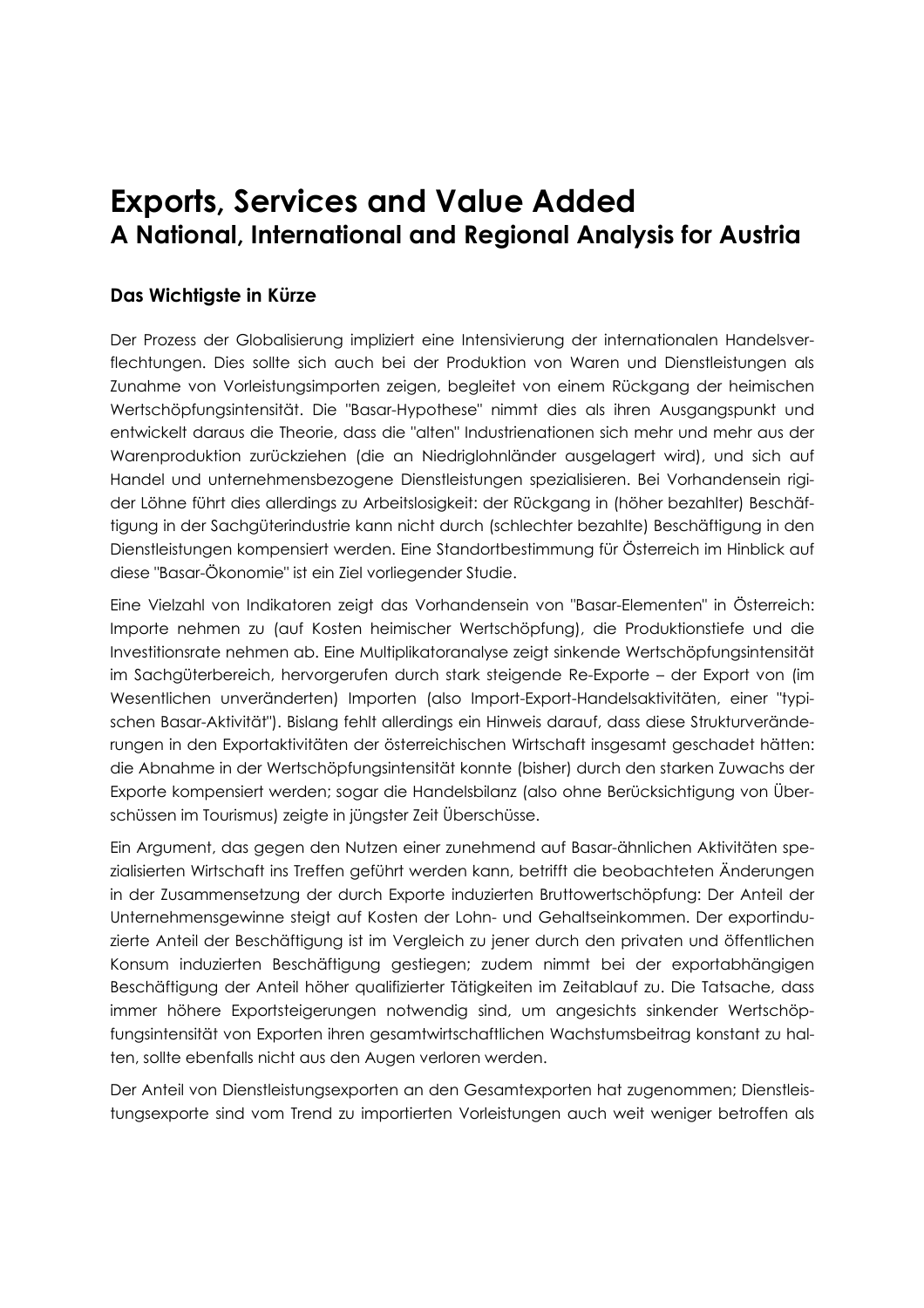Warenexporte; ihre Wertschöpfungsintensität ist daher im Gegensatz zu jener von Sachgüterexporten im Zeitablauf stabil geblieben bzw. hat sich sogar leicht erhöht. Dienstleistungen profitieren über Zulieferungen auch stärker von Warenexporten als dies in der Vergangenheit der Fall war. Im Gegensatz dazu ist der Anteil der Sachgütererzeugung an der gesamten exportinduzierten Wertschöpfung gesunken. Setzt sich der Trend zu einem höheren Anteil an Dienstleistungsexporten fort, könnte dies die Erosion der durch Exporte ausgelösten Wertschöpfung kompensieren.

Ein direkter Vergleich von Multiplikatoren verschiedener Länder ist nicht möglich bzw. sinnvoll, da die Höhe des Multiplikators stark mit der Größe eines Landes korreliert: Kleinere Volkswirtschaften sind stärker vom internationalen Handel abhängig, weshalb ihre Multiplikatoren auch kleiner sind. Ein Ländervergleich der sektoralen Anteile an den Multiplikatoren, die von der absoluten Größe des Multiplikators unabhängig sind, ergibt, dass in Österreich die Exportwirkungen auf den Sachgüterbereich überdurchschnittlich hoch ausfallen, während die Wirkungen auf den Dienstleistungssektor etwas hinter jenen anderer Länder zurückfallen. Ein Grund dafür dürfte bei der in Österreich stärker ausgeprägten vertikalen Integration der Sachgüterindustrie liegen, d. h. Dienstleistungen werden in Österreich in einem relativ hohen Ausmaß firmenintern zur Verfügung gestellt. Trotz ihres niedrigeren Anteils an den Gesamtexporten profitieren Dienstleistungen allerdings von Exporten über indirekte Effekte mehr als andere Sektoren.

Die Ergebnisse der nationalen und internationalen Analysen, die im Rahmen dieses Projekts durchgeführt wurden, erbrachten einige für die Wirtschaftspolitik interessante Erkenntnisse: In einer zunehmend "Basar"-ähnlichen Wirtschaft dürfte die Sachgüterproduktion an Bedeutung verlieren und zum Teil durch wissens- und daher qualifikationsintensive Dienstleistungen ersetzt werden. Diese Dienstleistungen sind auch immer stärker dem internationalen Wettbewerb ausgesetzt, was auch steigende Exportchancen mit sich bringt. Dienstleistungen sind zudem nicht nur ein wichtiger Wettbewerbsfaktor für die traditionellen Sachgüterexporte, der Erfolg in der Sachgüterindustrie hängt in zunehmendem Maße von der Qualität der im Produktionsprozess benötigten Dienstleistungen ab. Die Wettbewerbsfähigkeit von Dienstleistungsunternehmen sollte daher ein wichtiges Anliegen der Wirtschaftspolitik sein.

Exporte spielen regional eine recht heterogene Rolle: im Verhältnis zum Bruttoregionalprodukt (BRP) betrugen sie im Jahr 2003 zwischen 29% in Wien und 62% in Vorarlberg (der österreichische Durchschnitt liegt bei 42%). Wenn Ausgaben durch ausländische Touristen mitgerechnet werden (die auch einen "Export" darstellen), liegt dieses Verhältnis zwischen 31% (Wien) und 77% (Tirol). Diese Touristenausgaben sind extrem ungleich verteilt: 45% der Nächtigungen von Ausländern entfallen auf Tirol (der Anteil Tirols an den Tourismusausgaben ist sogar noch etwas höher), Salzburg und Kärnten folgen mit Anteilen von 19 und 10%. Eine Modellsimulation zeigt, dass mehr als ein Fünftel des Tiroler BRP direkt oder indirekt mit dem Tourismus zusammenhängen (und dabei sind die Inlandstouristen noch nicht mitgerechnet). Auf nationaler Ebene beträgt dieser Anteil etwa 7%.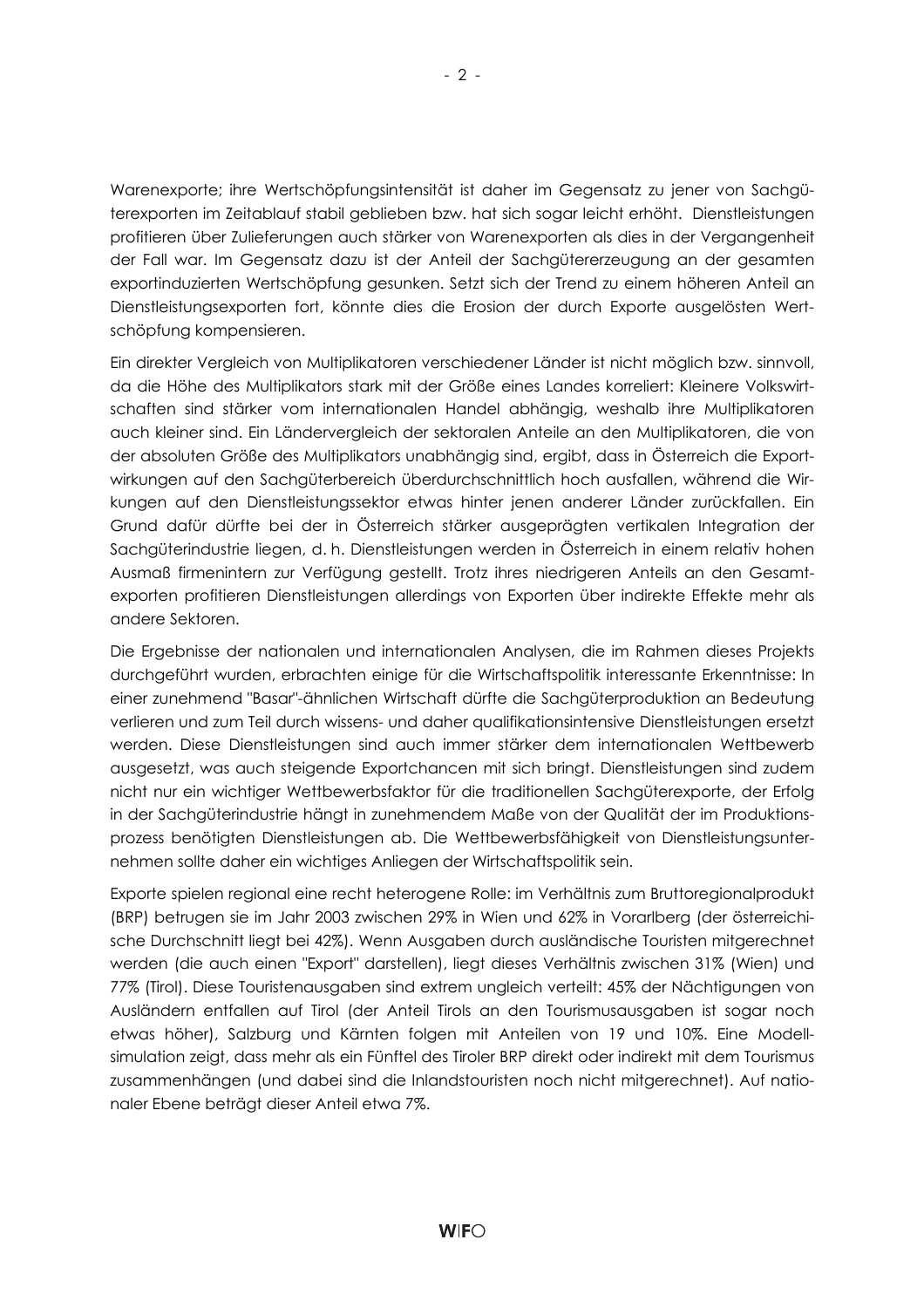Seit 1995 sind die nominalen Warenexporte (ohne Dienstleistungen) um durchschnittlich +8,4% pro Jahr gestiegen; das Burgenland zeigte den höchsten Zuwachs (dieser Aufholprozess wurde nicht zuletzt durch seinen Status als Ziel 1-Gebiet unterstützt). Wien zeigte den mit +7,4% p.a. schwächsten Anstieg (angesichts des doch recht starken Rückgangs der Sachgüterproduktion in Wien ein nicht schlechtes Ergebnis).

Eine Modellsimulation mit einem multiregionalen ökonometrischen Input-Output-Modell für Österreich (*MultiREG*) zeigt, dass die Exportmultiplikatoren (der Zuwachs am BIP, wenn die Exporte um einen Euro zunehmen) für Warenexporte bei etwa 1,4 liegt; der Multiplikator für Dienstleistungsexporte ist mit etwa 1,8 deutlich höher – Dienstleistungen benötigen für ihre Produktion weniger (importierte) Vorleistungen, sodass ein größerer Teil der Wertschöpfungskette in Österreich verbleibt. Regional zeigen sich wiederum einige Unterschiede, die bei Warenexporten stärker ausgeprägt sind (sie liegen zwischen 1,1 und 1,6; die Multiplikatoren für die Dienstleistungsexporte im Bereich von 1,5 bis 2,0). Tendenziell weisen die westlichen/ südlichen Bundesländer höhere Warenexportmultiplikatoren auf als die östlichen/nördlichen; bei den Dienstleistungs-Exporten ist kein einheitliches Muster erkennbar.

Die Wertschöpfungseffekte der Exporte kommen in erster Linie der exportierenden Region zugute: etwa 57% verbleiben im Fall von Warenexporten in der Region, bei Dienstleistungen sogar 63%. Der Grund für den höheren Anteil bei Dienstleistungen liegt in den Handelsmustern: Dienstleistungen werden in erster Linie in derselben Region produziert, in der sie verbraucht werden. Anders bei Waren, die eine hohe internationale Verflechtung aufweisen: etwa 60% des Warenbedarfs einer Region werden importiert (umgekehrt wird eine ähnlicher Anteil der Warenproduktion exportiert); ein weiteres Viertel wird durch Produktion in der eigenen Region befriedigt. Die Verflechtungen zwischen den Regionen sind demgegenüber von sekundärer Bedeutung.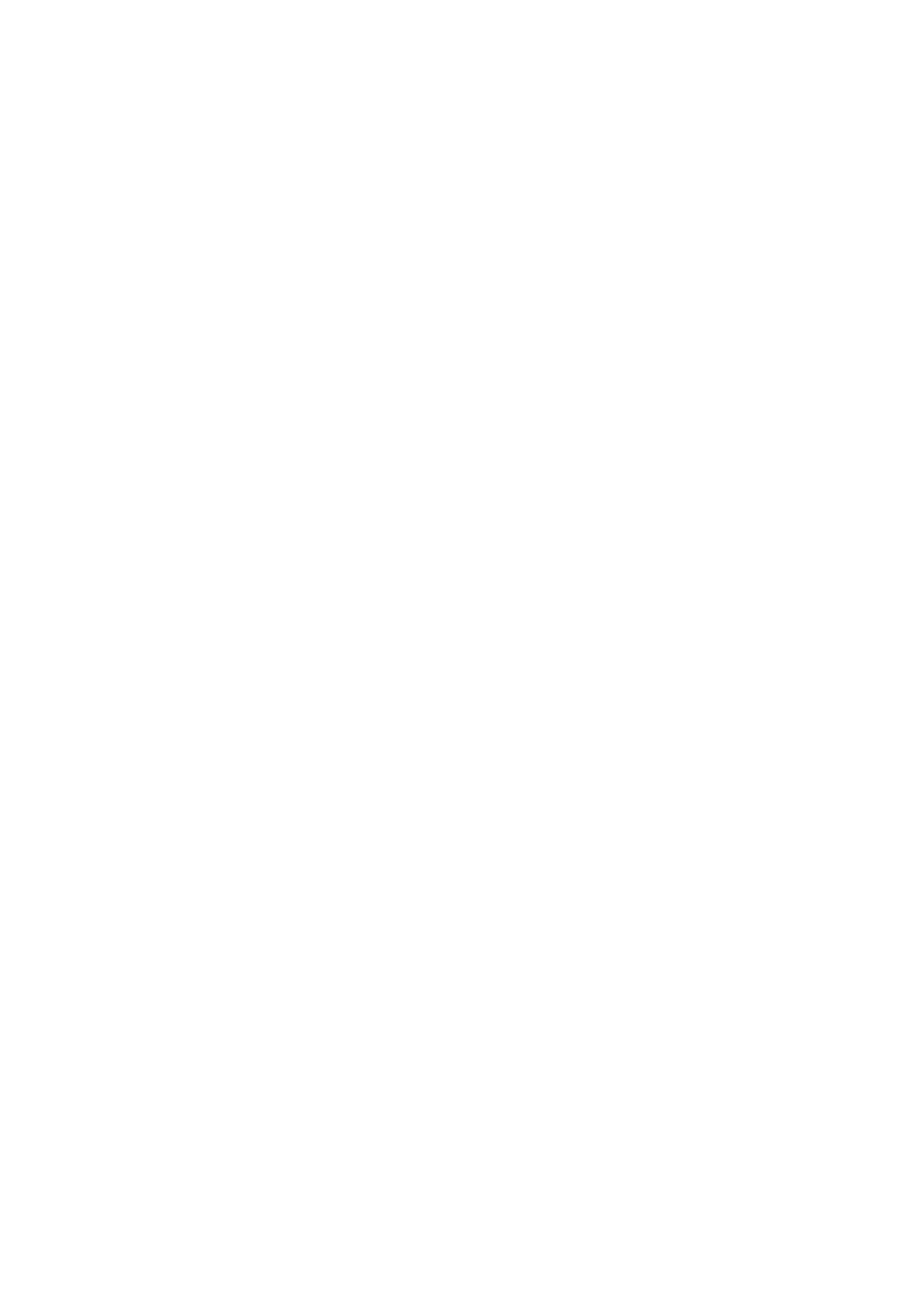#### **1. Introduction**

It is the purpose of this paper to shed light on the role of foreign exports in the Austrian economy. Specifically, the following issues are to be addressed:

- How important are exports for the growth performance of the Austrian economy? Globalization entails more intensive trade relationships; this brings new opportunities for exporters, but may also imply that an increasing share of inputs in the production of exports is imported; the contribution of export growth to the growth of domestic value added and employment is therefore uncertain and may well decrease over time.
- While manufacturing commodities still dominate export activities in most countries, service exports have become increasingly important. Considering the growth contribution of exports, it is therefore interesting to examine if exports of services are different from exports of other products, especially manufacturing commodities.
- Services are responsible for an increasing share of value added in most developed economies; they have also become an important input to manufacturing production. Since exports are at issue, we analyze to which extent exports spur the growth in the supply of services.
- The analysis of the Austrian export performance should also be put into an international context. The issue is how the value added effects of exports in Austria compare with exports in other countries.
- Finally, the regional dimension of export activities in Austria is also considered; it is to be analyzed, to what extent the impacts of exports are different across Austrian regions.

A discussion that has become known as the "bazaar"-hypothesis in the economic literature is closely linked to these issues. This hypothesis claims that highly developed countries produce less and less real assets and increasingly concentrate on international trading activities and export-related services. Export commodities sold under the label of the home country consist in large parts of inputs imported from foreign countries.

The question to what extent exports still contribute to Austria's growth in GDP and employment is also addressed in the light of this hypothesis. Specifically, based on earlier work, we discuss the theoretical arguments underlying this hypothesis and the development of export-induced value added that can be expected in an economy becoming increasingly "bazaar"-like. We then look at empirical evidence to see if these expectations are met in the Austrian case and thus Austria is in fact on the way towards a "bazaar"-type economy.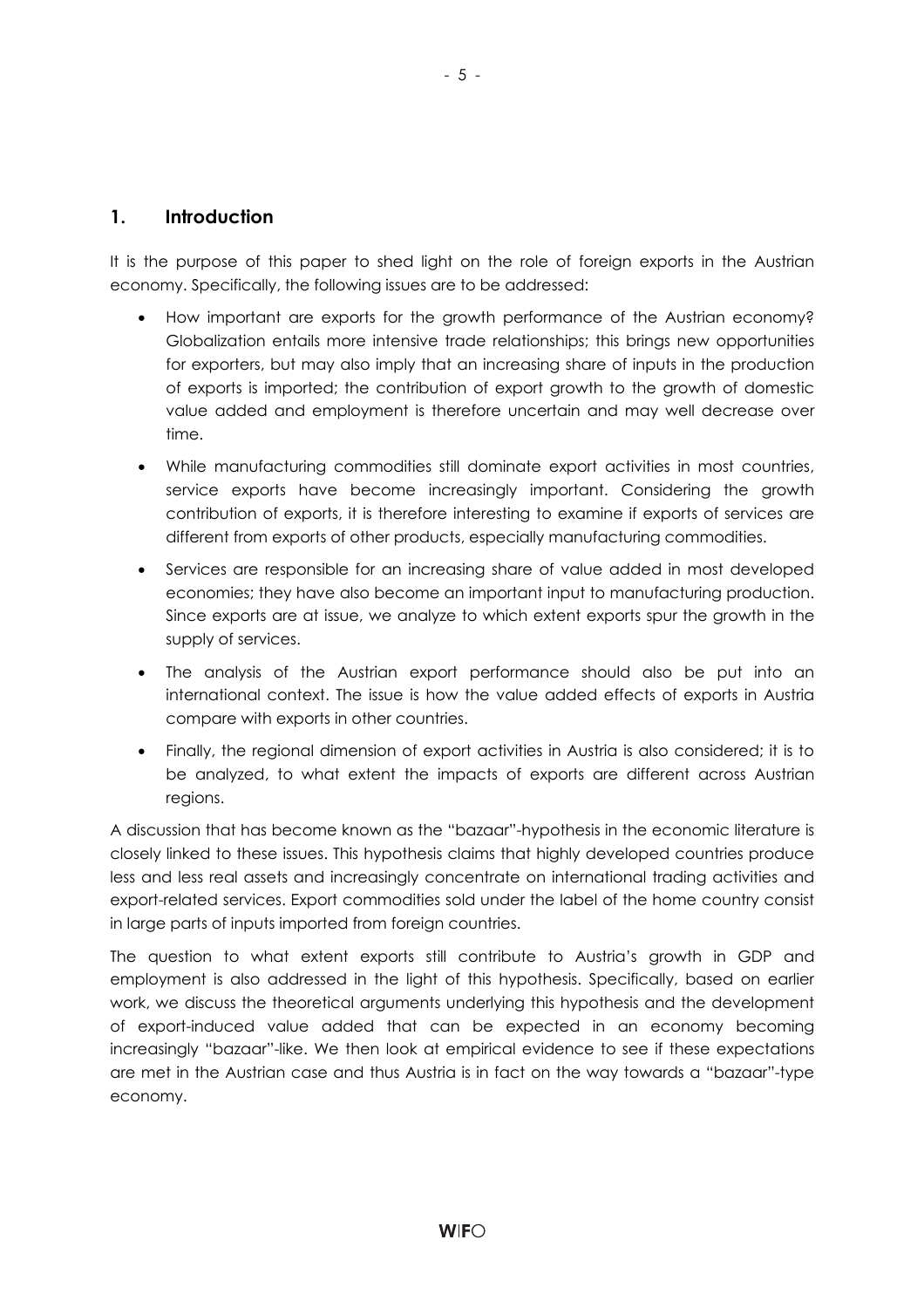The methods applied in this paper are twofold:

For the first part of the empirical analysis, in which Austrian national exports are in the centre of interest, the national input-output tables for the years 1995, 2000 and 2003 released by Statistics Austria are used. We carry out a multiplier analysis based on the open input-output model: The level of value added and employment that is associated with exports is calculated per Euro of exports and compared with production induced by other final demand categories (i.e. private and public consumption, investment). The change in multipliers over time, i.e. between 1995, 2000 and 2003, is of particular interest. In order to understand the sectoral dimension of export growth we further distinguish between different groups of commodities, mainly manufacturing commodities and services, both for exports and for the induced production / value added / employment.

For the international comparison of export impacts, we conduct a cross-country analysis using input-output tables provided by the OECD for the year 2000. Since economies of very different size are part of the OECD, a direct comparison of multipliers, whose values are positively correlated with country size, is not useful. Instead we concentrate on the sectoral shares of these multipliers, i.e. attempt to show which sectors / commodities benefit more (directly and indirectly) from export activities.

For the regional analysis we apply a Multiregional econometric input-output model for Austria, *MultiREG*. This model includes all nine Austrian states ("Bundesländer") and covers their foreign as well as their inter-regional trade activities, so that economic spillovers between states, resulting from the production of foreign export commodities, can be estimated. While the analysis at the national and international level relies on the open inputoutput model and is thus restricted to measuring direct and indirect effects of exports, the regional analysis with *MultiREG* also includes induced effects, i.e. the link between income and demand from private and public consumption and the business sector (investment, inputs).

The course of the paper is as follows: After this short introduction the "bazaar"-hypothesis is discussed in some detail. Thereafter stylized facts about Austrian foreign exports as well as "bazaar"-type characteristics of the Austrian economy are presented, before the Austrian input-output tables are applied to carry out a multiplier analysis. The results of the international comparison and the regional simulations of export-induced value added are depicted in the following sections; finally some first conclusions are drawn.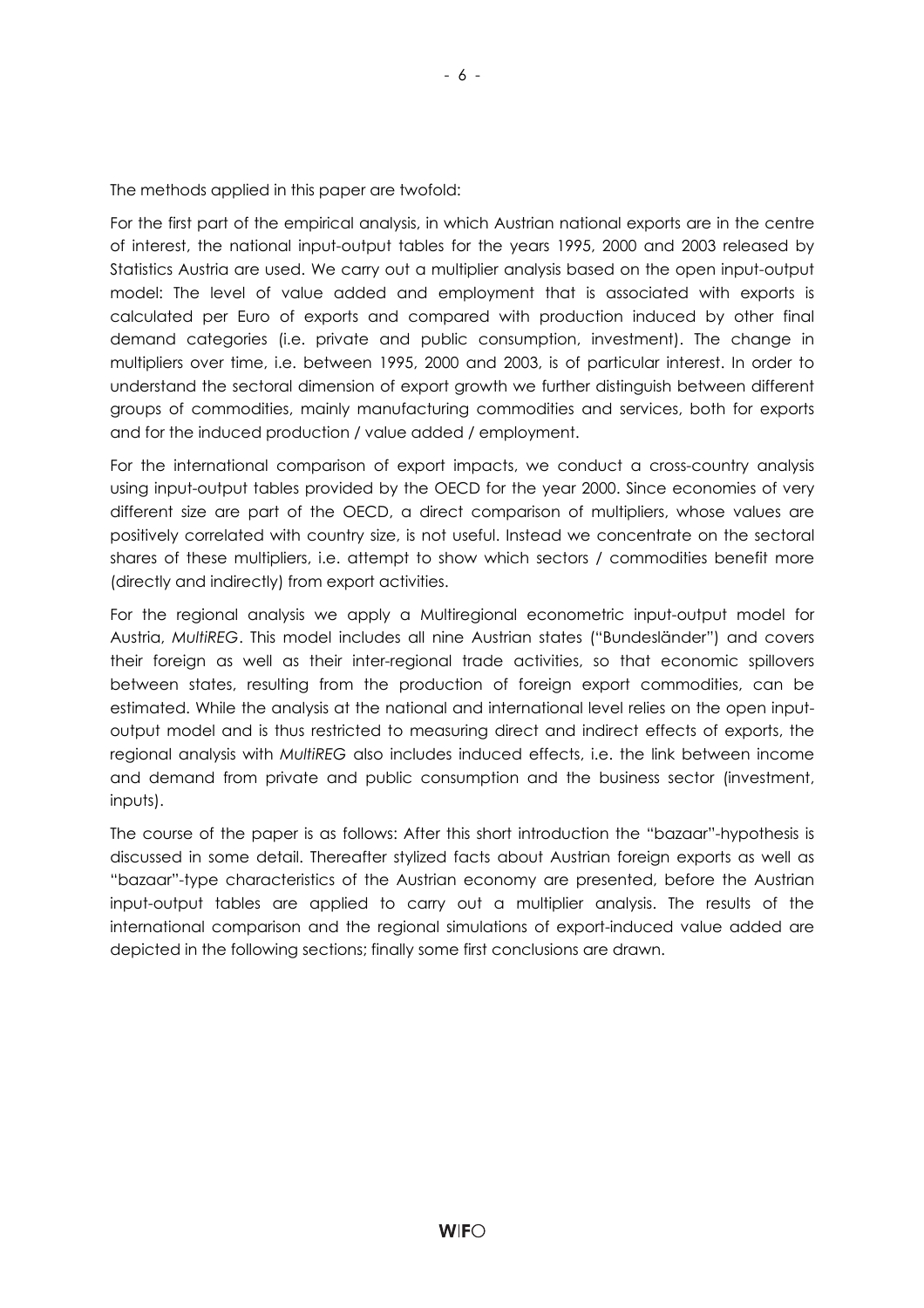### **2. International trade and domestic growth revisited – the "bazaar" hypothesis**

#### **2.1 Introduction**

In his speech on the German economy in autumn 2003, Hans-Werner Sinn, president of the Ifo-Institute for Economic Research at the University of Munich, for the first time used the term "bazaar"-economy to describe the German economic development after the fall of the iron curtain. Since then a controversial debate on Germany's performance in a globalized world has been going on. After that speech he published a book in which he presented his opinion and what he meant in detail by the term "bazaar"-economy. Sinn starts with Germany's curious economic situation of being vice world champion when it comes to exports, while being bottom of the league with respect to growth in GDP. He called this situation the "German riddle".

In general the term "bazaar"-economy describes a country in which nothing is produced and which concentrates heavily on trading activities. The country is nothing else than a centre for trade between other countries. A high share of inputs is imported, used for assembling a new product that is sold to consumers both at home and abroad. Besides that, large amounts of final products are imported, which are re-sold without any further processing or further use in the domestic production process.

Before selling the commodities the traders put on the label "Made in the home country" so that the consumers inside and outside the home country become victim of false labeling. They believe they have bought a product of the home country but really get products that contain only a very small part of domestic inputs, value-added and labor. Consequently, the production of domestic final goods has a low impact on value-added because of the strong rise of imported inputs used in the production processes.

Sinn uses as a prominent example the Porsche Cayenne, which is a well-known German export product. Most components of that car come from a Volkswagen plant in Bratislava and only the final construction takes place in Stuttgart. After that it is bought by German consumers or exported under the label "Made in Germany". But according to Sinn the Porsche Cayenne is really a Volkswagen which is produced in Bratislava.

The growth of intermediate imported inputs and the decrease of domestic value-added and labor is a consequence of heavy outsourcing and off-shoring activities by domestic entrepreneurs. These activities, according to Sinn, are a result of wages that are too high and too rigid in the "bazaar"-economy. The domestic entrepreneurs remain competitive because they are able to get rid of the now non-competitive domestic labor. By fragmenting the value-added chain in favor of foreign countries the profits and losses of the participation in a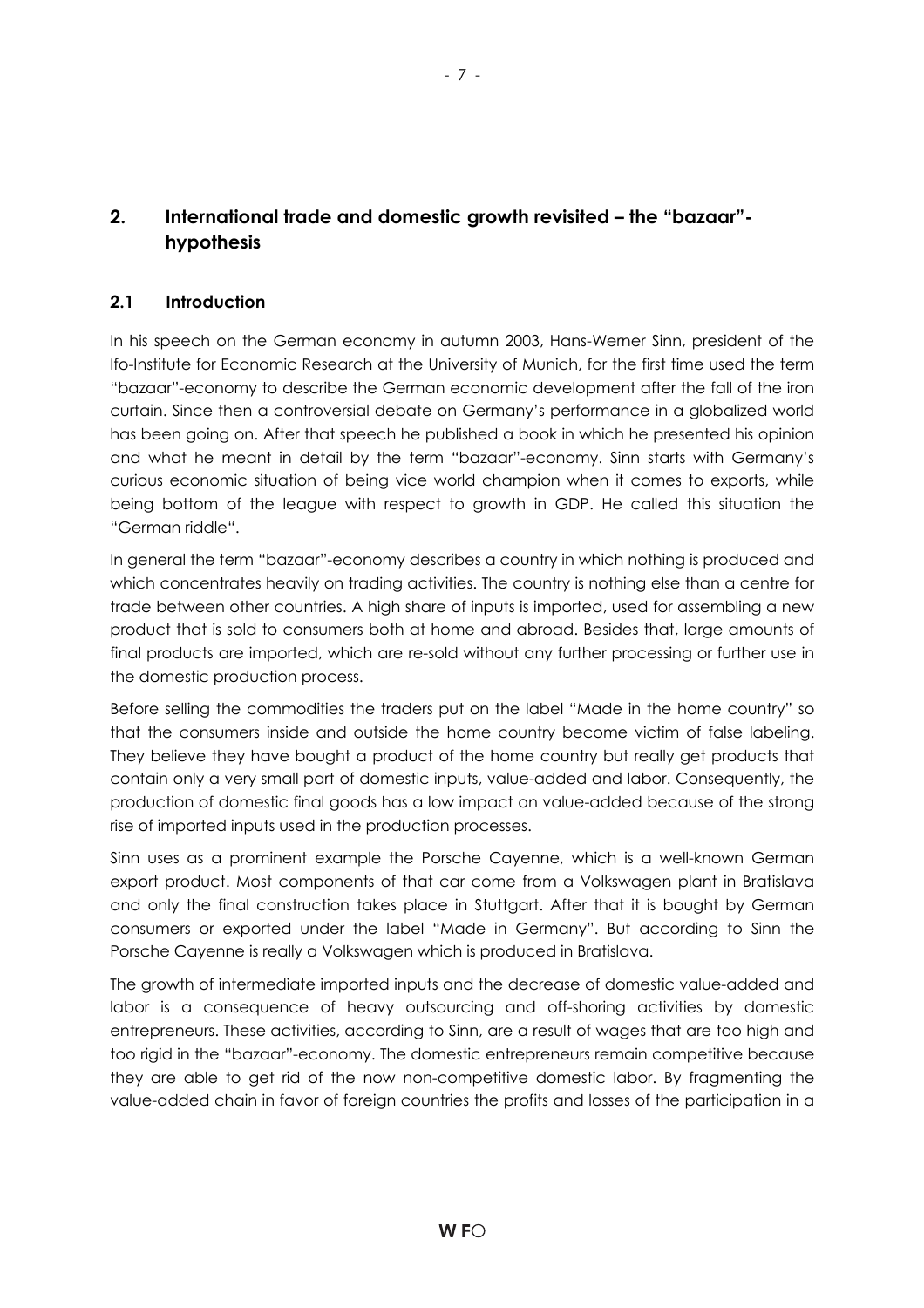globalized world are not distributed equitably between labor and capital. Whereas the entrepreneurs win by sharing labor internationally domestic labor is used less and less per unit of domestically produced goods.

After opening up, the capital-rich country concentrates more and more on the production of capital intensive goods and less of labor intensive goods, a process leading to horizontal concentration. In the capital intensive sectors the labor intensive parts are offshored, resulting in vertical concentration. These two processes lead to unemployment if the production of capital intensive goods only rises proportionally to the decrease of labor intensive goods because in the rest of the economy not enough new jobs are created.

A "bazaar"-economy is characterized by a high import share. In the home country, only the final assembly takes place. This development and the low level of further industrial processing result in a low value added per unit of output. However, if demand for industrial products grows sufficiently total value added and employment for the whole economy can be high. Even the share of value added of the manufacturing industry in the GDP can reach a high and stable level. The development to a "bazaar"-economy does not mean that the proportion of value added of the manufacturing industry or of the bazaars as a whole declines. By outsourcing and off-shoring of the labor-intensive parts in the chain of valueadded of the production process the entrepreneurs exhibit a rational reaction to changes in the economic environment.

For an economy to qualify as "bazaar"-economy it is decisive if the increase in export volumes is much higher than the decrease of value-added effects per item. The increase over time of the share of value-added induced by export production in total value-added is due to a concentration on export production. It is more important to look at the total net effects of increases in value-added and employment because of a rise in export demand and decreases in value-added and employment after the rise in the use of imported inputs, in outsourcing and in off-shoring.

#### **2.2 Theoretical background**

The theoretical background of the "bazaar"-hypothesis presented here is taken from Sinn (2005). The "bazaar"-hypothesis is based on a 2-country-Heckscher-Ohlin-model with identical technological knowledge but different endowment on the production factors labor and capital. Before opening up the economy the wage in the capital-rich country is higher and the price for capital is lower; the reverse is the case in the capital-poor country. Under the condition of price flexibility for the production factors, capital and labor, the opening of the capital-rich economy leads to a higher relative price and rising production of the capitalintensive good, accompanied by a decrease in the production of the labor-intensive good. The labor-rich country specializes in the production of the labor-intensive good, resulting in higher wages in that country. In the capital-rich country the prices for labor and capital decrease relative to the real wage in terms of both types of goods. As a consequence both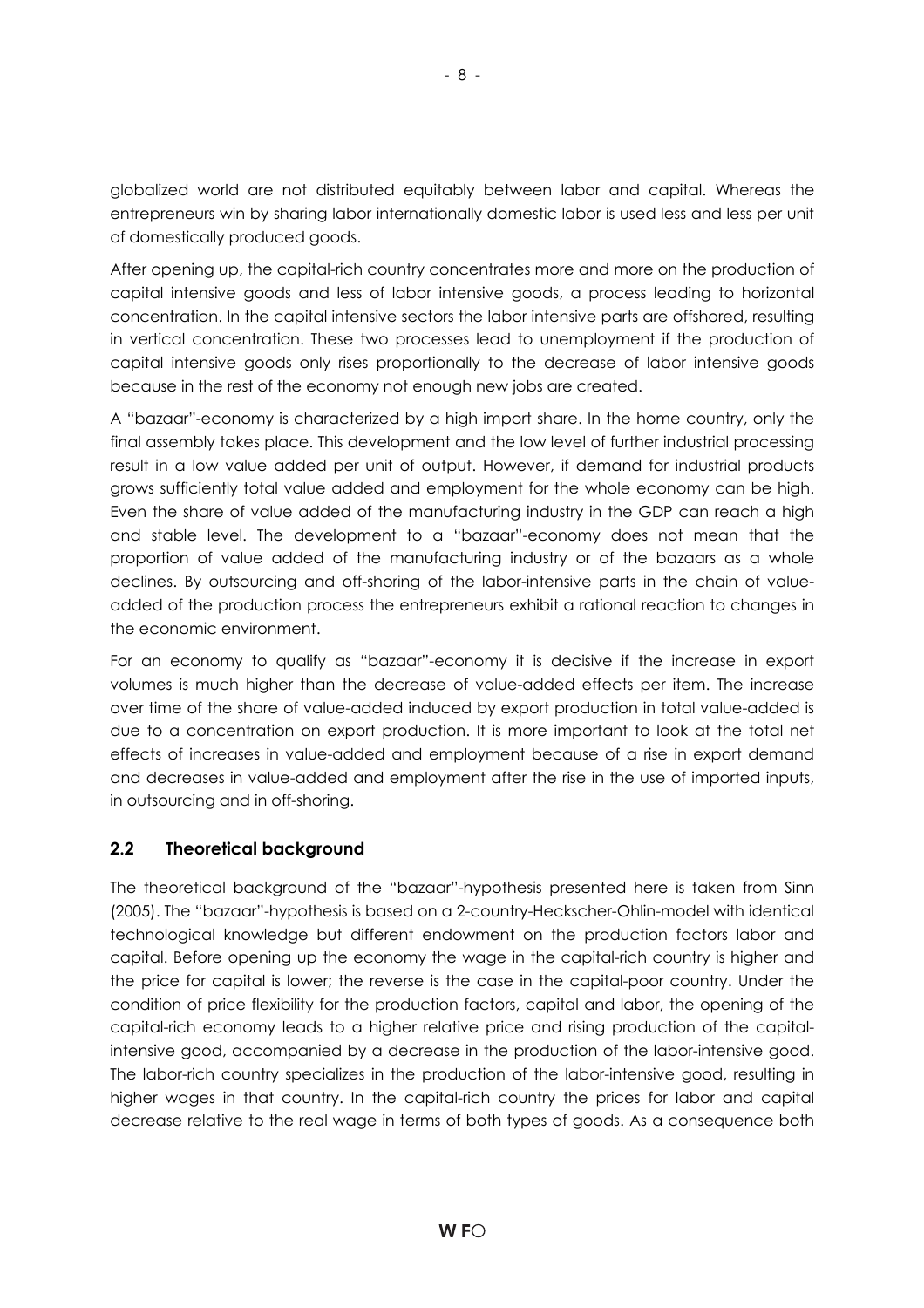sectors in the capital-rich country do not produce in an overly capital-intensive way. In the capital-poor country the opposite takes place. In the new trade equilibrium relative prices of both goods are identical in both countries; even the real factor prices are identical. Both countries are better off by trading with each other because a part of its demand can be satisfied more cheaply by imports instead of domestic production.

But this development is not found if in the capital-rich country the wages and, implicitly, the price for capital is fixed. By that fixation the forces leading to factor price equalization are disturbed. The relative price of the capital-intensive good is lower than under the condition of flexibility of factor prices and the capital-poor country specializes more in the production of the labor-intensive good. The volume of and the profits from trade are higher in the capitalpoor country. To be able to satisfy the demand for trade the capital rich country has to concentrate more on the production of the capital-intensive good and less on the production of the labor-intensive good. The boom in exports due to fixed wages in the capital-rich country is accompanied by an adaptation of unemployment: According to the Rybczynski-theorem an adequate contraction of the labor-intensive, importing sectors and an adequate growth of the capital-intensive, exporting sectors can be achieved by a decrease in employment. In the end the rigidity of wages leads to unemployment and a boom in exports in the capital-rich country as well as higher profits for the capital-poor country. Welfare in the capital-rich country is lower than in a situation without trade, because the relation in the prices of goods does not change whereas the transformation curve moves in because of unemployment. By defending high wages against the forces of factor price equalization the capital-rich country experiences losses in welfare because of its participation in trade with the other country.

It should be emphasized here that the outcome of an inward shift of the transformation curve even compared to the base case without trade is an extreme ('pathological') case. This outcome depends on (i) the shape of the transformation curve as well as (ii) full downward inflexibility of wages. The second argument can at least be questioned for industrial countries, if we regard the medium term perspective of the last two decades, which might be comparable with the comparative-static view of the H-O model. Breuss (2007 ??) has shown that the wage share in GDP has declined during the last decade in most industrialized countries and derived that from a H-O model of trade. For not extreme, 'intermediate' cases of the model therefore the crucial question is, if the additional movement towards a more capital- and export-intensive economy is accompanied by the generation of domestic value added and employment. This is essentially an empirical question, which is analyzed here.

If the above development is split up into the different vertically chained stages of production this picture gets even more intensive. Under the assumption that the upstream activities distant from the customers are more labor-intensive and the customer-oriented downstream activities are more capital-intensive the capital-rich country specializes in these final stages of production. Besides the horizontal concentration on the capital-intensive sectors the capital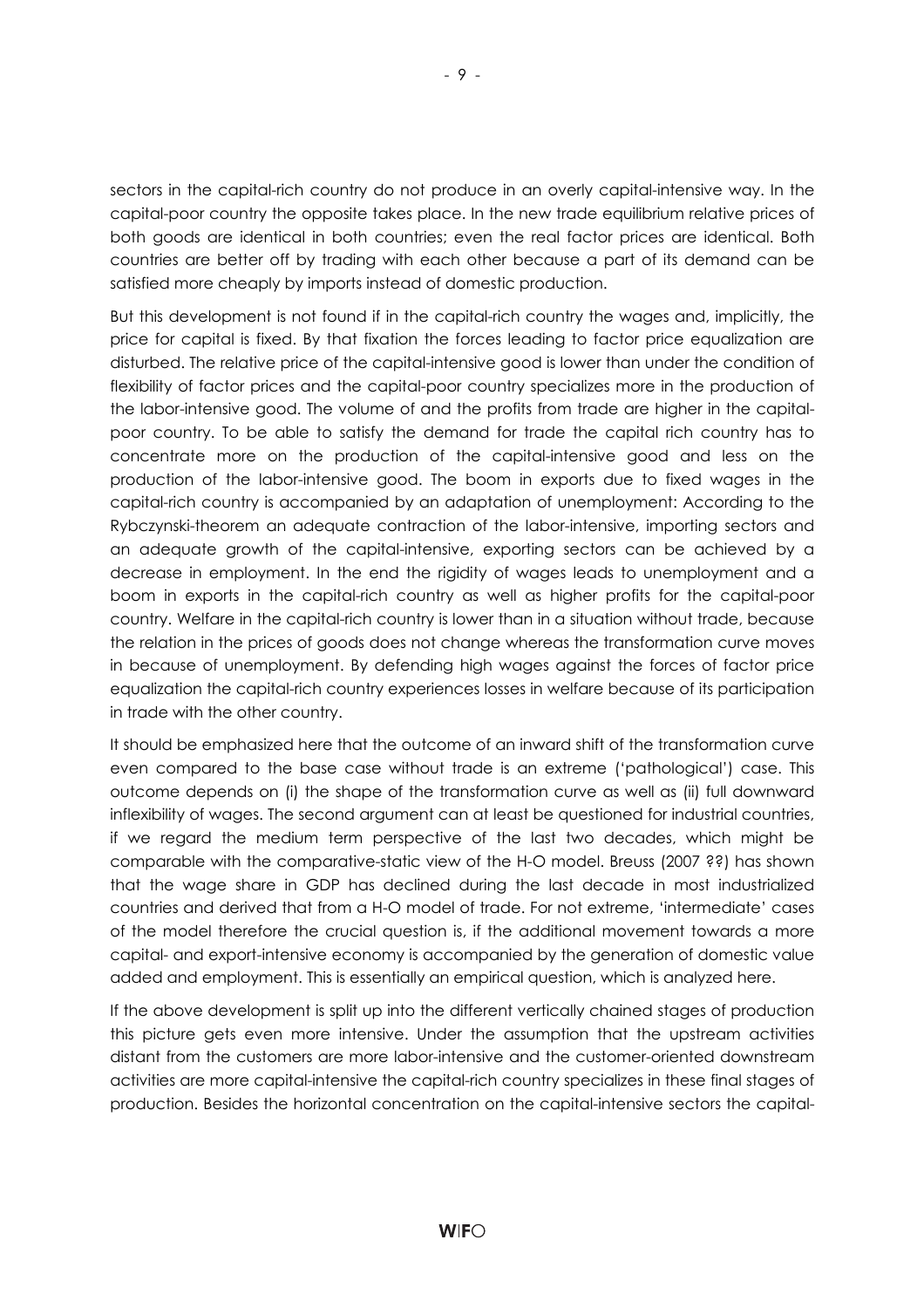rich country specializes vertically on the capital-intensive final stages of production where more capital is used and more value-added is created. To produce goods domestically more and more imported inputs are channeled through that country. Because of that piggy-back process the volume of exports rises stronger than the export-induced value-added. The fixation of wages leads to a pathological increase of the value-added and an even pathological stronger increase in the volume of exports.

#### **2.3 Some critical points**

As already stated above there has been and there is still some controversial debate about this thesis. Especially the views of German and Austrian economists should be stressed.

For Hickel (2004) Sinn neglects the importance of productive networks. Because of an intensified international share of labor the inter-industrial linkages and with that the production of domestic inputs to produce the rising volume in export goods the German economy takes part in globalization not only by trade but also by the production of real assets. For him the positive surplus in balance of trade is a proof that in Germany there is more value-added created then imported. Moreover according to Hickel (2004) Sinn doesn't look at the broad range of products. It's more important for him to strengthen the domestic valueadded by modern production structures, efficient conditions of compensation and labor and an infrastructure of high quality. (Hickel, 2004)

The horizontal and vertical concentration on the capital-intensive sectors by a capital-rich country like Germany after opening the economy leads to that decrease in the value-added per item and that described increase in the use of imported inputs. But this doesn't say anything about the effects on total value-added and employment. (Brenken, Schwarz, 2004)

Destatis (2004) says that the share of value-added induced by exports in total GDP has grown and that more than the half of employed persons work directly and indirectly for the production of exports. For the whole economy the positive employment effects through the export boom exceed the negative. For Sauernheimer (2006) the "bazaar"-hypothesis describes nothing else than an increasing openness of economies. According to Piper (2006) the development to a "bazaar"-economy can also be an evidence for a successful integration of a country in the international share of labor. For Bofinger (2006) the fact that the domestic part of export goods is by far higher than 50% shows that Sinn's hypothesis can't be true for Germany. Moreover especially the sectors with high and rising import shares had an increasing importance for the development of employment.

For Helmenstein (2006) it is important to emphasize that by outsourcing and off-shoring certain core competences were not only saved but also enlarged continuously. Another proof of not being on the way to a "bazaar"-economy is the increase in trade surplus for Austria and Germany. Breuss (2006) highlights the low share of the service sector's value-added in GDP and its employment in Austria and in Germany. In a "bazaar"-economy which is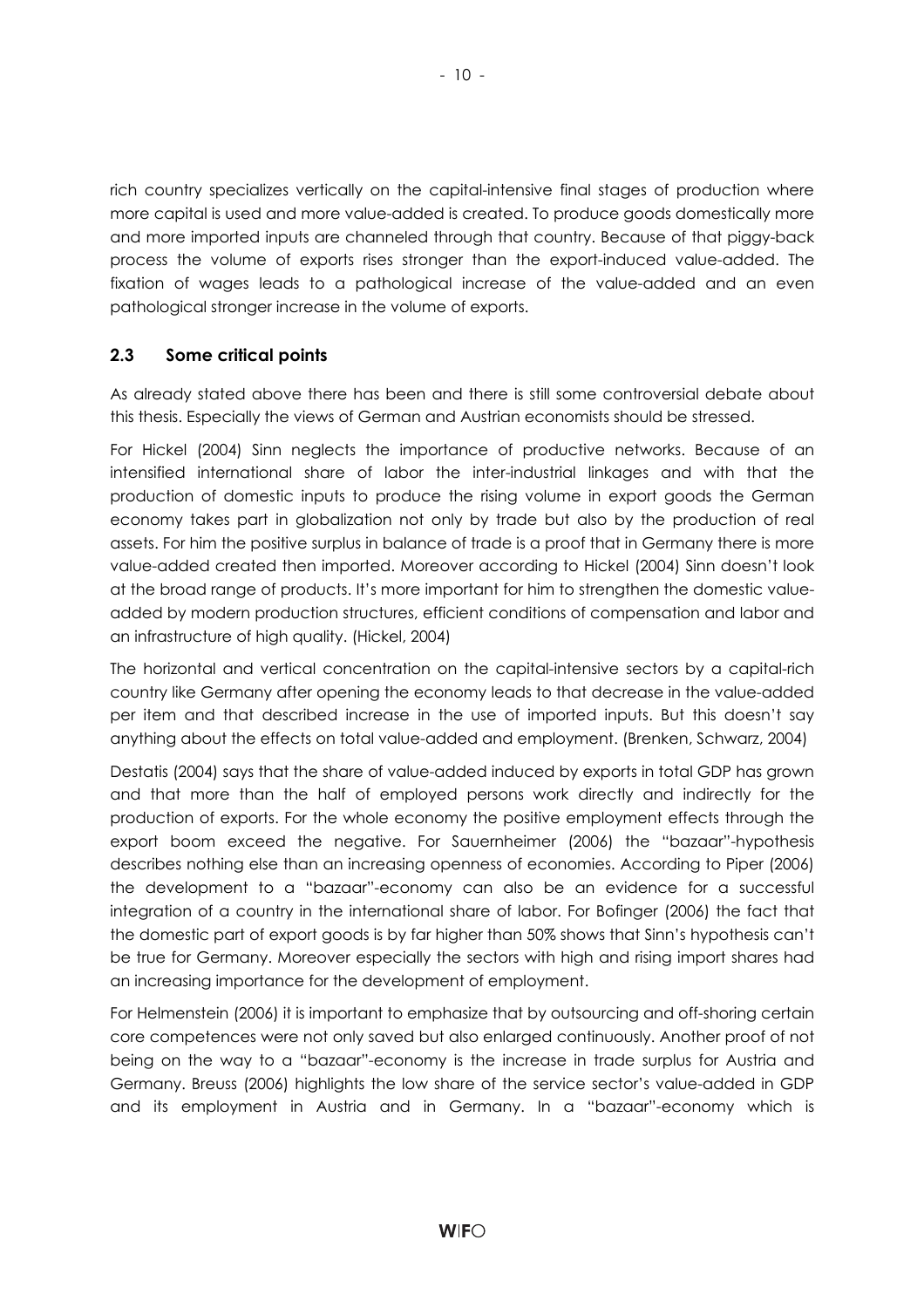characterized by a high level of "bazaar"-activities the service sector would be much more important. For the Austrian Institute of Economic Research WIFO (2006) the rising outsourcing activities increase productivity and lead to higher sales in the home country as well as in foreign countries. According to Marterbauer (2007) the rising surpluses in Germany's foreign trade are a result of a slow growth of imports because of the weak domestic demand. For him Sinn neglects the high quality of the domestic products.

In the following chapter it will be examined if there are any indications that Austria may be transforming into a "bazaar"-type economy based on the reasoning given in Sinn (2005). In particular the development of value-added and employment linked to exports will be in the centre of interest.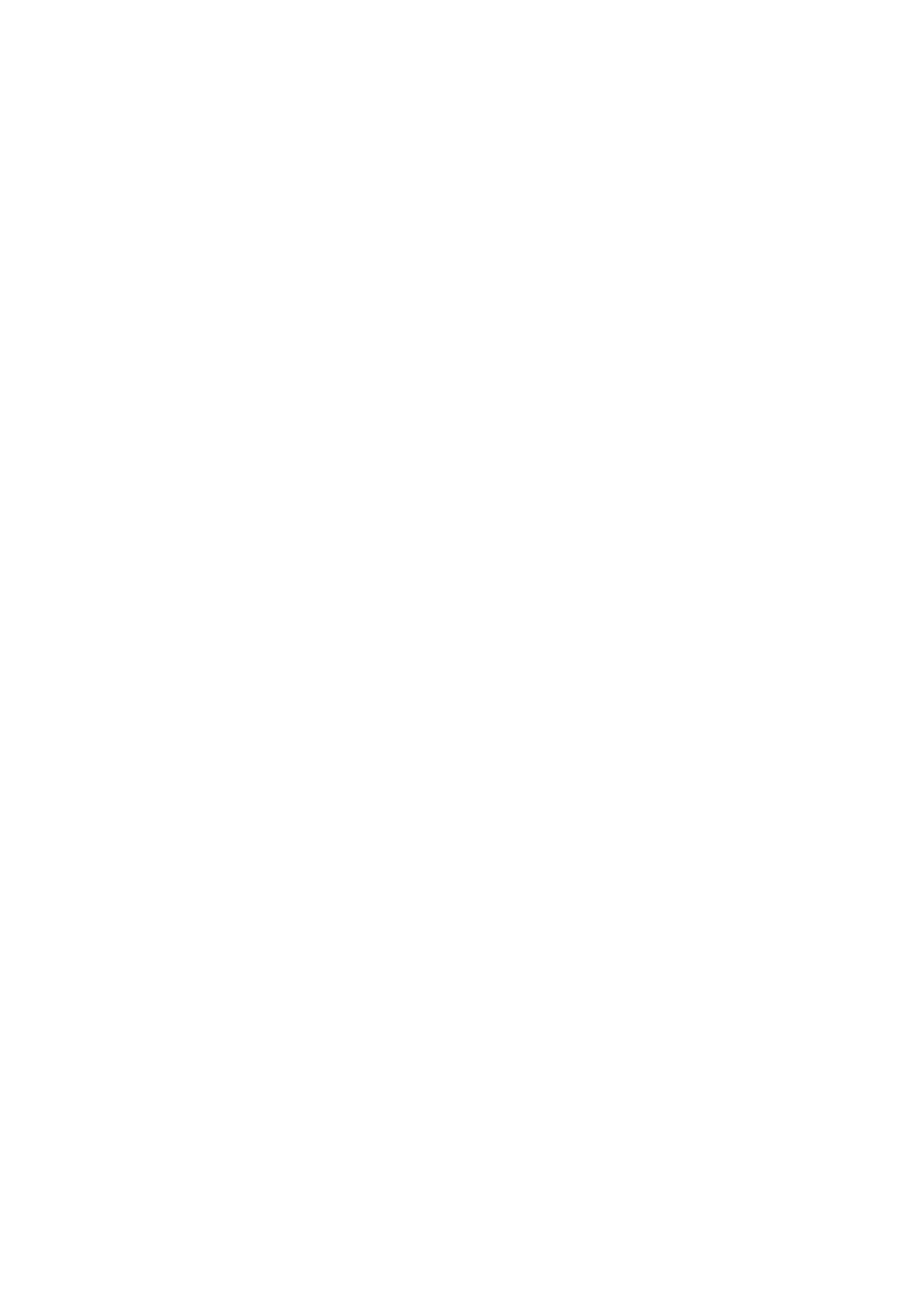### **3. An empirical analysis of exports at the national level**

#### **3.1 Data base and methods applied**

l

The empirical analysis of Austria's export performance in a macroeconomic perspective is based both on data from national accounts and national input-output tables.

For measuring the contribution of a specific sector or final demand to total production or valued added in an economy, input-output analysis is an appropriate tool. The compilation of input-output tables, however, is a very data-intensive and thus time-consuming endeavor. Therefore, in most countries such tables have not been released on an annual basis. For Austria tables were usually compiled for those years for which full industry surveys were available: 1976, 1983, 1990 and 1995. The analysis of structural changes over time by the use of input-output tables was therefore hampered by the lack of a consistent time series of such tables. The situation improved considerably when Eurostat required statistical offices of the countries of the European Union to compile Supply/Use tables on an annual basis. For Austria such annual tables are now available starting in 1999, the latest table was released for 2003.

For the analysis of the economic impact of Austrian foreign exports the Supply/Use tables for 1995, 2000 and 2003 as published by Statistics Austria were used. All tables are in nominal terms; changes in relative prices may therefore influence the results and have to be taken into account when drawing any conclusions.

Statistics Austria constructs a complete make-use-system of tables. This system comprises the production of commodities by activities (sectors) on the make side and the use of domestically produced or imported commodities either as intermediate inputs by activities or by final demand categories. In addition, value added by activities is included as well. For 1995 and 2000 these tables were then transformed into commodity-by-commodity tables, based on the commodity-technology assumption.<sup>1</sup> The application of this technology assumption usually results in a certain number of negative input-output coefficients which require additional interventions by the compilers. Due to lack of information about these interventions it is not possible for mere users to derive consistent tables for the other years using the commodity-technology assumption. Therefore, in order to avoid the problem of

<sup>1)</sup> For the transformation of make and use tables into an activity-by-activity table or a commodity-by-commodity table either an industry-technology, a commodity-technology or a combination of these two technology assumptions have to be applied.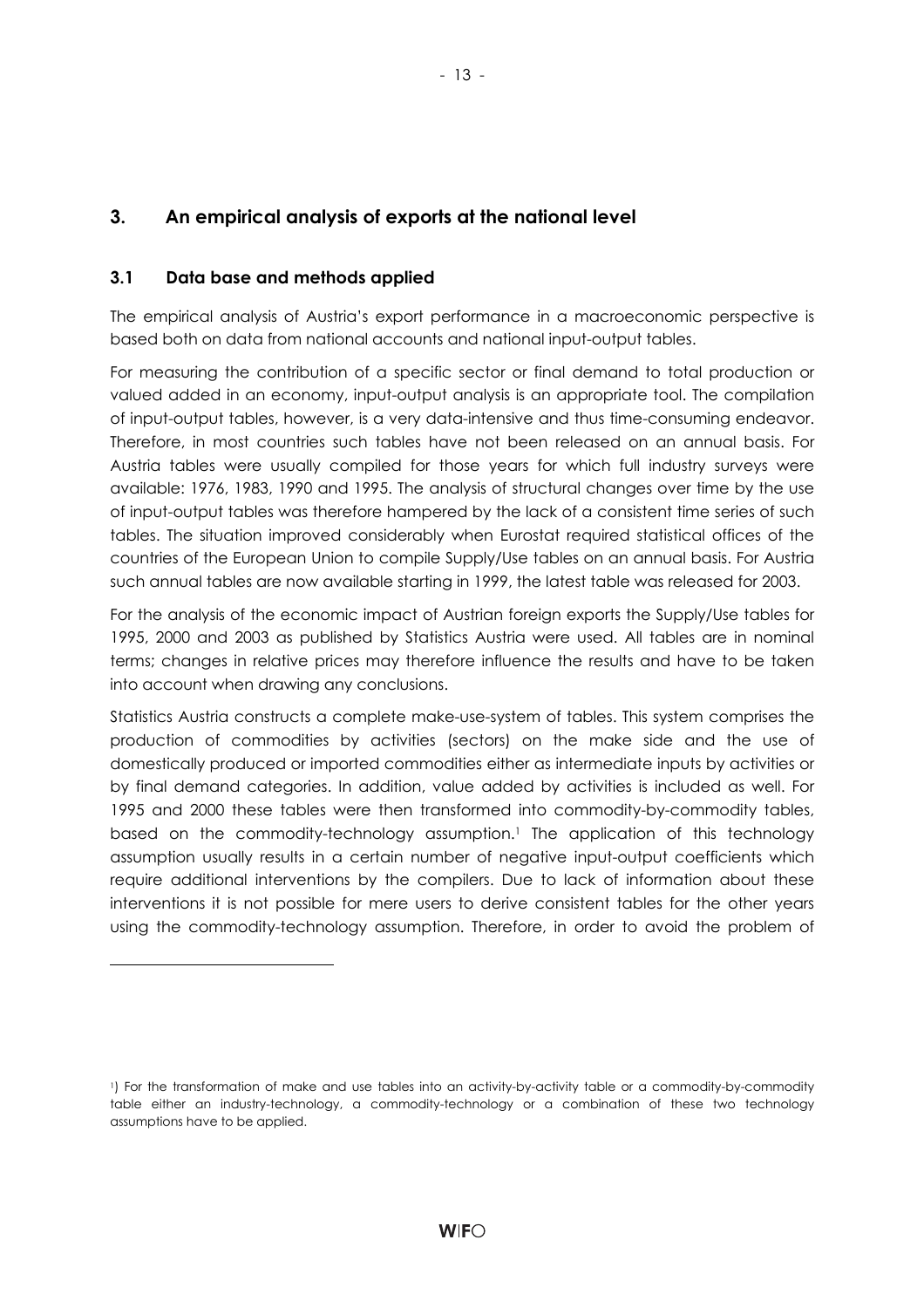negative coefficients and to obtain a consistent set of tables for 1995, 2000 and 2003 the industry-technology assumption was applied to generate commodity-by-commodity tables. These tables comprise of 57 commodities (55 for the 1995 table), 12 final demand categories and 6 value added categories (7 for 1995).

Another problem that frequently occurs when input-output tables for different points in time are used in a comparative analysis concerns changes in compilation methods and conceptual principles. The analyst must always be careful not to argue for structural changes when differences in simulation results are actually due to conceptual changes or changes in compilation methods.

In the case of the Austrian tables the most prominent conceptual change is related to the imputed use of banking services (FISIM)2). In 1995 and 2000 only total use of such services was estimated. In 2003 total use was allocated among commodities (intermediate use) and final demand categories (final use of imputed banking services). Therefore, in order to have a more or less consistent set of tables, it was assumed that imputed banking services in 1995 and 2000 were completely used up by the banking sector itself, i.e. intermediate use of banking services by the banking sector was increased by the amount of imputed banking services. In order to balance the tables, the banking sector's value added had to be reduced correspondingly. As a result of this assumption, the multipliers are somewhat biased: The value added contribution of the banking sector is underestimated, while value added is overestimated for all the other sectors (whose use of banking services is too low).

Based on these tables for 1995, 2000 and 2003 a multiplier analysis was carried out. This analysis was based on the traditional open input-output model based on commodity-bycommodity tables:

$$
q = (I - A)^{-1} \cdot f
$$

Here *q* is a vector of total output by commodities, *I* is an identity matrix, *A* the matrix of domestic technology coefficients and *f* the vector of domestic final demand by commodities. The weighted output multiplier vector for exports, *mqx*, can be written as:

$$
mq_x = (I - A)^{-1} \cdot f s_x \,.
$$

where  $f_{x}$  is the vector of export shares of commodities *i* whose elements are defined as:

l

<sup>2)</sup> Financial Intermediation Services Indirectly Measured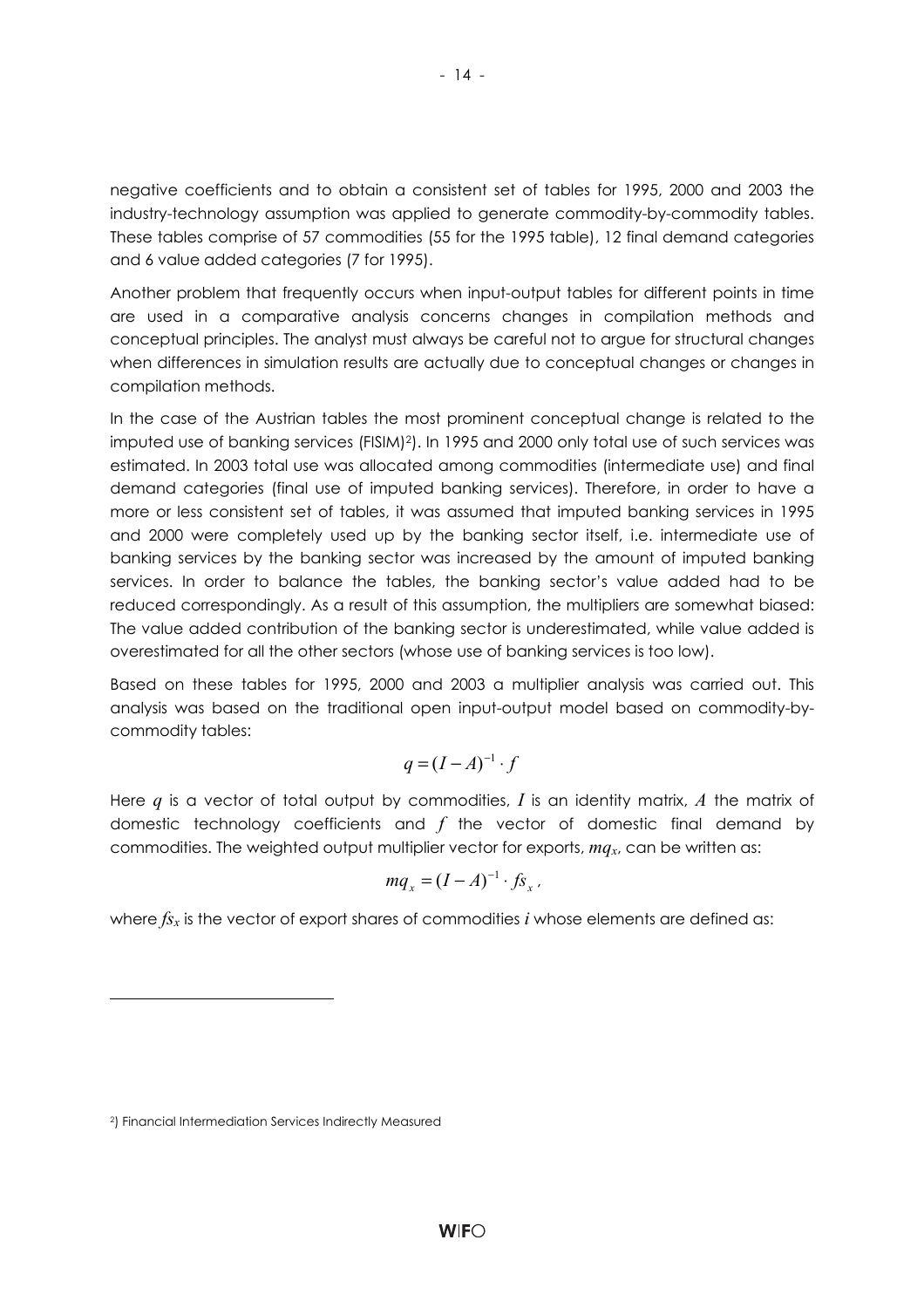$$
-15 -
$$

$$
f_{S_{xi}} = f_{x_i} / \sum_{i=1}^{n} f_{x_i}.
$$

The weighted value added multiplier vector for exports, *mvax*, is:

$$
mva_x = VA \cdot (I - A)^{-1} \cdot fs_x.
$$

where *VA* is a matrix of value added coefficients, i.e. value added per unit of output. Correspondingly, the employment multiplier vector for exports, *mex*, is:

$$
me_x = \hat{E} \cdot (I - A)^{-1} \cdot f s_x.
$$

where *E*ˆ is a diagonal matrix of employment coefficients *e*.

The individual elements within the multiplier vectors were aggregated to groups of commodities like manufacturing or service commodities; the sum over all elements of a multiplier vector provides the total export multipliers for output, value added or employment.

#### **3.2 Some stylized facts about foreign trade in Austria**

*Figure 3.1: Share of exports in GDP by countries in % 2006 current prices* 



Source: Own calculations. – Note: The exports accounted for in the graph do not include services.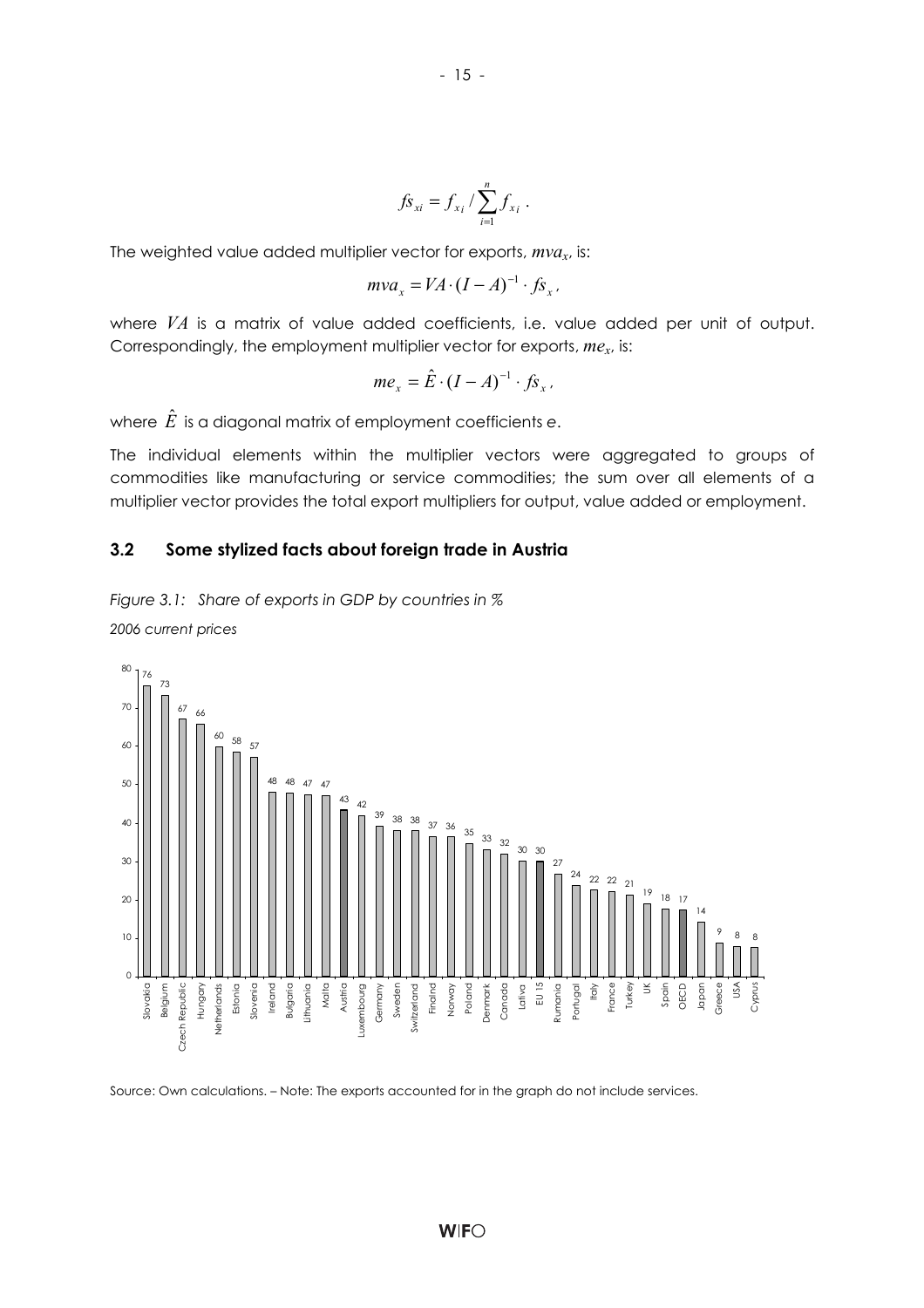For Austria as a small and open economy exports are of significant economic importance. The share of exports in GDP is 43% and thus much higher than the average for the EU 27 which stands at 31% (see figure 3.1). When exports are related to the total amount of goods and services that are produced in an economy, the corresponding share (which is only available for the year 2000) is 26% for Austria compared to 21% for an average of 26 OECD countries and 24% for the EU 15 (see figure 3.1).



*Figure 3.2: Share of exports in total production in %, 2000, current prices* 

Looking at the changes in exports and imports over time (in real terms, see figure 3.3) one can observe a steady growth in foreign trade which accelerated in the mid of the 1990s, possibly as a result of Austria's accession to the European Union and its larger market area and the economic integration of Central and East European countries. Both exports and imports increased faster than GDP, the growth in exports exceeded import growth, which led to an improvement in the foreign account. While Austria experienced trade deficits in most years before its integration into the European Union, after 1998 the foreign account shows a steadily growing surplus.

Consequently, exports and imports make up an increasing share in GDP: While in 1976 exports (including service exports and expenditures by non-residents) accounted for about 24% of real GDP, this share increased to almost 58% in 2006. The share of real imports (including expenditures of residents made abroad) evolved in a similar manner: It increased from 27% to 52%. The contributions of private and public consumption as well as investments to GDP, on

Source: Own calculations, OECD database.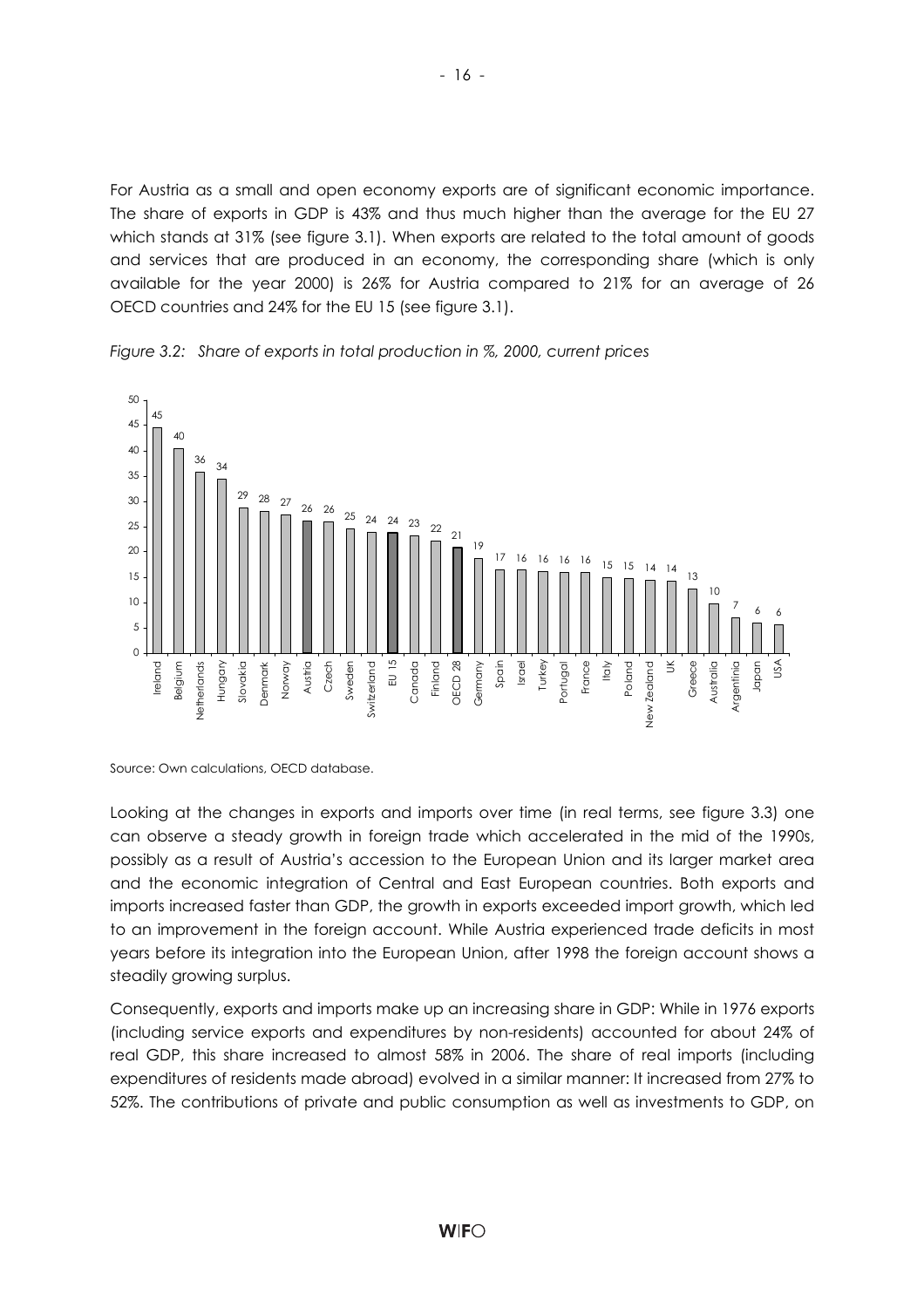the other hand, fell during the same time period. Recent data by the OECD (De Backer, Yamano, 2007) suggest a similar trend for the OECD, where export shares (expressed as total exports of goods and services divided by total supply of goods and services) have risen between 1995 and 2000 in nearly all OECD countries.



*Figure 3.3: Real growth of exports, imports and GDP (1976=100)* 

Source: Own calculations.

Between 1995 and 2003, based on the corresponding input-output tables, nominal exports grew by 8.5% annually. Growth was considerably higher in the second half of the 1990's (10.6%) than in the first years after the turn of the century (5.2%), when Austria like many other European countries went through a recessionary period. Imports increased somewhat less than exports at an annual rate of 6.9% (1995 – 2003).

When looking at the sectoral structure of Austrian exports it is obvious and not surprising that manufacturing commodities dominate. In 2003 77% of exports originated in the manufacturing sector, 20% were services. However, a shift from manufacturing commodities towards services is evident: In 1995, manufacturing was responsible for 80% of exports, services for 17%.

Three sectors, machinery, motor vehicles and chemical production, together make up almost 30% of total exports and nearly 40% of manufacturing exports (both in nominal terms for the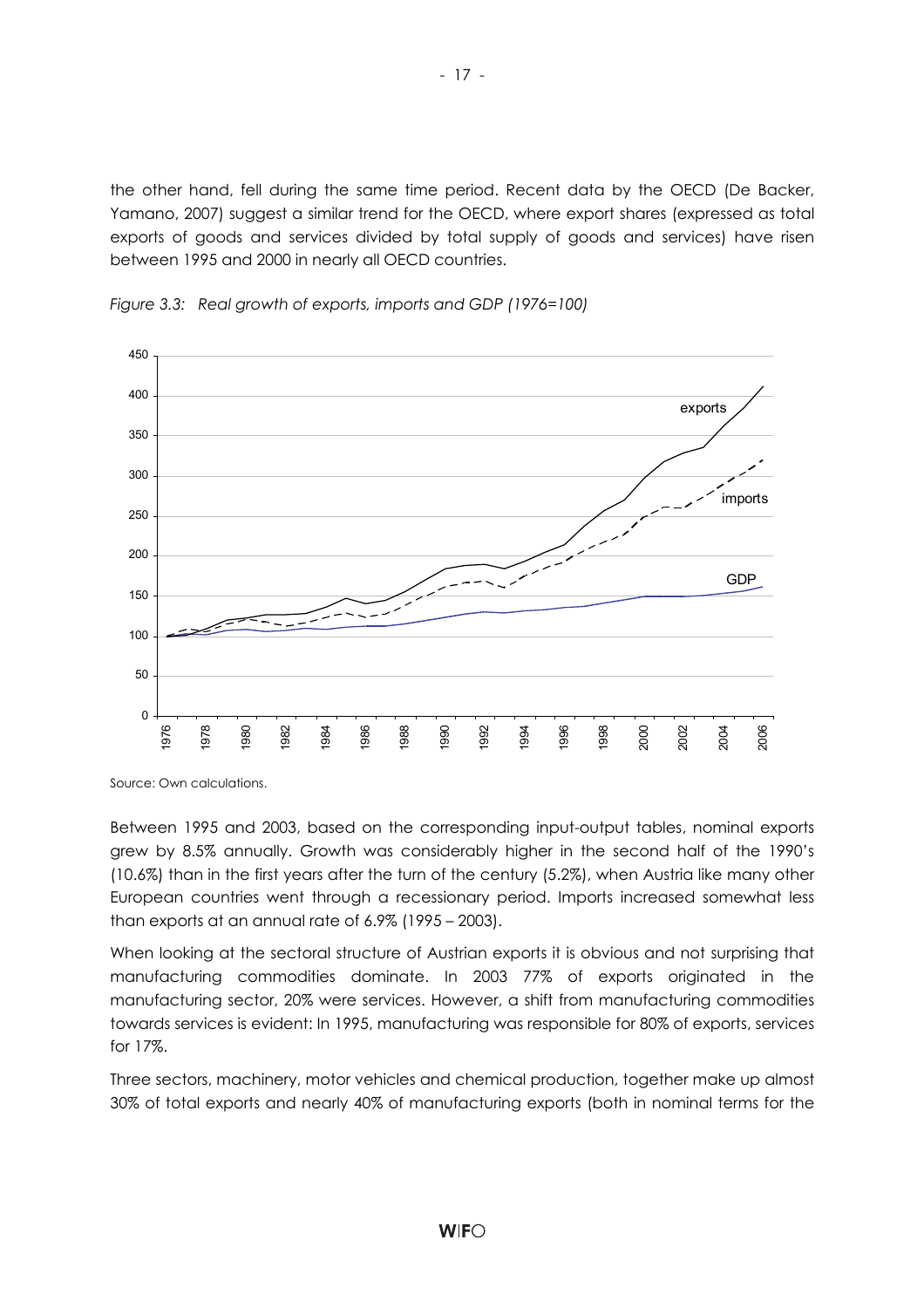year 2003). In the case of service exports, the sectoral concentration is higher: Wholesale trade, land transport, financial intermediation and other business activities together account for about 75% of total service exports. Financial intermediation exports have increased their share from 6% in 1995 to 14% in 2003.

According to the input-output data, the overall import share for intermediates has increased from 25.3% in 1995 to 29.5% in 2000, but went down again to 27.9% in 2003. Statistics Austria suggested that this pattern might be also linked to changes in the calculation of re-exports, which was carried out at a much higher level of disaggregation after the year 2000. For this reason imports might have been shifted from intermediate inputs and final demand categories to exports. On the other hand, re-exports have also increased in the course of the intensified economic integration with the New Member states in Eastern Europe. Since Austria is home of numerous headquarters and wholesale traders specialized in Eastern Europe, trading activities have flourished. Commodities are imported by these entities and then exported again without any production or assembly in between; only whole sales margins contribute to domestic value added.

In fact, the import share of exports has risen from mere 3.2% in 1995 to 6.1% in 2000 and 11.5% in 2003, while that on final demand (without exports) has – similar to intermediate imports – first increased and then fallen after 2000. Almost half of the absolute growth in exports between 2000 and 2003 was due to re-exports. While total exports grew by 5.2% in that period annually, total domestic exports grew only by 3.1%, re-exports by 30.1%. Re-exports (with a few and very minor exceptions) only exist for manufacturing products and are concentrated on a few sectors; ten manufacturing sectors make up more than 90% of all re-exports; chemicals, transport equipment and radio / television equipment are among the sectors with the highest share of re-exports.

#### **3.3 First empirical evidence on the validity of "bazaar"-hypothesis for Austria**

This part uses Austrian data of national accounts to create "bazaar"-indicators used by Sinn (2005) in his analysis of the German economy.

The production depth (see figure 3.4) is the share of value-added of the manufacturing industry in its own production. When looking at the development of the production depth of the manufacturing industry during the last 30 years a decline from about 35.7% in the year 1976 down to 32.8% in the year 2006, a minus of about 3 percentage points is found. After a strong downturn in the eighties there is a strong drop from the year 1999 up to 2006.

This indicator can be split up to certain activities of the manufacturing industry. The development for the whole manufacturing industry is found for most of the activities (see figure 3.5).

The only exception in Austria is the food, beverages and tobacco industry and the chemical industry. The most obvious decline can be seen for the production of motor vehicles where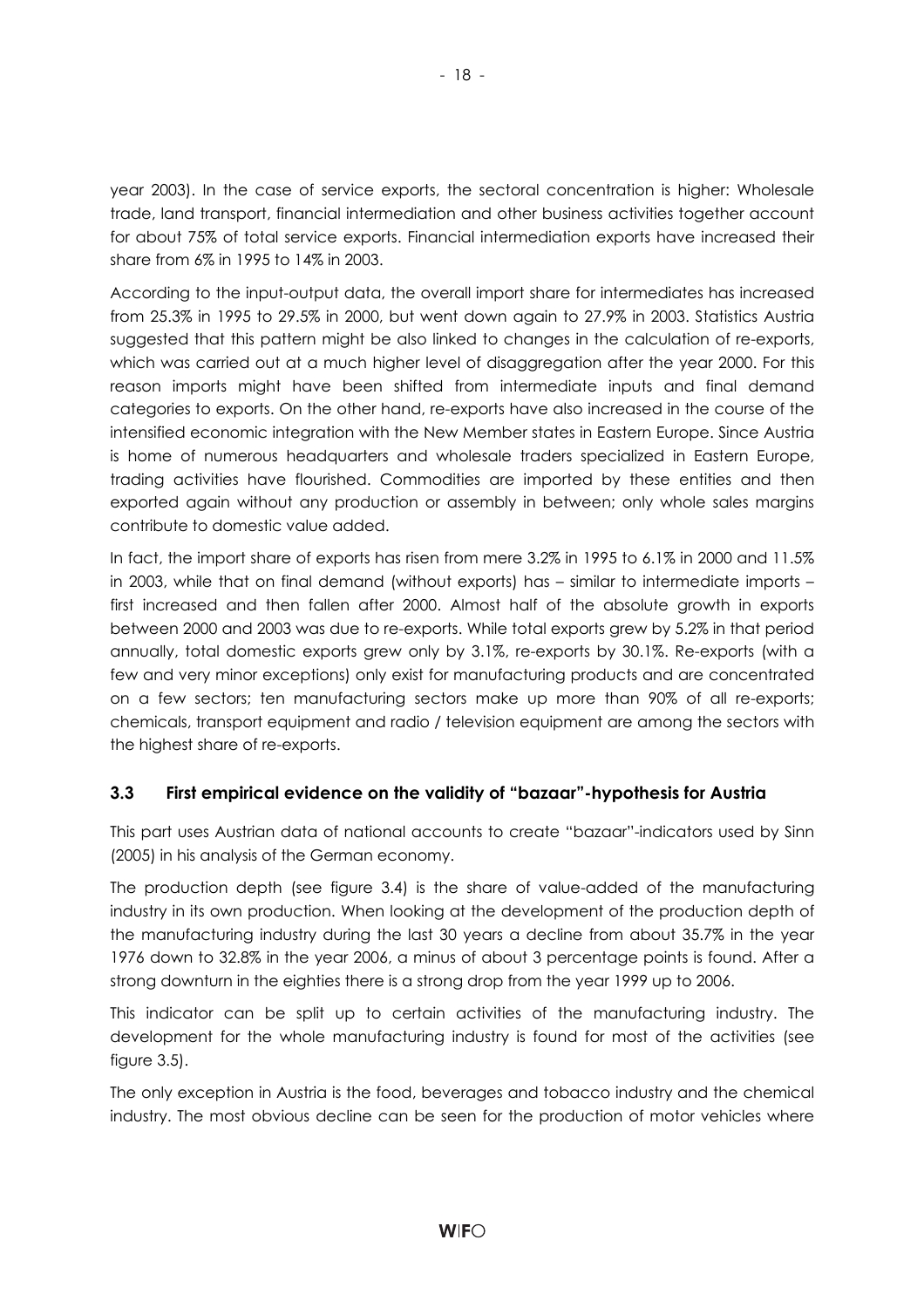there is a minus of about 17 percentage points between 1976 and 2006. There is also a dramatic decrease for the electrical machinery industry.





Source: Own calculations.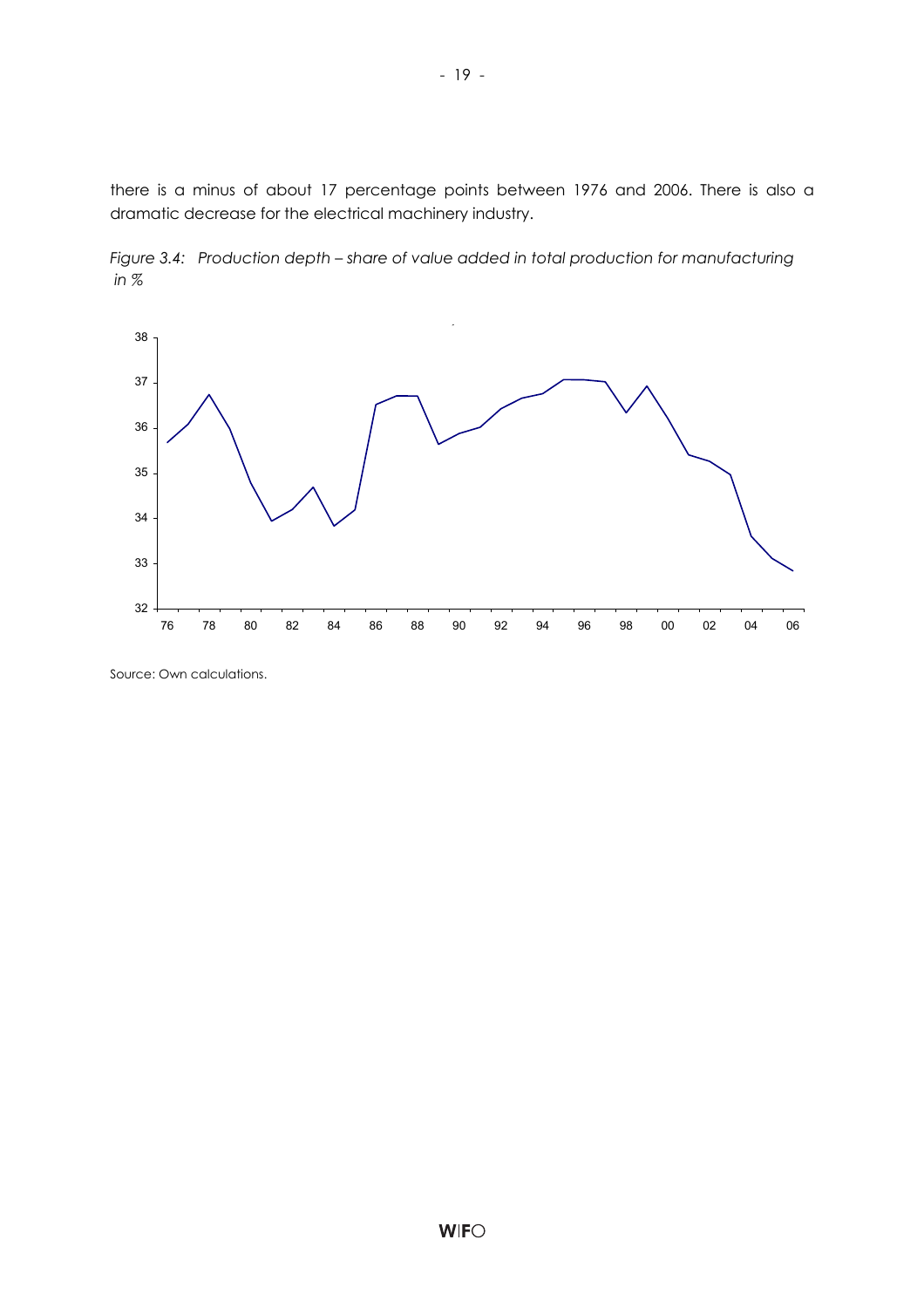

*Figure 3.5: Production depth – sectoral shares of value added in total production in %* 

*Figure 3.6: Share of value added of manufacturing in GDP in %* 

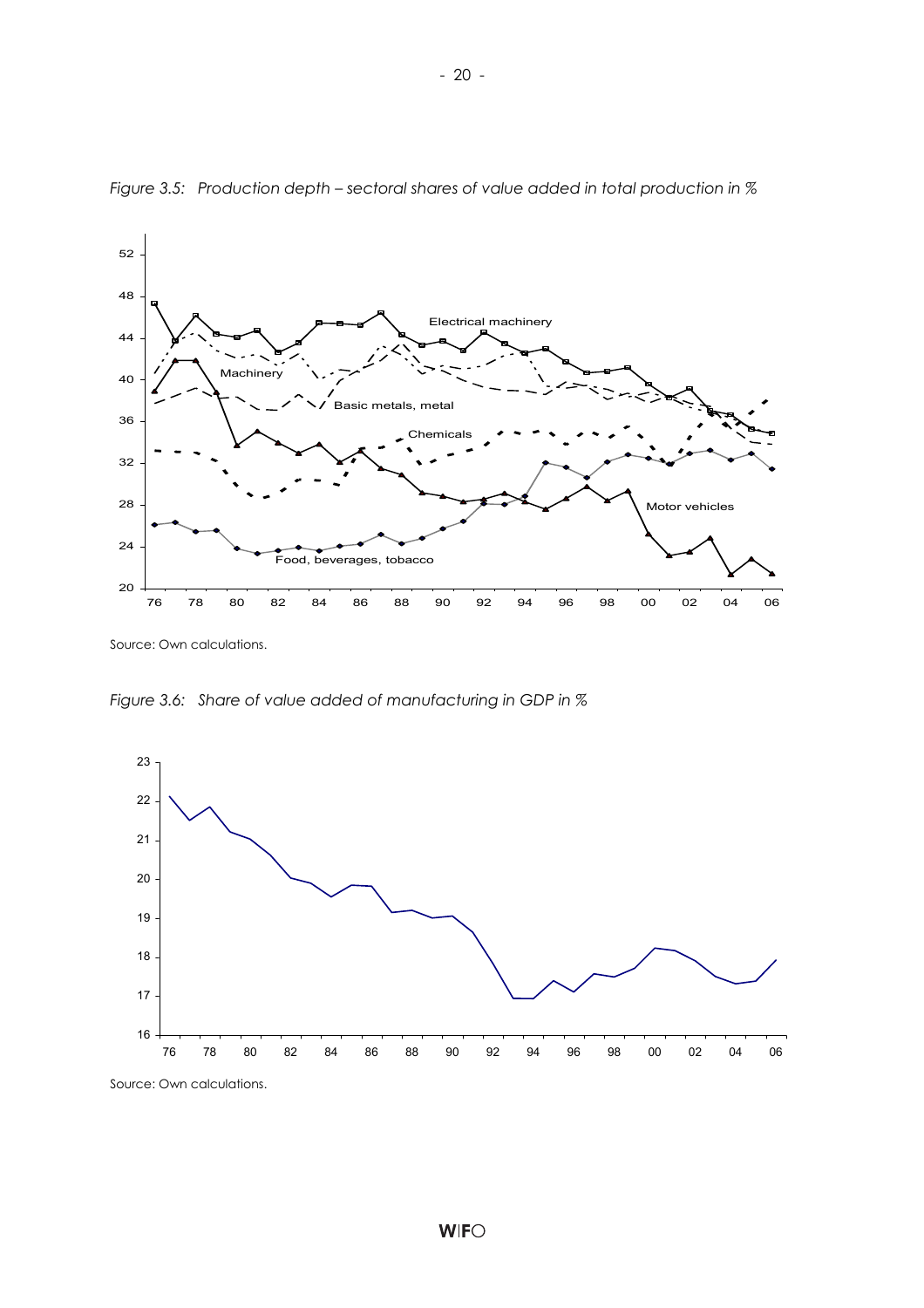

*Figure 3.7: Sectoral shares of value added in GDP in %* 

Another important indicator for the development to a "bazaar"-economy is the share of value-added of the manufacturing industry in GDP (see figure 3.6). This indicator provides an impression of the importance of the manufacturing industry for the development of the whole GDP.

Whereas there is a drop from 22.1% in 1976 to 17.9% in 2006 especially from the period after the fall of the iron curtain during the beginning nineties this indicator stabilizes. This could be a sign of a right reaction by the entrepreneurs to changes in the economic environment.

This indicator can also be split up into certain industries (see figure 3.7). For the most industries the above mentioned development is confirmed. An interesting detail is found for the motor vehicles and the machinery industry which could enlarge their shares. Other industries like the chemical and the electrical machinery were able to reach nearly the same share as in 1976.

Moreover a look at a rising or falling net investment quota, which is gross investments minus depreciation in relation to the GDP minus depreciation (see figure 3.8), gives an impression about the confidence of entrepreneurs in a certain economy.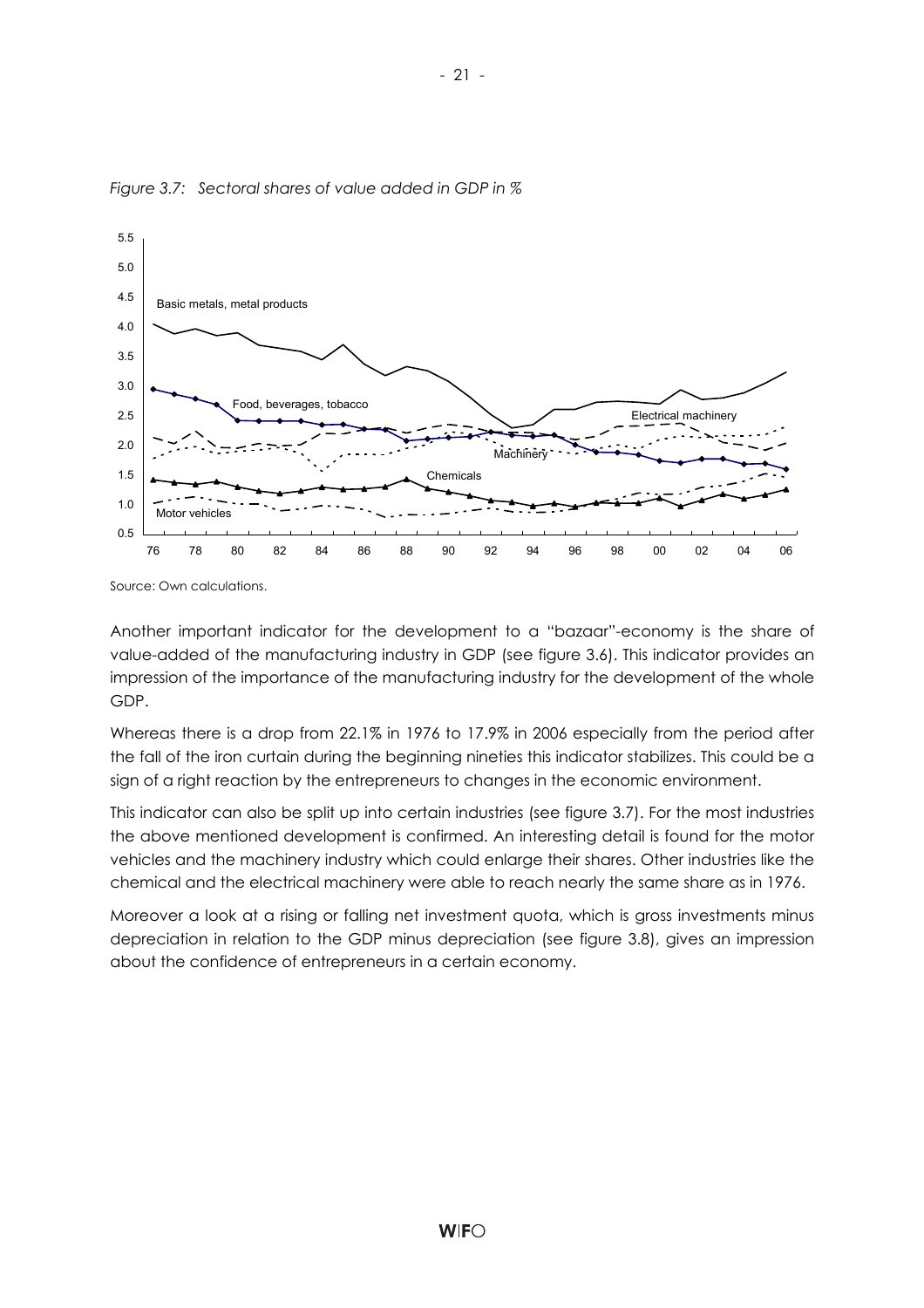

*Figure 3.8: Net investment quota in %* 

In 2006 Austria had a net investment share of about 8% which is in the range of the OECDaverage. A comparison with the results in Sinn (2005) shows, that among the group of all OECD-countries Germany had the lowest value of net investment share with about 3%. As a consequence Sinn (2005) believes that the German entrepreneurs lost their confidence in their country because there are enough financial means but they are not used in Germany.





Source: Own calculations.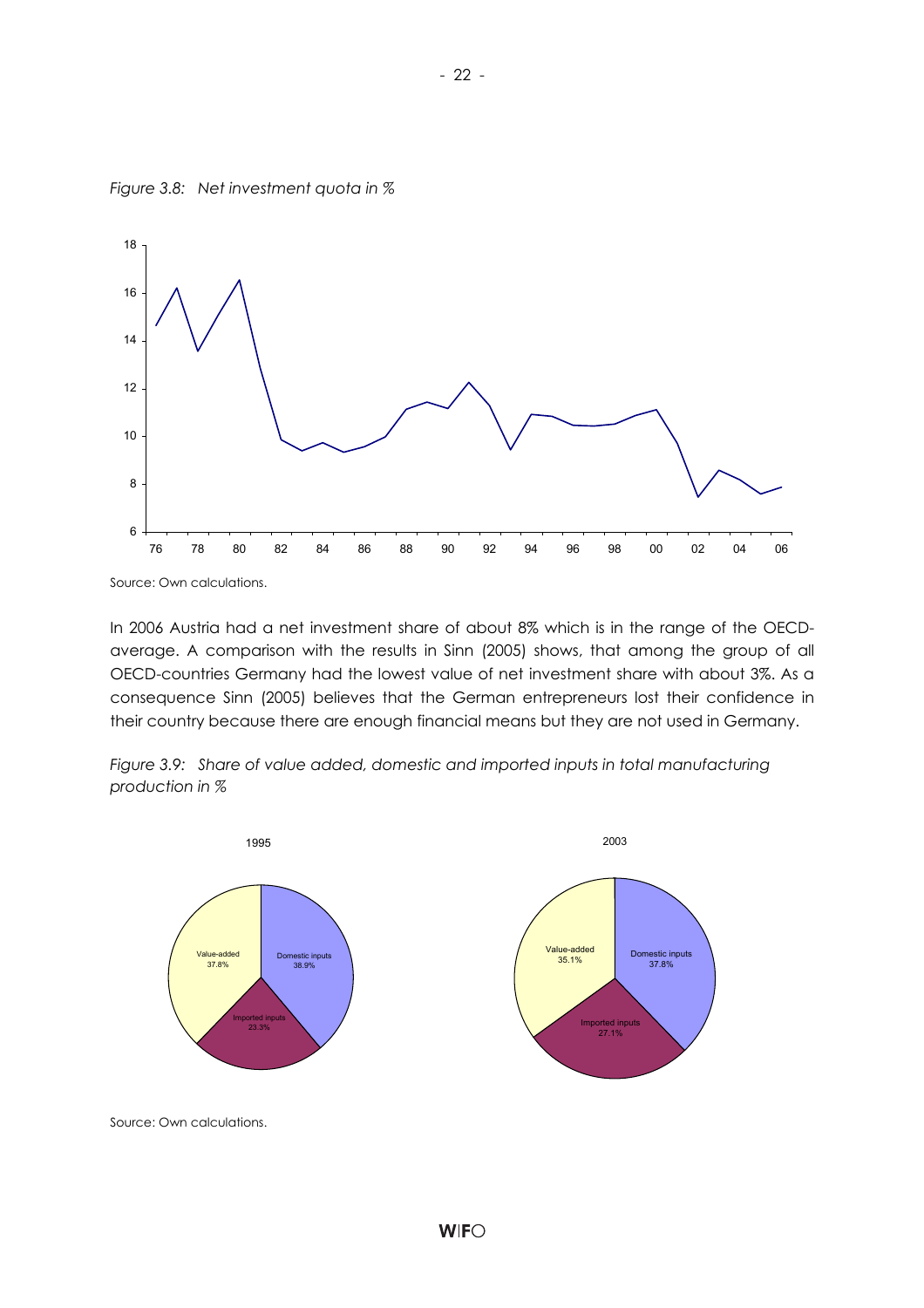By an analysis of the components of industrial production between 1995 and 2003 it can be examined if imports in the production process have increased their importance. Between 1995 and 2003 (nominal) industrial production grew by 1.31% (figure 3.9). The composition of the whole industrial production changed a little bit during this period.

The analysis shows that the proportion of imported inputs has grown slightly from 23.3% to 27.1%. This growth decreased the share of value-added and domestic inputs. Accordingly, there are signs for Austria of being on the way to a "bazaar"-economy. A comparison with the indicators given in Sinn (2005) shows that these factors are much stronger in Germany.

The following part will discuss the domestic value added contents of exports: in a "bazaar" economy, this would be low, while, as a consequence, import content would be high.

#### **3.4 Results of the input-output multiplier analysis**

Technically, the fact that the share of exports in GDP is rising may be caused by two factors:

- First, an increasing value added intensity per Euro that is exported and that can be traced back to decreasing import shares in intermediated inputs and / or falling reexports – a development that may not be expected in times of intensified international trade in intermediate goods – or changes in the commodity composition of exports in favor of commodities with higher value added impact (and thus lower shares of intermediate imports).
- Secondly, a high growth in exports which aggravates (compensates for) an increasing (decreasing) value added intensity of exports;

The high growth of exports was documented above and so was the increasing use of imports in production, which is a first and strong indication that the value added intensity was falling lately rather than increasing. In this section the results of the input-output analysis, that were derived using the open input-output model as described above, are presented; they should shed more light on the value added and employment intensity of exports as well as the changes in the commodity structure of exports.

For total exports the multiplier for value added was decreasing over time (table 3.1): While in 1995 one Euro earned by exports increased value added by 68 Cents, in 2003 one Euro increased value added only by 60 Cents. If total exports are split into those of manufacturing products and those of services (which together account for almost 98% of all exports), it becomes obvious that foremost manufacturing exports have contributed less per Euro to gross domestic product in 2003 compared to 1995 while the value added multiplier of services has remained more or less stable.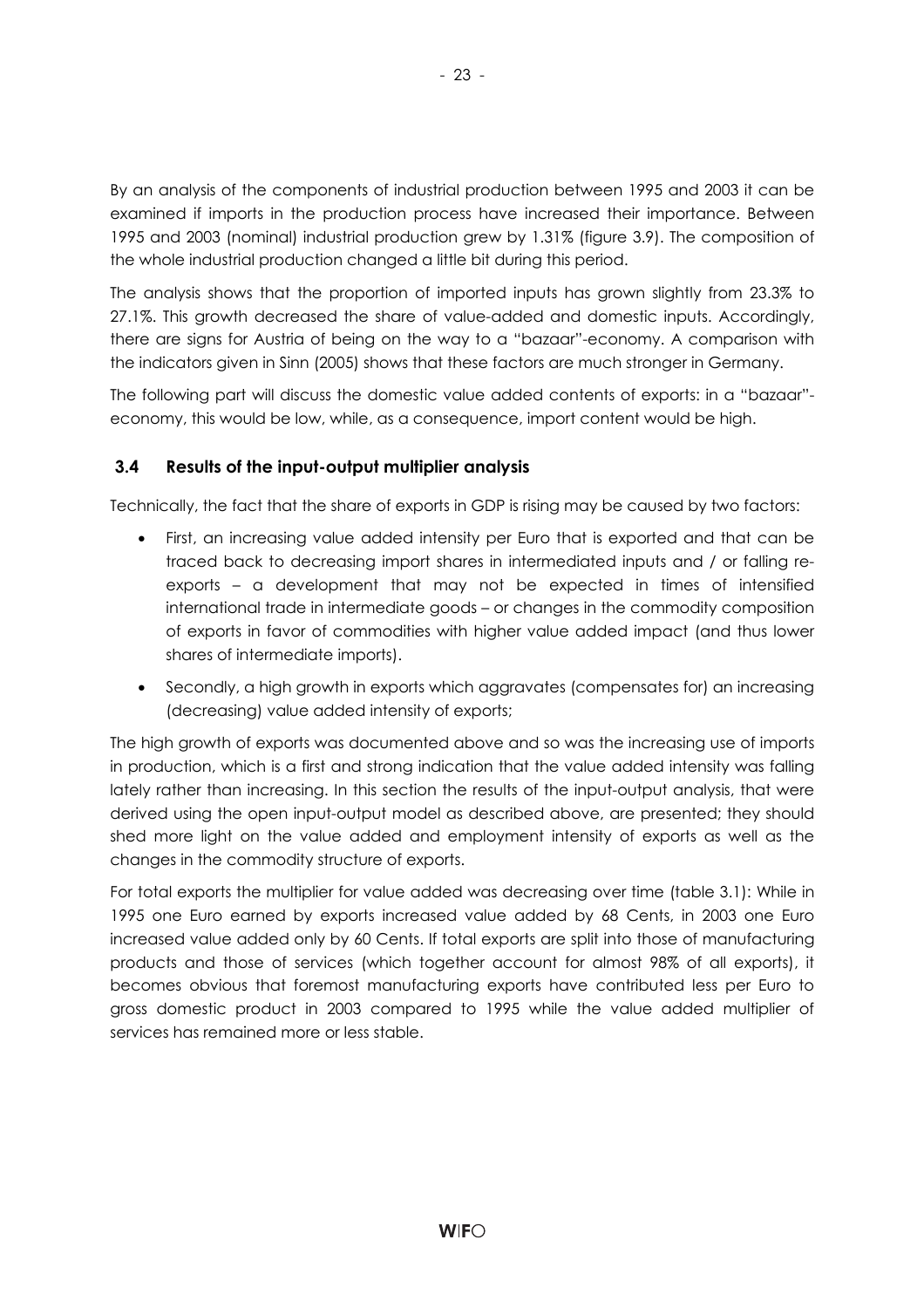|               | 1995 | 2000 | 2003 |
|---------------|------|------|------|
| Total         | 0.68 | 0.61 | 0.60 |
| Manufacturing | 0.64 | 0.56 | 0.53 |
| Services      | 0.85 | 0.81 | 0.84 |
|               |      |      |      |

#### *Table 3.1: Value added multipliers of exports*

Source: Own calculations.

When calculating value added multipliers based on domestic exports only<sup>3</sup>), the decrease in the multiplier is still concentrated on manufacturing commodities but is in general much lower than before (table 3.2). This implies that the above mentioned rise in re-exports is a very important factor in explaining the erosion of the value added intensity of exports. The economic impact of export commodities produced domestically, on the other hand, did not change much in the time period under consideration.

*Table 3.2: Value added multipliers of domestic exports* 

|               | 1995 | 2000 | 2003 |
|---------------|------|------|------|
| Total         | 0.70 | 0.65 | 0.68 |
| Manufacturing | 0.66 | 0.61 | 0.63 |
| Services      | 0.85 | 0.81 | 0.84 |

Source: Own calculations.

l

Looking at which groups of commodities were stimulated by exports in terms of value added, we observe a rather striking difference between manufacturing commodities and services (figure 3.12).4) While the value added benefit for manufacturing commodities declined, the respective multipliers for services went up appreciably to the extent that, in 2003, services and manufacturing benefited to the same extent from exports. This implies that export growth between 1995 and 2003 has had increasingly less impact on domestic value added in manufacturing, but gradually more impact on services.

When taking into account only indirect effects, the benefits shift further towards services. While the overall multipliers of indirect effects are slightly increasing for total domestic exports, the share of services in indirect effects exceeds the share of manufacturing commodities by

<sup>3)</sup> Induced value added is divided by domestic exports instead of total exports when calculating the multipliers.

<sup>4)</sup> Value added is usually calculated for sectors rather than commodities; since we use a commodity-by-commodity table, the value added is allocated to commodities.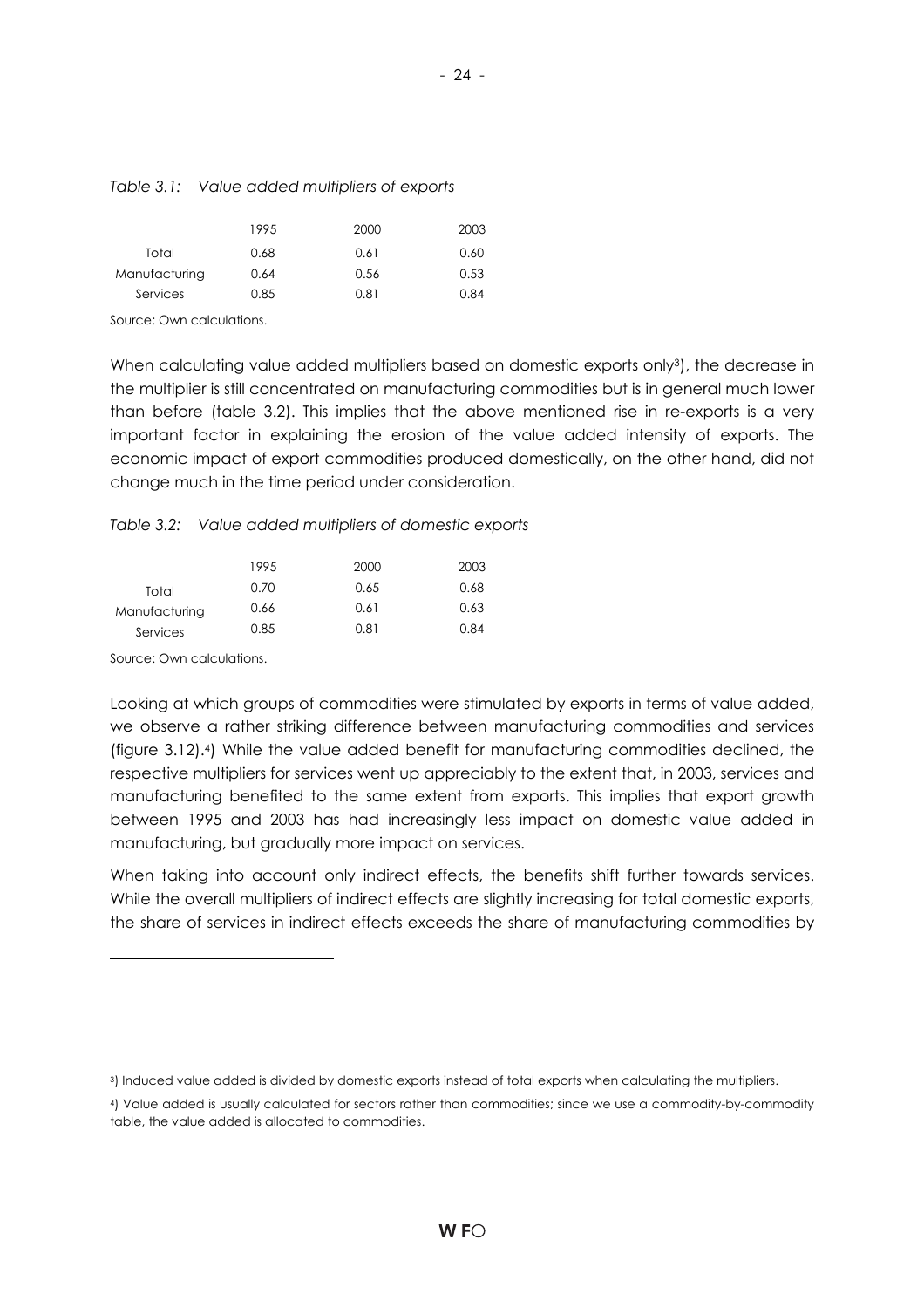large (see Figure 3.13). This fact points to a rather small amount of domestic manufacturing products that serve as inputs in the production of export commodities.

Figure 3.14 shows the value added effects of domestic exports for different commodities, i.e. the directly and indirectly generated value added for a certain commodity per Euro of total domestic exports. Among services wholesale trade, business services, transportation and banking benefit the most from total export activities; among manufacturing commodities it is machinery, automobiles, metals and chemicals. All these commodities account for the largest shares in exports as well, so the direct effects seem to dominate. Taking out these direct effects the ranking of commodities with respect to the size of the multipliers changes somewhat (figures 3.15): For services, the commodities with high total multipliers are also the ones with high indirect effects. Out of manufacturing commodities only metals show significant indirect effects. Energy, construction and products from agriculture and forestry also rank among the commodities for which indirect effects are highest. These findings imply a rather low level of domestic linkages with respect to export-oriented manufacturing in Austria. The production of manufacturing commodities bound for export thus relies to a high extent on foreign bought inputs.

A comparison of manufacturing and service exports reveals that services benefit from exports of manufacturing products to a considerable and an increasing extent, while manufacturing receives hardly any impulses from service exports (table 3.3a to 3.3e – actual exports). Moreover, the decline in the manufacturing multipliers can be traced back to the manufacturing commodities that are used up in the producing process. The increase in reexports plays a major role in this development: As is shown in table 3.3c and 3.3d the actual multipliers of domestic manufacturing exports decline less than those of total manufacturing exports.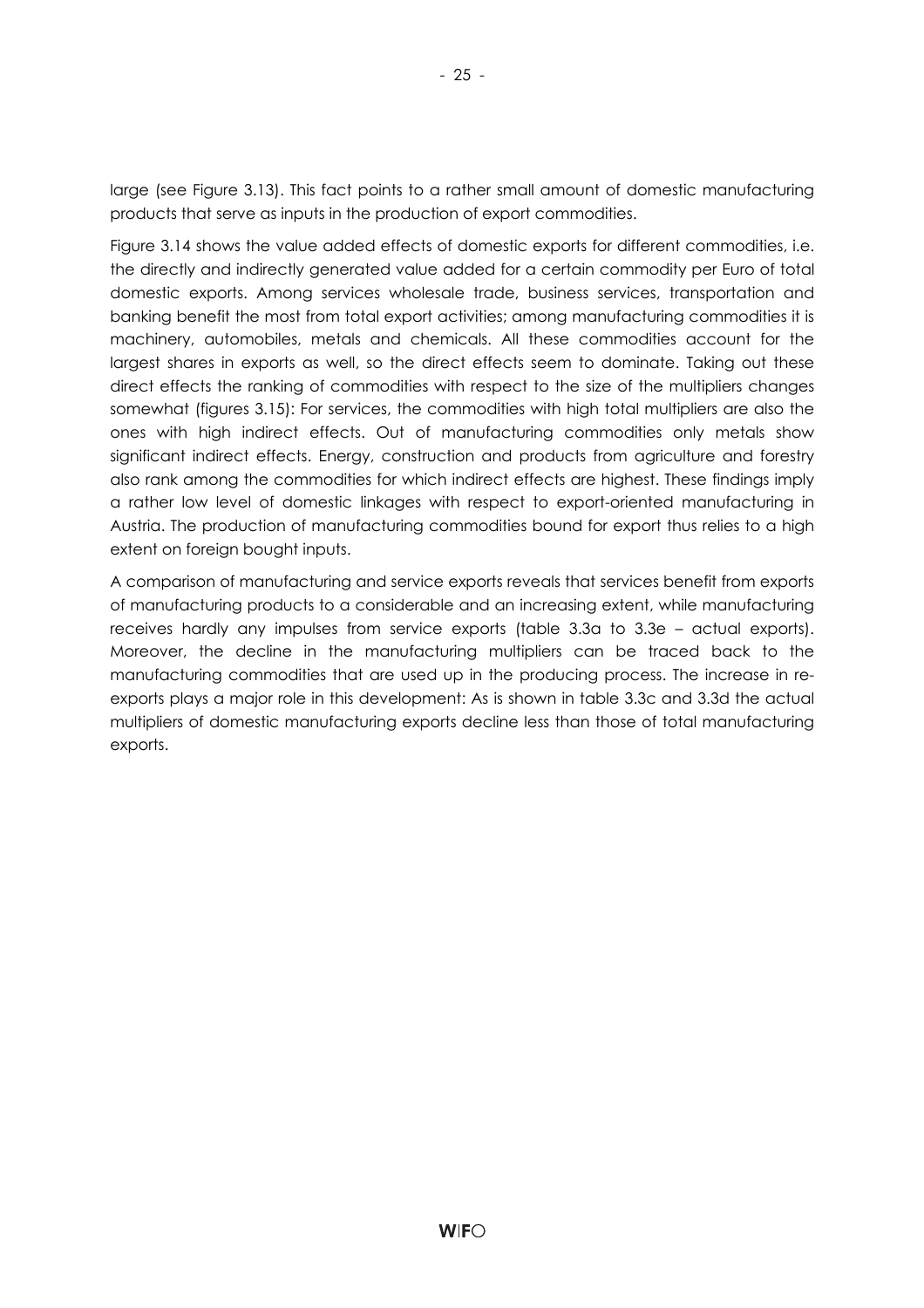

*Figure 3.10: Decomposition of value added multipliers of domestic exports* 

Source: Own calculations. – Note: the multipliers of primary commodities as well as energy and construction appear in white.





Source: Own calculations. – Note: the multipliers of primary commodities as well as energy and construction appear in white.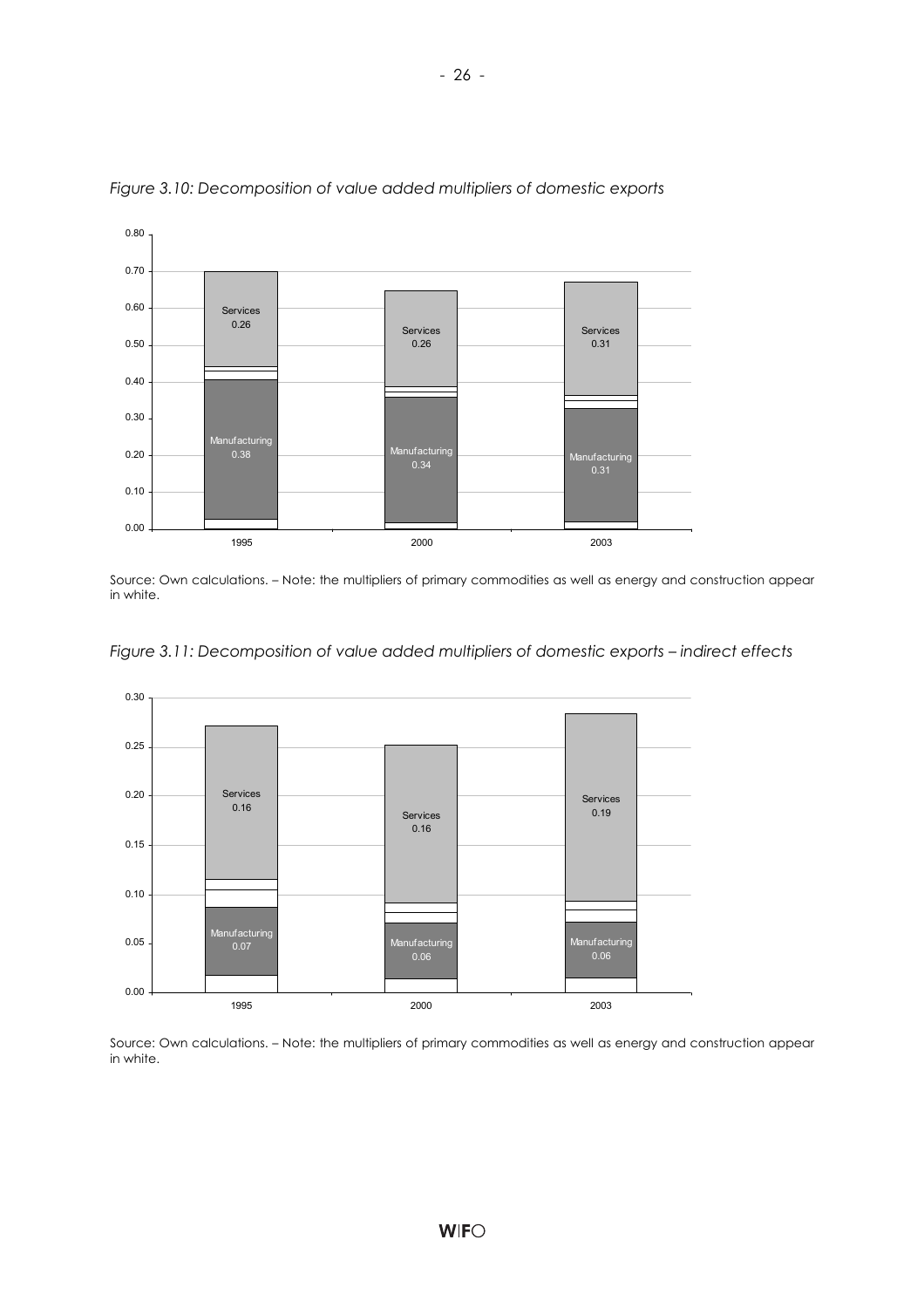

*Figure 3.12: Decomposition of total value added effects of domestic exports* 

*Figure 3.13: Decomposition of indirect value added effects of domestic exports* 



Source: Own calculations.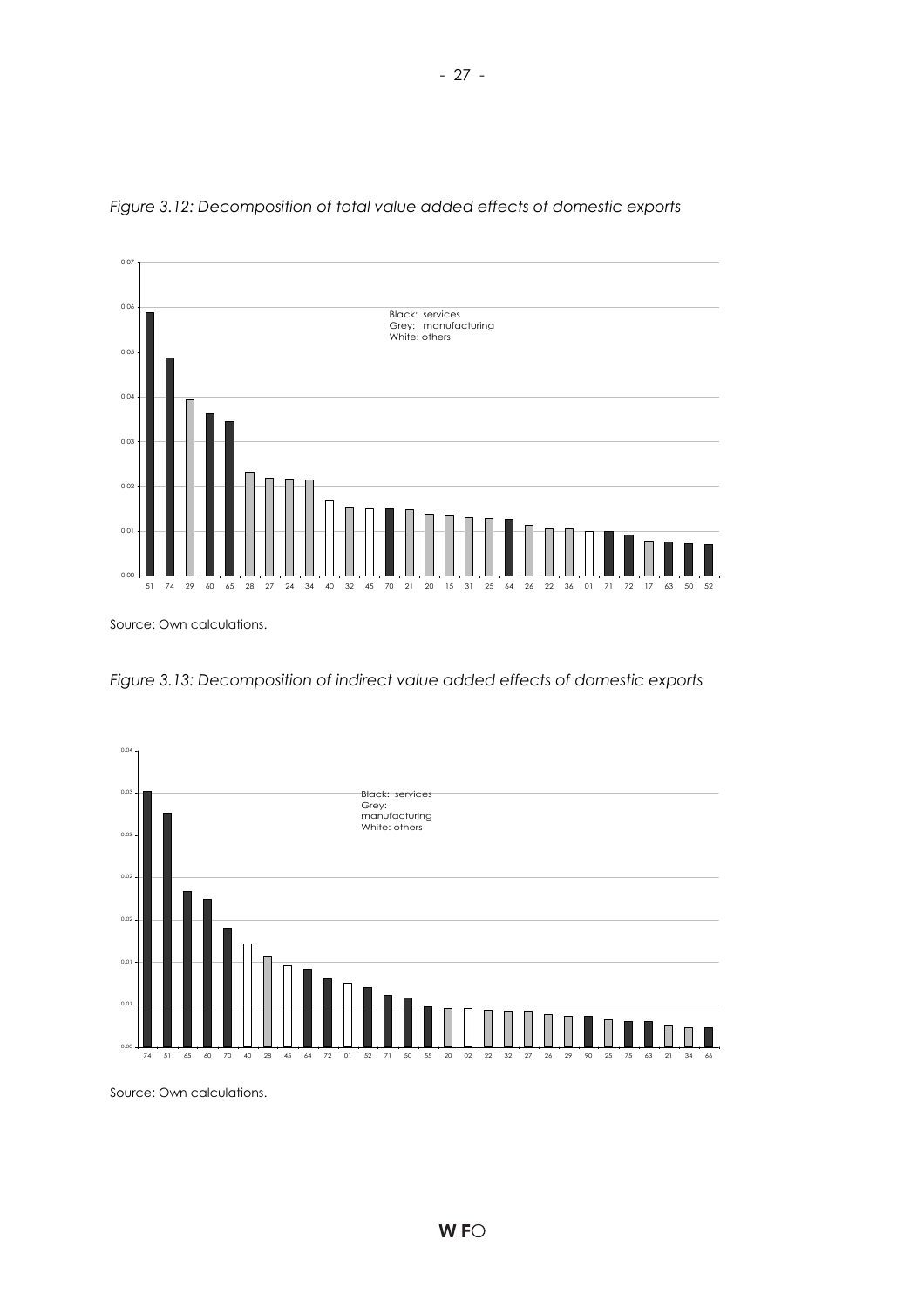|               |      | Actual exports |      |      | Exports 1995 |      |
|---------------|------|----------------|------|------|--------------|------|
|               | 1995 | 2000           | 2003 | 1995 | 2000         | 2003 |
| Total         | 0.68 | 0.61           | 0.60 | 0.68 | 0.63         | 0.65 |
| Manufacturing | 0.36 | 0.32           | 0.27 | 0.36 | 0.34         | 0.32 |
| Services      | 0.25 | 0.25           | 0.28 | 0.25 | 0.25         | 0.28 |

#### *Table 3.3a: Decomposition of value added multipliers of exports*

*Table 3.3b: Decomposition of value added multipliers of domestic exports* 

|               |      | Actual exports |      |      | Exports 1995 |      |
|---------------|------|----------------|------|------|--------------|------|
|               | 1995 | 2000           | 2003 | 1995 | 2000         | 2003 |
| Total         | 0.70 | 0.65           | 0.68 | 0.70 | 0.65         | 0.67 |
| Manufacturing | 0.38 | 0.34           | 0.31 | 0.38 | 0.35         | 0.34 |
| Services      | 0.26 | 0.26           | 0.31 | 0.26 | 0.25         | 0.29 |

#### *Table 3.3c: Decomposition of value added multipliers of manufacturing exports*

|               |      | Actual exports |      |      | Exports 1995 |      |
|---------------|------|----------------|------|------|--------------|------|
|               | 1995 | 2000           | 2003 | 1995 | 2000         | 2003 |
| Total         | 0.64 | 0.56           | 0.53 | 0.64 | 0.59         | 0.61 |
| Manufacturing | 0.44 | 0.39           | 0.34 | 0.44 | 0.41         | 0.39 |
| Services      | 0.15 | 0.14           | 0.16 | 0.15 | 0.15         | 0.18 |

#### *Table 3.3d: Decomposition of value added multipliers of domestic manufacturing exports*

|               |      | Actual exports |      |      | Exports 1995 |      |
|---------------|------|----------------|------|------|--------------|------|
|               | 1995 | 2000           | 2003 | 1995 | 2000         | 2003 |
| Total         | 0.66 | 0.61           | 0.63 | 0.66 | 0.61         | 0.63 |
| Manufacturing | 0.46 | 0.42           | 0.40 | 0.46 | 0.42         | 0.41 |
| Services      | 0.16 | 0.15           | 0.19 | 0.16 | 0.15         | 0.19 |

#### *Table 3.3e: Decomposition of value added multipliers of service exports*

|               |      | Actual exports |      |      | Exports 1995 |      |
|---------------|------|----------------|------|------|--------------|------|
|               | 1995 | 2000           | 2003 | 1995 | 2000         | 2003 |
| Total         | 0.85 | 0.81           | 0.84 | 0.85 | 0.81         | 0.83 |
| Manufacturing | 0.06 | 0.06           | 0.05 | 0.06 | 0.06         | 0.05 |
| Services      | 0.75 | 0.73           | 0.76 | 0.75 | 0.73         | 0.75 |

Source for all tables: Own calculations.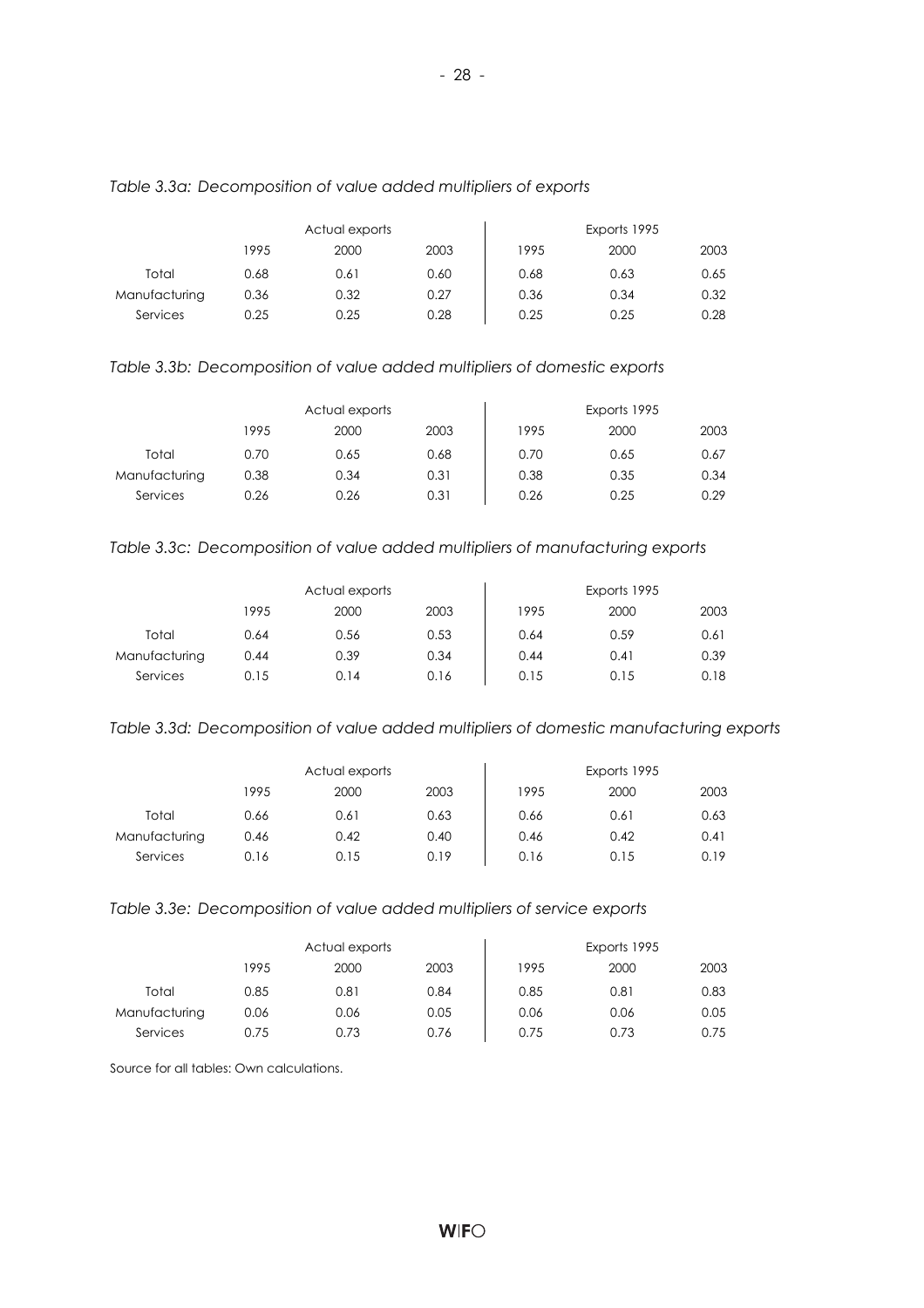The value added contribution of services is slightly increasing. The multiplier of service exports is rather stable over time; since there are basically no re-exports of services, the multipliers of total service exports and those of domestic service exports are almost identical (and the latter are therefore not shown).

What remains to be seen is to what extent the decline of multipliers, in particular with respect to manufacturing exports, goes back to a more extensive use of imported inputs across all commodities or changes in the commodity mix of exports in favor of more import-intensive commodities. Empirical evidence to address this issue is found when keeping the export structure constant over time. Exports of 1995 are used to estimate the value added effects for 2000 and 2003, respectively, given the input-output structures for these years. Changes in these hypothetical multipliers reflect changes in technology coefficients and import shares. By comparing actual and hypothetical multipliers the influence of changes in the commodity mix of exports can be seen (tables 3.3a to 3.3e).

These changes tend to lower the value added multiplier of exports, especially because of the increase in re-exports after 1995. Taking only domestic exports as basis for the multiplier almost eliminates the influence of a changing product-mix of total exports, even though manufacturing and services benefit differently from these changes: While for manufacturing, the impact is negative – exports of 1995 achieve a higher multiplier in 2003 than the actual exports in that year - for services, the contrary is true: Here changes in the shares of export commodities raised the multiplier value, i.e. over time more commodities were exported that used up a higher share of services in their production processes.

The impact of changes in the commodity-mix towards re-export intensive products is most obvious in the case of manufacturing exports, where the actual multiplier is distinctively lower than the hypothetical. For domestic manufacturing exports this deviation disappears. Service exports are not much influenced by the structural changes in exports.

Finally, the multiplier effects of exports are compared to those of the other final demand categories, i.e. private and public consumption as well as investment (figure 3.14). The multipliers of latter turn out to be rather stable over time and are significantly higher than those for exports. Other final demand also exerts a much greater influence on domestic service production than do total exports. This goes back, however, to the sectoral structure of direct effects – exports are still concentrated on manufacturing products while services are much more demanded by other final demand categories. The results do not change too much if only domestic exports are considered.

To get further insights into the value added impacts of exports, the development of different value-added categories and their changes over time can be observed as well; the composition of the value-added multipliers of total exports is presented in Table 3.4. Although the value added multipliers of total exports decreases over the time the share of net operating surplus goes up whereas the share of wages and salaries declines. In 1995 one Euro of export demand affects the net operating surplus by 12 Cents and wages and salaries by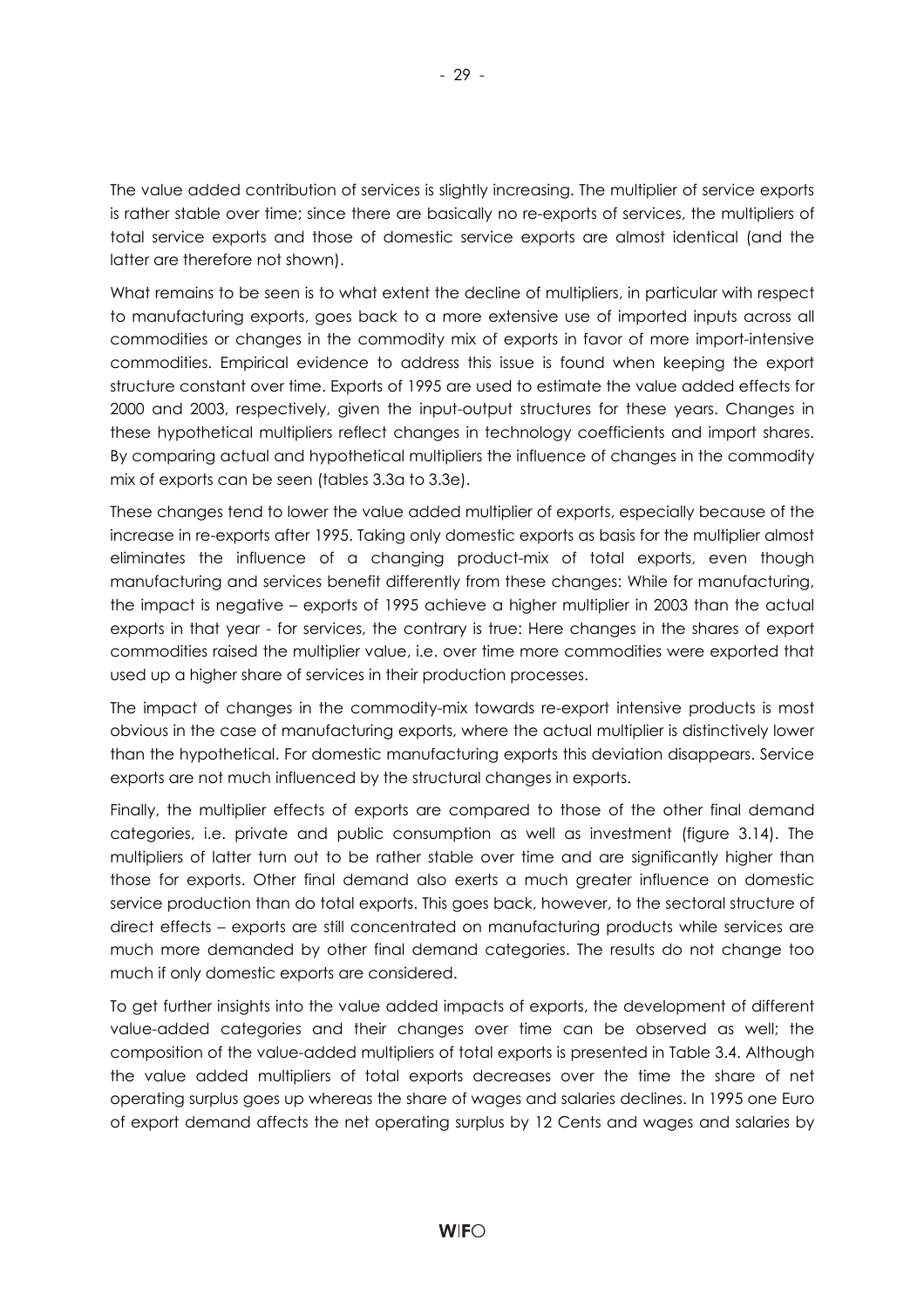34 Cents. Eight years later an equivalent increase in total exports leads to a net operating surplus of 17 Cents and to 26 Cents of wages and salaries. This shows that gains and losses of the growth in export demand are not distributed equally among the production factors capital and labor.





Source: Own calculations.

*Table 3.4: Decomposition of value added multipliers of total exports by value added categories* 

|                                                              | 1995         | 2000         | 2003         |
|--------------------------------------------------------------|--------------|--------------|--------------|
| Total                                                        | 0.68         | 0.61         | 0.60         |
| Taxes on products                                            | 0.02         | 0.01         | 0.01         |
| Subsidies on products                                        | $-0.01$      | 0.00         | 0.00         |
| Wages and salaries                                           | 0.34         | 0.28         | 0.26         |
| Employers' social contributions<br>Other taxes on production | 0.09<br>0.03 | 0.07<br>0.02 | 0.06<br>0.02 |
| Other subsidies on production                                | $-0.01$      | $-0.01$      | $-0.02$      |
| Consumption of fixed capital                                 | 0.11         | 0.09         | 0.10         |
| Net operating surplus                                        | 0.12         | 0.15         | 0.17         |

Source: Own calculations.

This can be due to real (volume) effects which are mainly due to shifts in factor productivity and to nominal (value) effects. As far as the latter is concerned, the results presented could be seen as a proof against wage inflexibility and as an argument against the "bazaar" hypothesis.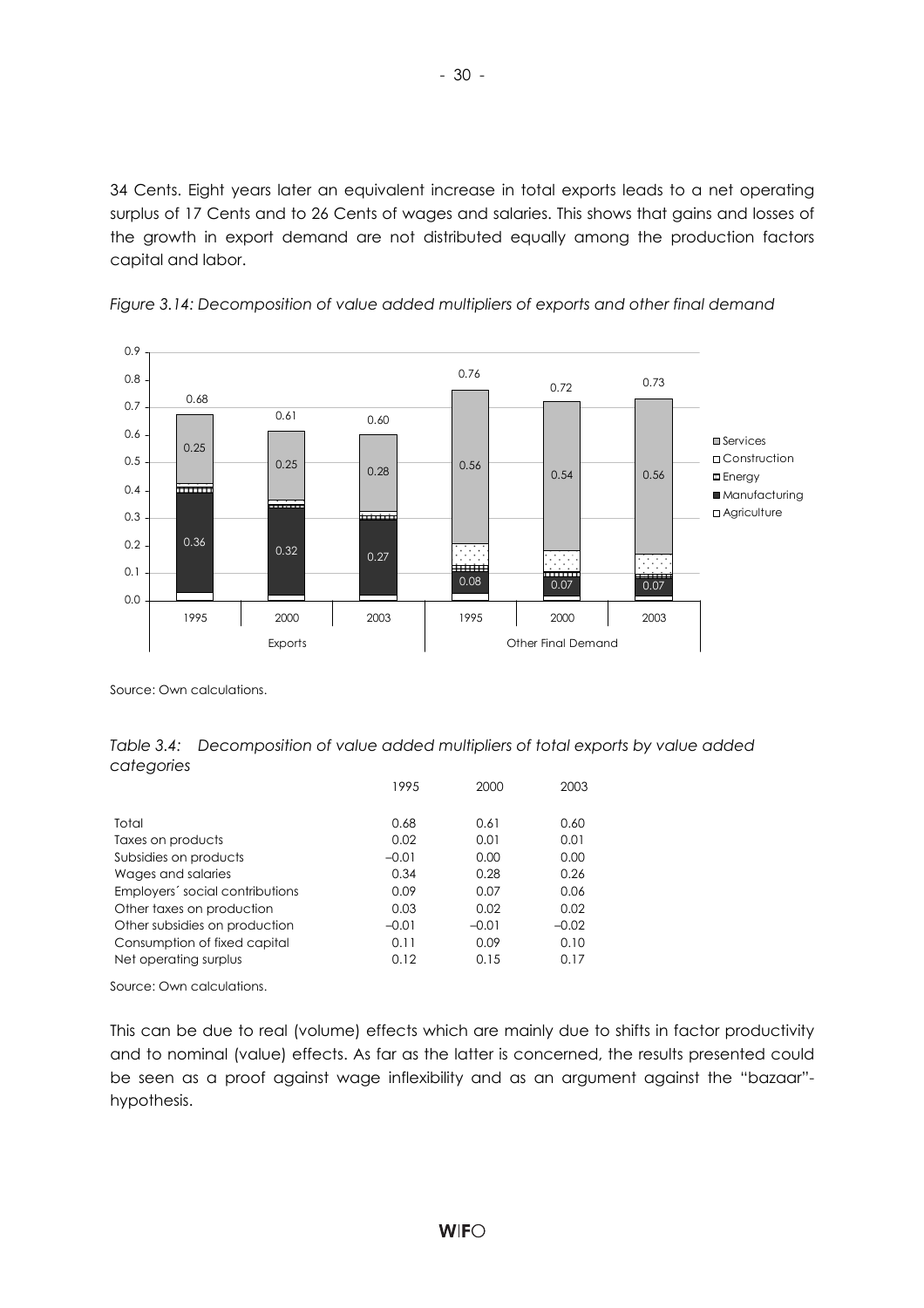The effects of a decreasing value added multiplier of exports, as has been already argued above based on a rising export to GDP ratio, must have been compensated by the observed high growth in exports. More evidence for this can be found if the total value added impact of exports and of other final demand categories are compared (figure 3.15). Exports were the only final demand category which could increase its share of induced value-added in total value-added between 1995 and 2003. In 2003 about 28% of total value-added resulted from the export industry which underlines the importance of exports as the driving force for GDPgrowth. As alreadyy mentioned the net operating surplus gained more from the increase of export demand than wages and salaries. Whereas the net operating surplus induced by exports reached a share of about 3.8% in total value-added in 1995 it could enlarge its share up to 7.9% in 2003.

The analysis of value-added multipliers of exports showed substantial decreases in valueadded effects per unit. A similar picture is found for employment effects of exports using the employment category full-time equivalent employees. For the most export goods the employment multiplier is decreasing over time (table 3.5). While in 1995 export production of 1 Mio. Euro was associated with about 12 jobs, the employment effects declined to about 8 jobs in 2003. A distinction between the export of manufacturing goods and services shows higher effects for services; however, the employment multiplier of total service exports is nevertheless decreasing as well.

The employment multiplier of total exports can also be shown for certain export commodities (figure 3.16). The highest multipliers are found for services. In 2003, export demand of 1 Mio. Euro for good 93 (other services) had employment effects of about 23 jobs (full time equivalents).

Similarly to value-added effects the share of induced employment by different final demand categories in total employment is calculated to get a picture of the importance of exports for the development of employment in Austria (figure 3.17). Although the multiplier declines over time the share of employment induced by exports has risen. This underlines the important role of exports for employment. In 2003, more than 25% of total employment was induced by export activities.

Changes in value added induced by exports are not equal across all commodities / sectors and the same is true for employment effects. Since different sectors have different employment structures with respect to education levels, first insights into the impacts of exports on educational groups can be gained as well. For this sectoral employment is multiplied by typical employment shares by education levels which were calculated based on information contained in social security data. Table 3.6 describes the expected changes in employment by education levels over time.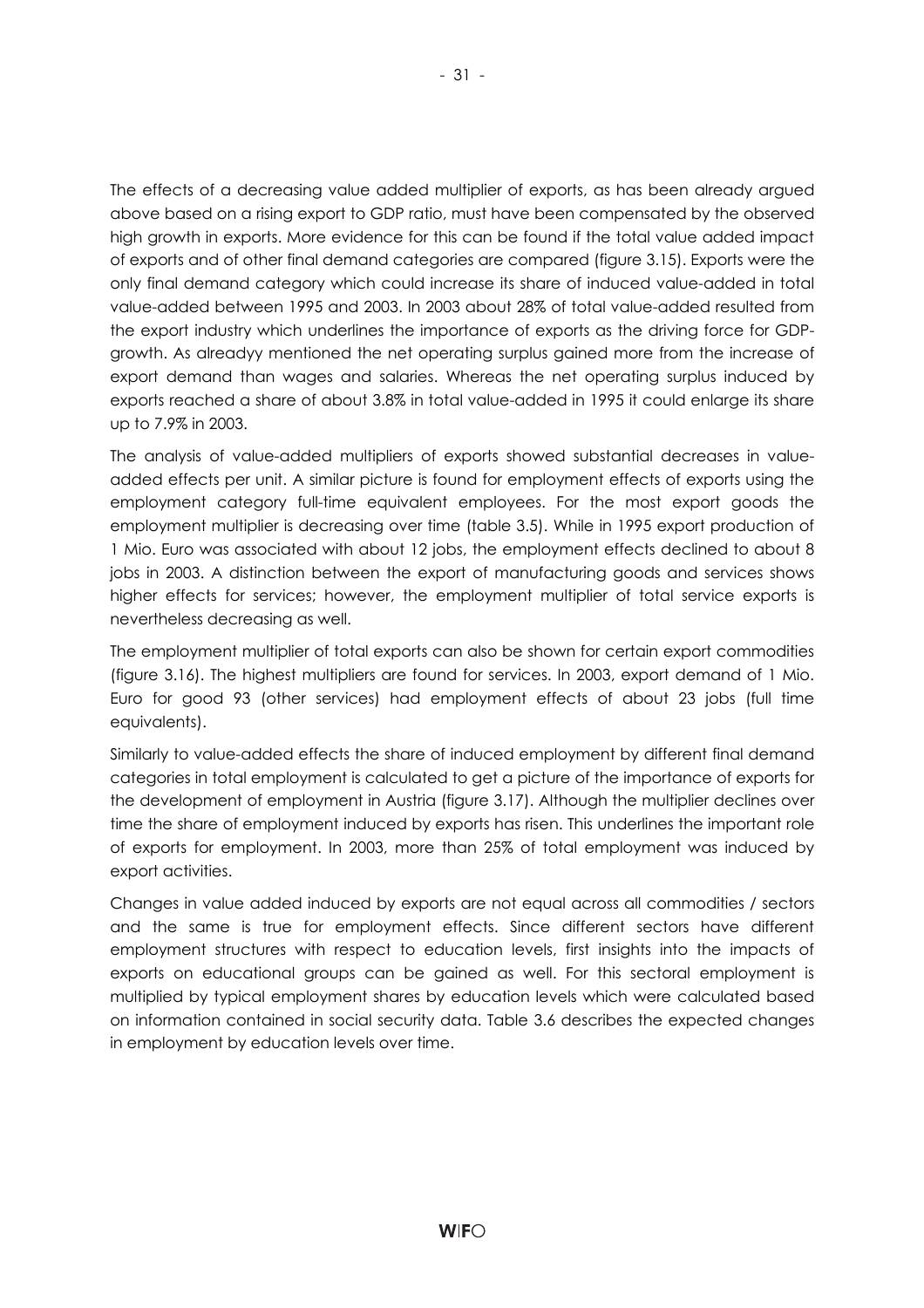

*Figure 3.15: Share of induced value-added in total value-added by final demand categories* 

Source: Own calculations.

| Table 3.5: Decomposition of employment multiplier of total exports (full time equivalent |  |
|------------------------------------------------------------------------------------------|--|
| employees per 1 Mio. $\xi$ )                                                             |  |

|                                                         | 1995 | 2000 | 2003 |
|---------------------------------------------------------|------|------|------|
| Total                                                   | 12   |      |      |
| Manufacturing                                           |      | 8    |      |
| Services                                                | 15   | 13   | 10   |
| $\sim$ $\sim$ $\sim$ $\sim$ $\sim$ $\sim$ $\sim$ $\sim$ |      |      |      |

Source: Own calculations.

|  | Table 3.6: Shares of export-induced employment by level of education in $\%$ |  |  |
|--|------------------------------------------------------------------------------|--|--|
|--|------------------------------------------------------------------------------|--|--|

|                                         | 1995 | 2000 | 2003 |
|-----------------------------------------|------|------|------|
| Compulsory                              | 18.6 | 17.7 | 17.6 |
| Apprentice Training                     | 44.0 | 43.3 | 42.9 |
| Intermediate Technical and Vocational   | 14.2 | 13.6 | 13.7 |
| Academic Secondary                      | 4.3  | 4.8  | 4.9  |
| Higher Technical and Vocational College | 10.2 | 10.8 | 10.7 |
| <b>Post-secondary Course</b>            | 0.4  | 0.5  | 0.5  |
| Post-secondary College                  | 0.7  | 0.7  | 0.7  |
| University, Fachhochschule              | 7.6  | 8.6  | 9.0  |
| Source: Own calculations.               |      |      |      |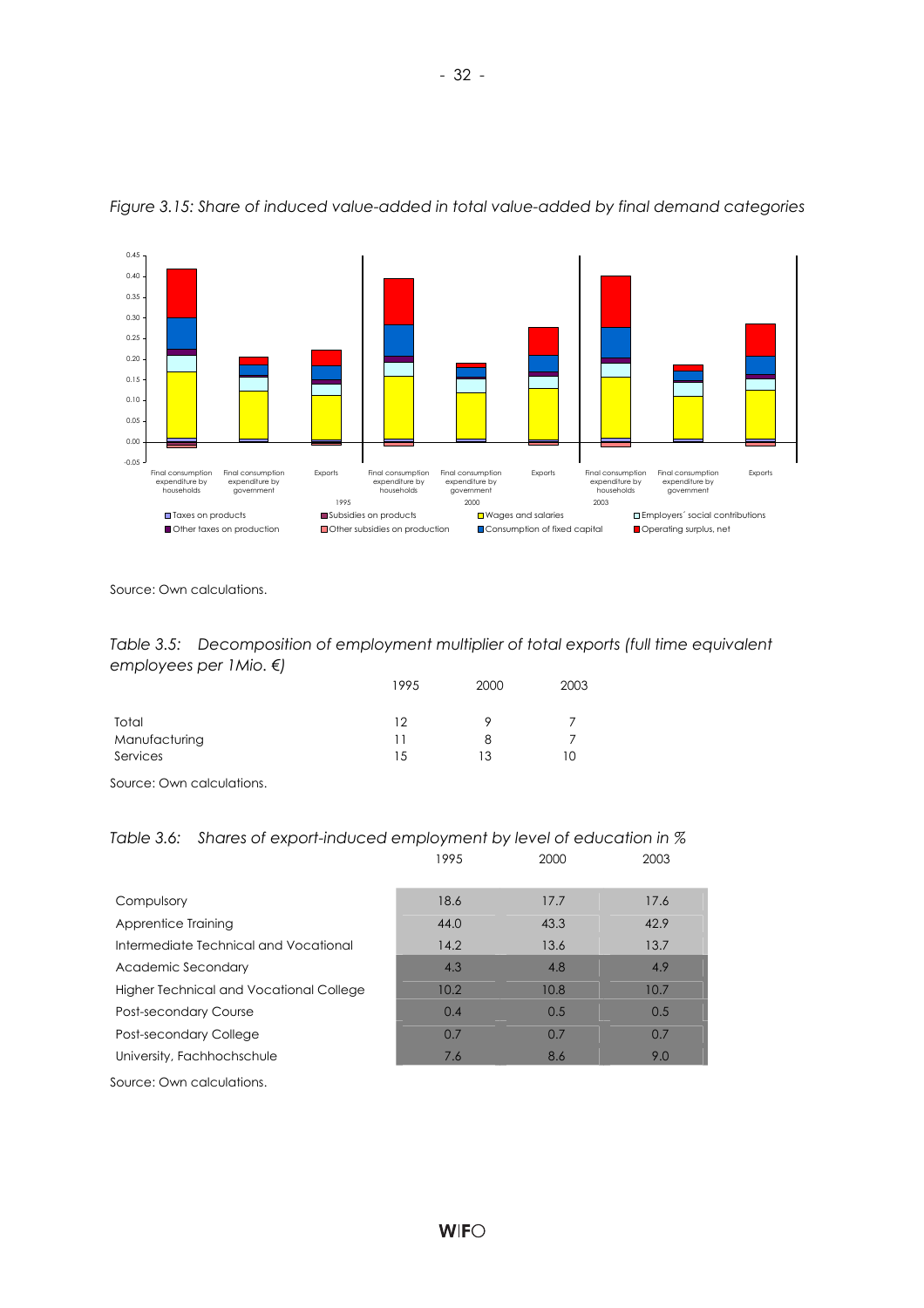



Source: Own calculations.





Source: Own calculations.

Neglecting any shifts in education levels within sectors, the results show that value added benefits from exports are biased towards sectors which demand higher skills and training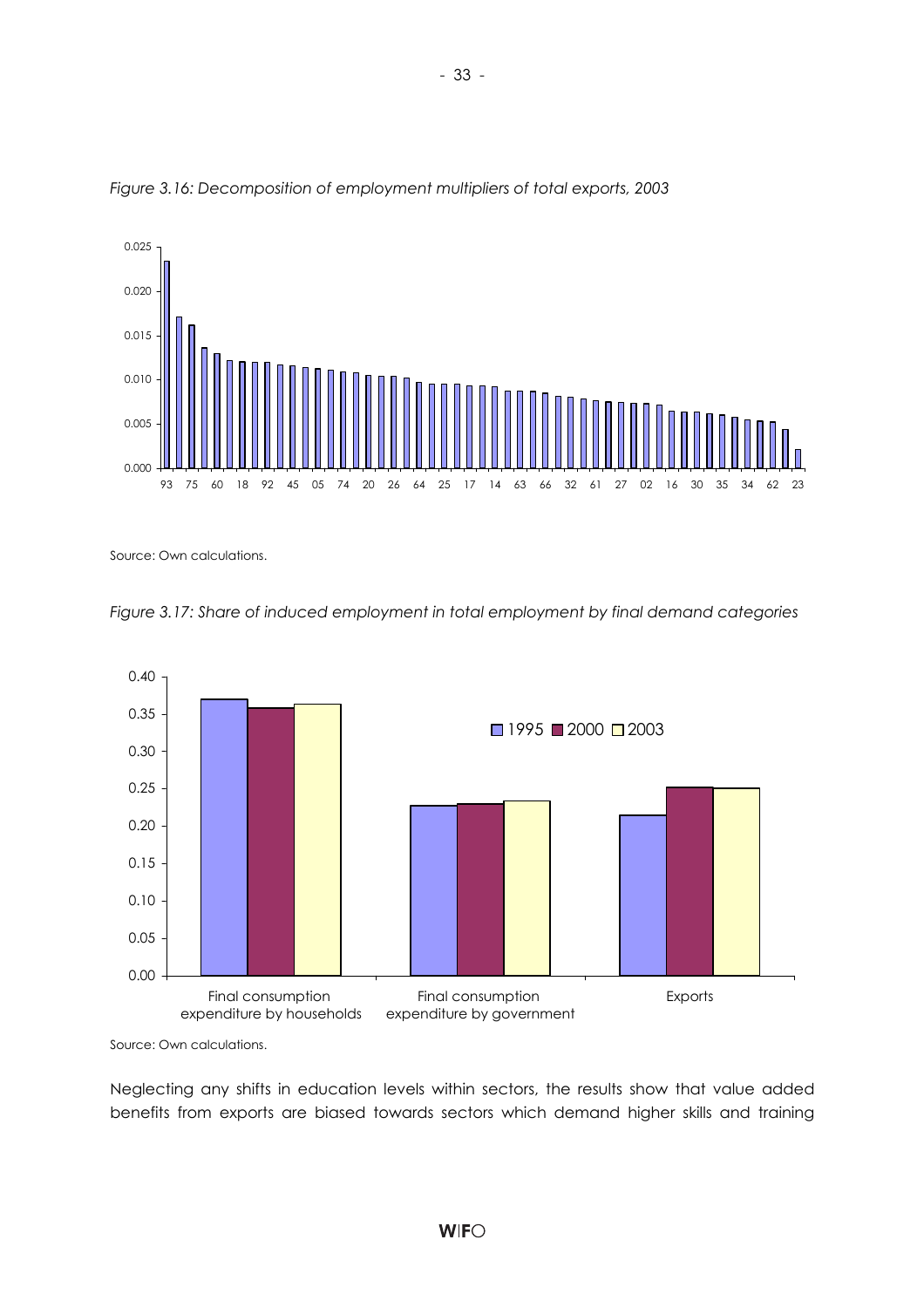related to their workforce. The three lowest levels of education have lost employment shares between 1995 and 2003, while shares of employees with training at the academic secondary level and above have all increased. Nevertheless, as is typical for the manufacturing industry in Austria, employees with lower level education, foremost with formal apprenticeship training, still dominate. What is left for future research is an investigation of the question, if companies with export activities, regardless of the sector they are classified in, have higher requirements on the training of their workforce than companies that concentrate on the domestic market.

## **3.5 Summary**

Is Austria on the way to a "bazaar"-economy? Many indicators suggest it is: Not only are imports on the rise, at the cost of value added, but the production depth is falling as is the net investment quota. At the same time the multiplier analysis implies falling value added intensity in the manufacturing sector due to rising re-exports. Export growth is concentrating to a considerable extent on "bazaar"-type activities, namely import-export trading. But there is no evidence from this investigation that this development has hurt the Austrian economy: Export growth has been sufficiently strong to counterweight the declining value added intensity so that the share of export-induced value added in total GDP has gone up; the trade balance (when expenditures of foreigner in Austria are included in exports) has been positive and increasing. The value added generated by exports has, however, been distributed in favor of profits and to a lesser extent to wages and salaries, even though exports have also increased their share in total employment compared to private and public consumption; export employment is also becoming more skill-intensive. Lower multipliers nevertheless imply that for exports to contribute equally to domestic growth their growth has to be higher than in the past.

Service exports, which are less prone to a "bazaar"-type economy, have increased their share in total exports. Their value added contribution has been rather stable or slightly increasing. Services also benefit from exports more than in the past: the value added share of services has increased at the cost of manufacturing products.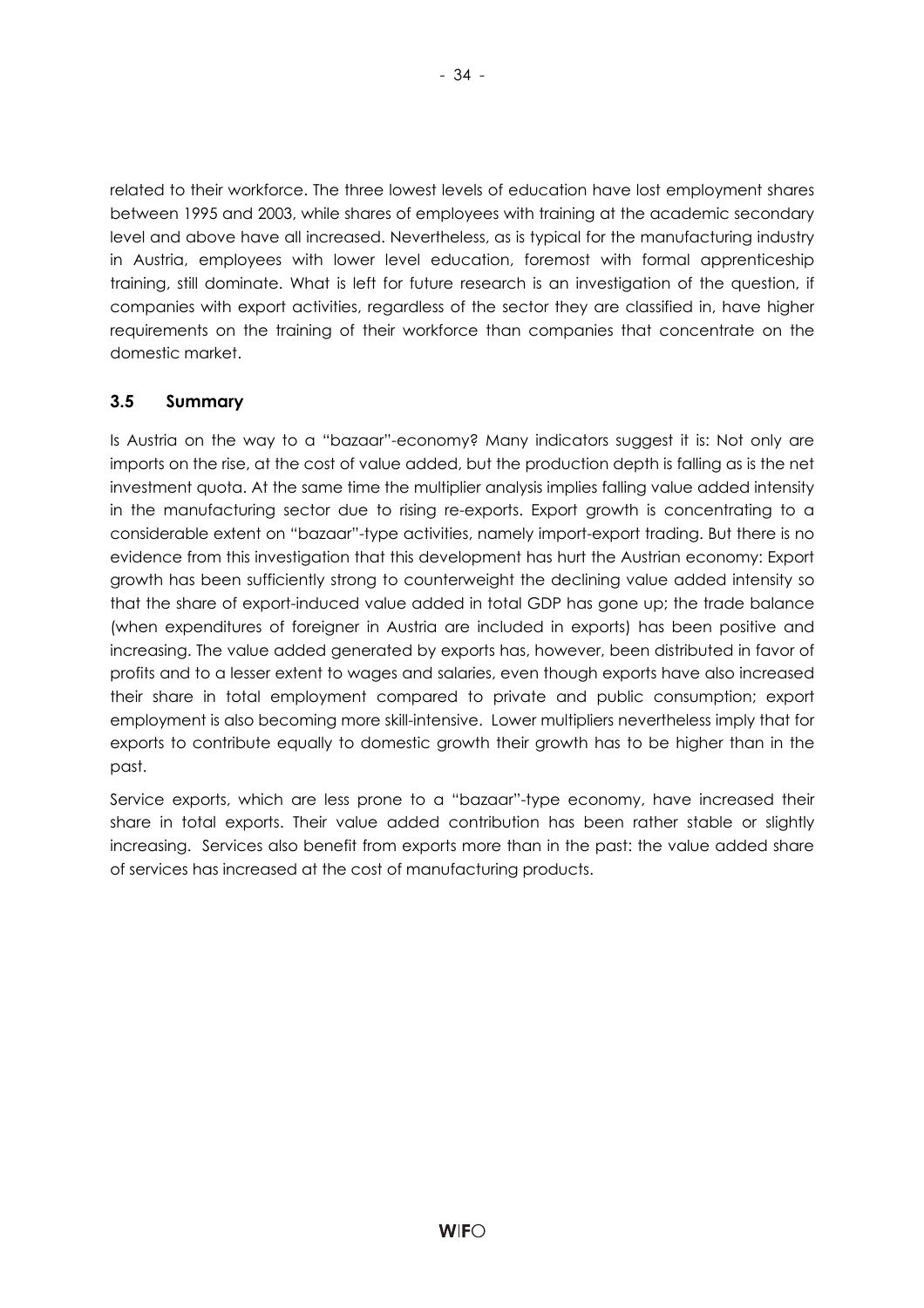- 35 -

# **4.1 Introduction and empirical facts**

The analysis on the value added effects of exports that was carried out for Austria in the previous section is now being put into an international context. The economic significance of exports for a home country is analyzed by means of a value added multiplier comparison across countries. However, since a comparison of total multipliers between countries is meaningless because of the dependence of the multiplier values on the size of the respective economies and their degree of openness, we restrict our analysis to a sectoral decomposition of the value added multipliers. Thus only the differences between countries with respect to the extent that certain sectors benefit from exports are analysed.

A cross-section analysis is conducted using input-output tables provided by the OECD for the year 2000. Tables for 22 OECD countries and Brazil, in the following simply named OECD-23, were used for the international analysis. The OECD countries Mexico, South Korea, Iceland, Luxembourg, Japan, Australia, Czech Republic and Switzerland are not included because of conceptual deviations of their tables. All tables are valued in nominal terms and based on producer's prices. The analysis is now based on tables set up on a sector-by-sector basis, distinguishing 48 economic activities which are classified according to the International Standard Industrial Classification, third revision (ISIC rev.3). An overview of all 48 sectors is found in the Appendix. However, in almost all countries some of these sectors are aggregated with others, depending on the information that was available and the sector size. In order to ensure comparability across all countries we apply the sectoral aggregation scheme of the Austrian table for all other countries as well. This implied the following changes to the OECD classification system:

- sector 2423 (pharmaceuticals) is now included in sector 24 (chemicals);
- manufacturing and casting of iron steel (sector 271,2731) and manufacturing and casting of non-ferrous metals (sectors 272,2732) are re-included in sector 27 (basic metals);
- sectors 351(building and repairing of ships and boats), 353 (Aircraft and Spacecraft) and 352,359 (railroad equipment and other transport equipment) are not treated separately in the analysis, which distinguishes only the aggregate sector 35 (aircraft, railroad, ships);
- neither are the energy sub-sectors 401 (Electricity) 402 (gas) and 403 (steam and hot water) separated as is the case in the original OECD tables.

Unfortunately countries do not follow the same methodological approach when compiling input-output tables. In particular, while some countries use the domestic concept (e.g.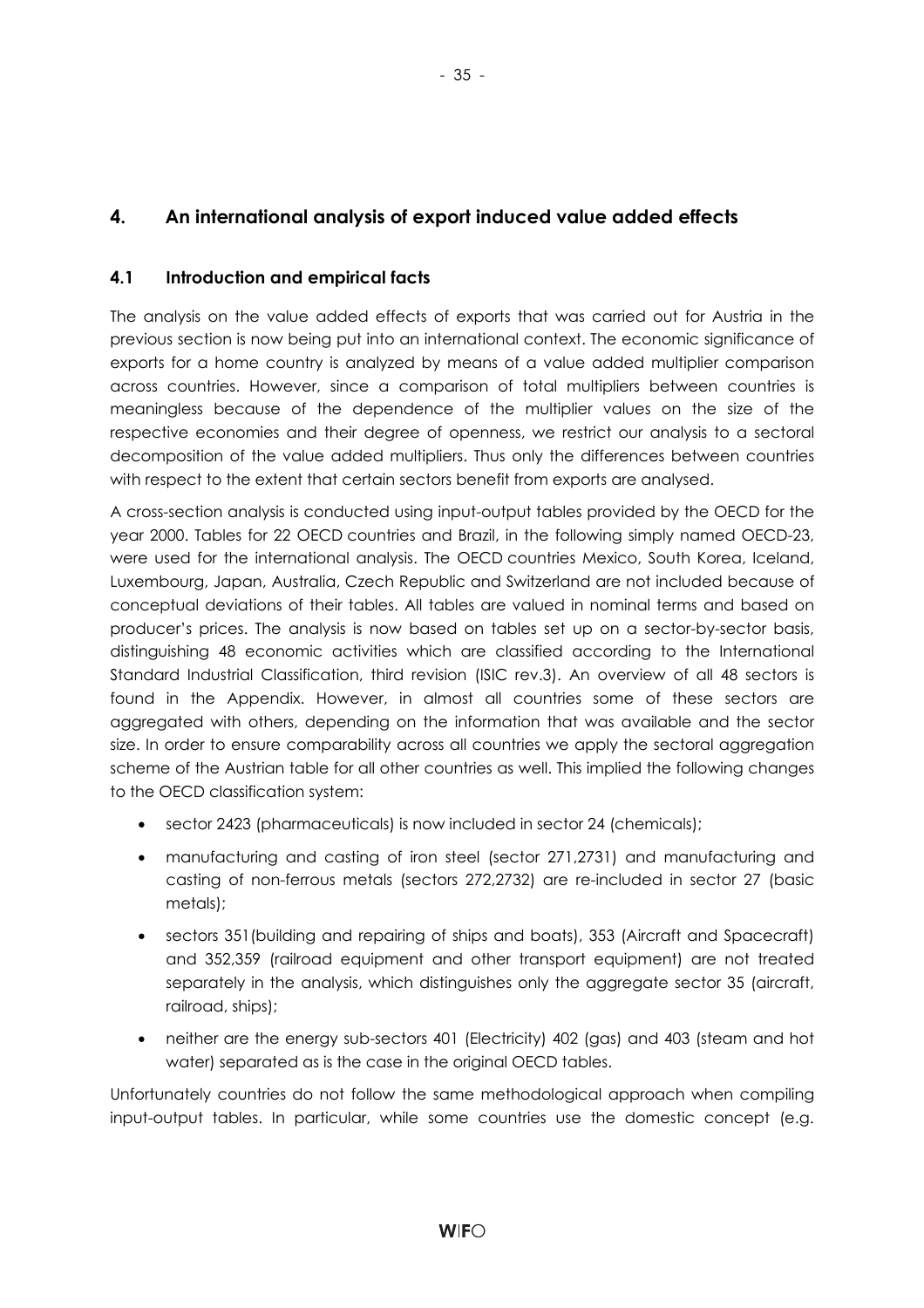Austria) others use the national concept (e.g. Greece). The former includes expenditures by foreign tourists in the private household consumption and ignores expenditures by domestic residents abroad. The latter concept defines expenditures by foreigners as exports and expenditures by residents abroad as imports. Here tables based on the domestic concept were transformed to be consistent with the national concept. For the transformation of these tables estimates of domestic expenditures and the consumption patterns of foreigners and total expenditures by residents abroad were used.

It is important to note that the results of the multiplier analysis for Austria presented in this section may deviate from the results presented above: Not only is the table applied in the international analysis a sector-by-sector table, it is now based on a national concept which includes, as mentioned above, foreign expenditure in Austria as exports. This increases the effects on the service sector.

Before investigating sectoral value added effects of exports some empirical facts on the sectoral structure of Austrian foreign exports and how it compares internationally are presented. In the remaining sections references to the EU-15 and the OECD-23 refer to the unweighted means of the respective countries within these groups. Table 4.1 presents the sectoral shares in total exports for Austria, the EU 15, the OECD-23 and some selected countries at an aggregate level. This view on exports reveals, not surprisingly, that across all countries manufacturing and services account for the major part of total exports while energy and construction and agricultural play only a minor role. In Austria 69.2% of total foreign exports are attributed to the manufacturing sector and 28.1% to the service sector, while in the EU 15 67.5% of total exports are associated with the manufacturing sector and 28.3% with the service sector. In the OECD-23 64.3% of total exports are from manufacturing and 28.8% from the service sector. These figures suggest that the Austrian manufacturing sector is more significant in terms of exports than it is for the EU 15 and the OECD-23, while the Austrian share of service exports is close to the average. Exports from the Austrian agricultural sector are below the international average.

|               | Austria | EU 15 | OECD-23 | Germany | <b>USA</b> | <b>Netherlands</b> | Spain |
|---------------|---------|-------|---------|---------|------------|--------------------|-------|
| Agriculture   | 1.1     | 3.4   | 6.0     |         | 2.8        | 6.5                | 4.6   |
| Manufacturing | 69.2    | 67.5  | 64.3    | 82.1    | 57.2       | 70.6               | 62.8  |
| Energy        | 0.6     | 0.3   | 0.3     | 0.2     | 0.1        | 0.1                | 0.1   |
| Construction  | 1.1     | 0.4   | 0.7     | 0.3     | 0.0        | 0.3                | 0.2   |
| Services      | 28.1    | 28.3  | 28.8    | 16.3    | 40.0       | 22.5               | 32.3  |
| Total         | 100.0   | 100.0 | 100.0   | 100.0   | 100.0      | 100.0              | 100.0 |

*Table 4.1: Sectoral shares in total exports in %, selected countries, 2000* 

Source: Own calculations based on OECD input-output tables.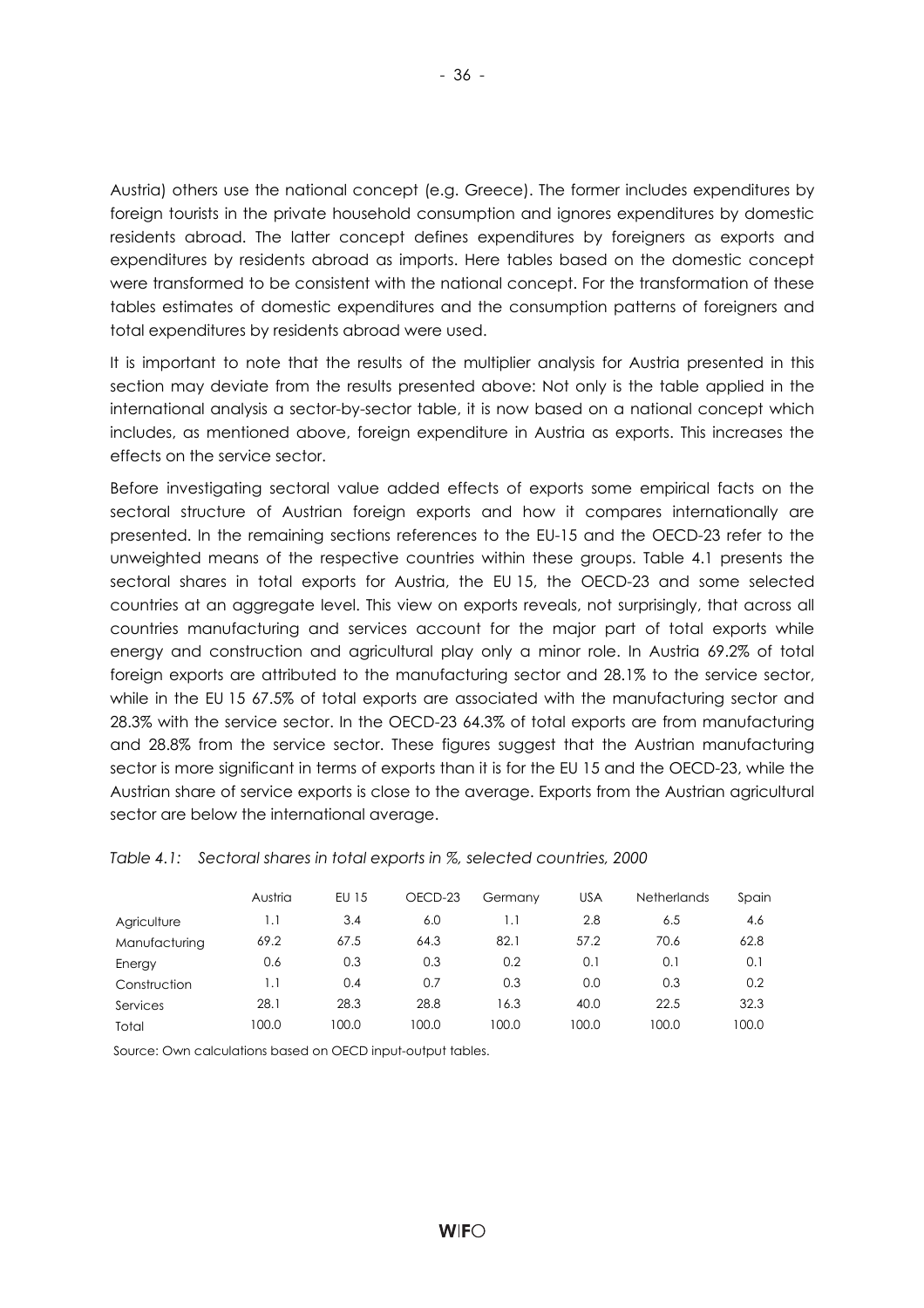

*Figure 4.1: Sectoral shares in total exports in percent, Austria and OECD-23, 2000* 

Source: Own calculations based on OECD input-output tables.

Figure 4.1 shows the sectoral shares in total exports at a disaggregate level for Austria and the OECD-23. In Austria the manufacturing sectors 20 (wood, wood products), 22, (paper und pulp), 27 (manufacturing and casting of basic metals), 28 (fabricated metal products except machinery and equipment), 29 (machinery and equipment), and 34 (motor vehicles; bodies, parts accessories for motor vehicles) have above average shares in total export compared to the OECD-23. On the other hand the manufacturing sectors 15-16 (food products, beverages and tobacco), 23 (coke, refined petroleum products and nuclear fuel), 24 (chemicals) and 30 (office and accounting machinery) are below average in their shares in total exports in Austria compared to the OECD-23. Looking at the Austrian service sector the share in total exports of sector 55 (hotels and restaurants) and sector 60 (Land transport) is remarkably higher while the shares of sectors 61 (water transport) and 72 (computer and related activities) are significantly lower than in the OECD-23. All primary sectors, namely the 1-2-5 (agriculture, hunting, forestry and fishing), 10-11-12 (mining, energy) and 13-14 (mining, nonenergy) have lower export-shares in Austria.

Table 4.2 depicts the seven most export-intensive sectors with respect to their share in total exports by countries. In sum the seven listed sectors account for approximately 50% of total exports. This is true for all countries as well as for the EU 15 and the OECD-23 average. For the EU 15 and the OECD-23 the sectors with the highest contribution to total exports are sectors 34 (motor vehicles, parts) with a share of 7.2% and 7.6%, respectively, 50-51-52 (wholesale, retail sale) with a share of 6.4% and 7.2%, respectively, 24 (chemicals) with a share of 8.9% and 6.9% and 29 (machinery and equipment) with a share of 6.7% and 5.7%. Other important sectors in terms of their share in total exports in the international samples are sectors 15-16 (food products, beverages tobacco), 55 (hotels and restaurants) and 32 (radio, television, communication products). For Austria sector 34 (motor vehicles, parts) has the highest share in total exports (10%), followed by sector 29 (machinery and equipment) with 9%, sector 55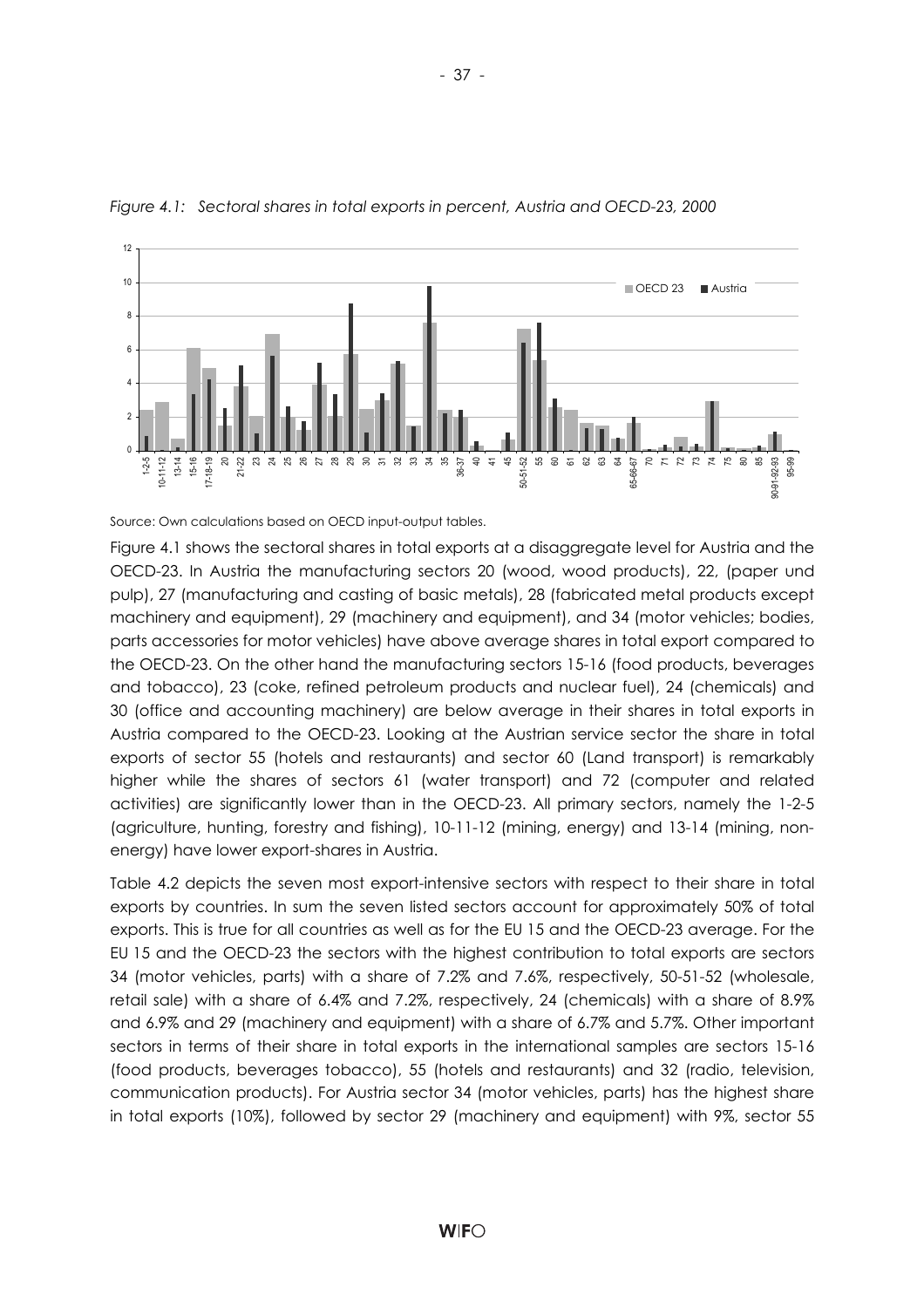(hotels and restaurants) with 7.6 %, sector 50, 51, 52 (wholesale, retail sale) with 6.4 %, and sectors 24 (chemicals), 32 (radio, television, communication products) and 27 (basic metals), each with a share in total exports of slightly above 5%.

- 38 -

Comparing the seven Austrian sectors with the highest export shares to the respective sectors of the EU 15 and the OECD-23 we notice that sector 34 (motor vehicles, parts) ranks top. Sectors 55 (hotels and restaurants) and 29 (machinery and equipment) are among the three sectors with the highest export shares in Austria, while they are not that important in the EU 15 and OECD-23 relative to other sectors. On the other hand sector 24 (chemicals) plays a less important role in Austria and sector 15-16 (food products, beverages, tobacco) does not appear at all among the seven most export-intensive Austrian sectors while it does in the EU 15 and the OECD-23 average.

It is necessary to point out the outstanding role of the sector 50-51-52 (wholesale, retail sale, trade) and the transport sectors 60 (land transport), 61 (water transport), 62 (air transport), These play a major role concerning both the share in total exports as well as the value added effects of exports, as will be depicted later on. Usually each purchaser, whether buying intermediate inputs or final demand products, incurs the producer's price plus wholesale, retail sale, trade and transportation margins and excise taxes which add up to the purchaser price. However, most tables are valued in producer's prices with the margins re-distributed to the trade and transport sectors.

Concluding we can say that at the aggregate level the manufacturing sector contributes most to total exports in all countries of the sample. With 69.2% the Austrian manufacturing sector has a higher share in total exports when compared to the EU 15 and the OECD-23 average while the share of the Austrian service sector in total exports lies very close to the average. At a more disaggregated level, the structure of Austrian exports is quite different from the EU 15 and the OECD-23. Sector 34 (motor vehicles and parts) has the highest share in exports both in Austria as well as the OECD and the EU. The sectors 29 (machinery and equipment) and 55 (hotels and restaurants) are the second and third largest contributors to total exports in Austria, while they play a less important role in the EU 15 and the OECD-23 relative to other sectors.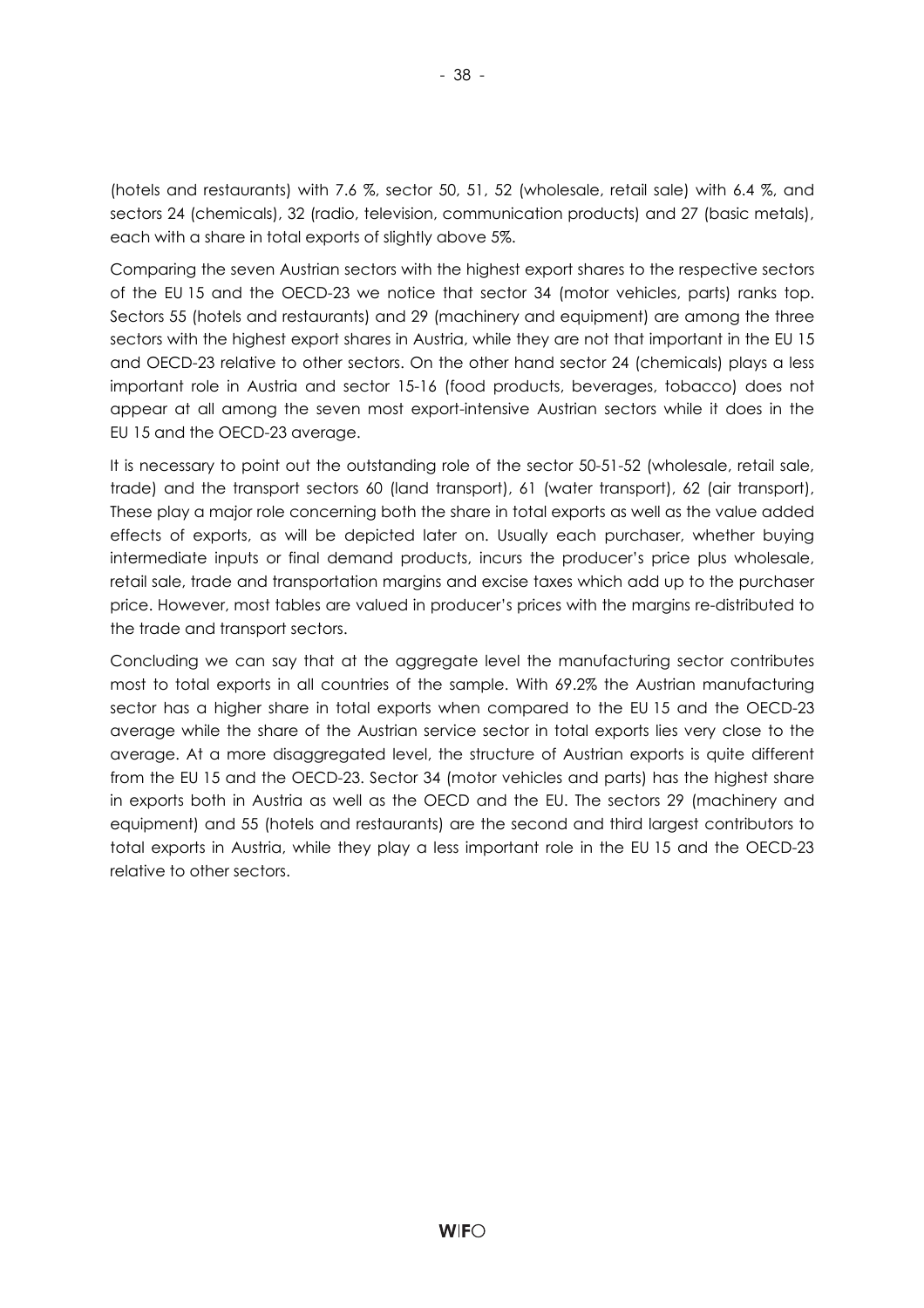|                        | Austria                                    | <b>EU 15</b>           |                                            | OECD-23               |                                            |
|------------------------|--------------------------------------------|------------------------|--------------------------------------------|-----------------------|--------------------------------------------|
| Sector, ISIC<br>Rev. 3 | share in total<br>exports,<br>percent      | Sector, ISIC<br>Rev. 3 | share in total<br>exports,<br>percent      | Sector, ISIC<br>Rev.3 | share in total<br>exports,<br>percent      |
| 34                     | 9.8                                        | 24                     | 8.9                                        | 34                    | 7.6                                        |
| 29                     | 8.8                                        | 34                     | 7.2                                        | 50, 51, 52            | 7.2                                        |
| 55                     | 7.6                                        | 29                     | 6.7                                        | 24                    | 6.9                                        |
| 50, 51, 52             | 6.4                                        | 50, 51, 52             | 6.4                                        | 15, 16                | 6.1                                        |
| 24                     | 5.6                                        | 32                     | 6.3                                        | 29                    | 5.7                                        |
| 32                     | 5.3                                        | 55                     | 6.0                                        | 55                    | 5.4                                        |
| 27                     | 5.2                                        | 15, 16                 | 5.4                                        | 32                    | 5.2                                        |
|                        | Germany                                    |                        | <b>USA</b>                                 |                       | Spain                                      |
| Sector.<br>Rev.3       | ISIC share in total<br>exports,<br>percent | Sector.<br>Rev. 3      | ISIC share in total<br>exports,<br>percent | Sector,<br>Rev.3      | ISIC share in total<br>exports,<br>percent |
| 34                     | 16.1                                       | 32                     | 9.3                                        | 34                    | 16.0                                       |
| 29                     | 12.0                                       | 50, 51, 52             | 8.6                                        | 55                    | 10.6                                       |
| 24                     | 10.8                                       | 65, 66, 67             | 6.4                                        | 24                    | 6.4                                        |
| 31                     | 5.0                                        | 55                     | 6.3                                        | 15, 16                | 5.7                                        |
| 50, 51, 52             | 4.6                                        | 29                     | 6.2                                        | 50, 51, 52            | 4.7                                        |
| 27                     | 4.6                                        | 34                     | 5.8                                        | 17, 18, 19            | 4.5                                        |
| 32                     | 4.4                                        | 35                     | 5.8                                        | 29                    | 4.3                                        |

## *Table 4.2: Sectors with the highest export intensity by country, 2000*

| egend. |
|--------|
|--------|

| Sector, ISIC<br>Rev. 3 | Description:                                                     |
|------------------------|------------------------------------------------------------------|
| 34                     | Motor vehicles; bodies, parts and accessories for motor vehicles |
| 29                     | Machinery and machinery equipment                                |
| 55                     | Hotels and Restaurants                                           |
| 50, 51, 52             | Wholesale, retail sale, trade and repair                         |
| 24                     | Chemicals (including pharmaceuticals)                            |
| 32                     | Radio, television and communication equipment                    |
| 27                     | Basic metals, casting and manufacturing of                       |
| 15, 16                 | Food products, beverages and tabacco                             |
| 31                     | Electrical machinery and apparatus                               |
| 65, 66, 67             | Finance and insurence                                            |
| 35                     | Aircraft and spacecraft, ships and boats, railroad<br>equipment  |
| 17, 18, 19             | Textiles, textile products, leather and footwear                 |

Source: Own calculations based on OECD input-output tables.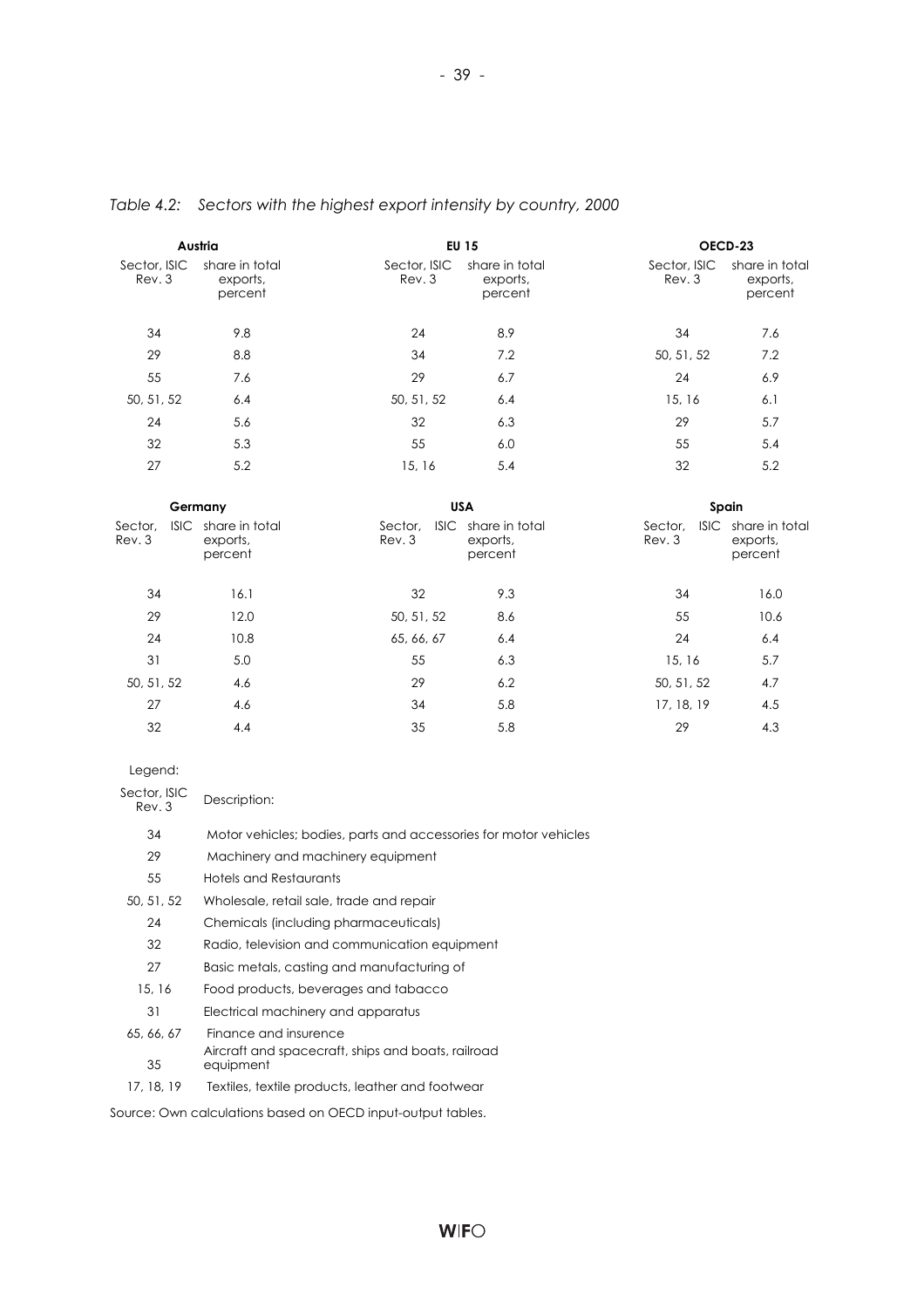## **4.2 Value added effects of exports at an aggregate level**

In this subsection we first analyse the results of the sectoral decomposition of value added induced by total exports. Afterwards we repeat the analysis for manufacturing and service exports, respectively. By this we want to answer the question, which sectors are most and which are least stimulated by exports in terms of value added at an aggregate level in our sample of 23 OECD-countries.

Table 4.3 and Figure 4.2 show for each particular country the percentage-wise sectoral decomposition of value added induced by total exports. The results of the decomposition may be also interpreted as sectoral value added effects of total exports (Miller, 1985). In Table 4.3 we compare the results for Austria with those of the EU 15 and the OECD-23 average as well as to the results of some selected countries of our sample including Germany, the United States, Netherlands and Spain. In Figure 4.2 we included all countries as well as the EU 15 and the OECD-23.

*Table 4.3: Decomposition of value added generated by total exports, sectoral shares in %, 2000* 

|               | Austria | EU 15 | OECD-23 | Germany | <b>USA</b> | <b>Netherlands</b> | Spain |
|---------------|---------|-------|---------|---------|------------|--------------------|-------|
| Agriculture   | 2.7     | 6.0   | 10.1    | 1.7     | 3.6        | 10.6               | 7.1   |
| Manufacturing | 44.1    | 41.1  | 38.4    | 51.8    | 35.0       | 40.6               | 37.2  |
| Energy        | 2.0     | 1.8   | 2.0     | 1.8     | 1.2        | 1.3                | 2.1   |
| Construction  | 2.0     | 1.0   | 1.2     | l .O    | 0.3        | I .O               | 1.0   |
| Services      | 49.2    | 50.1  | 48.3    | 43.8    | 59.9       | 46.6               | 52.7  |
| Total         | 100.0   | 100.0 | 100.0   | 100.0   | 100.0      | 100.0              | 100.0 |

Source: Own calculations based on OECD input-output tables.

The results reveal that for all countries in this comparison, the manufacturing sector and the service sector benefit most from total exports in terms of value added which was to be expected. For Austria and all other countries it holds true that the energy sector as well as the construction sector hardly benefit from total exports in terms of their value added.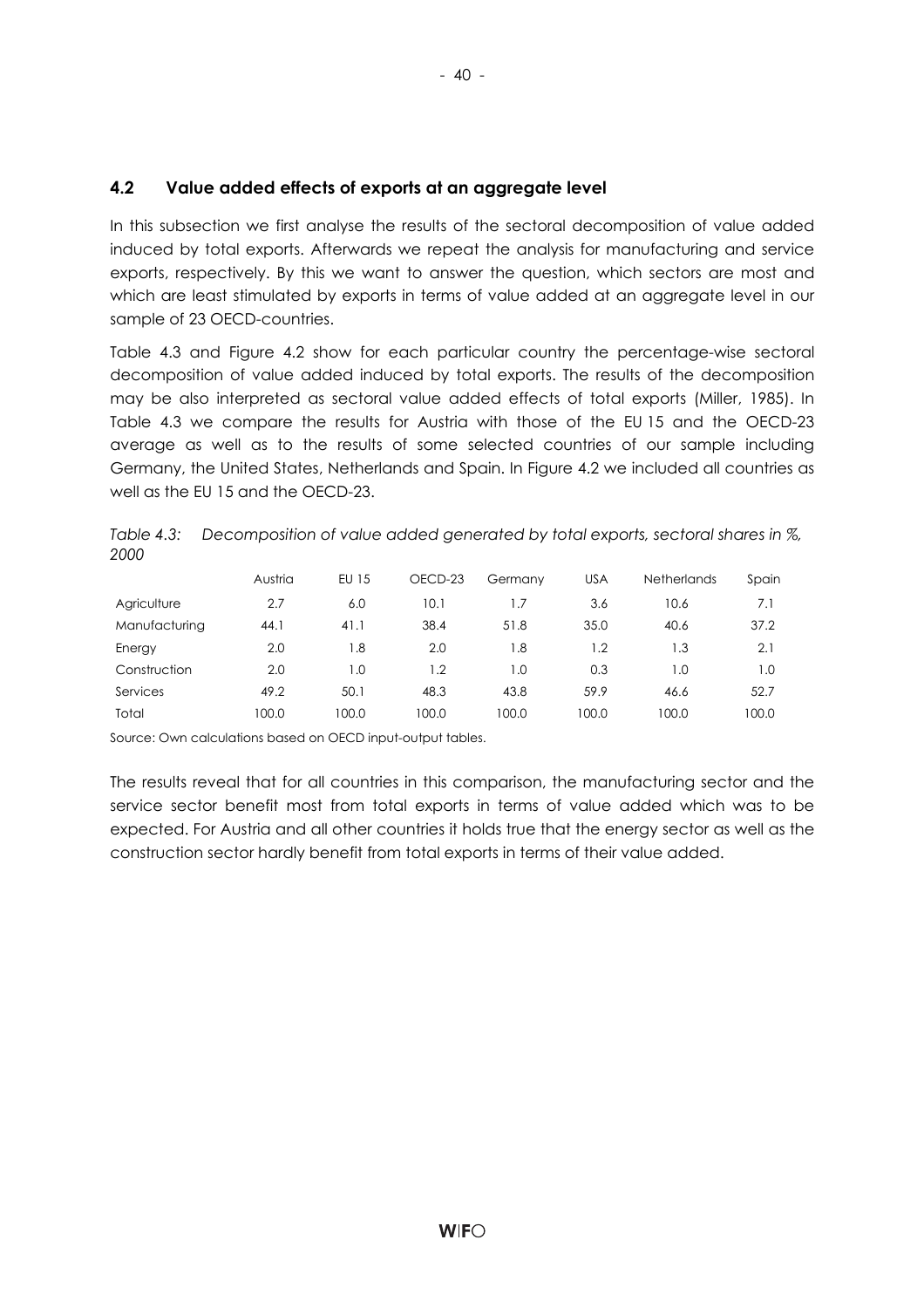

*Figure 4.2: Decomposition of value added generated by total exports, sectoral shares in %, 2000* 

Source: Own calculations based on OECD input-output tables.

Considering the sectoral shares in total exports from table 4.1 and comparing the results with the sectoral decomposition of value added generated by total exports shown in table 4.3 it is interesting to see that (for the EU-15) approximately half of the value added generated by total exports goes to the service sector although approximately only 28% of total exports are attributed to this sector. On the other hand a share of about 67% of total exports is due to the manufacturing sector but only 41% of value added generated by total exports goes to this sector. There are two factors which explain why a relatively low amount of export generated value added ends up in the manufacturing sector and a relatively large amount in the service sector. First, the manufacturing sector has a higher import propensity for intermediate inputs meaning that a lower amount of export generated value added remains in domestic manufacturing compared to other sectors. This also implies that production in the service sector is more value added intensive. Second, the manufacturing sector uses a considerable amount of intermediate inputs from the service sector for its production, while services rely only on a few manufacturing inputs.

From table 4.3 it follows that in the 23 OECD average 48.3% of total value added which is induced by total exports is generated in the service sector and 38.4% in the manufacturing sector, while 10.1% turns up in the agricultural sector. For the EU 15 sample this pattern is quite similar with 41.1% of value added generated in the manufacturing sector, 50.1% in the service sector and 6% in the agricultural sector. In the case of Austria 49.2% of total value added induced by total exports ends up in the service sector and 44.1% in the manufacturing sector. Only 2.7% of total value added is linked to the agricultural sector and 2% to the energy sector and the construction sector, respectively; hence in Austria we observe only a low stimulation of these three sectors by exports. When comparing the effects of total exports in Austria both to the EU 15 and to the OECD-23 samples we can conclude that the manufacturing sector is stimulated more in Austria while the effect of total exports on the service sector in Austria is somewhere between that of the EU15 and the OECD-23. Although among all countries the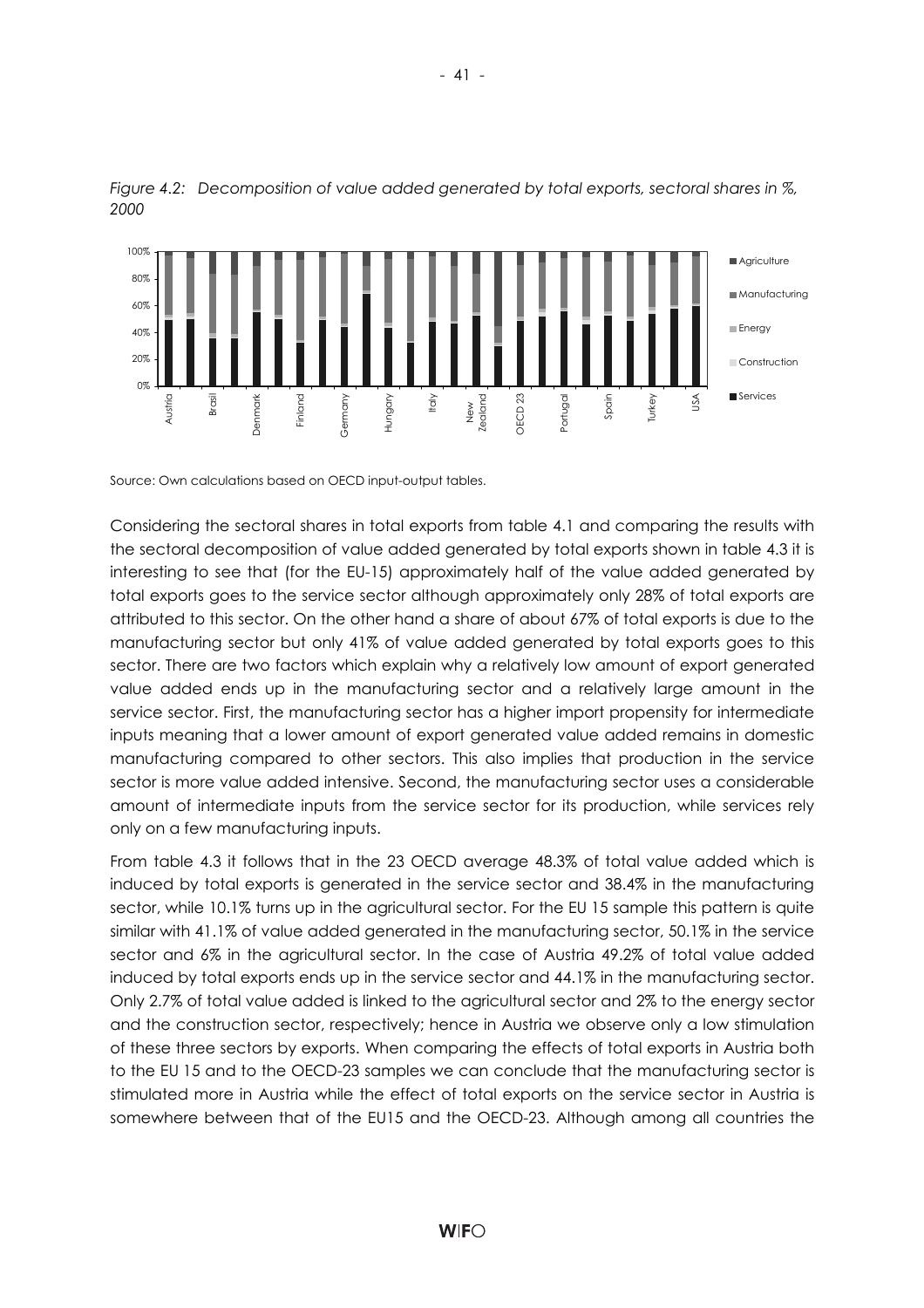agricultural sector hardly benefits from exports, in Austria this sector's share in total value added is even lower. It is also interesting to note that Germany is the only country where manufacturing impacts exceed service impacts.

The observed above average benefits of the Austrian manufacturing sector in terms of value added may be explained by three factors.

- First, the share of manufactured products in total exports may be higher in Austria than in either the OECD-23 or the EU 15 – this is actually the case.
- Second, the import propensity for manufactured products may be below average in Austria. Put it differently the off-shoring of production of exports in the manufacturing sector is relatively low in Austria compared to the OECD-23 and the EU 15 so that an above average amount of value added remains in the domestic manufacturing sector. However for Austria as a small economy we would rather expect the opposite.
- Finally inter-sectoral linkages, especially between manufacturing and services may be such that an above average amount of export-induced value added remains in the manufacturing sector in Austria compared to other countries. An in-depth analysis of intersectoral linkages, however, is beyond the scope of this paper. But later on we will present some empirical evidence for the second and the third argument.

It is rather straightforward to figure out to which extent these factors are responsible for the above average benefits of the manufacturing sector in Austria. For this purpose we adjusted our international sample to control for the export structure by assuming a uniform export pattern. We thereby assume that each sector exports one unit of a product and then simulate sectoral value added effects resulting from this uniform export structure. The results are shown in table 4.4.

|               | Austria | EU 15 | OECD-23 | Germany | <b>USA</b> | <b>Netherlands</b> | Spain |
|---------------|---------|-------|---------|---------|------------|--------------------|-------|
| Agriculture   | 17.5    | 17.3  | 17.8    | 13.1    | 15.2       | 22.6               | 17.6  |
| Manufacturing | 15.5    | 16.0  | 16.6    | 17.1    | 17.9       | 13.7               | 16.5  |
| Energy        | 10.3    | 11.0  | 11.5    | 9.4     | 11.2       | 9.6                | 12.0  |
| Construction  | 17.4    | 14.7  | 14.4    | 13.3    | 11.5       | 14.5               | 14.4  |
| Services      | 39.4    | 41.0  | 39.8    | 47.2    | 44.2       | 39.5               | 39.6  |
| Total         | 100.0   | 100.0 | 100.0   | 100.0   | 100.0      | 100.0              | 100.0 |

*Table 4.4: Decomposition of value added generated by uniform exports, indirect effects, sectoral shares in %, 2000* 

Source: Own calculations based on OECD input-output tables.

From table 4.4 we see that in Austria 15.5% of export-generated value added is associated with the manufacturing sector, which is now slightly below the manufacturing sector benefits of the EU-15 and the OECD-23 with 16% and 16.6%, respectively. Hence, the actual exportcommodity mix in Austria tends to favour products that have a higher value-added intensity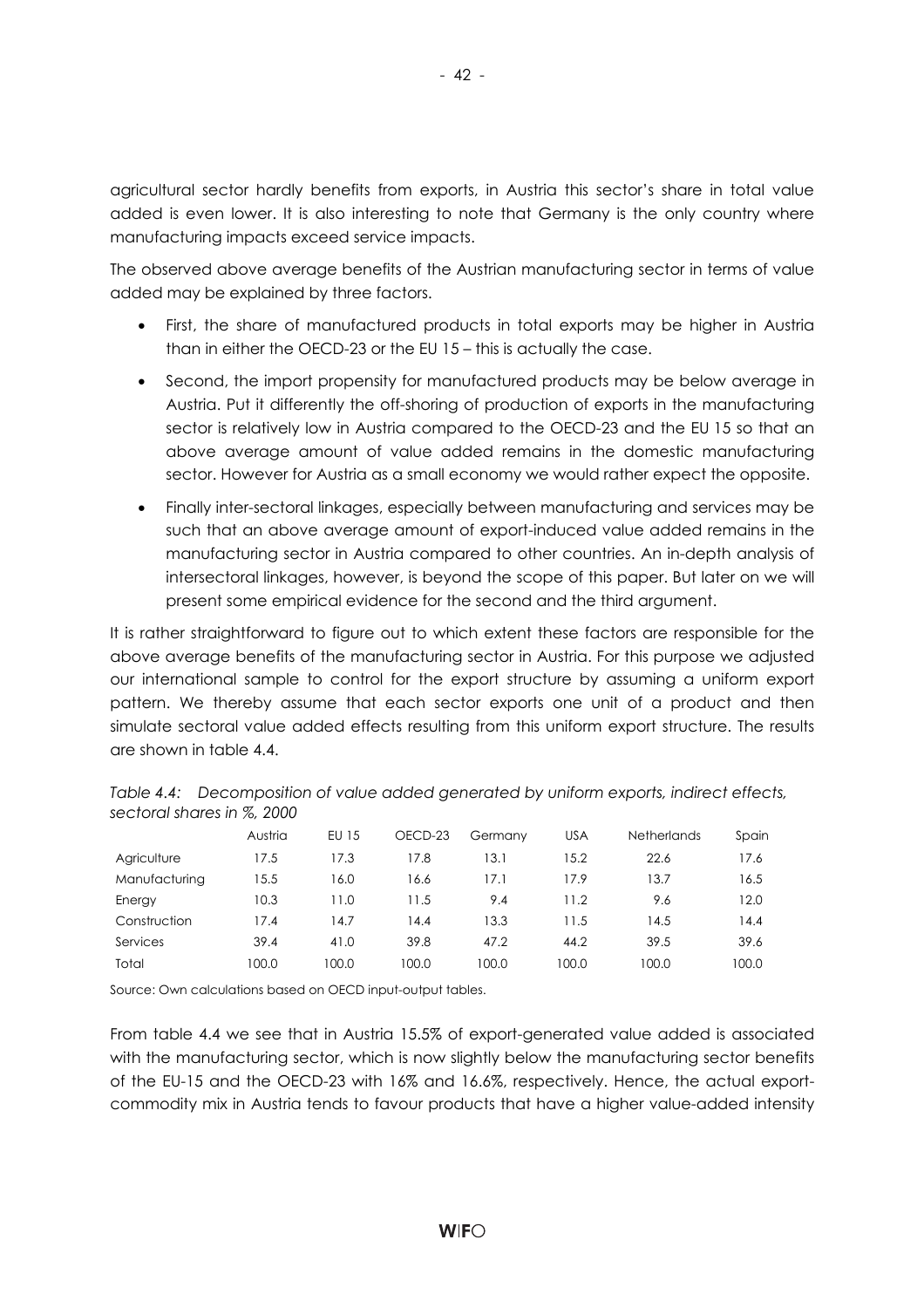and thus a lower import propensity. Given the Austrian export structure and the results from table 4.1 we can conclude that the higher benefits of the manufacturing sector in Austria can be explained by the higher share of manufacturing exports in total exports.

So far we have looked at domestic total (direct and indirect) sectoral value added effects of exports but did not distinguish between direct and indirect effect. In a next step we analyse how much of the sectoral value added induced by total exports is due to direct and how much is due to indirect effects; the results of this exercise are depicted in Table 4.5.

Table 4.5 reveals that in Austria 39.1% of total value added induced by exports is due to indirect value added, hence 60.1% of export induced value added is generated directly by the exporting firms. This implies that in Austria a higher share of export-induced value added is generated by the exporters compared to the EU 15 and OECD-23. This may indicate a higher degree of vertical integration in the domestic production process of exports in Austria. Combining the results from table 4.3 and table 4.5 we can conclude that approximately the half of export induced value added occurring in the service sector is due to indirect effects, while in the manufacturing sector approximately 25% of value added is associated with indirect effects. In Austria the share of indirect value added in total value added for manufacturing and services is below the international average.

| sectoral shares in %, 2000 |         |             |                    |      |            |                    |       |
|----------------------------|---------|-------------|--------------------|------|------------|--------------------|-------|
|                            | Austria | EU 15       | OECD-23<br>Germany |      | <b>USA</b> | <b>Netherlands</b> | Spain |
| Agriculture                | 1.9     | 3.4         | 4.4                | 1.0  | 2.3        | 4.5                | 3.7   |
| Manufacturing              | 8.5     | $\vert$ 1.0 | 11.0               | 15.3 | 12.6       | 10.1               | 13.4  |
| Energy                     | 1.6     | 1.6         | 1.8                | 1.6  | 1.2        | 1.2                | 2.0   |
| Construction               | 1.2     | 0.8         | 0.8                | 0.8  | 0.3        | 0.8                | 0.9   |
| Services                   | 25.8    | 27.4        | 26.4               | 31.9 | 34.0       | 27.0               | 24.8  |
| Total                      | 39.1    | 44.1        | 44.4               | 50.6 | 50.4       | 43.6               | 44.8  |

*Table 4.5: Decomposition of value added generated by total exports, indirect effects, sectoral shares in %, 2000* 

Source: Own calculations based on OECD input-output tables.

In a next step we analyse the sectoral decomposition of value added generated by exports from the manufacturing sector as opposed to exports from the service sector.

Table 4.6 and the corresponding Figure 4.3 reveal for each particular country the percentage-wise sectoral decomposition of the total value added which is generated by exports from the service sector. From Table 4.6 and Figure 4.3 it follows that in all selected countries, the service sector itself benefits by far most from its own exports in terms of value added. The impact on other sectors is very small, only the manufacturing sector benefits to some noticeable extent. This result is true for each of the 23 countries included in our sample; the variance of the shares of value added across all countries is small.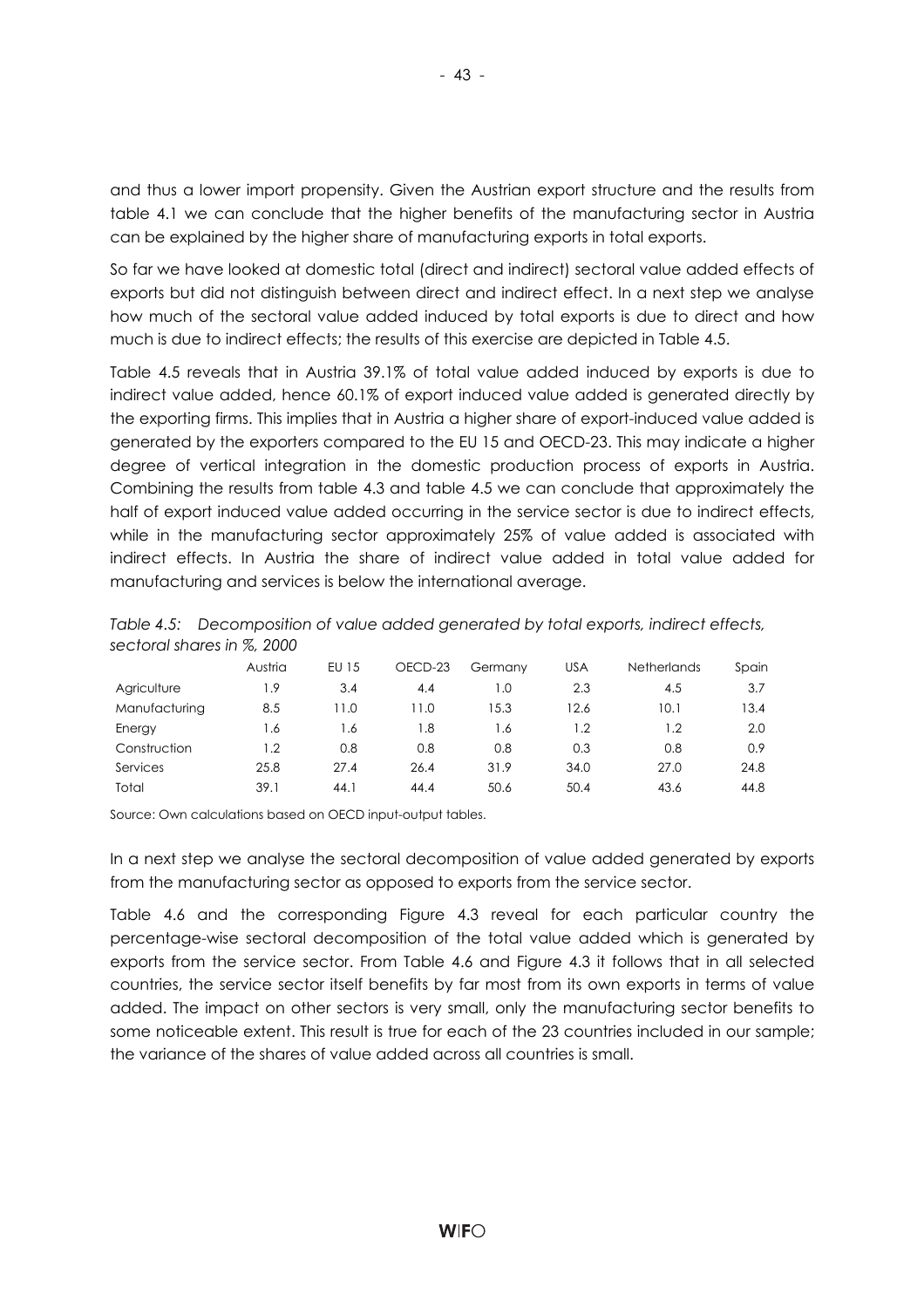|               | Austria          | EU 15 | OECD-23 | Germany | <b>USA</b> | <b>Netherlands</b> | Spain |  |
|---------------|------------------|-------|---------|---------|------------|--------------------|-------|--|
| Agriculture   | 1.2              | 1.3   | 1.9     | 0.5     | 1.2        | 0.8                | 2.1   |  |
| Manufacturing | 4.4              | 4.3   | 5.1     | 4.2     | 5.2        | 3.1                | 5.4   |  |
| Energy        | $\overline{1.2}$ | 1.0   | 1.2     | 1.0     | 0.9        | 0.6                | 1.2   |  |
| Construction  | 1.4              | 0.9   | 0.9     | 0.8     | 0.4        | 0.9                | 0.9   |  |
| Services      | 91.8             | 92.5  | 91.0    | 93.5    | 92.4       | 94.5               | 90.4  |  |
| Total         | 100.0            | 100.0 | 100.0   | 100.0   | 100.0      | 100.0              | 100.0 |  |

*Table 4.6: Decomposition of value added generated by exports from the service sector, sectoral shares in %, 2000* 

Source: Own calculations based on OECD input-output tables.





Source: Own calculations based on OECD input-output tables.

In the overall sample of the 23 OECD countries 91% of value added which is induced by exports from the service sector ends up in the same sector, 5.1% of generated value added ends goes to the manufacturing sector. Only 3.9% of generated value added is allocated to the remaining three sectors. For the EU 15 sample the picture is almost identical with 92.5% in the manufacturing sector, 4.3% in the service sector and 3.2% in the other three sectors. The results for Austria are very similar, in fact 91.8% of total value added generated by exports from the service sector remains in the service sector, 4.4% of total value added goes to the manufacturing sector. With a share of 3.8% the remaining three sectors are hardly stimulated by service exports at all. When comparing the effects on the manufacturing and the service sector we find Austria inconspicuously between the EU 15 and the OECD-23 results. The intuition behind these results is the following: Products which are exported from the service sector hardly require any intermediate inputs from other sectors, but rely mostly on intermediate inputs from the service sector itself. Additionally, service inputs are less often

- 44 -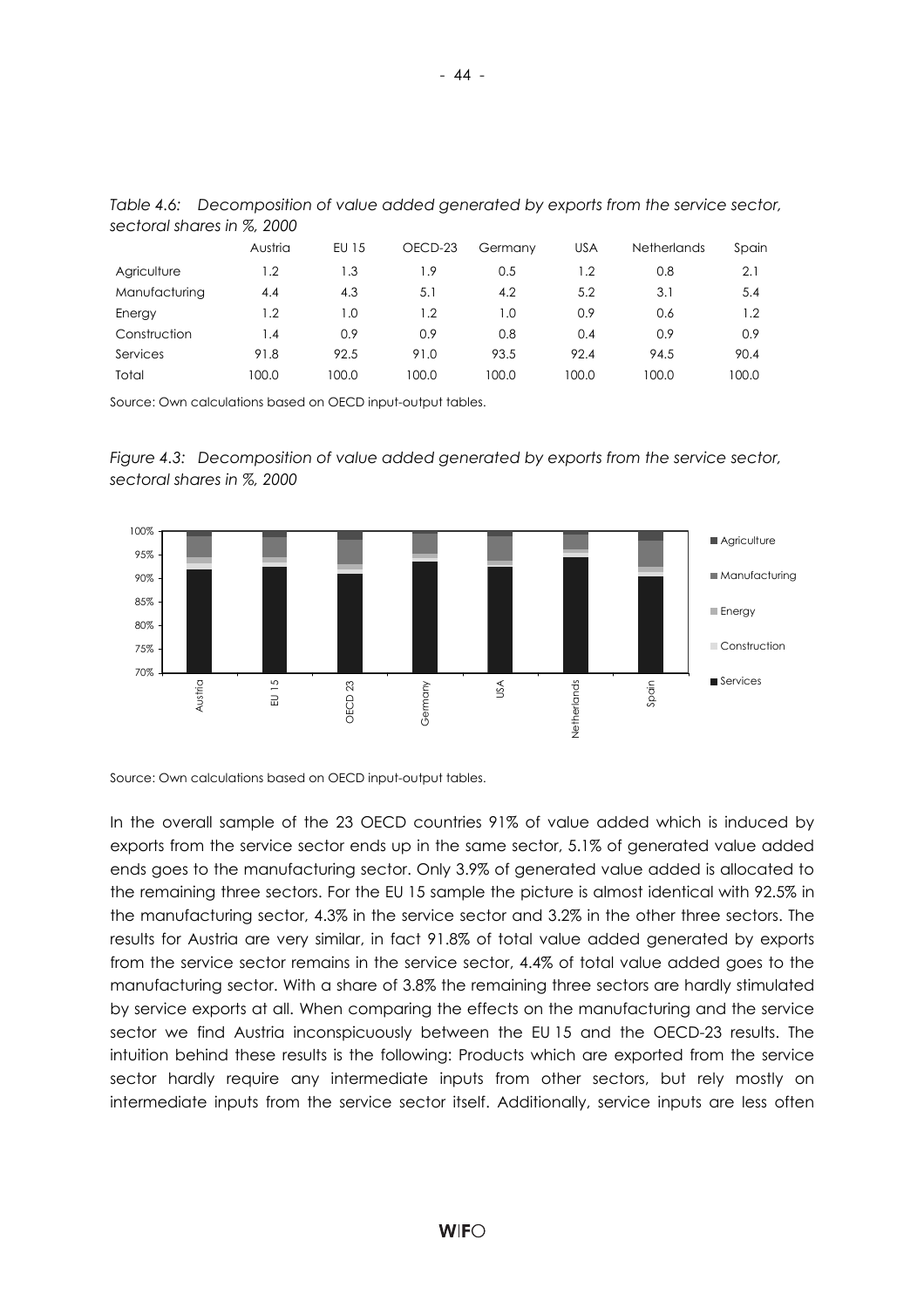imported than inputs for manufacturing. Therefore the generated value added remains in the service sector.

Table 4.7 and Figure 4.4 show for each particular country the percentage-wise sectoral decomposition of the value added which is induced by exports from the manufacturing sector. Unlike to the results with respect to service exports we find a much more diversified picture. In Figure 4.4 we included all countries as well as the OECD-23 and the EU 15 average.

Austria EU 15 OECD-23 Germany USA Netherlands Spain Agriculture 2.1 4.6 6.3 1.1 2.7 5.7 4.4 Manufacturing 69.1 64.6 63.1 64.4 60.1 64.3 64.6 Energy 1.7 2.0 2.4 1.8 1.3 1.4 2.7 Construction 1.0 0.7 0.7 0.8 0.3 0.7 0.8 Services 26.1 28.1 27.5 31.9 35.6 27.9 27.5

Total 100.0 100.0 100.0 100.0 100.0 100.0 100.0

*Table 4.7: Decomposition of value added generated by exports from the manufacturing sector, sectoral shares in %, 2000* 

Source: Own calculations based on OECD input-output tables.

From the results of Table 4.7 and Figure 4.4 it can be implied that for all countries and therefore also for the OECD-23 and the EU 15 the manufacturing sector benefits most from its own exports. But, very interestingly, also the agricultural sector and the service sector benefit in terms of value added. Roughly this picture is true for all countries in our sample; the intercountry variance of the shares is moderate meaning that countries do not differ too much when decomposing export-induced value added by sectors. Products which are exported from the manufacturing sector thus require on the one hand intermediate inputs from the own sector, on the other hand a relatively large amount of intermediate inputs from the service sector and the agricultural sector.

In the sample of the 23 OECD countries 63.1% of total value added which is induced by exports from the manufacturing sector occurs in the manufacturing sector itself, 27.5% of the induced value added occurs in the service sector and 6.3% in the agricultural sector. In the EU 15 sample the picture is very similar. 64.6% of total value added generated by exports from the manufacturing sector is associated with the manufacturing sector itself, 28.1% with the service sector and 4.6% with the agricultural sector. In the case of Austria 69.1% of generated value added goes back to the manufacturing sector, 26.1% to the service sector and 2.1% to the agricultural sector. Hence in an international context the Austrian manufacturing sector is stimulated above average by exports from the sector itself, whereas the service sector and the agricultural sector are stimulated below average in terms of value added.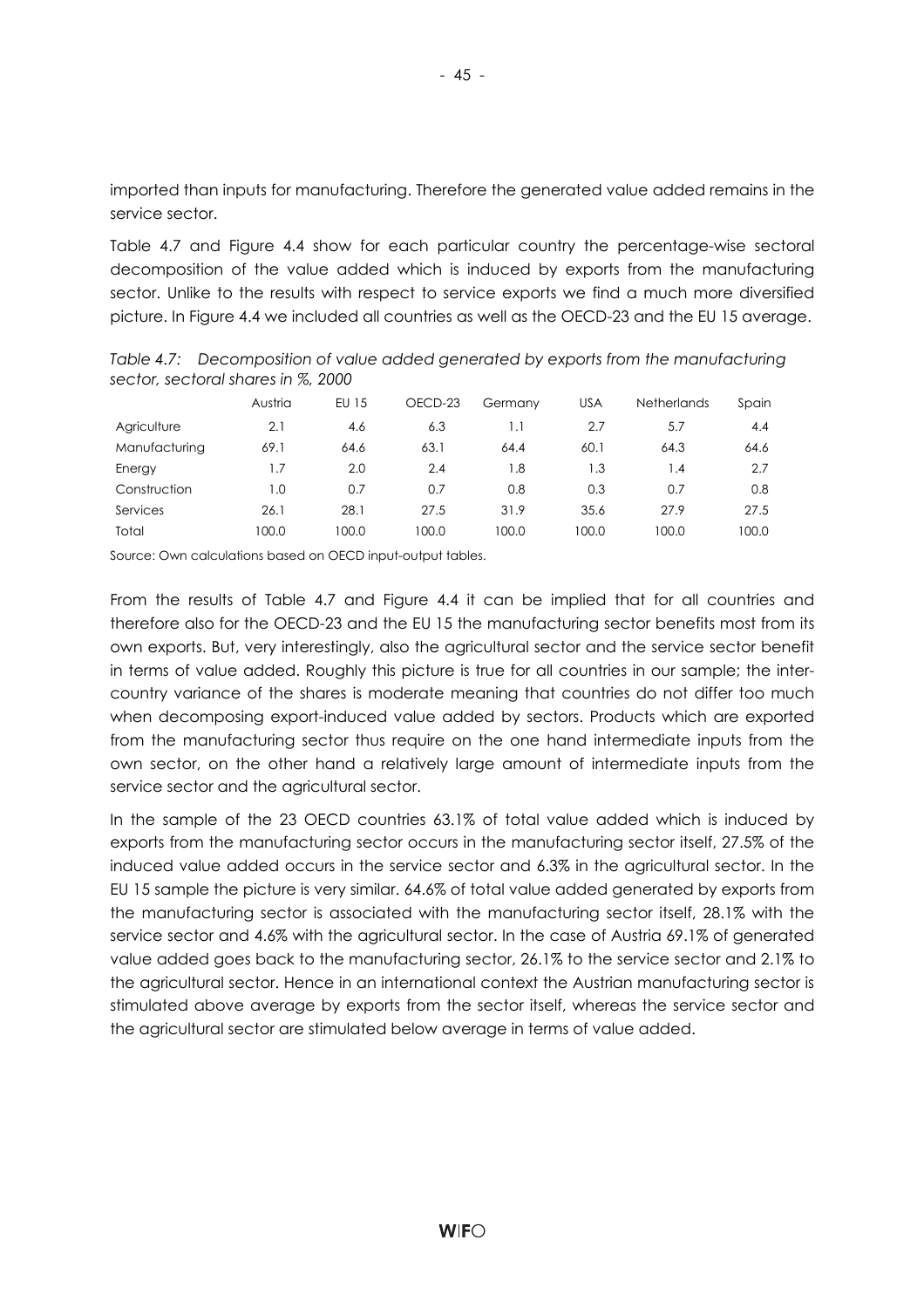



Source: Own calculations based on OECD input-output tables.

In conclusion it can be stated that products which are exported from the manufacturing sector stimulate the Austrian economy as well as the other 23 economies included in our sample in a much more diversified way than exports from the service sector where basically only the own sector is affected. The service sector, on the other hand, benefits significantly from exports from the manufacturing sector in terms of value added. This is true for all countries, although there are some noticeable inter-country differences. When considering exports from the manufacturing sector Austria belongs to the countries where the impact on value added is less dispersed than in other countries: A relatively high share of value added generated by exports from the manufacturing sector remains within the manufacturing sector and a relatively low share goes to the service sector and the agricultural sector when compared to the OECD-23 and the EU 15.

## **4.3 Value added effects of exports at a disaggregate level**

In this subsection we analyse the results of the sectoral decomposition of export induced value added at a disaggregated level distinguishing 48 sectors. First we consider total exports, then exports from the service sector and the manufacturing sector, respectively. Finally we pick up three Austrian sectors which are among the ones with the highest export shares according to table 4.2 and conduct an impact analysis for their exports. By this we want to answer the question which particular sectors are stimulated to which extent by exports in Austria and how these results compare internationally.

A remark is needed concerning sector 65-66-67 (finance and insurance). Since imputed banking sector activities (FISIM) are treated differently in the various input-output tables the results concerning the relevant sector 65-66-67 must be interpreted with great care.

- 46 -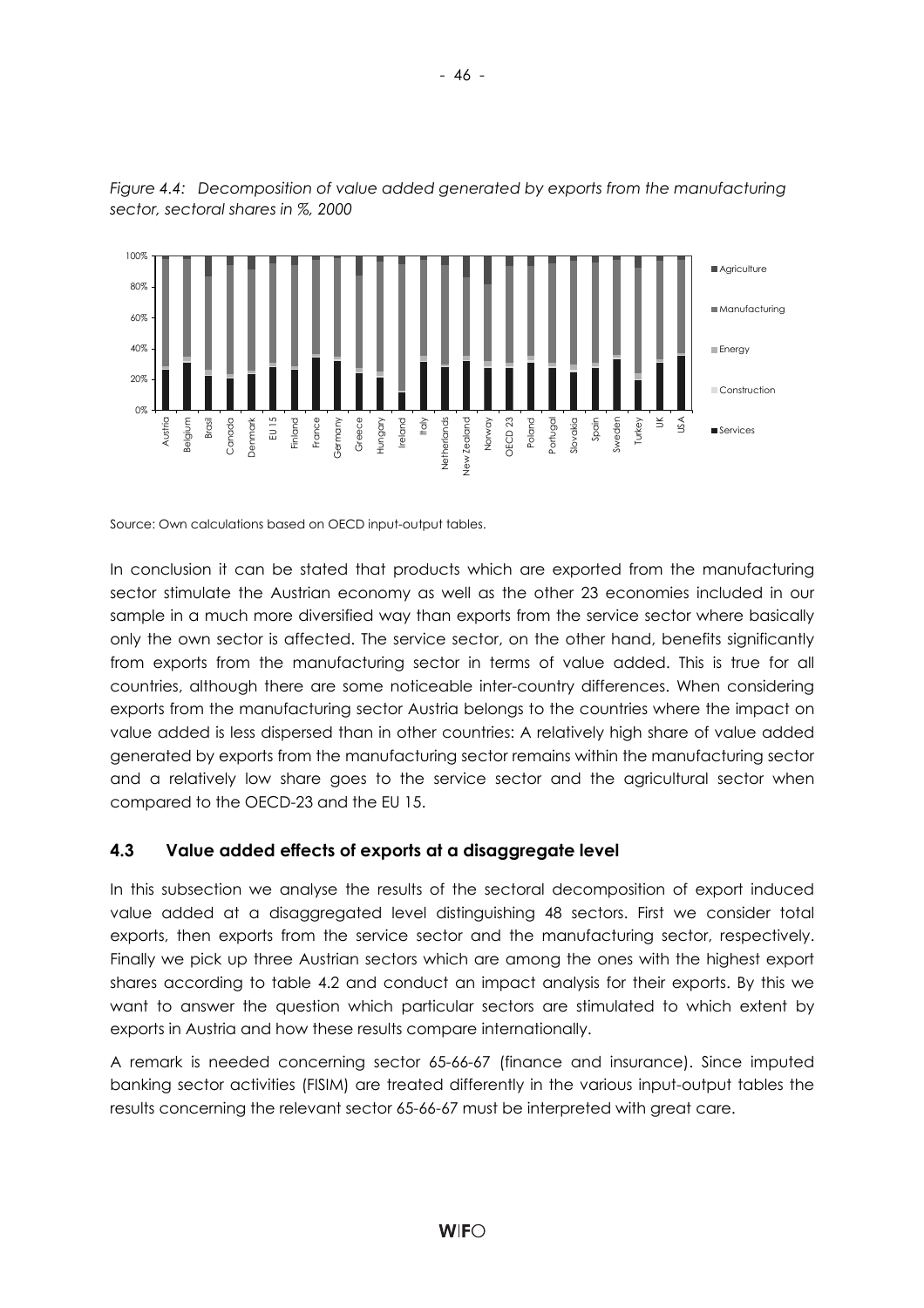Figure 4.5 shows the percentage-wise sectoral decomposition of value added generated by total exports at a 48 sector level. In figure 4.5 and in the following figures we indicate how much of sectoral value added induced by total exports is due to direct and indirect effects. For a particular sector the entire column indicates the total domestic value added (direct and indirect) effects. The lower part of the column shows the amount of domestic value added due to direct effects while the upper part indicates the amount of domestic value added due to indirect effects.

The following results are drawn from figure 4.5: In Austria a share of 10.4% of export-generated value added is attributed to sector 50-51-52 (wholesale, retail sale, trade); this sector benefits most from total exports in terms of value added. With a share of 11.4% of export-generated value added this sector also benefits most from exports in the OECD-23; the benefits in the OECD-23 are slightly higher than in Austria. Furthermore sector 65-66-67 (Finance and insurance) with a share of 7.3%, 55 (hotels and restaurants) with a share of 7.1%, 74 (other business services) with a share of 6.9% and the manufacturing sector 29 (machinery and equipment) with a share of 5.6% in export generated value added benefit most from total exports in terms of value added in Austria.



*Figure 4.5: Decomposition of value added generated by total exports, sectoral shares in %, 2000* 

Source: Own calculations based on OECD input-output tables.

In the OECD-23 the service sectors 74 (other business services) with a share of 7.5%, 65-66-67 (Finance and insurance) with a share of 5.2%, 55 (hotels and restaurants) with a share of 4.6% and the agricultural sector 1-2-5 (agriculture, hunting, forestry, fishing) with a share of 4.8% benefit most from exports in terms of value added. In contrast to Austria in the OECD-23 there is no manufacturing sector among the five sectors which account for the highest share in export induced value added.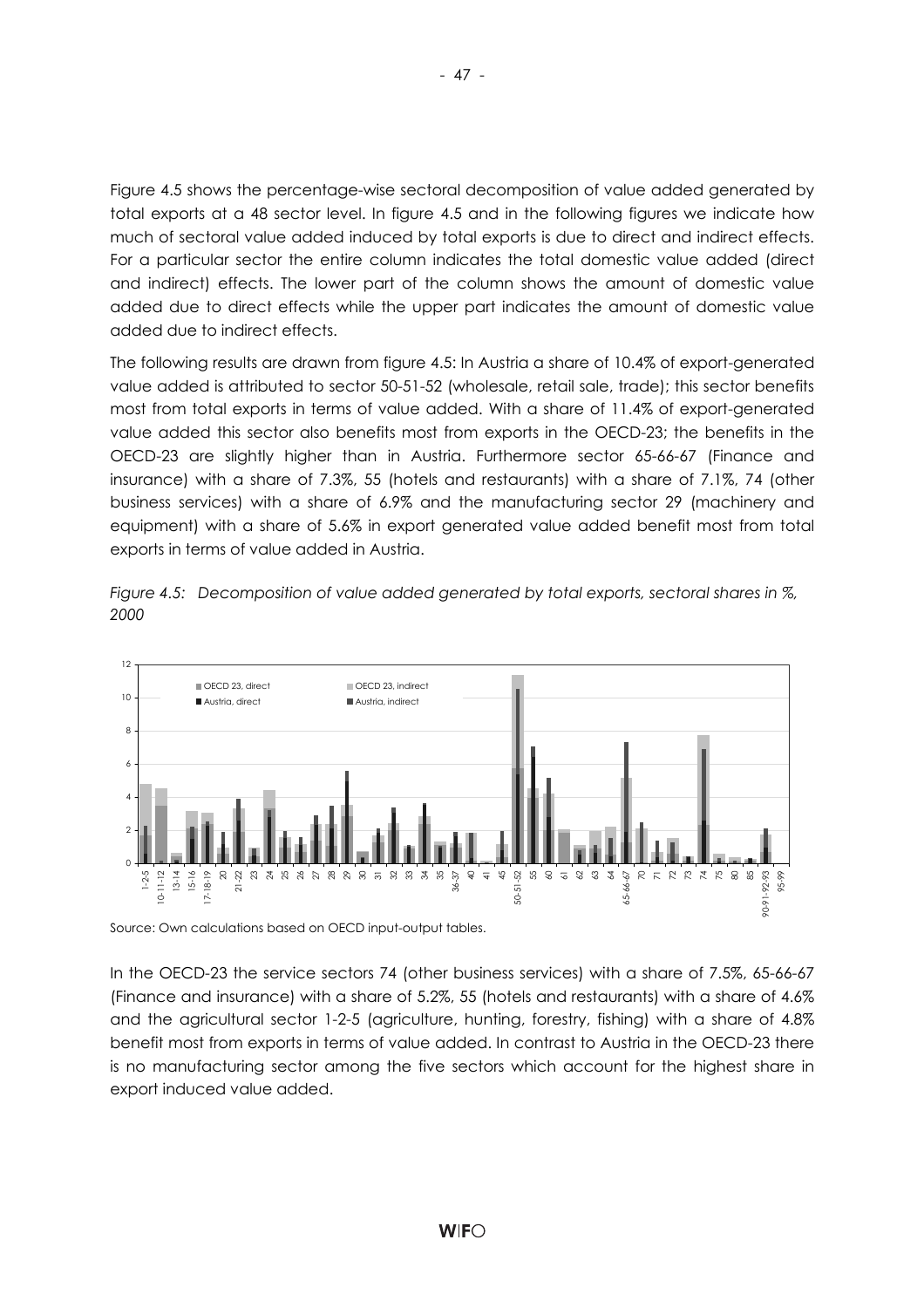When comparing the results of value added benefits by sectors in Austria to those of the OECD-23 we find some noticeable differences. In Austria the following sectors benefit much more from total exports than in the OECD-23 in terms of value added: 29 (machinery and equipment), 55 (hotels and restaurants)and 65-66-67 (finance and insurance). Other Austrian sectors which account for a noticeable higher share in export induced value added compared to the OECD-23 are the manufacturing sectors 20 (wood, wood products), 28 (fabricated metal products except machinery and equipment), 32 (radio, television, communication equipment), 34 (motor vehicles, parts) and the service sectors 60 (land transport) and 71 (renting of machinery and equipment). Austrian sectors which benefit much less in terms of value added compared to the OECD-23 are the agricultural sectors 1-2-5 (agriculture, hunting, forestry) and 10-11-12 (mining, energy) and the service sector 60 (water transport). Other sectors in Austria with a lower share of export induced value added include the manufacturing sectors 15-16 (food, beverages, tobacco) and 24 (chemicals) and the service sectors 50-51-52 (wholesale, retail sale), 63 (supporting transport activities) and 74 (other business services).

Combining these results with the results of the comparison of the export structures we discussed in figure 4.1 the following conclusion can be drawn. Almost all mentioned Austrian sectors which benefit more from exports than the corresponding OECD-23 sectors in terms of value added also have a higher share in total exports and vice versa. This result was to be expected. However the service sector 74 (other business services) makes the exception here. Although in Austria a slightly higher share of total exports is attributed to the sector 74 when compared to the OECD-23 this sector's benefits are lower in Austria than in the OECD-23 in terms of value added. In order to explain this issue the differentiation between direct and indirect value added effects is very helpful. Looking closer at column 74 of figure 4.5 we notice that value added attributed to this sector due to direct effects is higher in Austria than in the OECD-23, resulting from a higher share of exports from sector 74 in Austria. However value added of sector 74 which generated by indirect effects is much higher in the OECD-23 than in Austria. This implies that in Austria in the production of exporting sectors a much lower amount of intermediate inputs from the domestic sector 74 is used up compared to the OECD-23 resulting in a lower amount of value added from indirect effects.

For almost all manufacturing sectors it holds true that the export-induced value added is mostly due to direct effects where there are hardly any differences between Austria and the OECD-23. On the other hand for some service sectors the main amount of export induced value added is due to indirect effects. Besides the service sector 74 (other business services) where we discovered major differences in the indirect value added effect between Austria and the OECD-23 we find that in sector 65-66-67 (finance and insurance) export induced value added due to indirect effects is much larger in Austria; the latter conclusion, however, has to be treated with great care since the differences in the treatment of FISIM may bias the results. Any differences between the results for manufacturing and services have also to take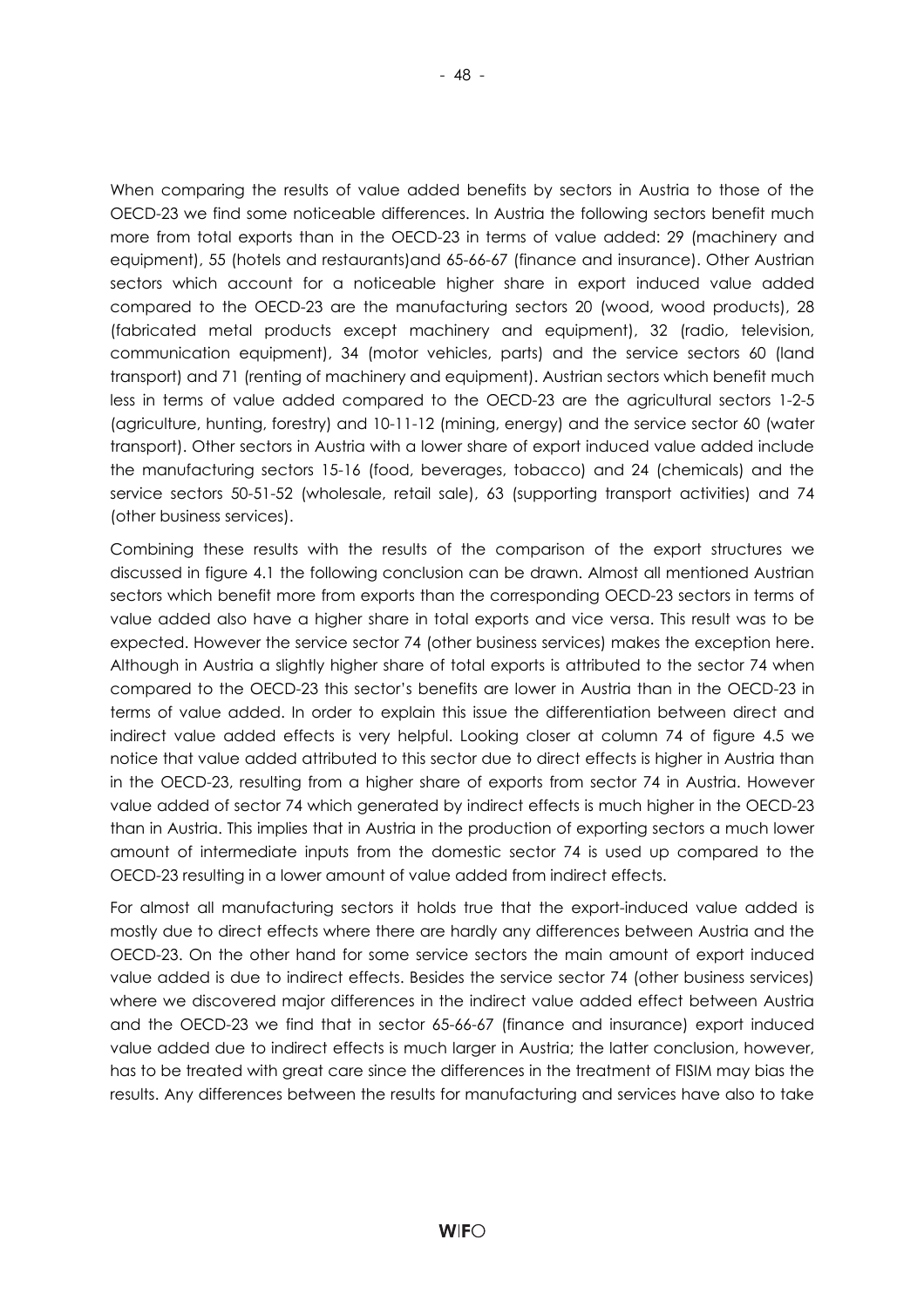into account that imported inputs are much more relevant for manufacturing than for services.

Next we turn to an impact analysis of exports from the service sector only. The results of the sectoral decomposition of value added induced by exports from the service sector is shown in figure 4.6. As already derived in subsection 4.2 figure 4.3 shows that the service sector itself is the one which benefits by far most from its own exports, the manufacturing sector is hardly stimulated at all. In Austria the following five sectors benefit most from exports from the service sector: 55 (hotels and restaurants) with a share of 19.0%, 50-51-52 (wholesale and retail sale) with a share of 18.7%, 74 (other business services) with a share of 11.4%, 65-66-67 (finance and insurance) with a share of 11.4% and 60 (land transport) with a share of 9.4% in service sector exports generated value added.





Source: Own calculations based on OECD input-output tables.

In the OECD-23 the following five sectors benefit most from exports form the service sector: 50-51-52 (wholesale, retail sale) with a share of 20.2%, 74 (other business services) with a share of 13.1%, 55 (hotels and restaurants) with a share of 10.6%, 65-66-67 with a share of 7.9% and 60 (land transport) with a share of 7.9% in service sector exports induced value added. Compared the OECD-23, the Austrian sector 55 (hotels and restaurants) benefits much more (due to a strong tourism industry) and is the Austrian sector for which the export-induces value added effect is the highest. Furthermore the sectors 60 (land transport), 65-66-67 (finance and insurance) and 71 (renting of machinery and equipment) account for a higher share in service sectors' exports generated value added. By contrast the sectors 61(water transport), 63 (supporting transport activities), 64 (post, telecommunication), 72 (computer related activities) and 74 (other business activities) benefit less form exports from the service sector in Austria when compared to the OECD-23.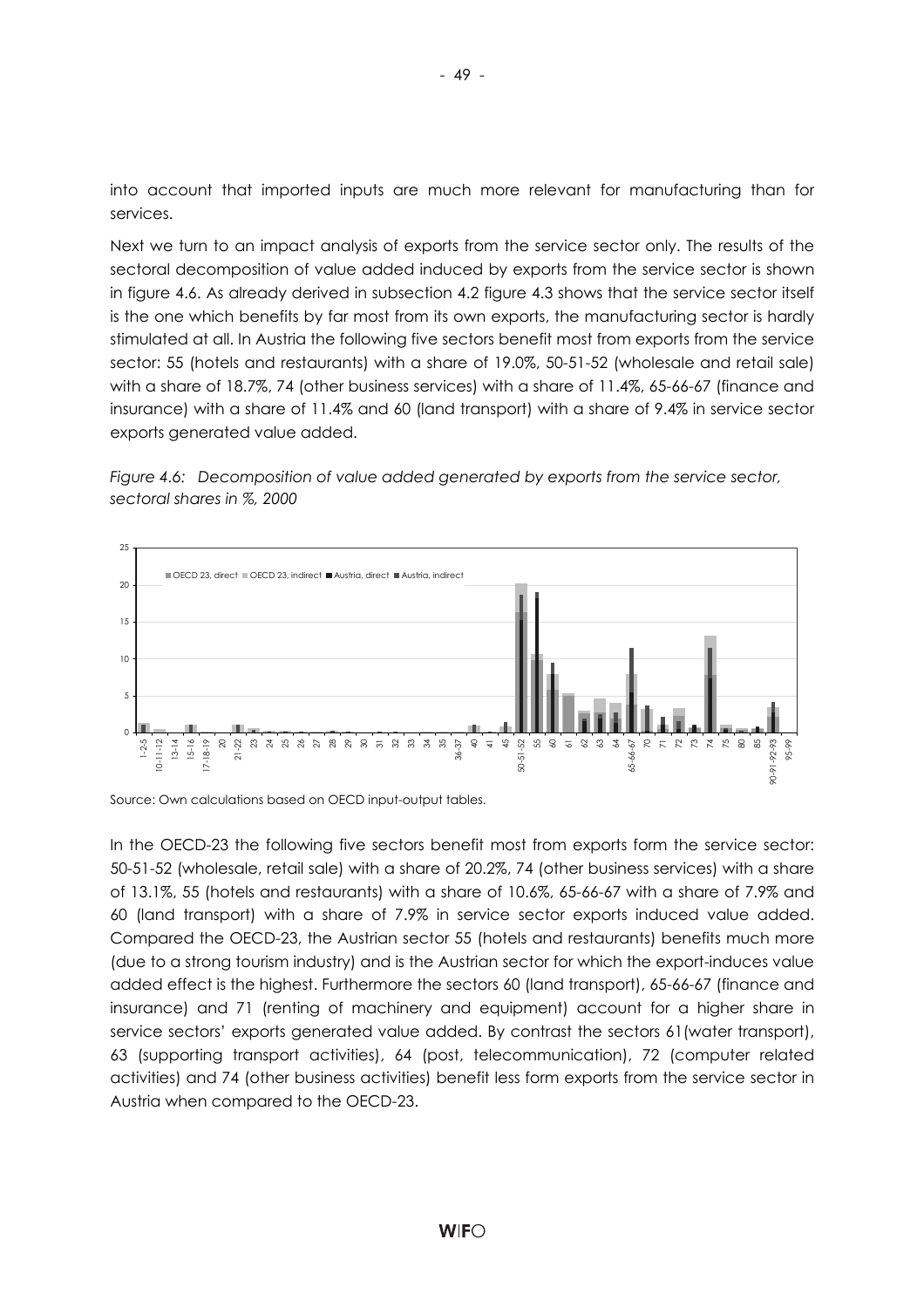Now we consider exports from the manufacturing sector only. Figure 4.7 shows the sectoral decomposition of value added generated by exports from the manufacturing sector. As already discussed in subsection 4.2 exports from the manufacturing sector stimulate the domestic economies in a much more diversified way than exports form the service sector.

*Figure 4.7: Decomposition of value added generated by exports from the manufacturing sector, sectoral shares in %, 2000* 



Source: Own calculations based on OECD input-output tables.

In figure 4.7 this is indicated by the indirect value added effects in the service sector and in the agricultural sector. With a share of 9.0% in manufacturing exports induced value added sector 29 (machinery equipment) benefits most from exports from the manufacturing sector in Austria. Other Austrian manufacturing sectors which account for a high share in manufacturing exports generated value added are: 34 (motor vehicles) with a share of 5.9%, 21-22 (paper, paper products) with a share of 5.8%, 28 (fabricated metal products) with a share of 5.4%, 32 (radio, television, telecommunication) with a share of 5.4% and 24 (chemicals) with a share of 5.2% in manufacturing export induced value added. Besides these manufacturing sectors many service sectors are stimulated by exports from the manufacturing sector. The four service sectors benefiting most are: 50-51-52 (wholesale, retail sale) with a share of 6.1%, 65-66-67 (finance and insurance) with a share of 5.1%, 74 (other business activities) with a share of 4.5% and 60 (land transport) with a share of 2.9% in manufacturing exports generated value added. Other Austrian service sectors which are stimulated form manufacturing exports are: 64 (post and telecommunications), 70 (real estate activities), 71 (renting of machinery and equipment), 72 (computer and related activities), 90-91-92-93 (other personal, social, community services).

When comparing the results of value added benefits by sectors in Austria to those of the OECD-23 we find some noticeable differences. In terms of value added the Austrian manufacturing sectors 34 (motor vehicles, parts), 32 (radio, television, communication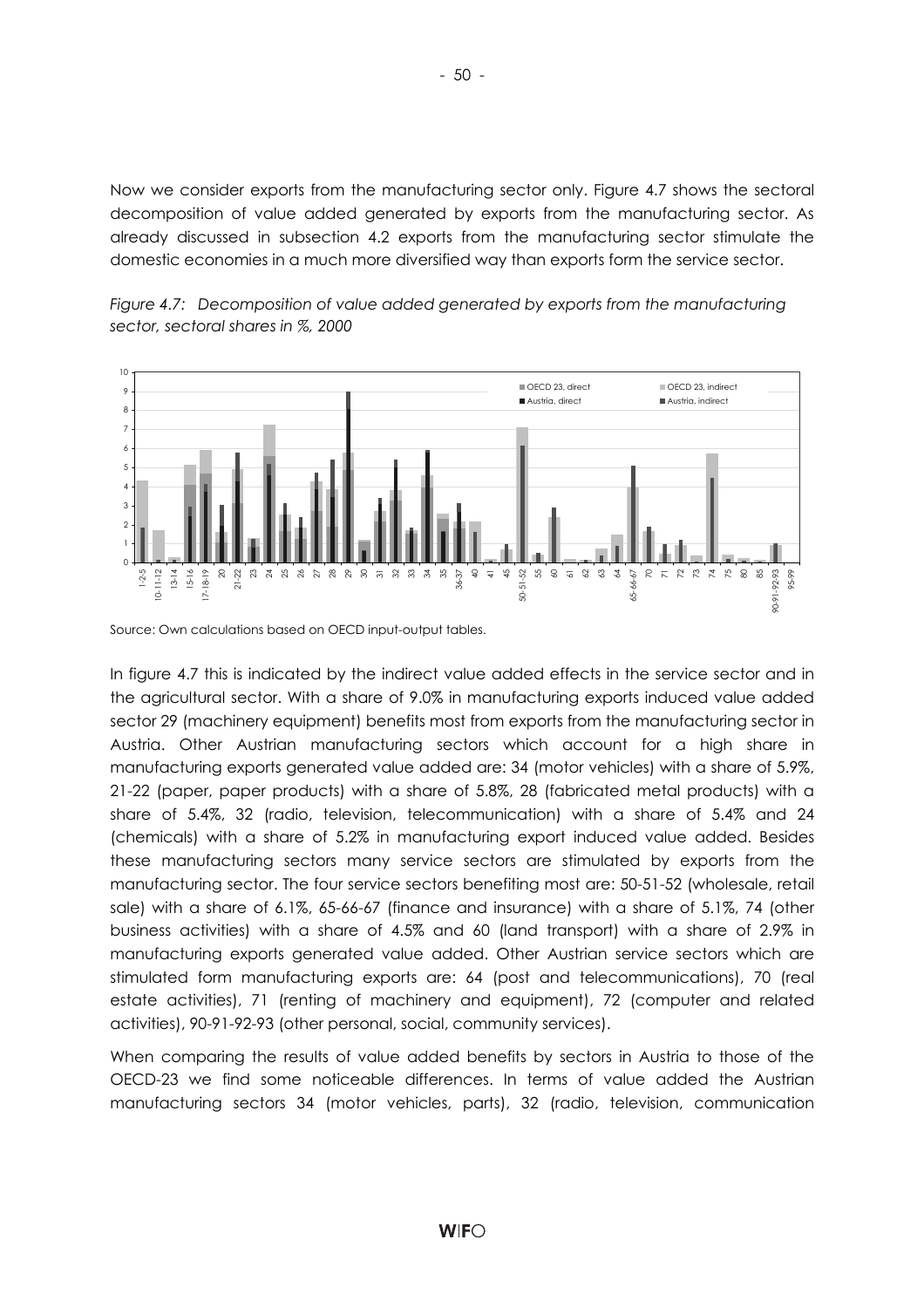products), 29 (machinery and equipment), 28 (fabricated metal products except machinery and equipment), 20 (wood, wood products) benefit much more, while the Austrian manufacturing sectors 21-22 (paper, paper products), 25 (rubber and plastic products), 26 (other non-metallic mineral products), 27 (basic metals), 31 (electrical machinery and apparatus), benefit somewhat more from exports from the manufacturing sector when compared to the OECD-23. On the other hand the manufacturing sectors 15-16 (food, beverages, tobacco), 17-18-19 (textile, leather, footwear products), 24 (chemicals) benefit much less, the manufacturing sectors 30 (office, accounting, computing machinery) and 35 (ships, aircraft, railroad equipment) benefit less from exports from the manufacturing sector in Austria when compared to the OECD-23.

Comparing the benefits of the service sector between Austria and the OECD-23 leads to the following conclusions: In Austria a higher share of manufacturing exports induced value added goes to the sectors 60 (land transport), 65-66-67 (finance and insurance), 71 (renting of machinery and equipment) while a lower share remains in the sectors 50-51-52 (wholesale, retail sale), 64 (post and telecommunications) and 74 (other business activities).

In the following we pick three Austrian sectors which are among the sectors with the highest export shares according to table 4.2, namely the manufacturing sectors 34 (motor vehicles, parts) and 32 (radio, television, communication products) and the service sector 55 (hotels and restaurants). For each of these sectors' exports we conduct impact analysis by assuming exports from each of these sectors only. The results for Austria are then compared to the results of the OECD-23.

First we analyze the effects of exports from sector 34 (motor vehicles), which is the sector with the highest share in total exports in Austria as well as in the OECD-23. While figure 4.8 accounts for direct and indirect value added effects, figure 4.9 shows value added due to indirect effects only. Not very surprisingly, in Austria and in the OECD-23 sector 34 benefits most from its own exports; in Austria, however, a much larger amount of value added remains in the own sector than in the OECD-23. This can be explained by the direct effects.

Figure 4.9 reveals that in Austria exports from sector 34 have the most significant indirect effects on the sectors 50-51-52 (wholesale, retail sale), 65-66-67 (finance and insurance) and 74 (other business activities) - this is consistent with the OECD-23. These three sectors are also the most important service sectors for manufacturing exports as a whole. Comparing Austria to the OECD-23 one notices that beside the exporting sector 34 almost all other manufacturing sectors in the OECD-23 benefit more in terms of value added while Austria is ahead only with respect to the manufacturing sector 29. Considering the effects on the service sectors we see that in the OECD-23 more value added is generated in the service sectors 50-51-52 (wholesale and retail sale) and 74 (other business services) when compared to Austria; on the other hand in Austria sector 65-66-67 (finance and insurance) accounts for a higher share in value added than in the OECD – the before mentioned caveat concerning the treatment of FISIM should, however, not be forgotten.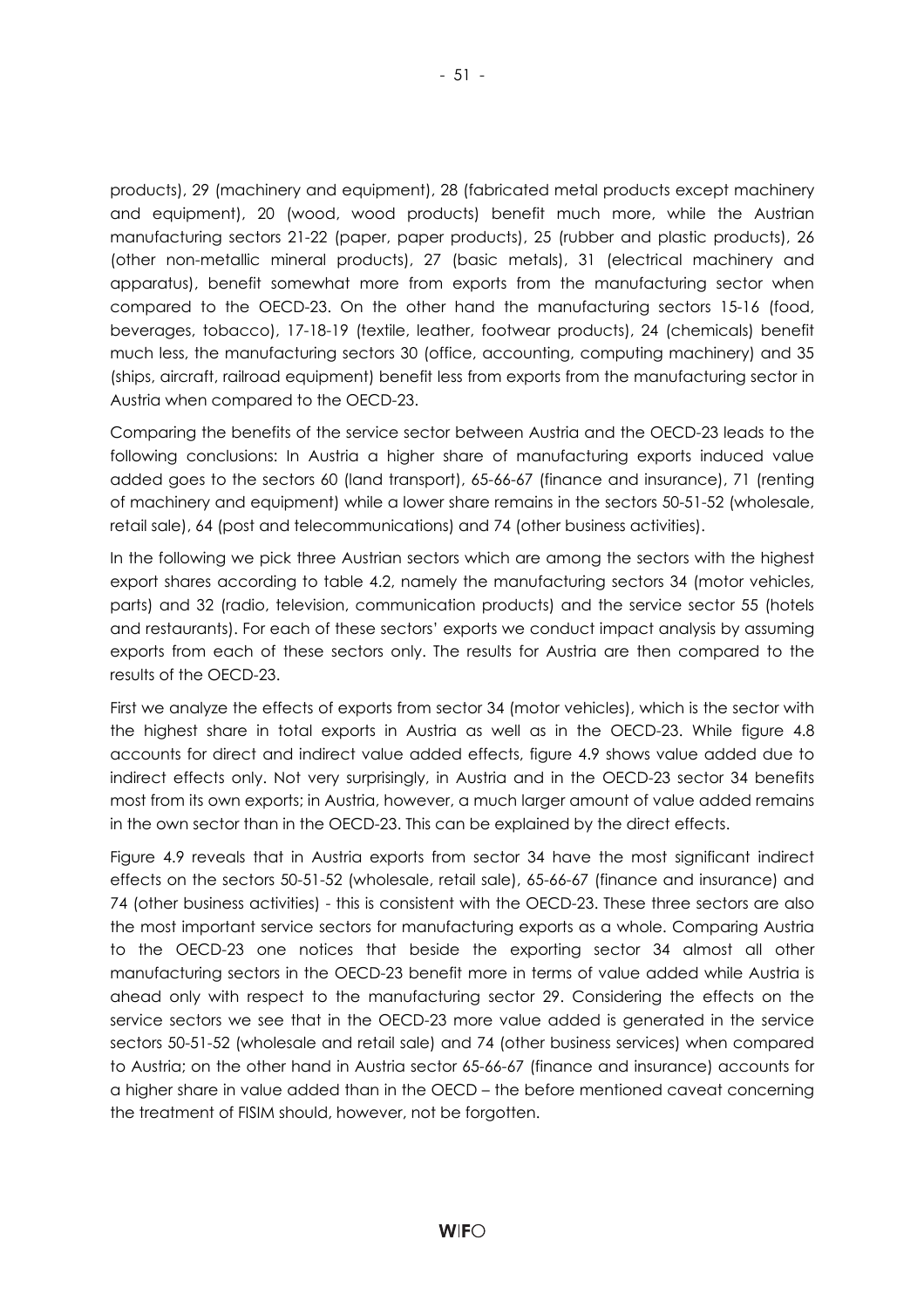

*Figure 4.8: Decomposition of value added generated by exports from sector 34 (motor vechicles, bodies, parts, accessories), sectoral shares in %, 2000* 

Source: Own calculations based on OECD input-output tables. – Note: Shares of indirect effects are marked by the black lines within the columns

*Figure 4.9: Decomposition of value added generated by exports from sector 34 (motor vechicles, bodies, parts, accessories), sectoral shares in %, 2000* 



Source: Own calculations based on OECD input-output tables.

Figure 4.10 and 4.11 show the sectoral decomposition of value added which is generated by exports from sector 32 (radio, television, communication products). Again in Austria and in the OECD-23 sector 32 benefits most from its own exports. As in the previous case when compared to the OECD-23 a higher amount of value added remains in the exporting sector in Austria while a lower amount is distributed among the remaining sectors.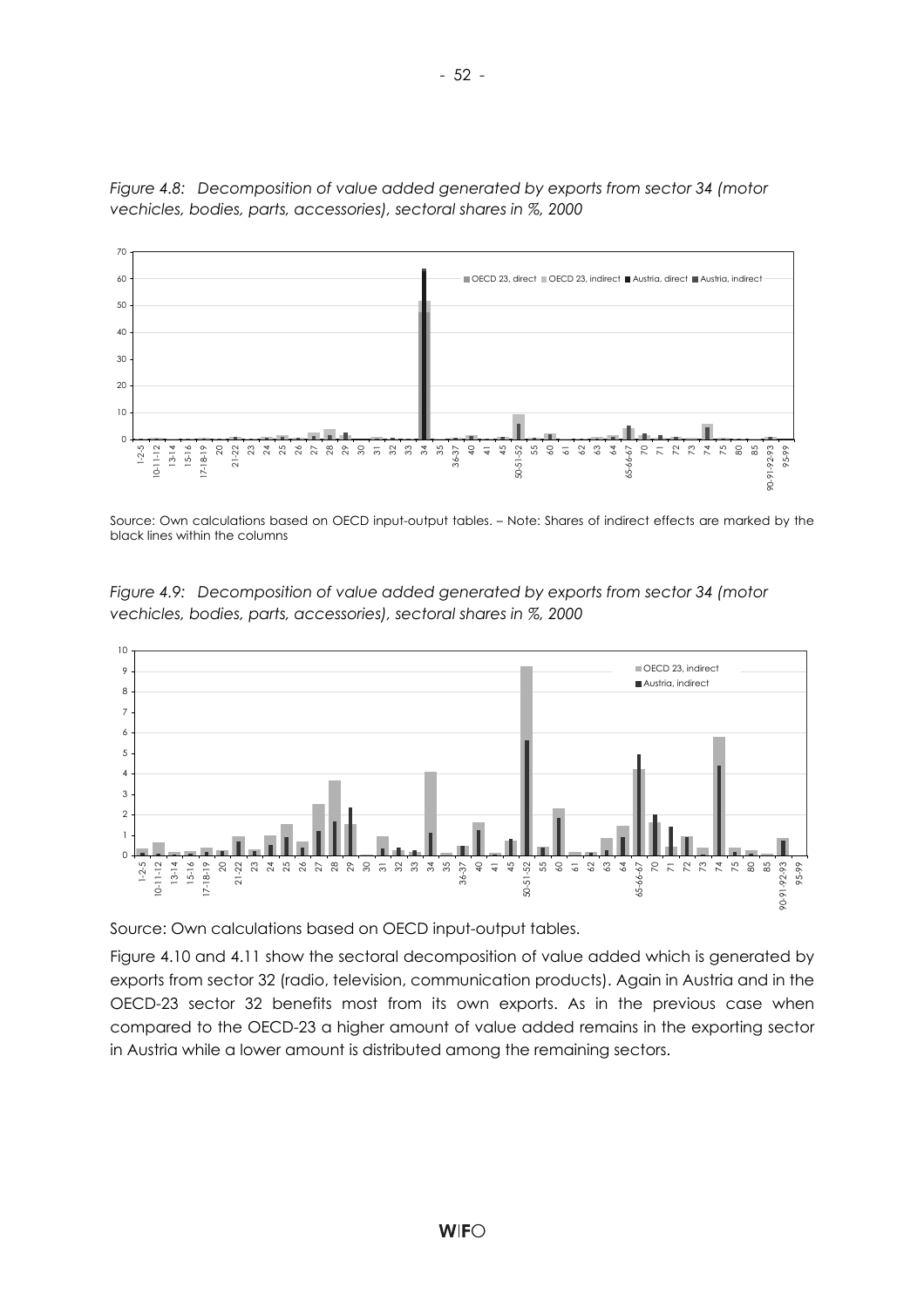

*Figure 4.10: Decomposition of value added generated by exports from sector 32 (Radio, television and communication equipment), sectoral shares in % , 2000* 

Source: Own calculations based on OECD input-output tables.





Source: Own calculations based on OECD input-output tables.

In general for the five Austrian manufacturing sectors with the highest export intensity it can be said that a larger amount of export-induced value added remains in the exporting sector; this is always due to direct effects. Furthermore in Austria sector 74 (other business services) is always less stimulated compared to the OECD, while sector 65-66-67(finance and insurance)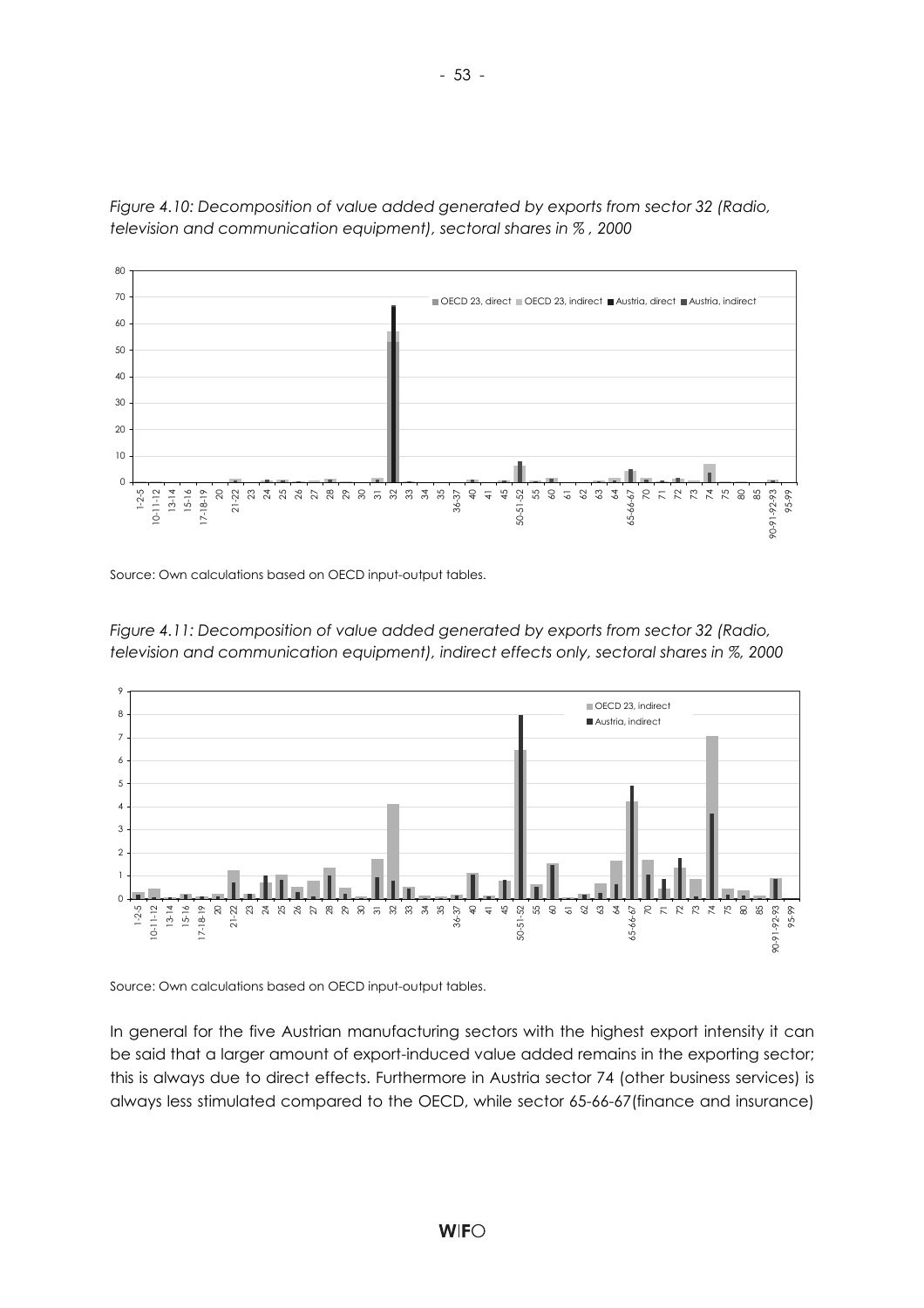profits always more from manufacturing exports. However, overall Austrian service sectors are stimulated less when compared to the OECD-23 average.

- 54 -

Finally figure 4.12 and figure 4.13 show the results of value added effects assuming exports from the service sector 55 (hotels and restaurants). Again compared to the OECD a higher share of value added remains in the exporting sector in Austria and again the direct effects are carrying this result.

Summarizing these results we find that comparing value added effects by sectors in Austria to those of the OECD-23 noticeable differences appear. It is remarkable that for all kinds of exports discussed in this section we observe that in Austria the service sector 74 (other business services) accounts for a lower share of export-generated value added and sector 65-66-67 (finance and insurance) always benefits more from exports in terms of value added. However, as mentioned above, the results of sector 65-66-67 (finance and insurance) have to be interpreted carefully because of possible differences between countries in the handling of imputed banking sector activities (FISIM). Furthermore this result is carried by indirect effects meaning that for sector 74 less value added is due to the production of intermediate inputs necessary for the export production process in Austria when compared to the OECD-23. One reason might be a higher degree of vertical integration in the Austrian manufacturing industry, i.e.

Considering individual exports from the seven sectors which are among the sectors with the highest export shares we find that a higher share of generated value added remains in the exporting sector in Austria, where the result depends on value added associated with direct effects. On the other hand in the OECD-23 a larger amount of generated value added goes to other sectors. This means that in Austria a larger amount of value added is due to the domestic production process of the exported goods and a lower amount is connected with the domestic production of all intermediate inputs needed for the production of exports.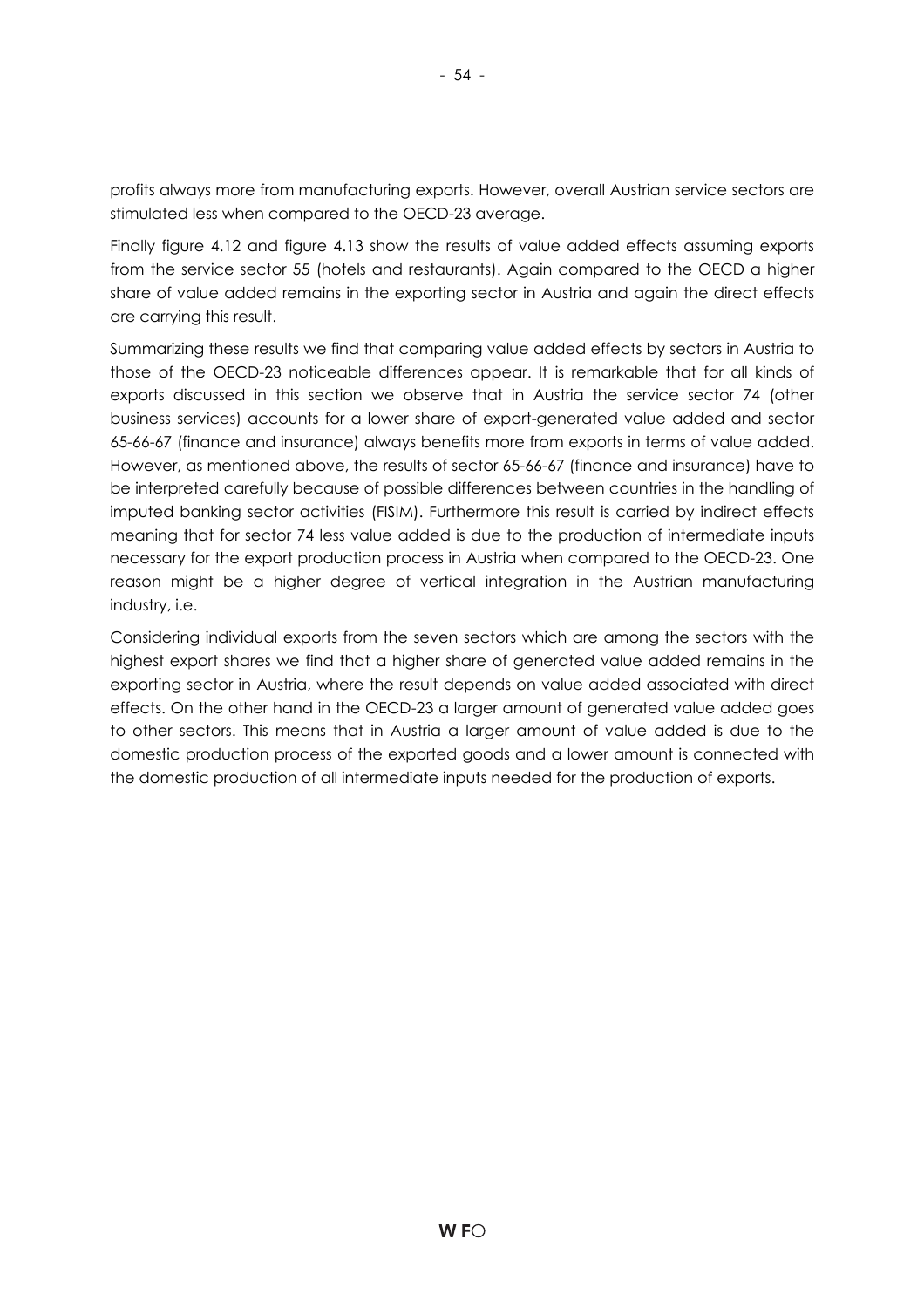

*Figure 4.12: Decomposition of value added generated by exports from sector 55 (hotels and restaurantes), sectoral shares in %, 2000* 

Source: Own calculations based on OECD input-output tables.

*Figure 4.13: Decomposition of value added generated by exports from sector 55 (hotels and restaurantes), indirect effects only, sectoral shares in %, 2000* 



Source: Own calculations based on OECD input-output tables.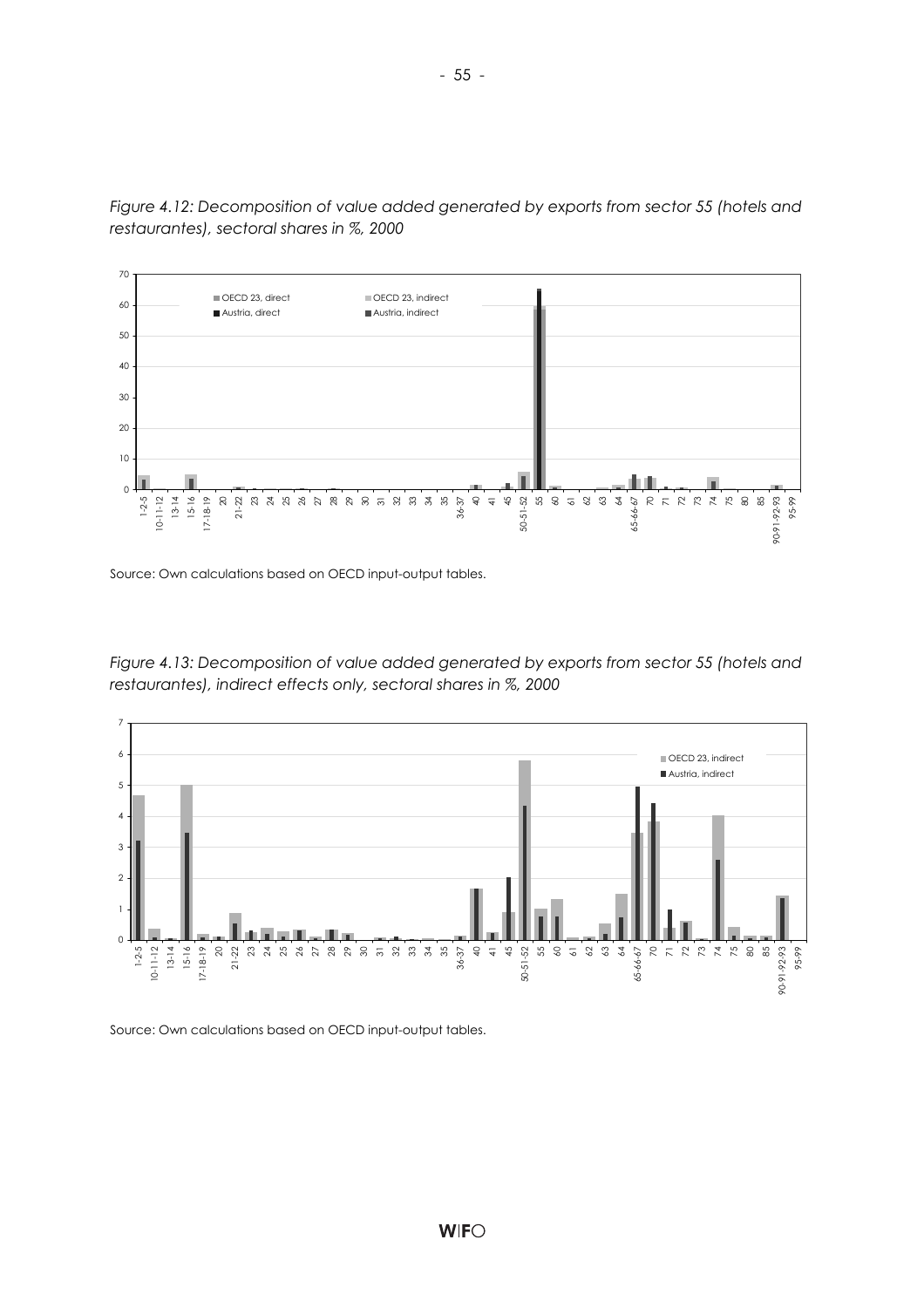### **4.4 Summary**

Concluding we can say that at the aggregate level the manufacturing sector contributes most to total exports in all countries of our sample. The Austrian manufacturing sector makes a higher contribution to total exports when compared to the EU 15 and the OECD-23 average while the contribution of the Austrian service sector is close to the average. Considering the seven most important export sectors in Austria at the disaggregate level we find sector 34 (motor vehicles and parts) with a share of 9.8% in total exports as the largest contributor to total exports; this is also true for the EU 15 and the OECD-23. The sectors 29 (machinery and equipment) and 55 (hotels and restaurants) are the second and third largest contributors to total exports in Austria, while they play a less important role in the EU 15 and the OECD-23 relative to other sectors.

The international comparison of value added effects at the aggregate level shows that the service sector, despite the fact that it has a lower share in total exports, benefits most from export activities. The manufacturing sector is the second largest beneficiary from total exports. In Austria, however, the impact on the manufacturing sector is somewhat larger than in many other OECD-countries. This result is mainly due to the Austrian export structure. Furthermore, exports from the manufacturing sector stimulate the Austrian economy as well as the other 23 economies included in our sample in a much more diversified way than exports from the service sector where basically only the own sector is affected. A main result is that in all countries the service sector benefits significantly from exports from the manufacturing sector in terms of value added. However Austria belongs to the countries where the impact on value added is less dispersed than in other countries meaning that a higher amount of export-induced value added remains in the exporting manufacturing sector and a lower amount trickles down to other sectors.

In the international analysis and comparison of sectoral value added effects of exports at the disaggregate level we find the following: In Austria the manufacturing sectors 29 (machinery and equipment), 21-22 (paper, paper products) and 34 (motor vehicles, parts) as well as the service sectors 50-51-52(wholesale, retail sale), 65-66-67 (finance and insurance), 55 (hotels and restaurants) and 74 (other business services) benefit most from total exports in terms of value added. Comparing the sectoral benefits of Austria to those of the OECD-23 average we find that in the OECD-23 the same service sectors benefit the most; however for the other sectors we find noticeable differences. In fact besides sector 24 (chemicals) the primary sectors 1-2-5 (agriculture, fishery, forestry) and 10-11-12 (mining, energy) benefit most from total exports in the OECD-23. Considering the case of exports from the manufacturing sector we conclude that for Austria the manufacturing sectors 21-22 (paper, paper products), 29 (machinery and equipment) and 34 (motor vehicles, parts) and the service sectors 50-51-52 (wholesale, retail sale), 65-66-67 (finance and insurance) and 74 (other business services) benefit most from exports from the manufacturing sector. Concerning service sector benefits the same is true for the OECD-countries.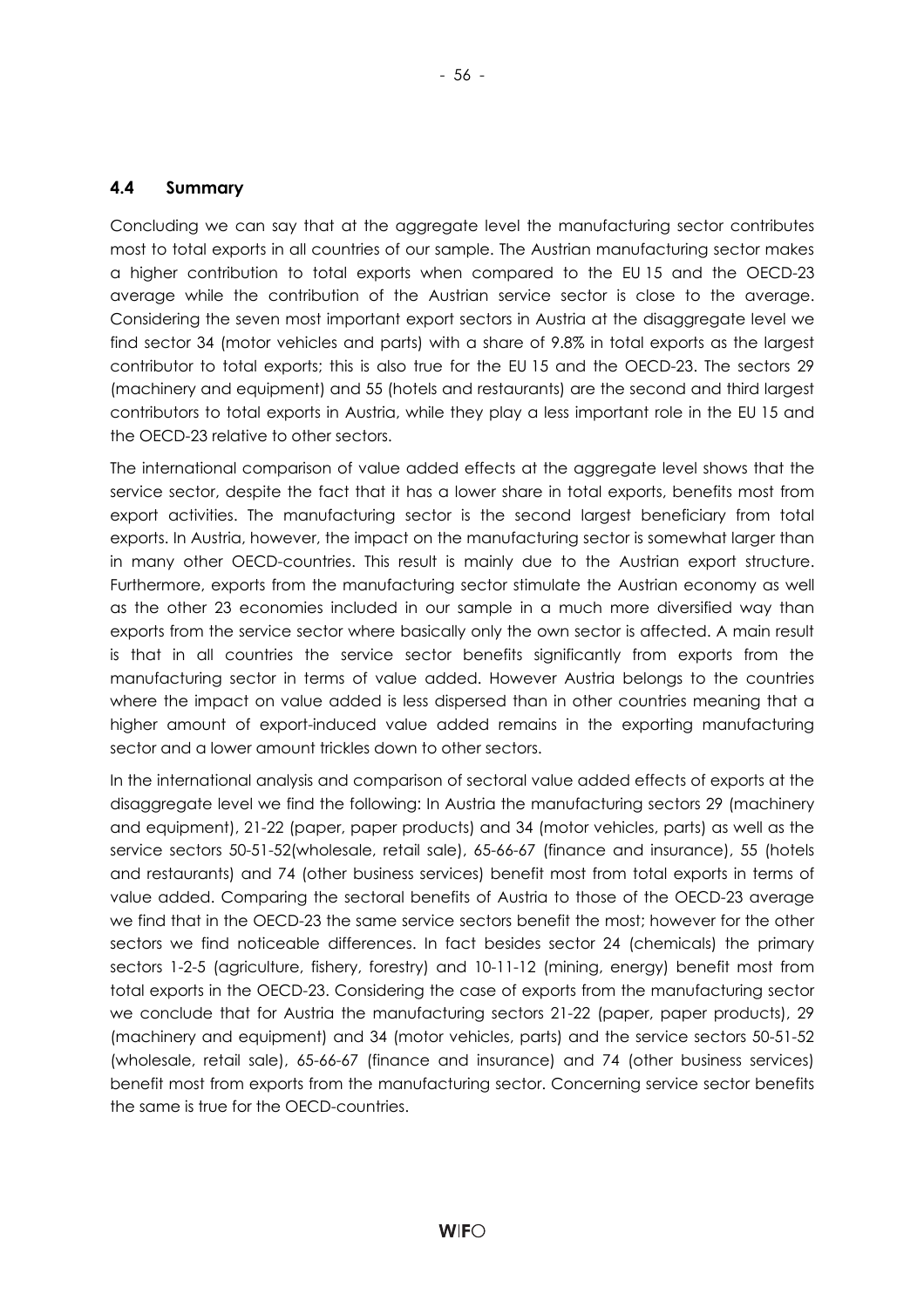The impact analysis of the Austrian manufacturing sectors with the highest shares in total exports implies another important result. Beside the exporting manufacturing sectors in Austria three service sectors benefit most from exports, namely sector 50-51-52 (wholesale, retail sale), 74(other business activities) and 65-66-67 (finance and insurance). With respect to the seven Austrian sector with the highest shares in total exports the service sector 74 (other business services) benefits partly by far less from each of these sectors' exports in Austria when

compared to the OECD-23; on the other hand sector 65-66-67 (finance and insurance) benefits always more in Austria. This result is also observed when considering exports from the entire manufacturing sector and the entire service sector as well as for individual exports from the service sector 55 (hotels and restaurants). However overall Austrian service sectors are stimulated less when compared to the OECD-23 average.

In Austria export induced value added remains to a higher degree in the exporting sector when compared to the EU 15 and OECD-23 average. This result holds for all seven Austrian sectors with the highest contribution to total exports. Furthermore at the aggregate level this result holds for the impact analysis of exports from the manufacturing sector as a whole. This means that in Austria other sectors besides the exporting sector itself are less stimulated in terms of value added. Especially service sectors do benefit less when considering considering exports from the manufacturing sector. This result indicates a lower degree of inter-sectoral linkages associated with manufacturing production processes in Austria.

Moreover we find that a larger amount of export-induced value added is due to direct effects in Austria when compared internationally, meaning that a larger amount of value added remains in the domestic production process of products to be exported and less value added goes to domestic producers providing intermediate inputs for the production process of products to be exported. This result might indicate a higher degree of vertical integration in the domestic production process of exports in Austria.5 This higher degree of vertical integration is linked to the lower degree of inter-sectoral linkages mentioned before.

These results suggest a lag in structural change when considering Austrian exports and their impacts on the economy in an international context. During the last years the international

l

<sup>5</sup> In the entire analysis we do not take into account the import propensity of the production process of exports. It might be that the Austrian production process of exports relies on a larger amount of imports such that a relatively lower amount of export generated value added which is distributed domestically goes to domestic producers of intermediate inputs as we find it in our results. However when Austria is opposed to the EU-15 average we find qualitatively the same results as for the OECD 23 comparison. Since many other European economies are comparable to the Austrian in terms of their size, we can assume similar import propensities for the production of exports. Hence the conclusion of a higher degree of vertical integration in the Austrian domestic production process of exports is allowed to a certain degree.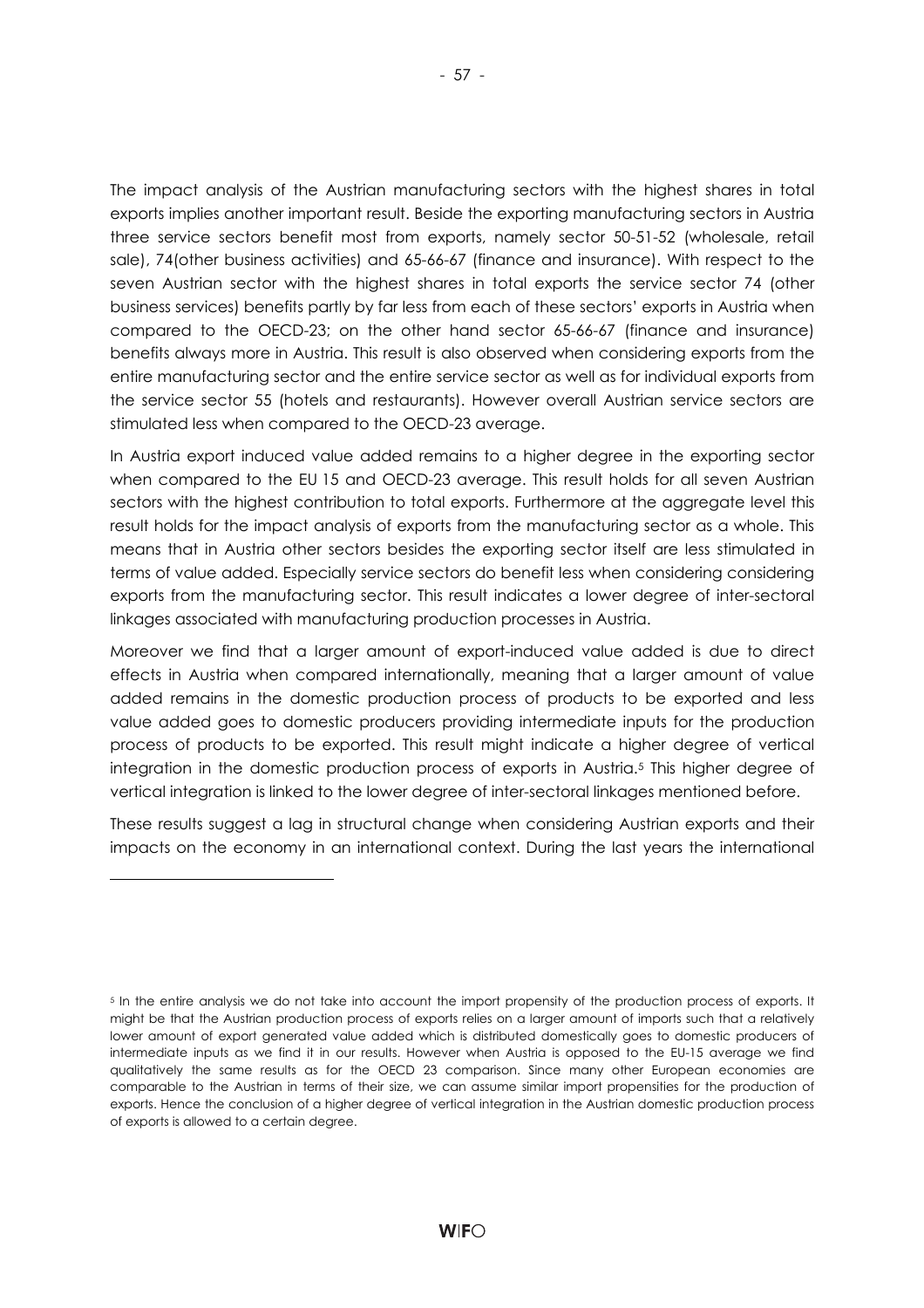trend goes towards vertical disintegration of domestic production and therefore a higher degree of inter-sectoral linkages in production processes. Vertical disintegration is based on lower fixed cost in the production processes. On the other hand the dependency on suppliers of intermediate inputs increases which bears a higher risk of possible shortfalls in supply, since the final producer has limited control over the performance of the supplier of intermediate inputs. In the medium and long run the performance of Austrian exports may suffer due to the higher degree of vertical integration in the domestic production process. The higher fixed costs associated with it could make Austrian exports relatively more expensive and hence unattractive in the world market. Policy makers should be aware of this fact. The challenge is to raise the exporting firm's awareness for outsourcing.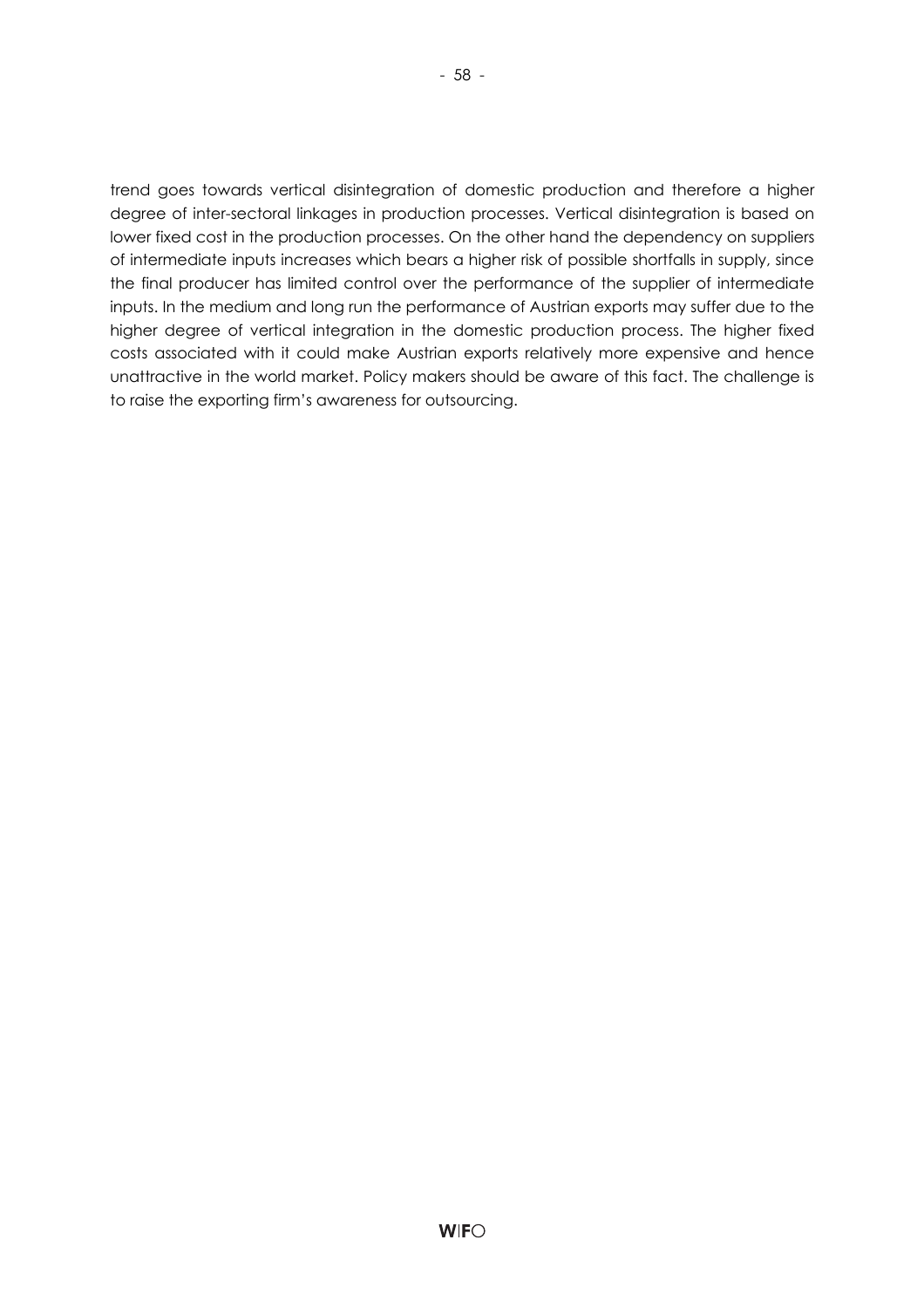# **5. An analysis of export-induced regional value added effects**

## **5.1 Introduction**

The following section takes a look at exports at the level of the 9 Austrian states ("Bundesländer"). It will present the structure and development of exports. Additional to exports of goods and services, foreign tourism will also be presented (which can also be interpreted as a kind of exports, and which, as will be seen, exhibits major regional disparities).

Using a Multiregional econometric IO-model (*MultiREG*), differences between the regions of their export economy with regard to regional and national effects (multipliers) will be explored.

## **5.2 Regional exports**

In 2003, Austrian exports (valued at purchaser's prices) were 95 Bio. €; in relation to a GDP of 226 Bio.  $€$ , this amounted to 42 %. At the regional level, this relation is quite diverse:

| Region            | regional Exports<br>ᢑ<br>$\sum_{i=1}^{n}$ | regional Exports<br>$\mathbb{Z}$ | (GDP)<br>Φ<br>GRP<br><u>iMi</u> | ြိ<br>GRP | GRP<br>$\overline{\mathbf{x}}$ | á<br>overnight stays<br>$[\text{Mio}]$<br>foreigners | <u>হ</u><br>stays<br>図<br>foreigners<br>overnight | tourists<br><u>ব</u><br>spending<br>foreign<br>☞<br>[Mio | spending/<br>tour.<br>GRP | (X+tour.spending)<br><b>GRP</b> |
|-------------------|-------------------------------------------|----------------------------------|---------------------------------|-----------|--------------------------------|------------------------------------------------------|---------------------------------------------------|----------------------------------------------------------|---------------------------|---------------------------------|
| Burgenland        | 2,225                                     | 2%                               | 5,359                           | 2%        | 42%                            | 656                                                  | 1%                                                | 100                                                      | 2%                        | 43%                             |
| Kaernten          | 5,200                                     | 5%                               | 13,030                          | 6%        | 40%                            | 8,553                                                | 10%                                               | 1,150                                                    | 9%                        | 49%                             |
| Niederoesterreich | 13,250                                    | 14%                              | 35,129                          | 16%       | 38%                            | 1,962                                                | 2%                                                | 150                                                      | $0\%$                     | 38%                             |
| Oberoesterreich   | 21,025                                    | 22%                              | 36,049                          | 16%       | 58%                            | 2,834                                                | 3%                                                | 250                                                      | 1%                        | 59%                             |
| Salzburg          | 6,200                                     | 7%                               | 15,988                          | 7%        | 39%                            | 16,424                                               | 19%                                               | 2,450                                                    | 15%                       | 54%                             |
| Steiermark        | 15,025                                    | 16%                              | 28,121                          | 12%       | 53%                            | 3,601                                                | 4%                                                | 400                                                      | 1%                        | 55%                             |
| Tirol             | 8,050                                     | 8%                               | 19,659                          | 9%        | 41%                            | 38,645                                               | 45%                                               | 7,100                                                    | 36%                       | 77%                             |
| Vorarlberg        | 6,375                                     | 7%                               | 10,251                          | 5%        | 62%                            | 7,069                                                | 8%                                                | 1,300                                                    | 13%                       | 75%                             |
| Wien              | 17,875                                    | 19%                              | 62,589                          | 28%       | 29%                            | 6,533                                                | 8%                                                | 1,650                                                    | 3%                        | 31%                             |
| Total Austria     | 95,225                                    | 100%                             | 226,175                         | 100%      | 42%                            | 86,276                                               | 100%                                              | 14,550                                                   | 6%                        | 49%                             |

*Table 5.1: Regional total exports and regional foreign tourism, 2003* 

Source: Statistics Austria, own calculations.

With ratios of regional exports to GRP (Gross Regional Product) of 62 and 58 % respectively, Vorarlberg and Oberösterreich are the most export-oriented of the 9 regions, with Steiermark an already somewhat distant third (53 %). The other 6 regions exhibit at- or below average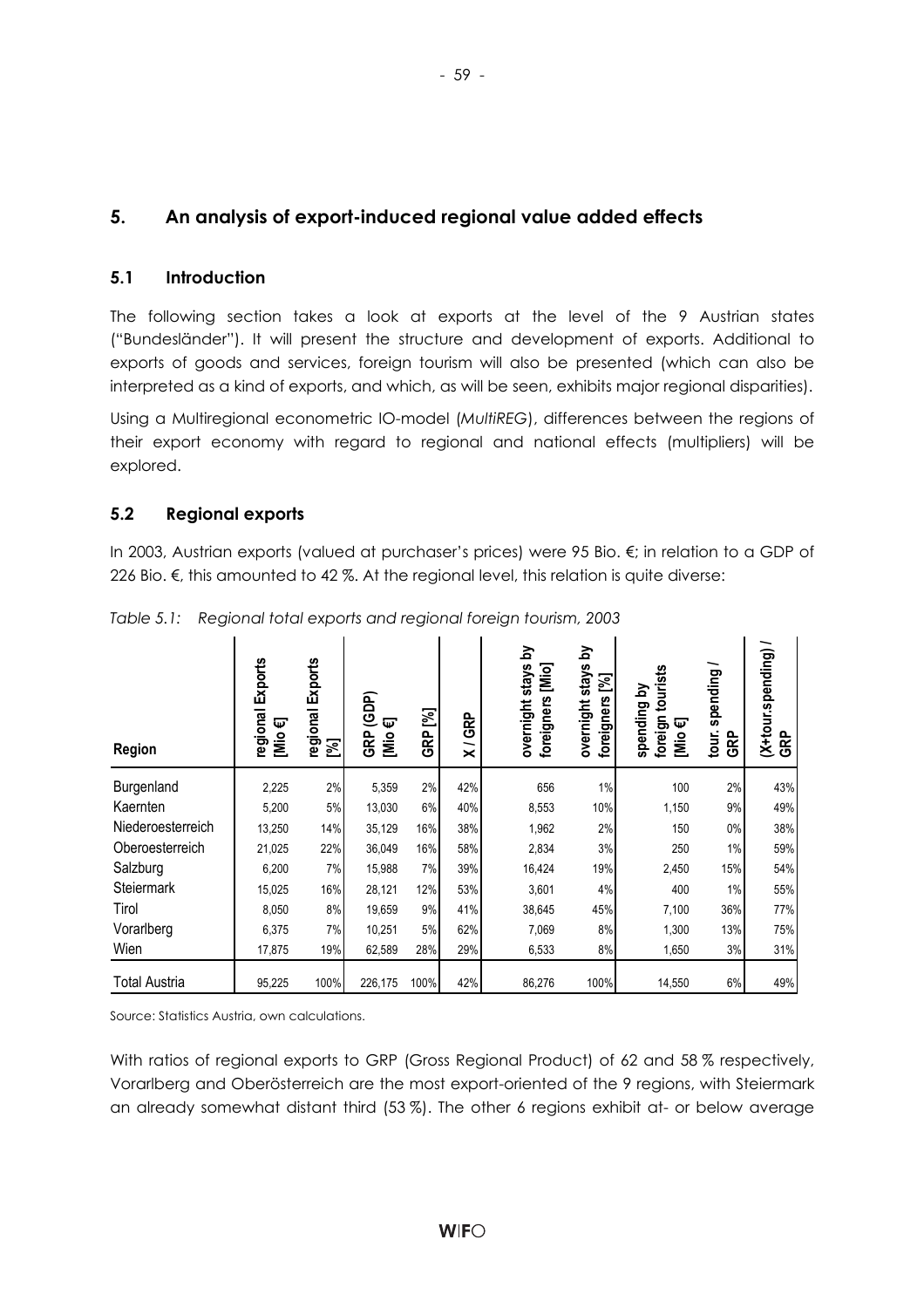export shares; at 29 %, Vienna has the lowest export-GRP ratio by far. This is not surprising: the metropolitan economy of Vienna is very service-oriented; as the political capital, it provides the bulk of public administration, it teaches the majority of university students. For (multi)national firms, it provides headquarter functions. Manufacturing, on the other hand, has decreased substantially in the last decades. As a result, in Vienna manufactured goods make up only 66 % of total exports, which– though still substantial – is far lower than in the other regions (81 % on average; see Table below).

With respect to foreign tourists, Tirol boasts almost half of all overnight stays (45 %), followed by Salzburg (19 %). With respect to (estimates of) spending by foreign tourists, Tirol's share is even slightly higher (49 %). The result is that the ratio of spending by foreign tourists to GRP is 36 %. Combined exports and spending by foreign tourists amounts to a staggering 77 % in Tirol, which, however, is not far ahead of Vorarlberg's 75 % (although in Vorarlberg, exports are much more important than in Tirol). On average, these "extended exports" (exports + spending by foreign tourists) amounts to 49 % of GDP.

Because of its size, Vienna's 8 % share of overnight stays by foreign tourists translates into spending by foreign tourists amounting to some 3 % of GRP only; adding exports, their combined share is 31 %, the lowest of all Austrian regions by far.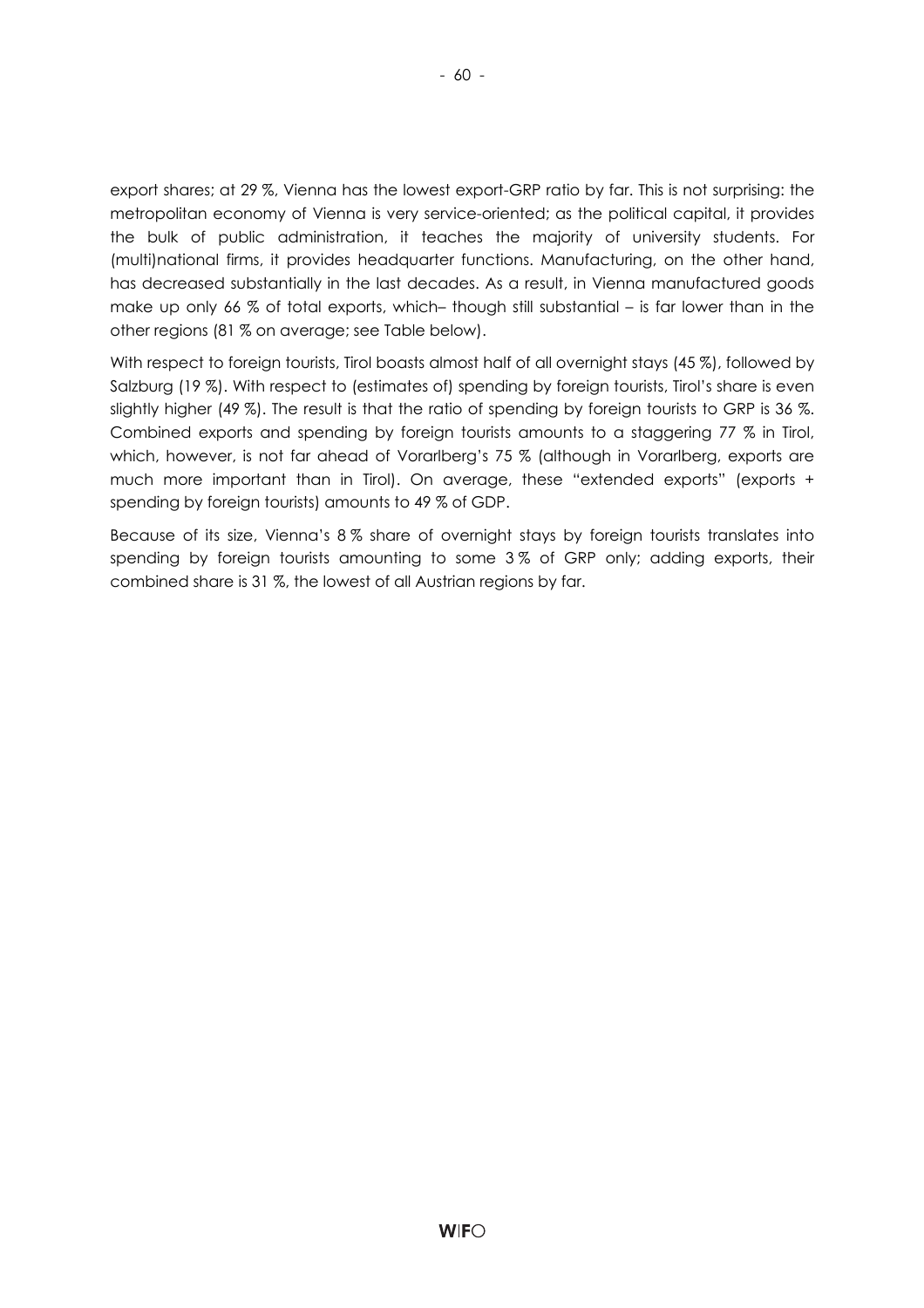| commodity group (CPA-numbers)     | B     | Κ     | N     | 0     | $\mathsf S$ | <b>ST</b> | $\mathsf T$ | $\vee$ | W     | Α     |
|-----------------------------------|-------|-------|-------|-------|-------------|-----------|-------------|--------|-------|-------|
| $01-05$                           | $1\%$ | $1\%$ | $1\%$ | 0%    | 0%          | $1\%$     | $1\%$       | $0\%$  | $1\%$ | $1\%$ |
| $10 - 14$                         | 0%    | 3%    | $0\%$ | 0%    | 0%          | $1\%$     | 0%          | $0\%$  | 0%    | $0\%$ |
| $15 - 16$                         | 9%    | 4%    | 4%    | 4%    | 14%         | 2%        | 3%          | 9%     | 4%    | $5%$  |
| $17 - 19$                         | 2%    | 5%    | 9%    | 3%    | 3%          | 4%        | 4%          | 13%    | $0\%$ | $4\%$ |
| 20                                | 2%    | 7%    | 4%    | 2%    | 7%          | 3%        | 8%          | $1\%$  | $0\%$ | 3%    |
| 21                                | 2%    | 3%    | 3%    | 4%    | 7%          | 9%        | $1\%$       | 2%     | 2%    | 4%    |
| 22                                | 8%    | $0\%$ | 2%    | $1\%$ | 7%          | $1\%$     | 3%          | $1\%$  | $1\%$ | 2%    |
| 23-24                             | 4%    | 6%    | 16%   | 8%    | $1\%$       | 2%        | 17%         | 4%     | 10%   | $8%$  |
| 25                                | 11%   | 2%    | 5%    | 4%    | 3%          | $1\%$     | 2%          | 4%     | 2%    | 3%    |
| 26                                | $0\%$ | 4%    | 2%    | $1\%$ | $1\%$       | $1\%$     | 8%          | $1\%$  | 2%    | 2%    |
| $27 - 28$                         | 4%    | $6\%$ | 12%   | 14%   | 5%          | 13%       | 9%          | 14%    | $1\%$ | 10%   |
| 29                                | 2%    | 21%   | 18%   | 13%   | 7%          | 13%       | 12%         | 11%    | 4%    | 11%   |
| 30-33                             | 26%   | 21%   | $6\%$ | $6\%$ | 10%         | 13%       | 8%          | 12%    | 22%   | 12%   |
| 34-35                             | 10%   | 2%    | 3%    | 28%   | 11%         | 14%       | $6\%$       | 3%     | 16%   | 14%   |
| 36-37                             | $1\%$ | 2%    | 6%    | 4%    | 5%          | $1\%$     | $1\%$       | 6%     | $1\%$ | 3%    |
| $40 - 41$                         | $0\%$ | $0\%$ | $0\%$ | $0\%$ | 2%          | $0\%$     | 3%          | 6%     | 4%    | 2%    |
| 45                                | 2%    | $1\%$ | $0\%$ | $1\%$ | $1\%$       | $1\%$     | 2%          | 2%     | 1%    | $1\%$ |
| 50-52                             | 2%    | 2%    | 2%    | $1\%$ | 3%          | $1\%$     | 2%          | $1\%$  | 4%    | 2%    |
| 55                                | $0\%$ | $0\%$ | $0\%$ | $0\%$ | $0\%$       | $0\%$     | $0\%$       | $0\%$  | $0\%$ | $0\%$ |
| 60                                | 12%   | 3%    | 3%    | 4%    | 3%          | 3%        | 4%          | 2%     | 1%    | 3%    |
| 61-62                             | $0\%$ | $0\%$ | $0\%$ | $0\%$ | $0\%$       | $0\%$     | $0\%$       | $0\%$  | 1%    | $0\%$ |
| 63                                | $0\%$ | $1\%$ | 1%    | $1\%$ | 3%          | $1\%$     | $1\%$       | 2%     | 2%    | $1\%$ |
| 64                                | $0\%$ | $0\%$ | $0\%$ | $0\%$ | $0\%$       | $0\%$     | $1\%$       | $1\%$  | 3%    | $1\%$ |
| 65-67                             | $1\%$ | 3%    | $1\%$ | $1\%$ | 2%          | $1\%$     | 2%          | $1\%$  | 12%   | 3%    |
| $70 - 71$                         | $0\%$ | $0\%$ | $1\%$ | $0\%$ | $1\%$       | $0\%$     | $0\%$       | $0\%$  | $1\%$ | $1\%$ |
| 72                                | $0\%$ | $0\%$ | $0\%$ | $0\%$ | $0\%$       | $0\%$     | $0\%$       | $0\%$  | 0%    | $0\%$ |
| 73-74                             | 0%    | 3%    | $1\%$ | 2%    | 3%          | 15%       | $1\%$       | $1\%$  | 3%    | 4%    |
| 75                                | $0\%$ | $0\%$ | 0%    | 0%    | 0%          | $0\%$     | $0\%$       | $0\%$  | 0%    | $0\%$ |
| 80                                | $0\%$ | 0%    | 0%    | 0%    | 0%          | $0\%$     | $0\%$       | $0\%$  | 0%    | $0\%$ |
| 85                                | 0%    | 0%    | 0%    | 0%    | 0%          | $0\%$     | $0\%$       | $0\%$  | 0%    | $0\%$ |
| $90 - 91$                         | $0\%$ | $0\%$ | $0\%$ | $0\%$ | $0\%$       | $0\%$     | $0\%$       | $0\%$  | $0\%$ | $0\%$ |
| 92-95                             | $0\%$ | $0\%$ | $0\%$ | $0\%$ | $0\%$       | $1\%$     | $0\%$       | $0\%$  | $1\%$ | $0\%$ |
| manufactured goods                | 81%   | 83%   | 90%   | 89%   | 81%         | 77%       | 83%         | 82%    | 66%   | 81%   |
| market services                   | 16%   | 11%   | 9%    | 9%    | 16%         | 21%       | 11%         | 9%     | 28%   | 15%   |
| other goods & non-market services | 3%    | 6%    | $1\%$ | 1%    | 3%          | 2%        | 6%          | 9%     | 6%    | 4%    |

*Table 5.2: Regional export structures* 

Source: Statistics Austria, own calculations.

Vienna is clearly ahead of other regions as far as market services are concerned: 28 % of its exports fall in this category, as opposed to 15 % on average. Steiermark's 21 % come a surprise, as Steiermark is normally regarded as one of the two "manufacturing regions" (beside Upper Austria). However, 15 % of Steiermark's exports consist of commodities 73&74 (R&D, business-related services), a large share of which consists of automotive-oriented R&D .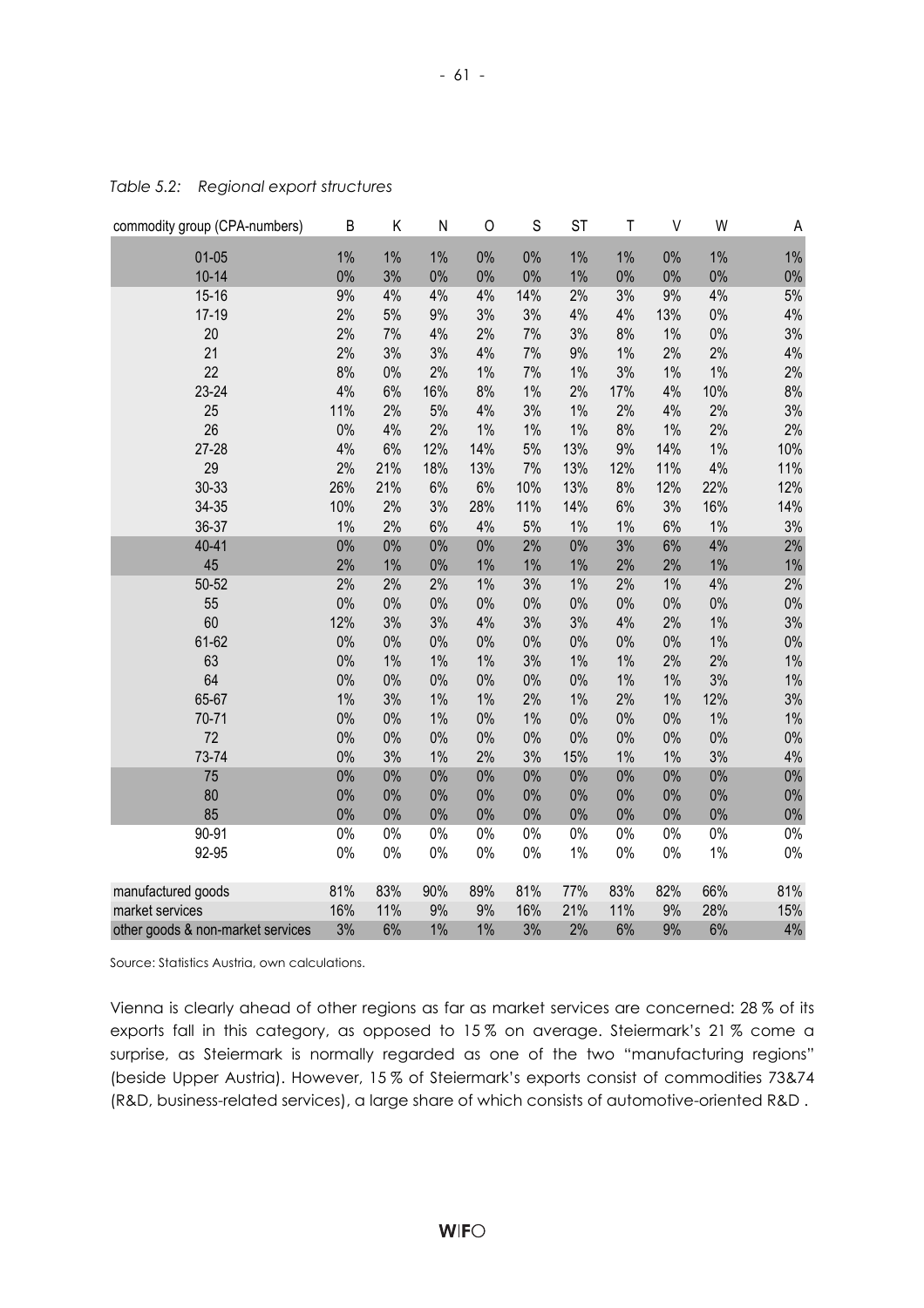As far as the development of exports over time is concerned, due to data limitations only exports of manufactured goods could be regionalized<sup>6</sup> (which, as has been shown above, constitute a somewhat decreasing, but at 81 % in 2003 still overwhelming share of total exports).

|                      | မာ<br>199 | 1996 | 997 | 1998 | 1999 | 2000 | <b>2001</b> | 2002 | 2003 | <b>2004</b> | 2005 | H1995-2005<br>[% p.a.] |
|----------------------|-----------|------|-----|------|------|------|-------------|------|------|-------------|------|------------------------|
|                      |           |      | ÷   |      |      |      |             |      |      |             |      |                        |
| Burgenland           | 100       | 99   | 136 | 123  | 153  | 181  | 195         | 240  | 240  | 243         | 260  | $+10.0\%$              |
| Kaernten             | 100       | 98   | 120 | 131  | 140  | 166  | 177         | 185  | 177  | 200         | 215  | $+8.0%$                |
| Niederoesterreich    | 100       | 105  | 123 | 129  | 136  | 155  | 170         | 175  | 177  | 203         | 207  | $+7.5%$                |
| Oberoesterreich      | 100       | 112  | 125 | 135  | 142  | 168  | 184         | 188  | 195  | 225         | 229  | $+8.6%$                |
| Salzburg             | 100       | 111  | 126 | 131  | 159  | 173  | 184         | 201  | 195  | 220         | 229  | $+8.6%$                |
| Steiermark           | 100       | 94   | 114 | 133  | 134  | 156  | 171         | 177  | 185  | 246         | 254  | $+9.8%$                |
| Tirol                | 100       | 102  | 119 | 133  | 147  | 172  | 178         | 176  | 184  | 194         | 222  | $+8.3%$                |
| Vorarlberg           | 100       | 99   | 123 | 130  | 145  | 168  | 166         | 182  | 190  | 208         | 228  | $+8.6%$                |
| Wien                 | 100       | 114  | 132 | 142  | 152  | 171  | 174         | 181  | 181  | 182         | 204  | $+7.4%$                |
| <b>Total Austria</b> | 100       | 106  | 123 | 134  | 143  | 165  | 176         | 184  | 187  | 213         | 225  | $+8.4%$                |

*Table 5.3: Development of regional manufacturing exports, nominal values, 1995=100* 

Source: Statistics Austria, own calculations.

l

Since 1995, nominal exports of manufactured goods have grown by +8.4 % a year at the national level. Vienna, Niederösterreich, and Kärnten exhibit below-average growth rates (+7.4 to +8.0 % p.a.). The fastest growth took place in Burgenland (which, as an objective 1 region, also profited from EU-structural funds), closely followed by Steiermark, whose +9.8 % p.a. are mainly driven by its successful "automotive cluster" (which, moreover, is characterized by very strong international linkages)7.

<sup>6</sup> Breaking down of national exports to the regional level is fraught with problems, especially to do with the statistical unit of interest: for trade statistics, this unit is the enterprise; for regional accounting, it is the firm. The firm is the smaller unit: an enterprise can comprise many – probably geographically disperse – firms. It is these "multi-firm" enterprises which cause most problems in the regionalization of exports: for such enterprises – which are often very large, with a correspondingly high export volume - their "region of export" is where their headquarters are situated. In many cases, headquarters are located in urban centres (more often than not in Vienna), whereas production takes place in more rural areas. As a consequence, Vienna as the most important urban centre (which moreover is a region all by its own), with a high density of headquarters, is credited with a much too high share of exports. This misallocation is tackled using primary production statistics, which, however, are available for manufacturing firms only. Exports which are traded through wholesalers pose a similar problem.

<sup>7</sup> Exports of commodities 34 and 35 (vehicles) have on average risen by more than 20 % a year since 1995; in 2006, they accounted for a third of all manufactured exports from Steiermark.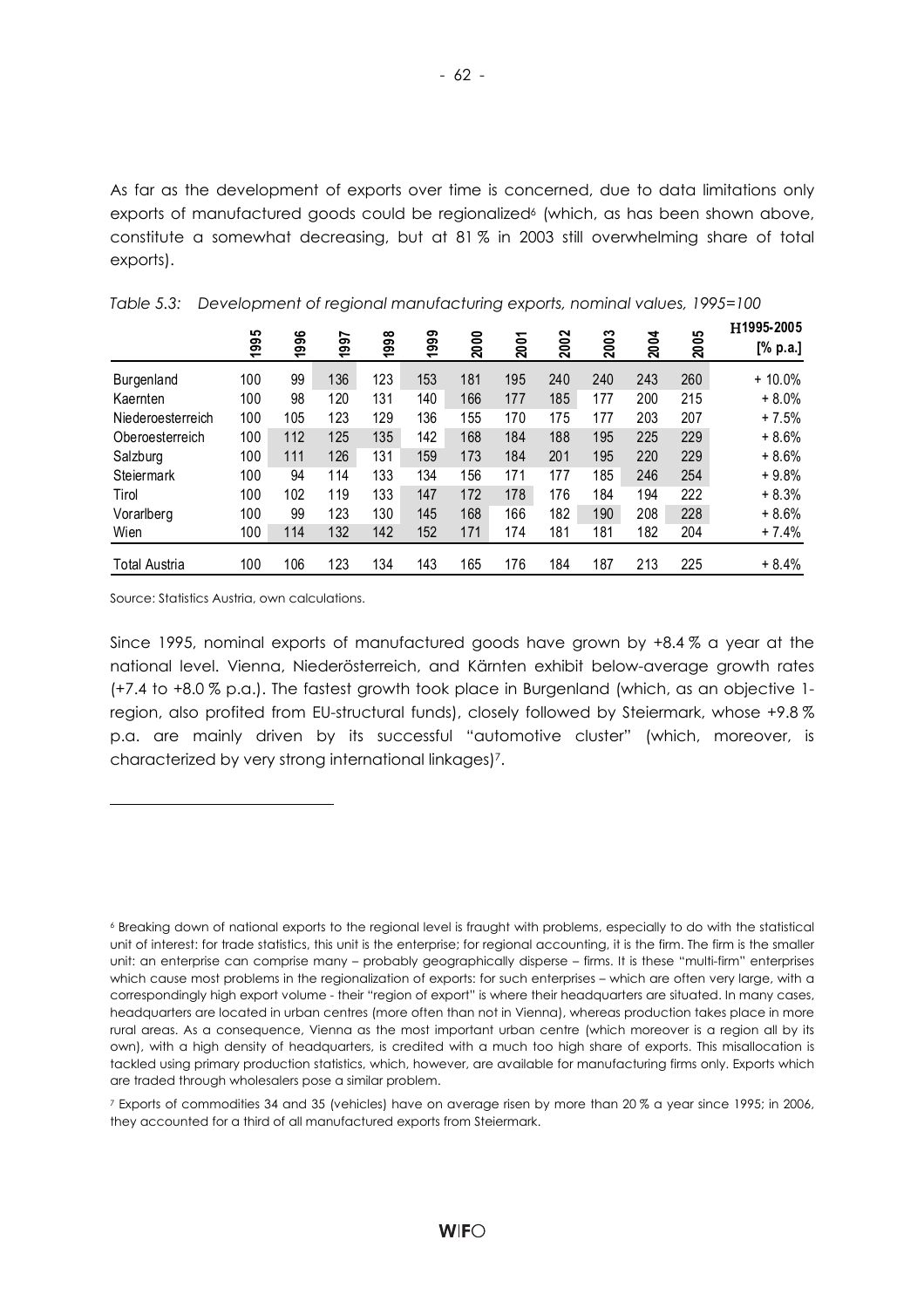The next section introduces *MultiREG*, a multiregional econometric input-output model which is used to calculate regional export multipliers.

- 63 -

## **5.3** *MultiREG*

Since Austria is a rather small country and its economy thus very open, attempts to move from the national to a regional level of macroeconomic modeling are not only hampered by severe data restrictions but also by the fact that Austrian regions are characterized by an extremely high degree of openness. This limits the usefulness of single region models since economic impacts from changes in economic policy or public investment projects mostly emerge not within the region where these policies or projects are implemented but in other Austrian regions. In addition single region models are often top-down-type models where changes in regional economic activity (employment, output, consumption etc.) are derived from changes in the corresponding national variables. In modeling larger regions, e.g. the metropolitan region of Vienna, which accounts for almost 20% of the Austrian population, simultaneity thus becomes more and more problematic. Therefore, after having completed two single region models for the provinces of Styria and Upper Austria (*Fritz et al.,* 2001; *Zakarias et al.,* 2002), an attempt to bring all nine Austrian provinces into one Multiregional model was undertaken.

*MultiREG* integrates two model types, econometric models and input-output models, at the multiregional scale; a first and preliminary version has just been completed and is now undergoing extensive testing. The aim of building an integrated model is to benefit from the advantages of either model type and remedy their respective shortcomings. Integrating econometric and input-output models draws its motivation both from theoretical as well as practical aspects (*Rey,* 2000): for instance, instead of applying the linear production technology assumption of the standard input-output model, more flexible production functions may be estimated and included in integrated models. Similarly, instead of assuming final demand to be exogenous as is often the case in a pure input-output framework a more theoretically sound treatment of private consumption, investment etc. can be achieved when an econometric modeling approach is applied. A high degree of industrial disaggregation (*MultiREG* comprises 32 industries, see also the Appendix), on the other hand, is often put forward as one of the main advantages of input-output models; this becomes especially important when the model is to be applied for impact analysis.

While the single-region models for Styria and Upper Austria were built very much in the tradition of Conway's integrated regional econometric input-output model (*Conway,* 1990), the modeling approach taken in *MultiREG* is closer to the one implemented in MULTIMAC (*Kratena,* 1994; *Kratena and Zakarias,* 2001), which in turn was developed along the lines of the INFORUM model family (*Almon*, 1991) and the European Multiregional model E3ME (Barker et al., 1999). This implies that compared to its predecessors *MultiREG* not only replaces the single-region framework with a Multiregional setting but relies to a much greater extent on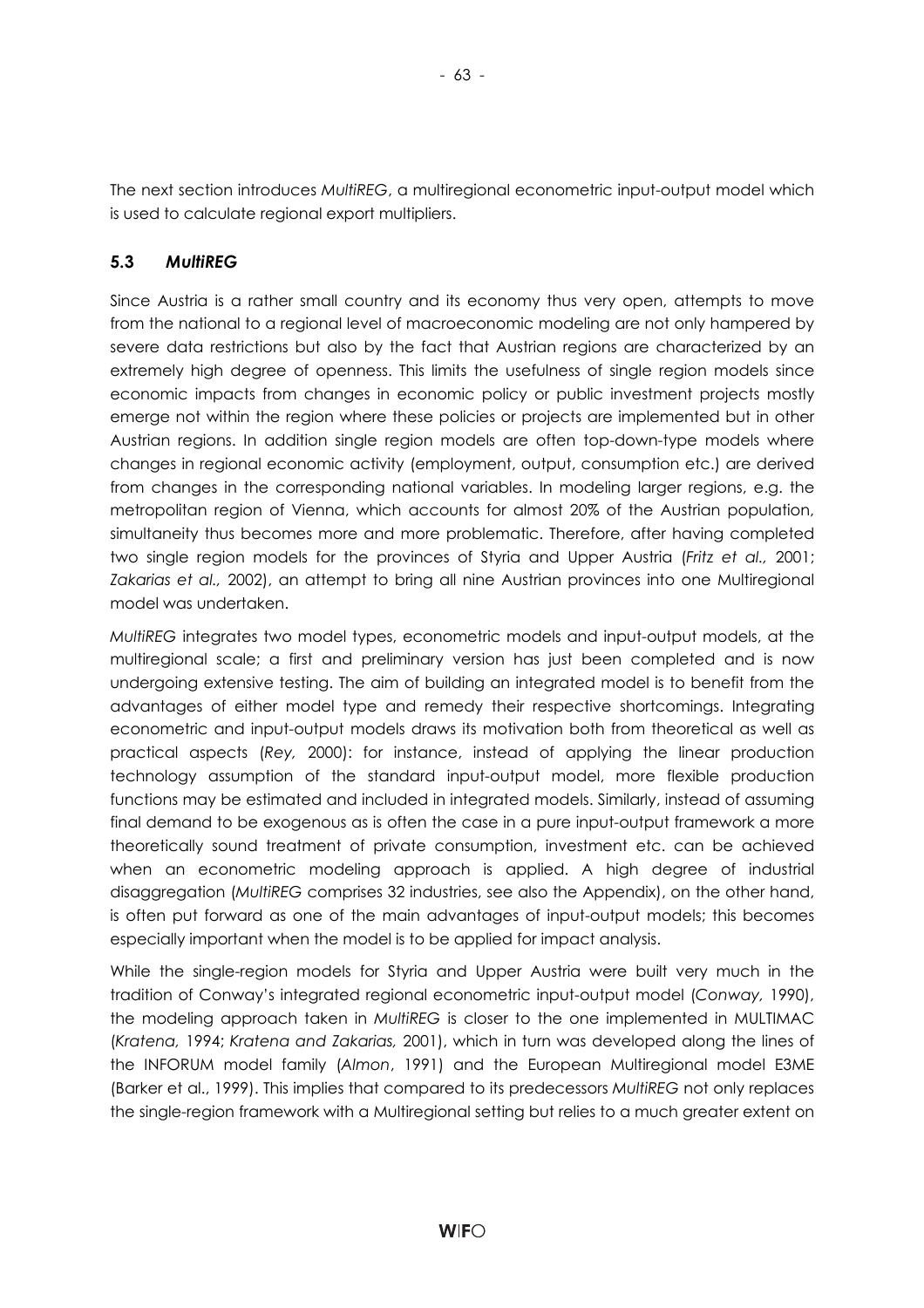functional forms consistent with microeconomic theory instead of pure statistically-driven variable relationships.

*MultiREG*'s model structure is illustrated in figure 5.1. A simple description of the model's solution algorithm may start out with total final demand, which is composed of private and public consumption, investment, and regional and foreign exports. This demand can be met either by importing commodities from other regions or abroad or by commodities produced by regional firms. While foreign imports (and exports) are still exogenously determined in the first version of the model but will later be modeled separately, regional imports (and exports) are established in the interregional trade block. Regional production is simulated in the output block, where output prices and factor demand are derived based on cost functions. Factor demand consists of intermediate inputs (which feed back to total regional demand) and labor. By generating income, labor influences final demand. Another feedback channel will operate via output prices, since changing relative prices lead to changes in the demand for foreign exports (and foreign imports). Finally, changing regional production patterns also lead to changes in regional trade patterns.



*Figure 5.1: The structure of MultiREG*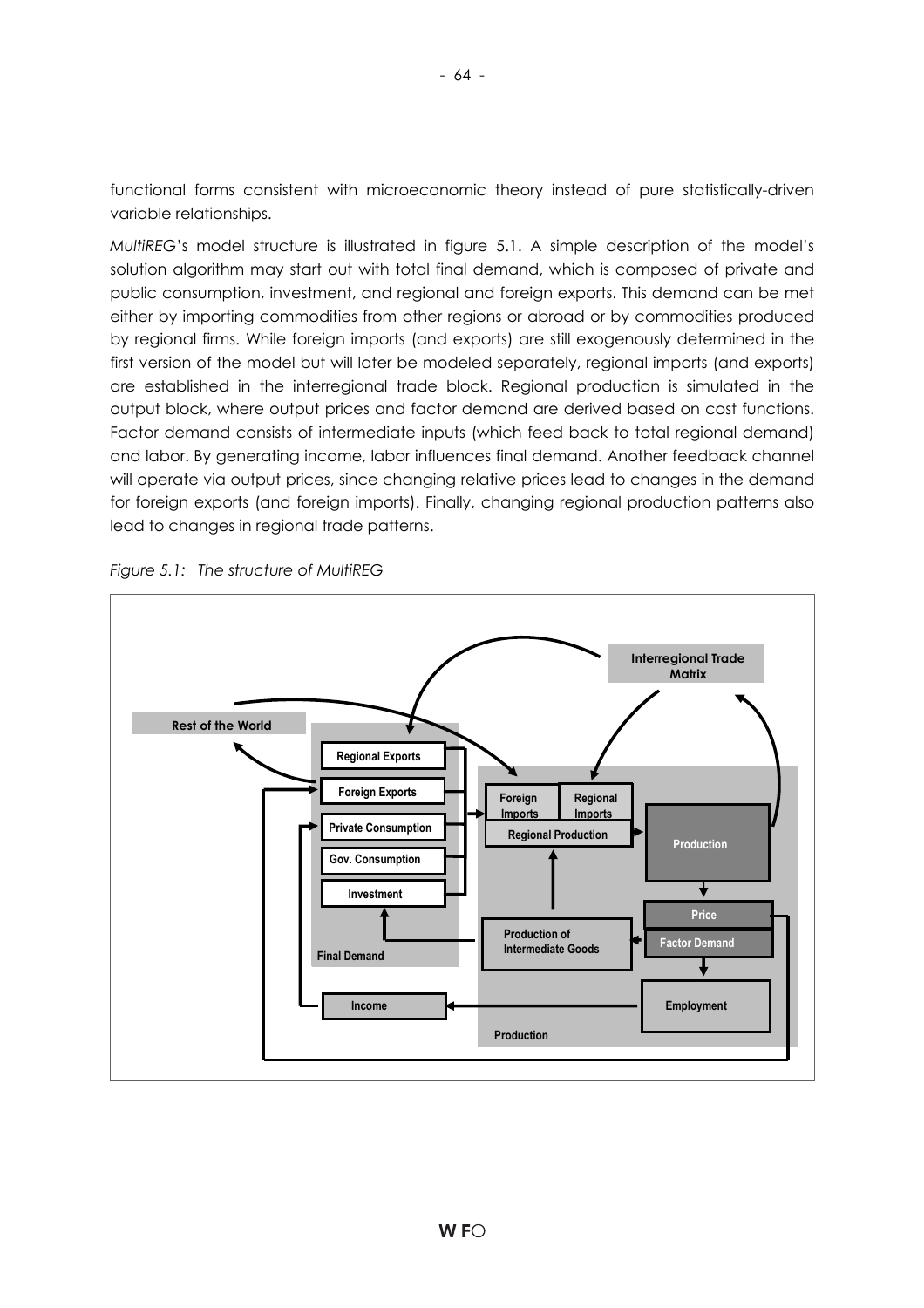### *5.3.1 Inter-regional trade*

As international and inter-regional trade is of primary interest in this paper, we want to present the derivation of the trade matrices in more detail.

 Primary data on inter-regional trade are not available (there are, however, data on interregional transport, though using those to infer trade would necessitate information on unit values, to convert transport volumes – which are in tons – to monetary trade flows). Therefore, in developing *MultiREG*, a survey was undertaken. In this, about 6 600 producing firms (which also included firms in selected service industries) were asked about the destinations of their products (Austrian region or abroad); as a sizable share (about a quarter) of total turnover was effected via wholesalers (and their final destinations thus unknown), some 8 000 wholesalers were asked to fill out a (much simplified) questionnaire as well. Response rates were 27 % for the producing firms and 10 % for the wholesalers. Thus the survey resulted in monetary trade flows between the 9 regions and abroad.

So far, consistency is not assured: there is no guarantee that regional demand will be met, neither that regional supply will find consumers. For this, a balancing algorithm was used, which assured that regional demand (which was known from the regional use matrices) and regional supply (known from regional supply tables) were equalized.

The idea behind this algorithm is simple: everything which is used in a region (either intermediately or as final demand) must be produced somewhere: either in the same region, in some other region, or it can be imported from abroad. A similar reasoning can be applied to regional production, which has to be consumed somewhere, in the same region, elsewhere in Austria, or abroad. On this basis, the following matrix can be set up for every commodity: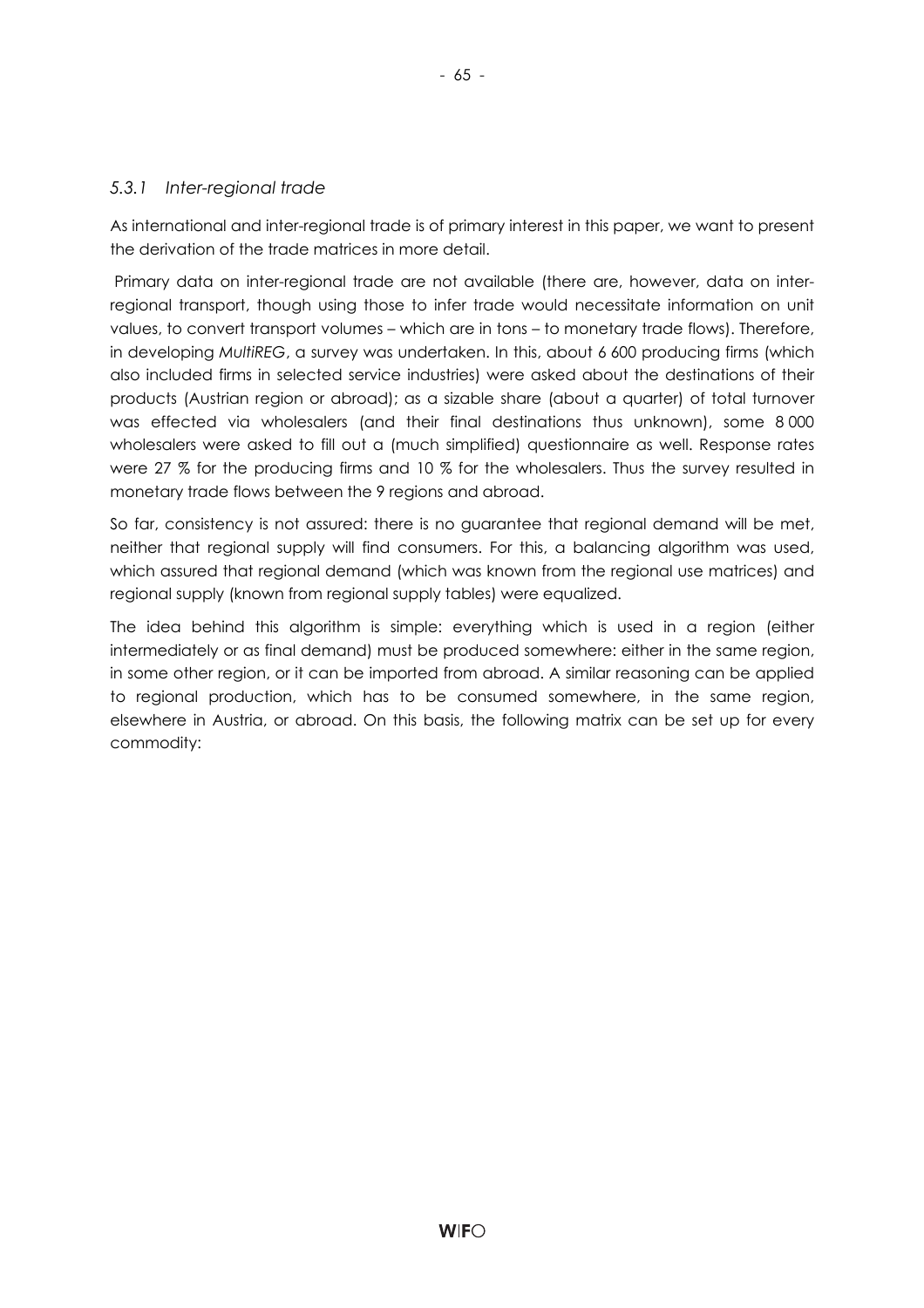

Along the rows, regional production is distributed to the different places of demand. Along the columns, regional use is satisfied from different places of production. The boundary values, regional production in the right column and regional use in the last row, are known from the regional make and use matrices as well as, in the case of foreign exports and imports, from the national IO matrices. The first column and first row can be filled with the results of the regionalization of foreign exports and foreign imports. Results from the survey are used to fill in an initial structure of inter-regional trade. A balancing algorithm (we employed RAS) is then used to adapt this initial structure to regional production and total regional use.

In this way, consistency of the trade date with export and import data as well as regional use and regional production is assured. Nevertheless, some warnings have to be made: the balancing is based on data from the years 2000 and 2001. Due to lack of time-series data (both on the trade matrix as well as regional supply and use tables), the trade structure is assumed as essentially time-invariant. Also, as the trade survey is based on a single year, the statistical properties of the resulting trade matrix are not optimal. Though arguably the best effort at inter-regional trade, analyses based on these trade matrices need to be interpreted with some caution.

# *5.3.2 Inter-regional trade patterns*

The following diagrams show the trade linkages between the 9 Austrian regions and abroad, for three commodity aggregates (manufactured goods, spanning CPA 15-37, market goods, CPA 50-93 except 75, 80, 85 and 91, as well as "other goods and non-market services, CPA 01-14, 40-45, 75-85, and 91). "Trade structure by sender" shows flows from the producing region to the consuming regions (rows sum to 100 %); "Trade structure by receiver", where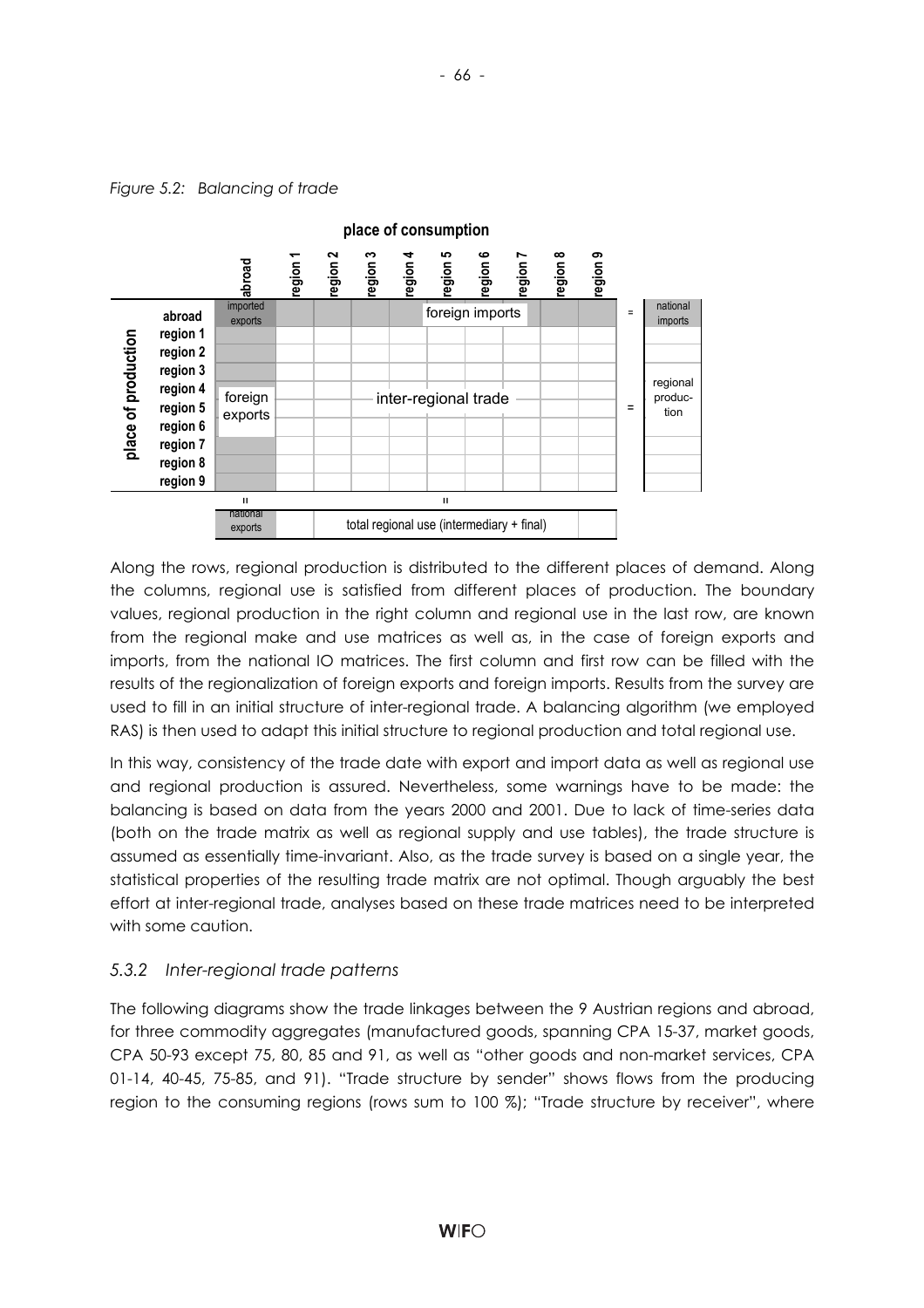columns sum to 100 %, shows the opposite aspect: where do goods and services, which are consumed in a specific region, come from.



*Figure 5.3: Regional trade in manufactured goods* 

Source: Statistics Austria; own survey; own calculations.

Trade in manufactured goods is characterized by strong international linkages: typically, more than half of a region's manufactured output is exported; conversely, more than half of regional demand for manufactured goods is met by imports. An additional quarter of output is traded within the same region. Shipments to other regions make up between 10 and 25 % of regional manufacturing.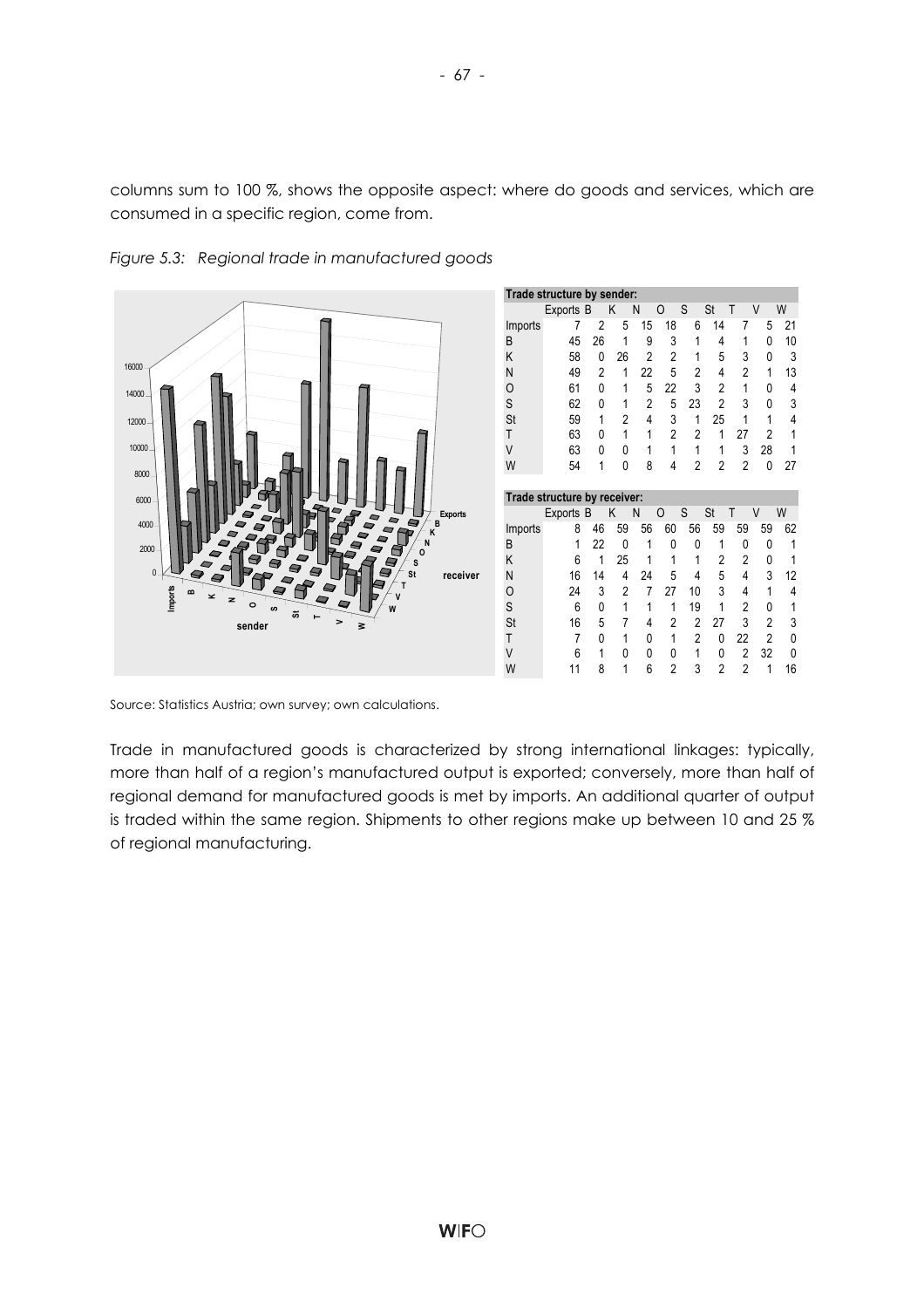

*Figure 5.4: Regional trade in market services* 

Source: Statistics Austria; own survey; own calculations.

Not surprisingly, international trade in market services is much less important: only about 7 % of domestic demand is met by imported services. The export share is higher: on average, about 12 % of market services are exported. This trade surplus in market services compensates the deficits in manufactured goods as well as in other goods and services.

All in all, market services are much localized: between 40 and 60 % of regional demand is provided locally. As far as inter-regional trade is concerned, a strong "Vienna-bias" can be observed: between 15 % and a quarter of regional demand for market services is provided by firms located in Vienna.

These results, however, have to be taken with some caution: whereas the trade linkages manufactured goods can be viewed as reasonably well supported by data, trade linkages for services are more dependent on assumptions – apart from the fact that by definition, some services cannot be traded at all (like retail sales, which are recorded at the seller's region), which has implications mainly for the derivation of regional make and use matrices, but also for their inter-regional exchange. Less contentious are their inter-national linkages, as national values for imports and exports can be extracted from the official make-use tables for Austria.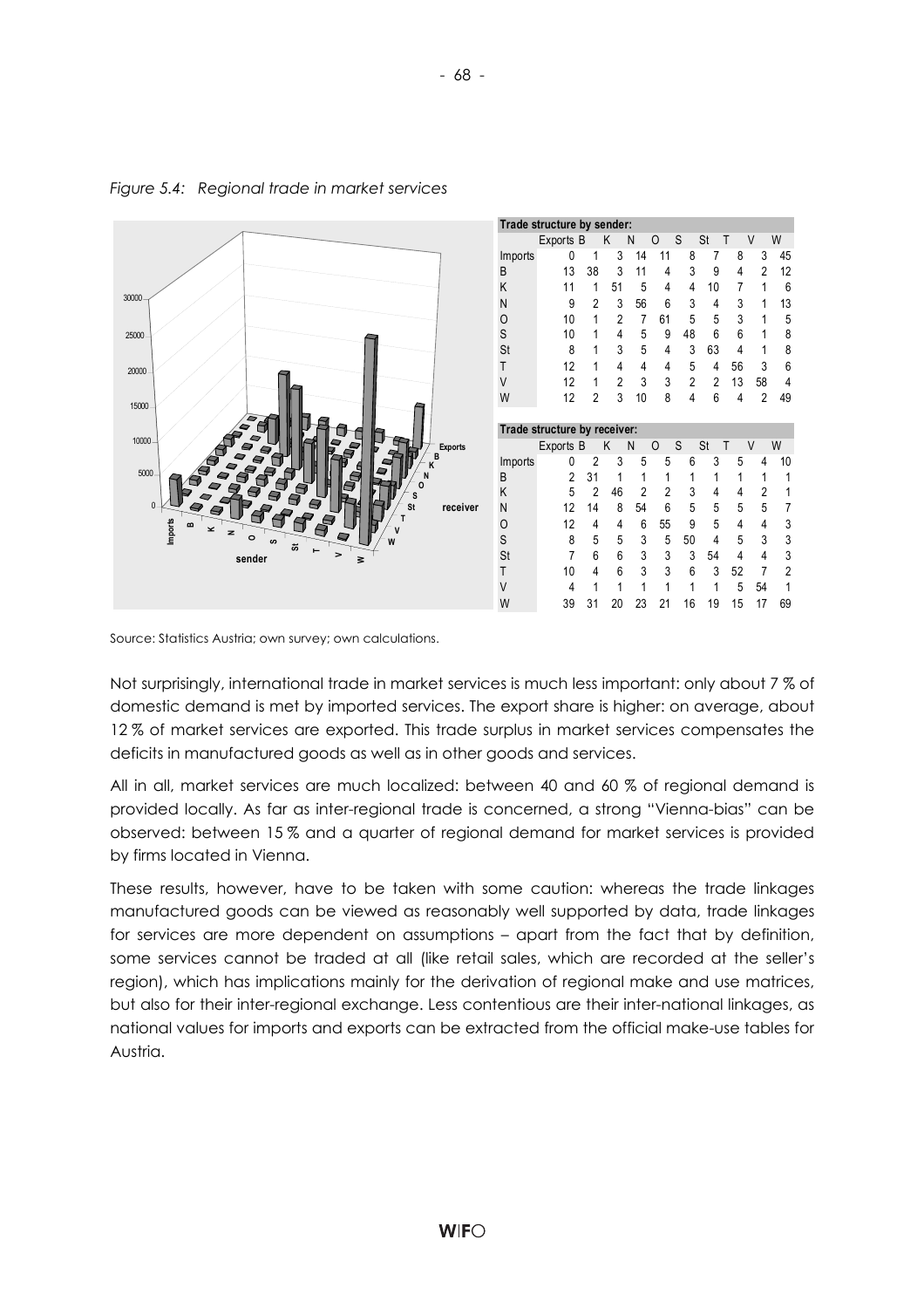Pretty much the same is true for regional trade in "other goods and non-market services" (especially so for the non-market services, which are notoriously hard to allocate to any specific region, and therefore are to a substantial extent driven by assumptions):



*Figure 5.5: Regional trade in other goods and non-market services* 

Source: Statistics Austria; own survey; own calculations.

Again – and even more than in market services – a regional coincidence of production and consumption can be deduced. Inter-regional trade is mostly absent, with the exception of Vienna, which as Austria's capital provides non-market services (especially public administration) for the other 8 regions as well.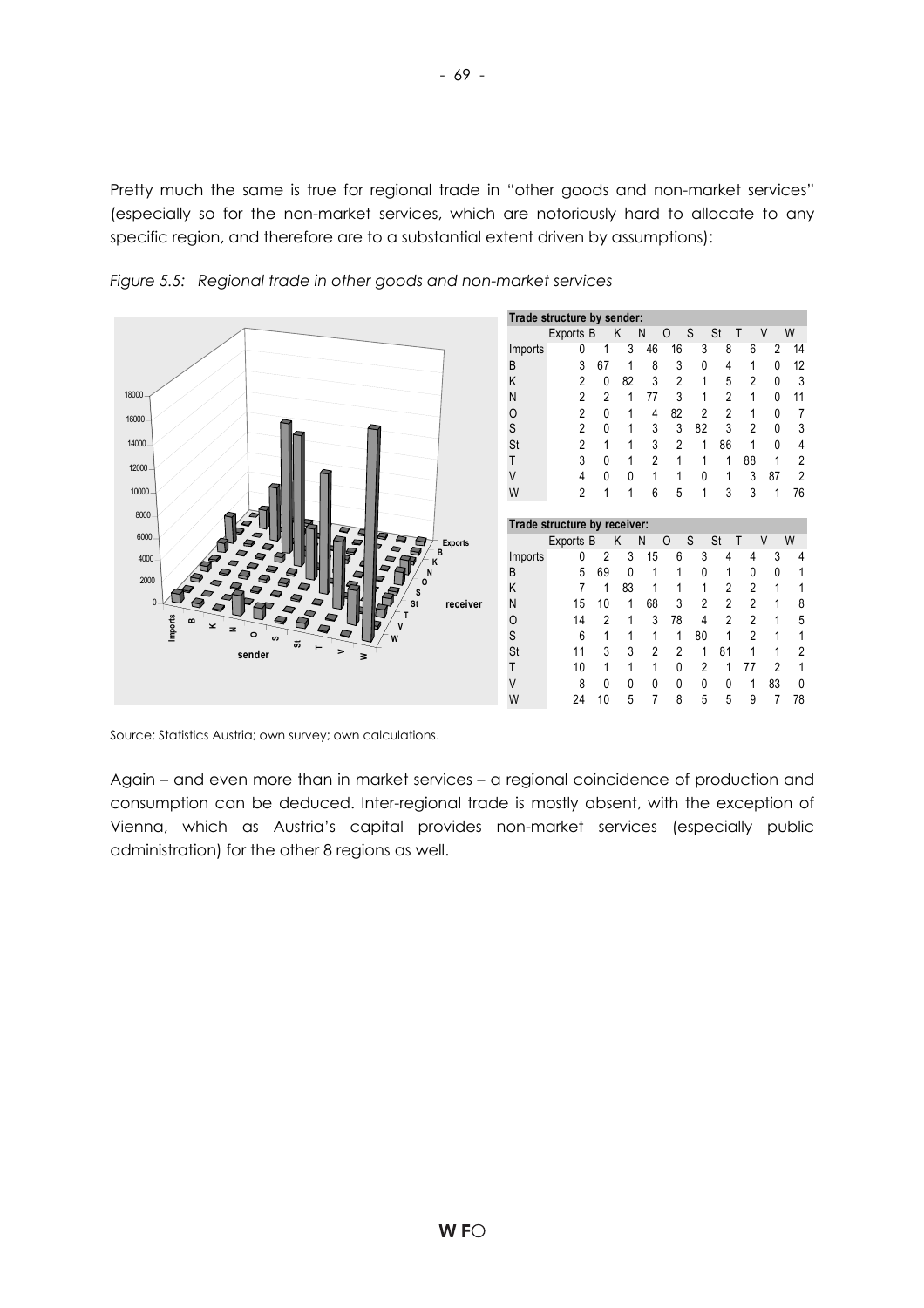## **5.4 Simulation of the regional value added effects of exports**

In the following experiments, exports were permanently raised by  $100 \epsilon$  starting in the year 2003. As the model incorporates dynamic effects (which are introduced primarily by private consumption and investment demand; as a result, the model only gradually approaches a steady state solution), differences to the base line scenario were recorded for the year 2013, by which time all of the dynamic effects have approached their long-term values.

In each of the 9 regions, exports were raised for all of the 32 commodity groups (this implies 9 x 32 = 288 model runs). The model was set up to include direct, indirect, and induced effects8. Induced effects work via feedbacks from components of final demand – which themselves are influenced by the level of production and value added – on the production of goods and services; for example, additional production to meet rising export demand leads to additional income in the form of wages and profits; rising income, then, leads to increases in private consumption – which again has to be met by additional production, followed by a new round of "induced effects". Depending on import shares and spending propensity, the total (= direct + indirect + induced) effect on value added and, therefore, GDP, will typically be higher than the initial increase in export demand.

Possible venues for induced effects are private consumption (as described above), public consumption (via additional tax revenues) and investment (firms have to increase their capital stock to produce more output). In our simulations, however, public consumption was assumed constant and equal to the base run level. The reason for this is first the not altogether unrealistic assumption that public budgets do not immediately respond to (slight) changes in gross domestic product, and second – and more importantly – to prevent expanding public consumption with its peculiar structure (a large part of public consumption consists of the non-market services public administration, health, and education (CPA 75, 80, 85)) from "swamping" the other components of induced effects.

Results were then aggregated into three categories: exports of manufactured goods (CPA 15-37), exports of market services (all CPA 50-92, excluding CPA 75, 80, and 85)<sup>9</sup> and exports of other goods (primary production, energy, construction, non-market services). To calculate

l

<sup>8</sup> These induced effects are not to be mixed up with the induced effects in the application of the input-output models since they link value added to consumption, investment etc.

<sup>9</sup> By convention, CPA 91 is defined as a non-market service as well; in *MultiREG*, however, this service is in a group with CPA 90 and cannot be separated.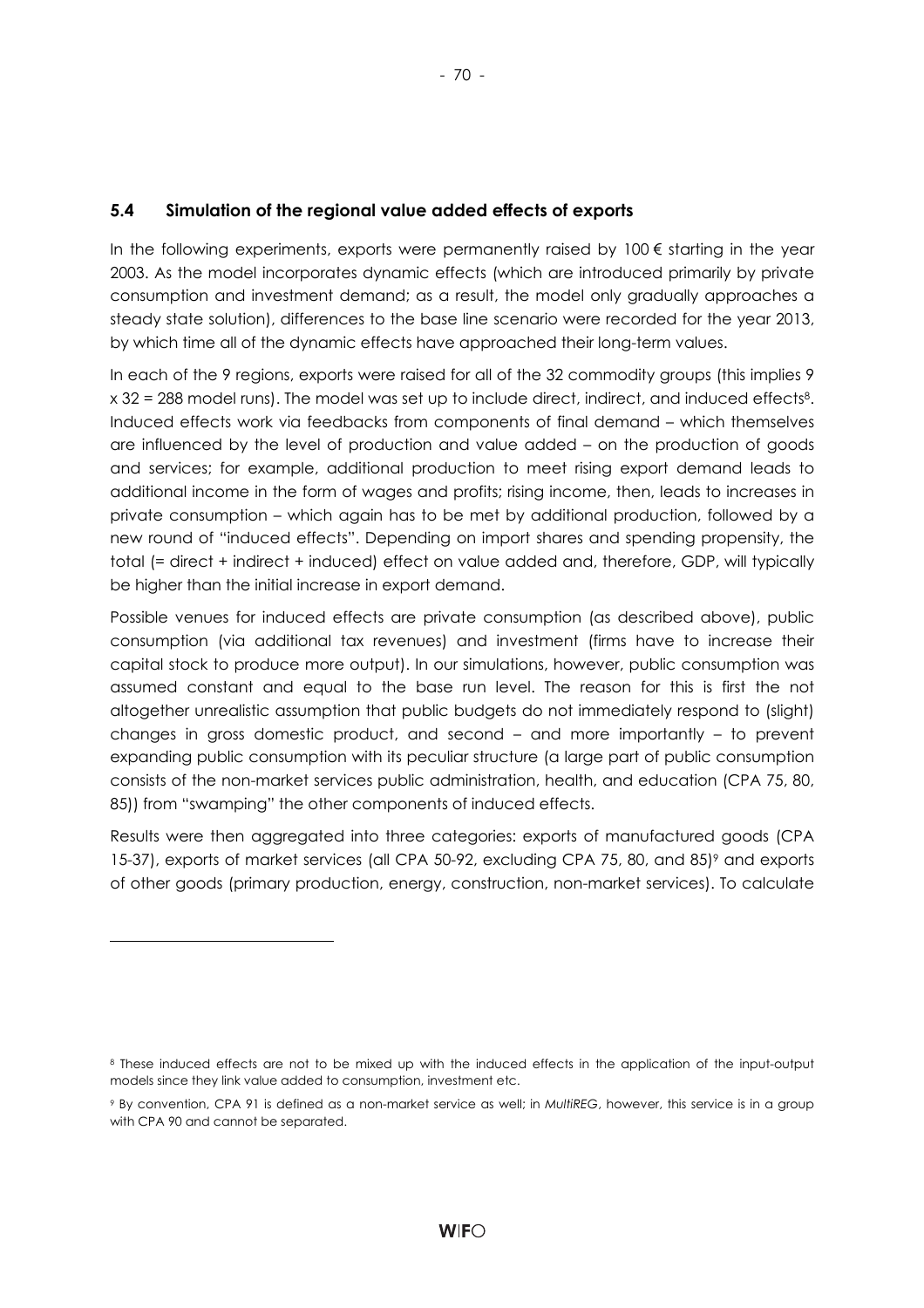these aggregate, two sets of weights were used: the national export structure and the regional export structures (both calculated for the year 2003).

Using actual weights also solves the problem that not all commodities are traded internationally (by definition of the input-output-tables, quite a few services can only be consumed at the point of production, like retail trade, or public administration. These commodities, accordingly, receive zero weights in the aggregation vector).

A comparison of the results using the two weighting sets (national vs. regional export structures) allows for a kind of shift-share exercise: while using the actual regional weights hopefully results in a good approximation to the "real-world" effects of each region's exports, using the (same) national weights for all regions allows to capture regional differences in the production processes as well as regional differences in the inter-sectoral and inter-regional linkages.

#### *5.4.1 National export structure*

The following diagram shows the effects of manufactured, market services and other exports on the exporting region as well as the rest auf Austria (regions in descending order of average effects).





In all regions, market services exhibit the highest effects on both the same region and the national level, with 100 Euros' worth of additional market service exports leading to about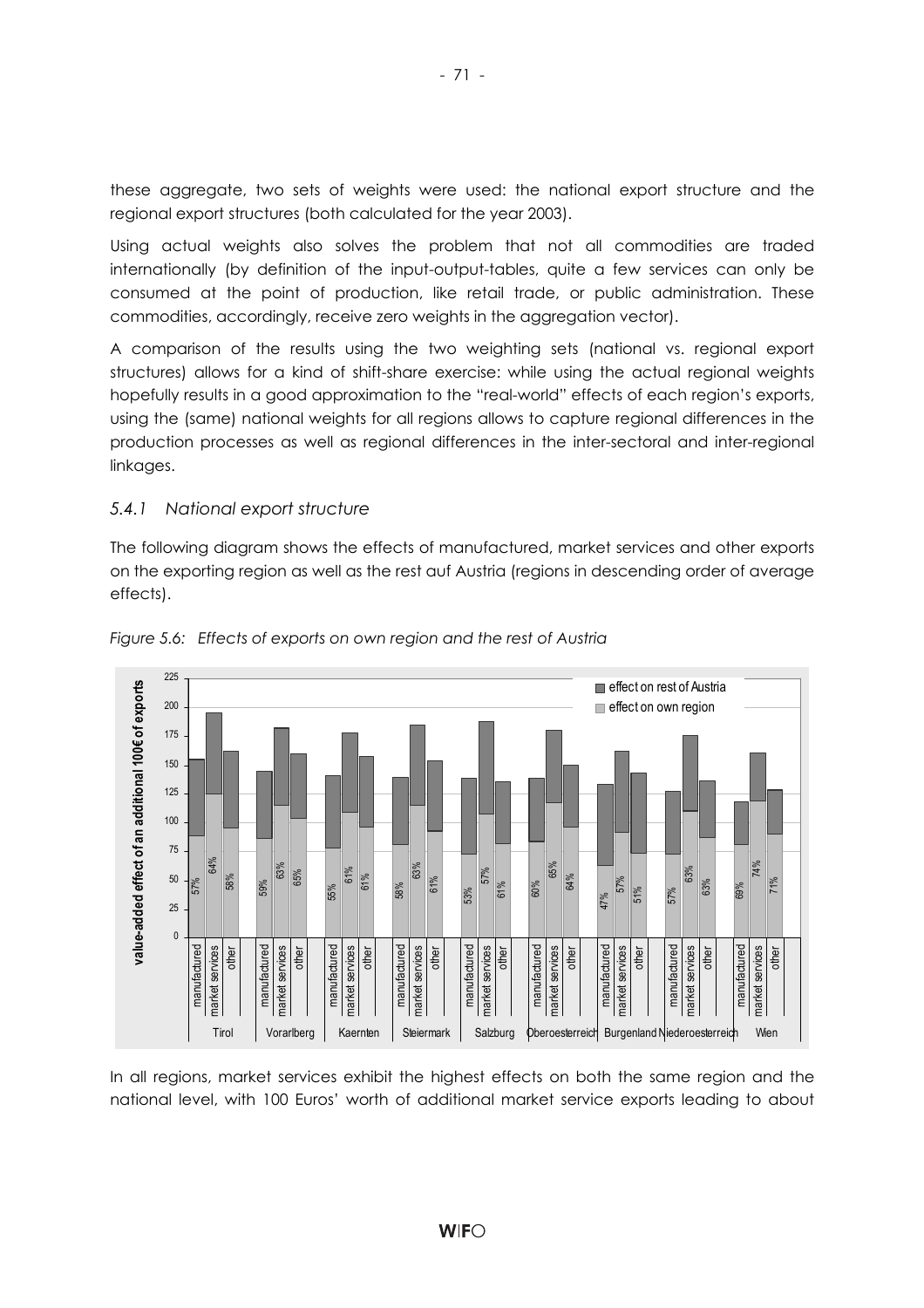160-190 additional value added at the Austrian level (effects on the exporting region make up about two thirds of the total). In contrast, manufactured exports show markedly lower effects (on the range of 120-155 € of total value added per 100 € of additional exports). Also, own-region effects, at 50-60 %, are smaller than for service exports. The effects of "other" exports are typically in between manufactured and market service exports (although they are closer to the former).

Concerning own-region effects, Vienna exhibits appreciably higher shares than the other regions (even though the level of total effects is the lowest among all 9 regions). This has to do with the "capital effect": by far the largest city of Austria, Vienna performs important headquarter functions as well as serving as the administrative center (also, it is a national provider of many "higher" business-related services). As a result, Vienna typically participates in economic developments elsewhere in Austria. If this "economic development" takes place in Vienna, then, the Viennese effects are even larger.





The above diagram shows the sectoral composition of the effects on total (Austrian) value added. Regional differences are rather subdued, reflecting similar production processes for similar goods. Very diverse, however, are the sectoral effects of the export categories: whereas the export of manufactured goods benefits manufacturing and market service sectors in essentially equal measure, the export of market services benefits overwhelmingly market services themselves (non-market services, but also construction, is positively influenced mainly via induced effects from final demand). Other goods have very heterogeneous effects, reflecting their heterogeneous mix (of agriculture, energy, construction and non-market services).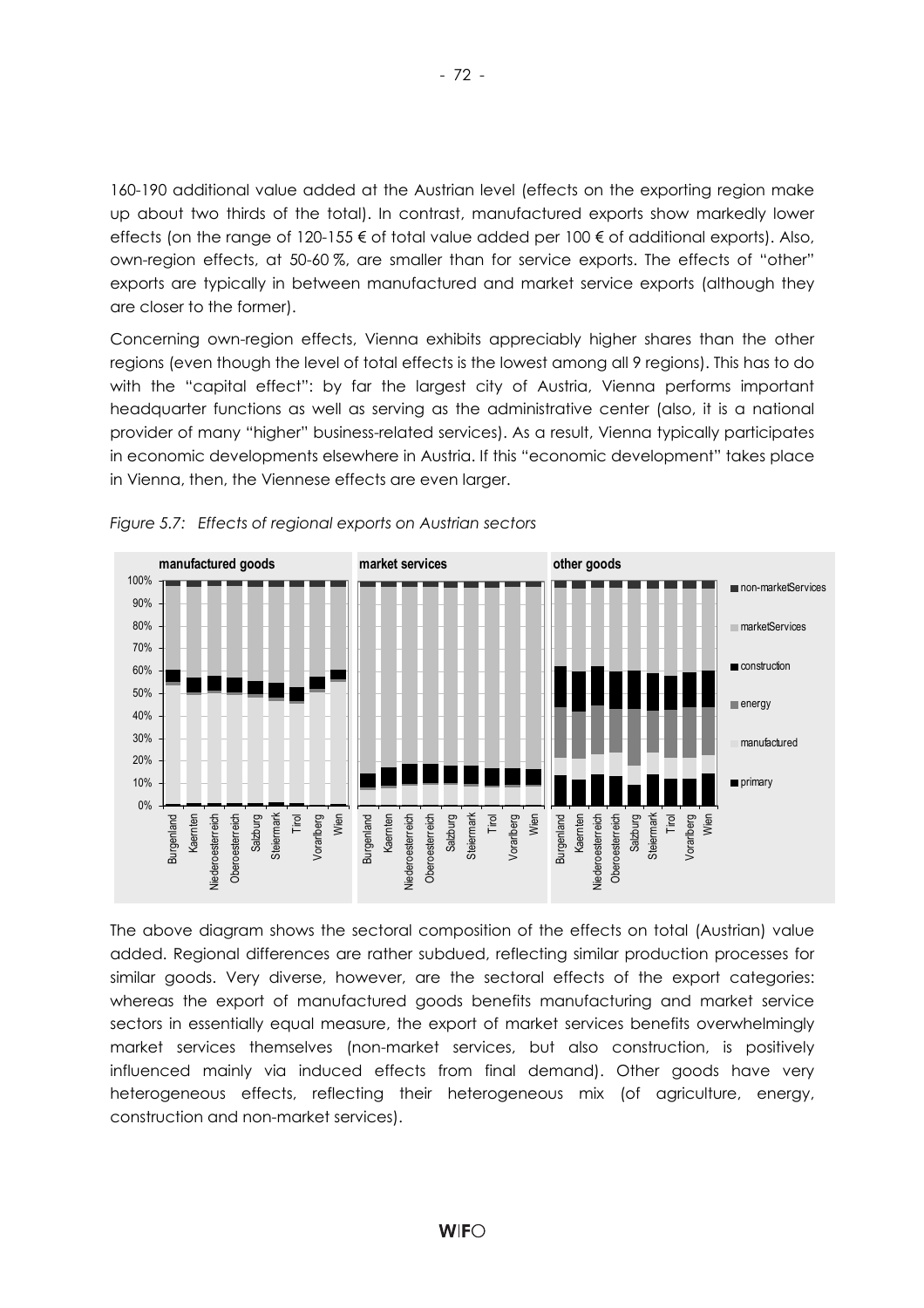## *5.4.2 Regional export structure*

The following diagram shows the effects of manufactured, market services and other exports on the exporting region as well as the rest auf Austria (regions in descending order of average effects), but this time using the regions' "actual" export structures.



*Figure 5.8: Effects of exports on own region and the rest of Austria* 

On average, own-region effects as well as total national effects are almost identical to the results for the uniform export structure as presented above. On the regional level as well, multipliers are very similar when comparing the effects of the national with the regional export structure. In some respect, this is surprising, as at least some "cluster effect" would have been expected (resulting in somewhat higher multipliers for the regional export structure as compared with the national export structure). This commodity group also shows slightly higher multipliers for the regional export structures (about 4 % more own-region effects and 3 % more for the national total).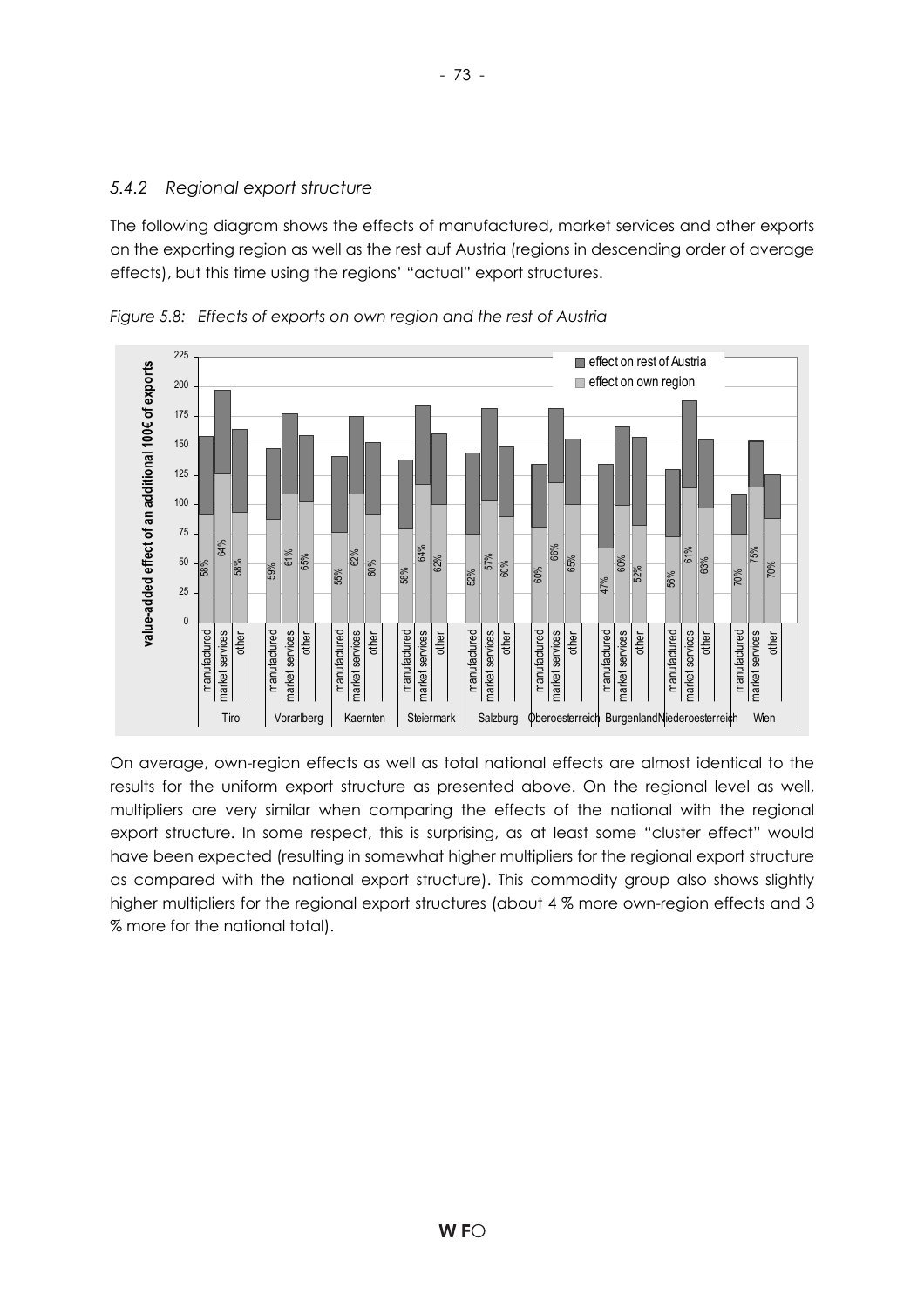

#### *Figure 5.9: Effects of regional exports on Austrian sectors*

The largest differences between the effects of the regional and the national export structure can be observed in "other goods and services", which is not surprising as this is a very heterogeneous group (where regional differences are more pronounced).

## *5.4.3 Foreign Tourism*

In Chapter 4 foreign tourism was presented alongside exports. According to Statistics Austria, foreign tourists spent 14.55 Bio. € in 2003, equivalent to 11 % of total private consumption in Austria (129.20 Bio €), and 5.27 Bio. € more than Austrian tourists spent abroad (9.28 Bio. €). In the following exercise, the regional effects of these "exports" were simulated. In the simulation, only spending by foreign tourists was changed; all other relevant components of final demand were held constant at their respective base-run levels. Specifically, these include:

- domestic tourism;
- "outbound foreign tourism" from Austrians;
- exports of goods and services;
- public spending.

The simulation, therefore, includes direct and indirect effects as well as the effects on private consumption and investment as components of induced effects. The results are presented in the following table.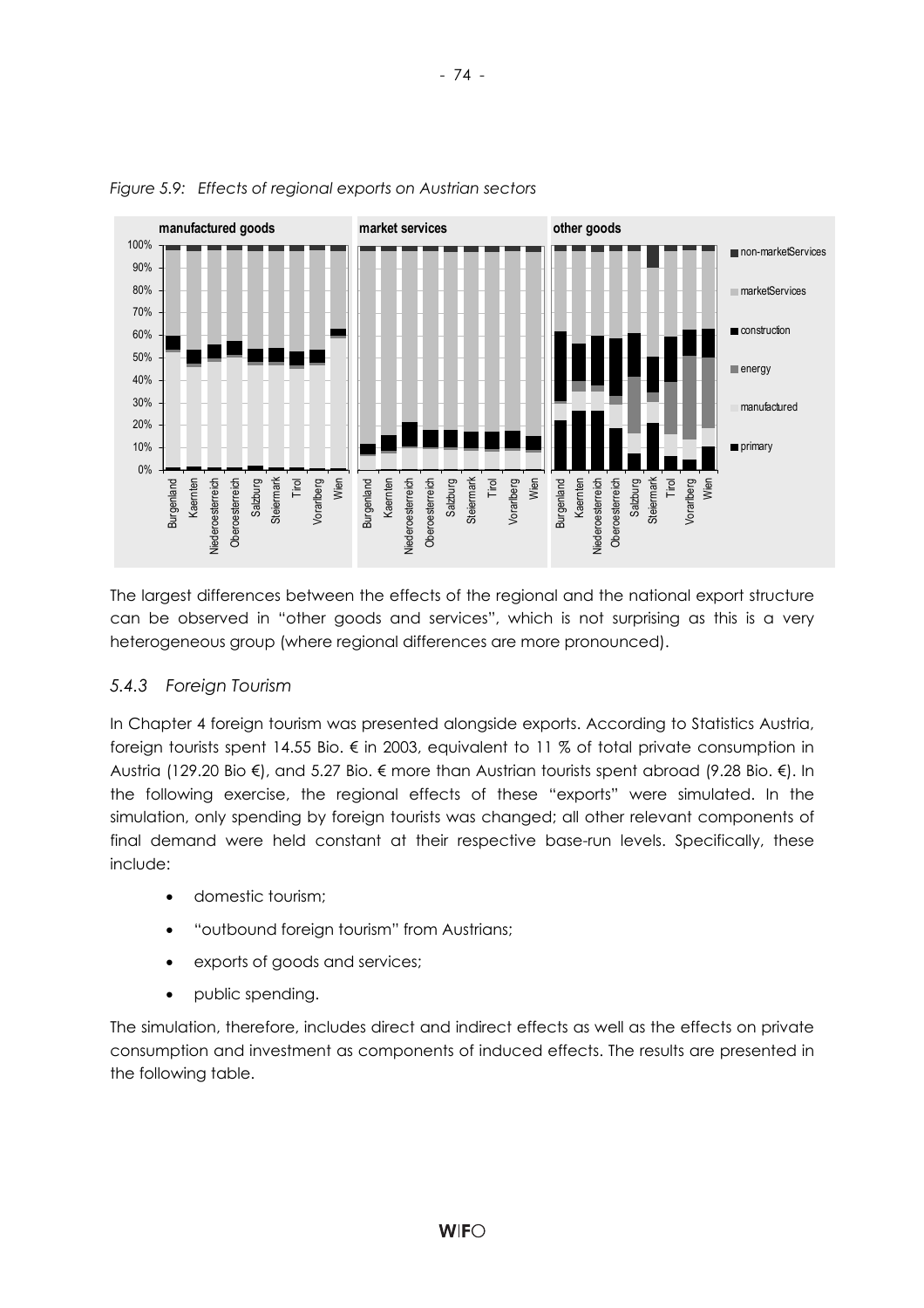**Contract Contract** 

| <b>Region</b>        | overnight stays by<br>foreigners [Mio] | overnight stays by<br>foreigners [%] | foreign tourists<br>spending by<br>Θ<br>[Mio | spending<br>tour.<br>GRP | <b>GRP</b><br>$\ddot{\diamond}$ |
|----------------------|----------------------------------------|--------------------------------------|----------------------------------------------|--------------------------|---------------------------------|
| Burgenland           | 656                                    | 1%                                   | 100                                          | 2%                       | $-4%$                           |
| Kaernten             | 8,553                                  | 10%                                  | 1,150                                        | 9%                       | $-11%$                          |
| Niederoesterreich    | 1,962                                  | 2%                                   | 150                                          | 0%                       | $-3%$                           |
| Oberoesterreich      | 2,834                                  | 3%                                   | 250                                          | 1%                       | $-1%$                           |
| Salzburg             | 16,424                                 | 19%                                  | 2,450                                        | 15%                      | $-10%$                          |
| Steiermark           | 3,601                                  | 4%                                   | 400                                          | 1%                       | $-3%$                           |
| Tirol                | 38,645                                 | 45%                                  | 7,100                                        | 36%                      | $-21%$                          |
| Vorarlberg           | 7,069                                  | 8%                                   | 1,300                                        | 13%                      | $-12%$                          |
| Wien                 | 6,533                                  | 8%                                   | 1,650                                        | 3%                       | $-4%$                           |
| <b>Total Austria</b> | 86,276                                 | 100%                                 | 14,550                                       | 6%                       | $-7%$                           |

 $\blacksquare$ 

 $\sim$ 

*Table 5.4: The importance of foreign tourism* 

 $\sim$ 

 $\mathbf{I}$ 

Source: Own calculations.

The largest effects are estimated for Tirol, whose simulated GRP would be some 21 % lower without foreign tourists, with Vorarlberg and Kärnten (12 and 11 % respectively) as already distant followers. On average, according to the simulation, Austrian GDP would be about 7 % lower.10 This is quite substantial, especially as public consumption was held constant and the simulation, therefore, did not include repercussions from lower tax revenues.

#### **5.5 Summary**

l

Exports play remarkably different roles for the Austrian regions: relative to Gross Regional Product (GRP), their level in 2003 ranged between 29 % (Vienna) and 62 % (Vorarlberg); the average is about 42 %. Adding spending by foreign tourists, which also can be defined as "exports", this ratio rises to between 31% for Vienna and 77 % for Tirol. Foreign tourism,

<sup>&</sup>lt;sup>10</sup> Such "sector-wide" exercises ("what would the Austrian economy without the construction sector, the tourism sector etc. look like" always have to be interpreted with great care: of course, the complete absence of some important sector – as is foreign tourism – would lead to an economy which would be quite different from the one *MultiREG* tries to simulate; in this respect, rather than interpreted literally ("the Austrian GDP would be 7% lower without foreign tourists"), the results should be seen more along the line of "some 7 % of Austrian GDP are produced by sectors which are directly or indirectly associated with foreign tourists":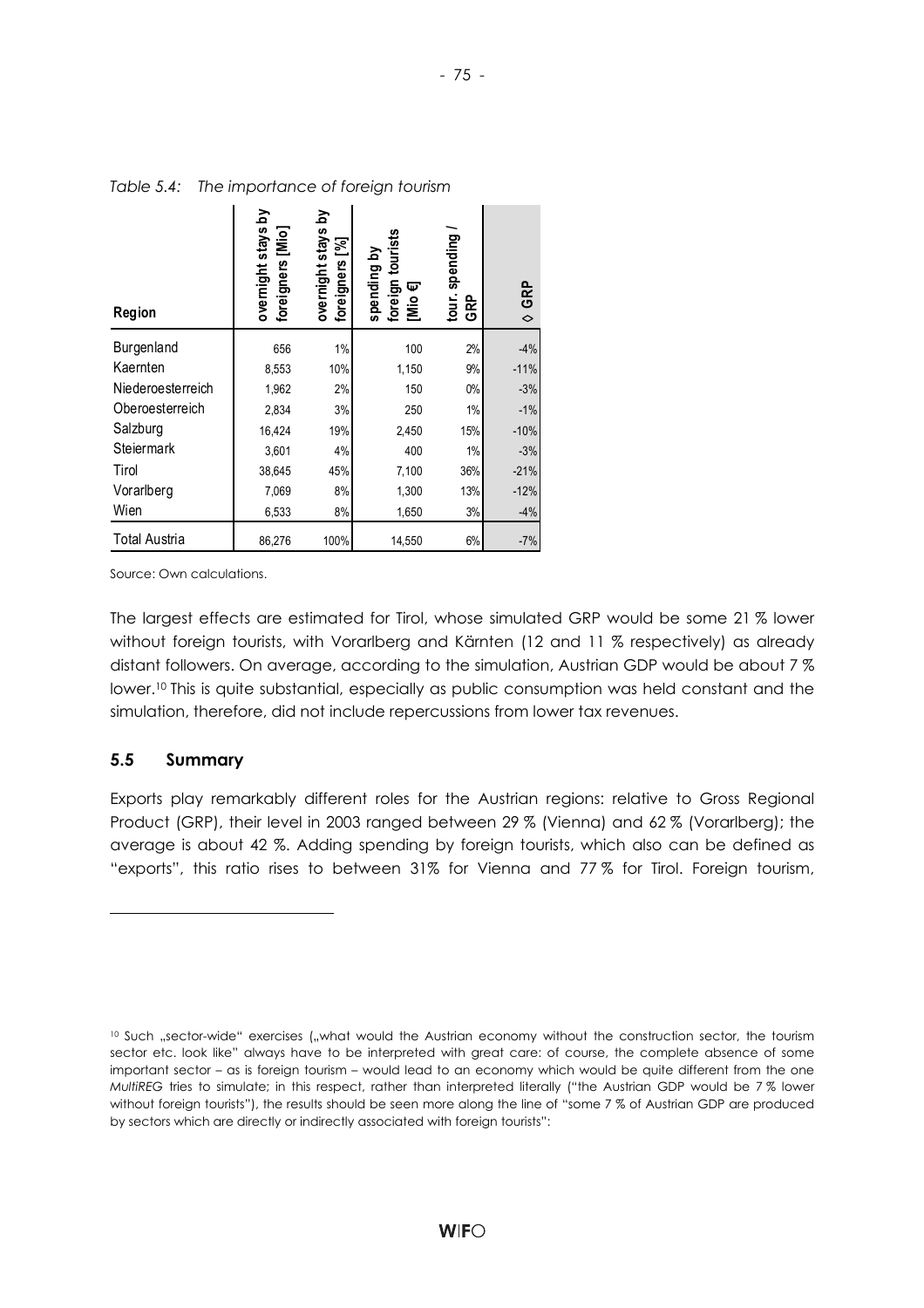however, is even more unequally distributed than exports of goods and services: Tirol alone accounts for 45 % of all overnight stays by foreigners (and even a bit more in terms of spending), followed by Salzburg and Kärnten (19 and 10 %). A simulation exercise shows that in Tirol, more than a fifth of total GRP is – directly or indirectly – associated with foreign tourists (not even counting domestic tourists); the Austrian average is about 7 %.

Since 1995, nominal exports of manufactured goods have risen by +8.4 % a year on average; Burgenland, at +10.0 %, shows the highest growth rates (this catching-up process was aided by the region's status as objective 1-region); slowest growth was experienced by Vienna (+7.4 % p.a. despite a decline in its manufacturing industries' relative importance).

A simulation using a multiregional IO model (*MultiREG*) shows that the effect on GDP of regional manufactured exports (its – closed - multiplier) is about 1.40: one Euro of additional exports leads to an expansion of Austrian GDP by about € 1.40. Multipliers for services exports are higher (1.80), as services use fewer (imported) inputs – as a result, more of the valueadded chain set off by service exports remains within the country. Regional differences in these multipliers are more pronounced for manufactured goods (1.1-1.6) than for services (1.5-2.0); as a tendency, the manufacturing multipliers are higher for western/southern regions than for the eastern/northern area regions (no clear pattern emerges for services exports).

Exports from any one region benefit mainly the exporting region itself: own-region benefits typically amount to some 57 % of total effects for manufactured exports. For services exports, this share is even higher (63 %). The main reason for this can be found in the fact that services are overwhelmingly traded within the same region, whereas manufactured goods to a large extent are traded internationally (some 60 % of regional demand for manufactured goods is imported; a similarly large share of regional production is shipped abroad). About a quarter of regional demand for manufactured goods is met by local production.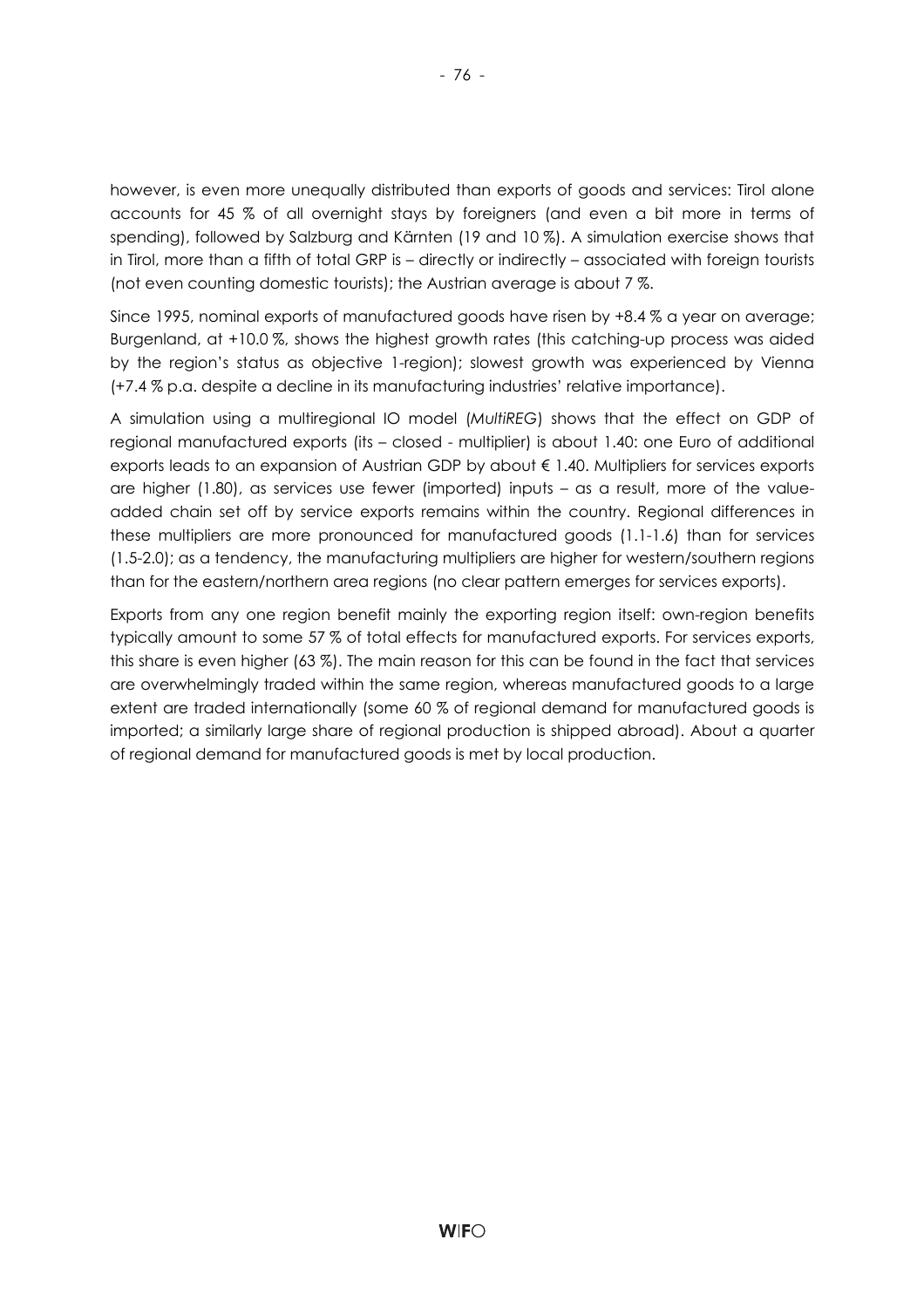## **6. Summary and conclusions**

Globalization implies an intensification of international trade; from this we also expect that in the production of exports more and more imported commodities are used. An increasing share of imports, however, must go hand in hand with a diminished share in domestic value added. The "bazaar"-hypothesis starts off from this observation and claims that industrialized countries progressively withdraw from production activities, which are transferred to lowerwage countries, and specialize in trading activities and other business services. If wages are not flexible enough, however, this structural change may go too far: industrialized countries may lose more manufacturing than needed while at the same time an insufficient number of jobs are created in the service sector, so that unemployment will rise. It was one aim of this research to collect evidence on Austria's position on its way towards a "bazaar"-economy.

Many indicators suggest, not surprisingly, that "bazaar"-characteristics are evident in the Austrian economy: Not only are imports on the rise, at the cost of value added, but the production depth is falling as is the net investment rate. At the same time the multiplier analysis implies falling value added intensity in the manufacturing sector due to rising reexports. Export growth is concentrating to a considerable extent on "bazaar"-type activities, namely import-export trading. But there is no evidence from this investigation that this development has hurt the Austrian economy so far: Export growth has been sufficiently strong to compensate the declining value added intensity so that the share of export-induced value added in total GDP has gone up; even the trade balance (not including expenditures of foreigners in Austria) has become positive.

One fact that can be put forward against the benefits of the "bazaaring" of Austria's economy concerns quite significant changes in the composition of value added linked to exports: Profits have increased their share in value added to the disadvantage of wages and salaries. At the same time, however, exports have increased their share in total employment compared to private and public consumption and export employment is also becoming more skill-intensive over time. What policy makers should also keep in mind is that lower multipliers imply that for exports to contribute to the same extent to domestic growth as it happened in the past, their growth has to be higher than before to compensate for the lower value added per Euro of exports.

Service exports, which are less prone to a "bazaar"-type economy, have increased their share in total exports. Their value added contribution has been quite stable or slightly increasing. Services also benefit from exports more than in the past: the value added share of services has increased at the cost of manufacturing products. If services continue to gain weight in total exports, the possible erosion of value added can be compensated to some extent.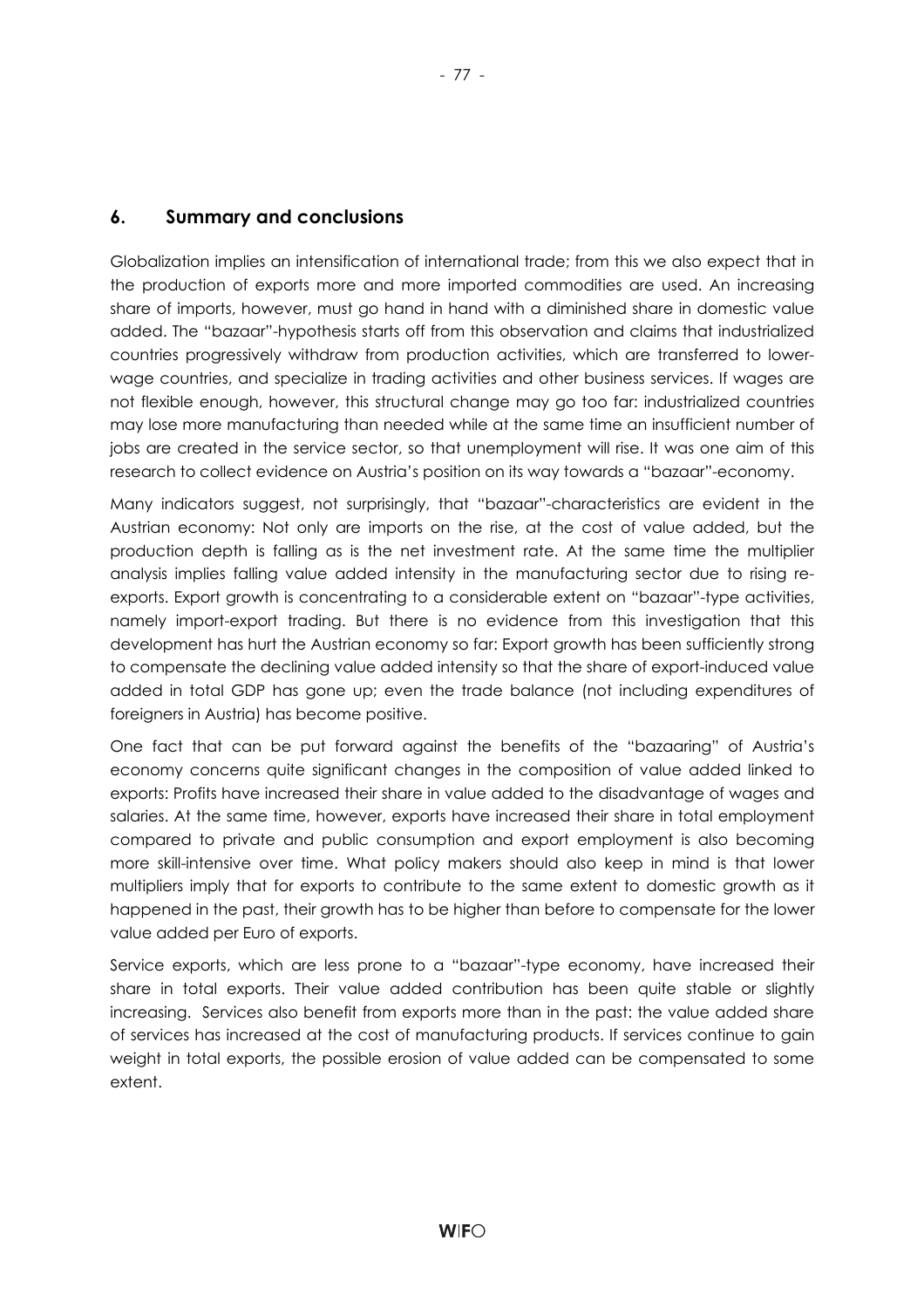Multipliers cannot be compared directly across countries, as the size of a country and of its multiplier are correlated: smaller countries are typically more open and, therefore, have smaller multipliers. A comparison of sectoral shares in multipliers shows, however, that in Austria, the impact of exports on the manufacturing sector is somewhat larger than in most other OECD countries. The impact on the service sector in Austria is below the international average, possibly because of a higher degree of vertical integration in manufacturing. However, despite its lower share in total exports, the service sector benefits most from total export activity.

The results of the national and international analyses point to services as the key sector policy makers should pay attention to. In a "bazaar"-type economy manufacturing production may lose ground and may be replaced by high quality service activities which become increasingly export-oriented themselves. Services also play a key role in complementing manufacturing exports. Furthermore, manufacturing production in general critically depends on the quality of services they can rely on. Economic policies should therefore pay special attention to the international competitiveness of service sector companies.

Exports activities are not evenly distributed across space and neither are the benefits from exports. We observe that exports play remarkably different roles for the Austrian regions: While Vienna is found to be the region least dependent on exports, Vorarlberg's economy is highly export-oriented. This regional pattern becomes even more uneven if foreign tourism is taken into account as well: A simulation exercise shows, for instance, that in Tirol more than a fifth of total GRP is – directly or indirectly – associated with foreign tourists (not even including domestic tourists); the Austrian average is about 7 %.

Growth in exports has not been the same in all regions either: While in Austria nominal exports of manufactured goods have risen by +8.4 % a year on average since 1995, Burgenland shows the highest growth rate (+10 %) while Vienna experienced the slowest growth (+7.4 % p.a.). Any judgment about Vienna's export performance, however, has to take into account that the urban region is losing manufacturing activities at a very fast pace, as is typical for many large cities around Europe.

A simulation using a multiregional IO model (*MultiREG*) shows that the effect on GDP of regional manufactured exports (its – closed - multiplier) is about 1.40: one Euro of additional exports leads to an expansion of Austrian GDP by about € 1.40. Multipliers for service exports are higher (1.80), as services use fewer (imported) inputs – as a result, more of the valueadded chain set off by service exports remains within the country. Regional differences in these multipliers are more pronounced for manufactured goods (than for services; as a tendency, the manufacturing multipliers are higher for western/southern regions than for the eastern/northern area regions (no clear pattern emerges for service exports).

Exports from any one region benefit mainly the exporting region itself: own-region benefits typically amount to some 57 % of total effects for manufactured exports. For services exports, this share is even higher (63 %). The main reason for this can be found in the fact that services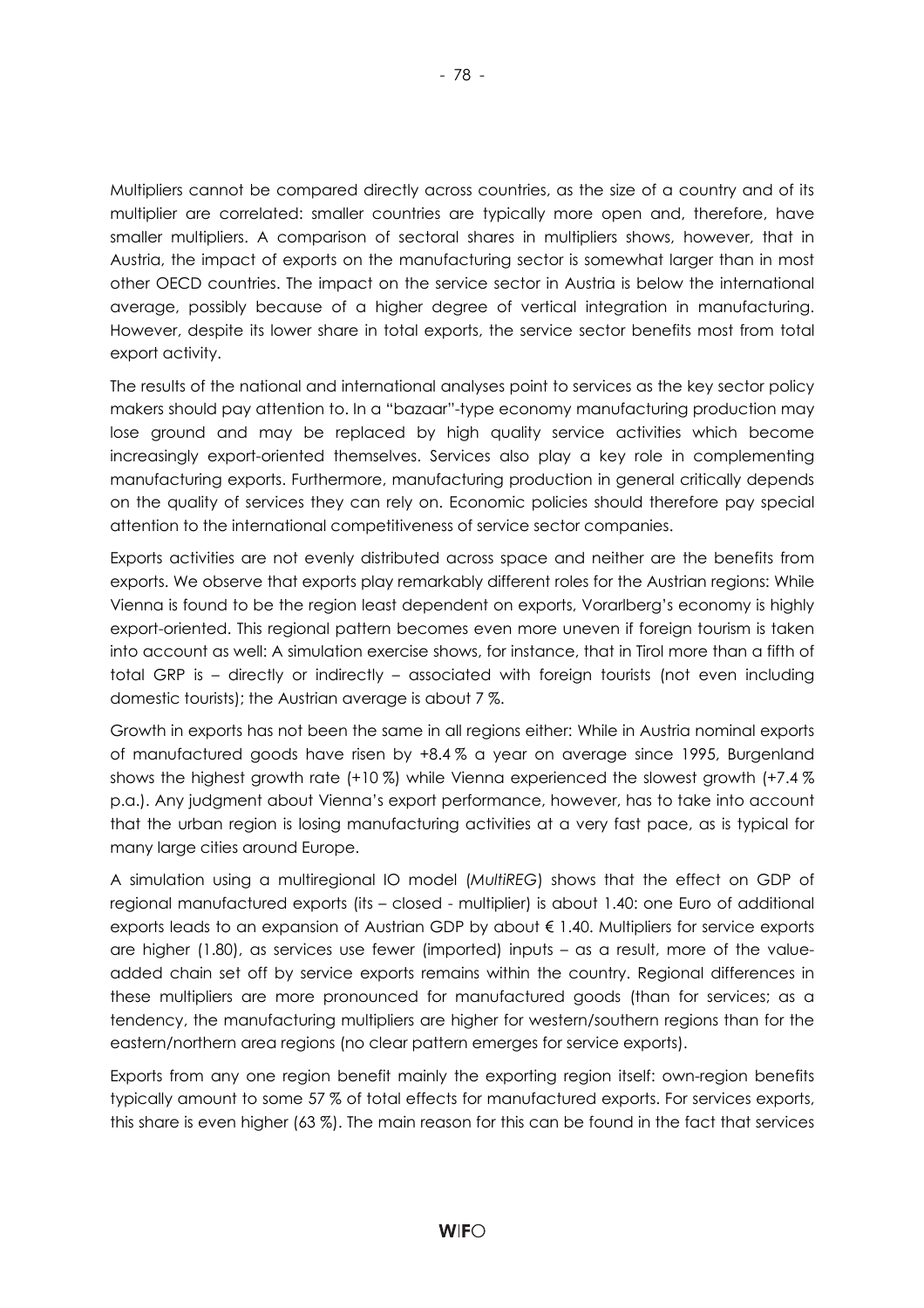are overwhelmingly traded within the same region, whereas manufactured goods to a large extent are traded internationally (some 60 % of regional demand for manufactured goods is imported; a similarly large share of regional production is shipped abroad). About a quarter of regional demand for manufactures goods is met by local production.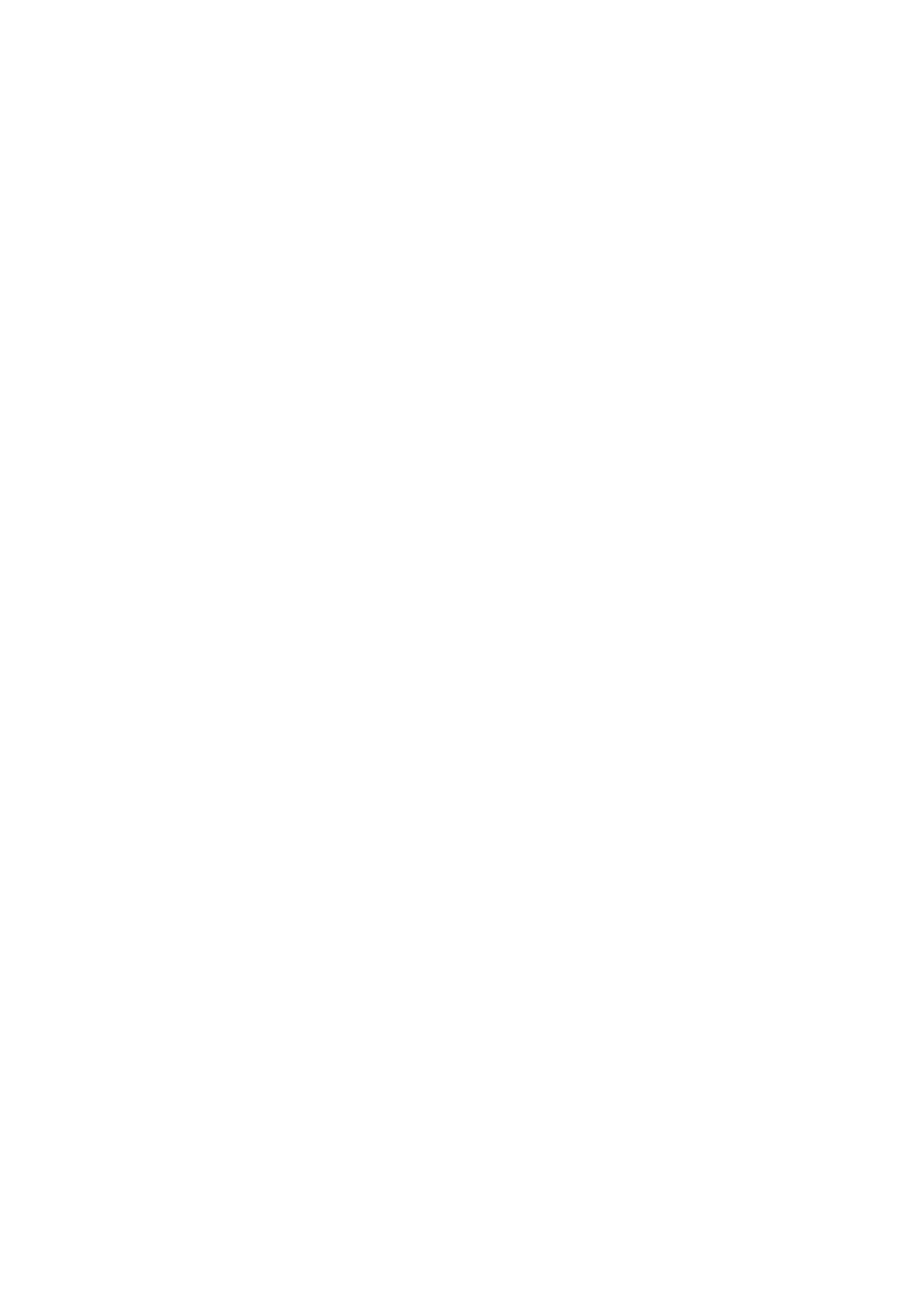#### **7. References**

Almon, C. (1991), The Inforum Approach to Interindustry Modeling, Economic Systems Research, 3, pp. 1-7.

- Austrian Institute for Economic Research WIFO, WIFO-Weißbuch: Mehr Beschäftigung durch Wachstum auf Basis von Innovation und Qualifikation, Zusammenfassung, 2006, Wien
- Barker, T., Gardiner, B. Chao-Dong, H., Jennings, N., Schurich, C. (1999), E3ME Version 2.2, User's Manual, Cambridge Econometrics.
- Bayerl, N. (2008), Spezialisierungsmuster und Wertschöpfungsintensität der öserreichischen Exportwirtschaft, Materialien zu Wirtschaft und Gesellschaft Nr. 105, AK Wien, Wien.
- Bofinger, P. (2006), Wir sind besser, als wir glauben. Wohlstand für alle, Rowohlt Verlag, 2006, Reinbek
- Brenken, A., Schwarz, M. (2004), Wettbewerbsfähigkeit der deutschen Exportindustrie und die Theorie der Basarökonomie, KfW-Research Nr. 15, Kfw Bankengruppe, November 2004, Frankfurt
- Breuss, F. (2007), Globalization, EU Enlargement and Income Distribution, WIFO-Working Papers, No. 296, 2007, Wien
- Breuss, F. (2006), Warum wächst die Wirtschaft in Österreich rascher als in Deutschland?, WIFO-Working Papers, No. 280, 2006, Wien
- Conway, R. S. (1990), The Washington Projection and Simulation Model: A Regional Interindustry Econometric Model, International Regional Science Review, 13, pp. 141-165.
- De Backer, K., Yamano, N. (2007), Globalisation measurement using international input-output tables. Paper presented at the International input-outputMeetings, July 2007, Istanbul.
- Destatis, Statistisches Bundesamt Wiesbaden, Importabhängigkeit der deutschen Exporte 1991, 1995, 1998 bis 2000 und 2002, 2004, Wiesbaden
- Fritz, O., Streicher, G., Zakarias, G. (2005), *MultiREG* A Multiregional Econometric Input Output Model for Austria, in WIFO-Monatsberichte 8, Vienna.
- Fritz, O., Kurzmann, R., Pointner, W., Streicher, G. and Zakarias, G. (2001), Modeling the Regional Economy: A Regional Econometric input-outputApproach. In: Neck, R. (ed.), Modeling and Control of Economic Systems, Elsevier, Oxford.
- Hickel, R. (2004), Deutschland-keine Basarökonomie, Kommentar für die Blätter für deutsche und internationale Politik 12/2004, 2004, Bremen
- Kratena, K. (1994), MULTIMAC I das gesamtwirtschaftliche input-outputModell des WIFO, WIFO Monatsberichte, 67, Austrian Institute of Economic Research (WIFO), Vienna.
- Kratena, K. and Zakarias, G. (2001), MULTIMAC IV: A disaggregated Econometric Model for the Austrian Economy, Working Paper, 160, Austrian Institute of Economic Research (WIFO), Vienna.
- Marterbauer M. (2007), Wem gehört der Wohlstand? Perspektiven für eine neue österreichische Wirtschaftspolitik, Zsolnay Verlag, 2006, Wien
- Piper N. (2006), Der Exportboom ist nicht pathologisch, ifo Schnelldienst 1/2006, Sonderausgabe, München, 2006
- Sauernheimer, K. (2006), Pathologischer Exportboom und Basar-Ökonomie, ifo Schnelldienst 1/2006, Sonderausgabe, 2006, München
- Sinn, H.-W. (2005), Die Basar-Ökonomie. Deutschland: Exportweltmeister oder Schlusslicht? Econ Verlag, 2005, Berlin
- Zakarias, G., Fritz, O., Kurzmann, R. and Streicher,G. (2002), Comparing Regional Structural Change An Application of Economic input-outputModels, InTeReg Working Paper Series, 18, Graz-Vienna.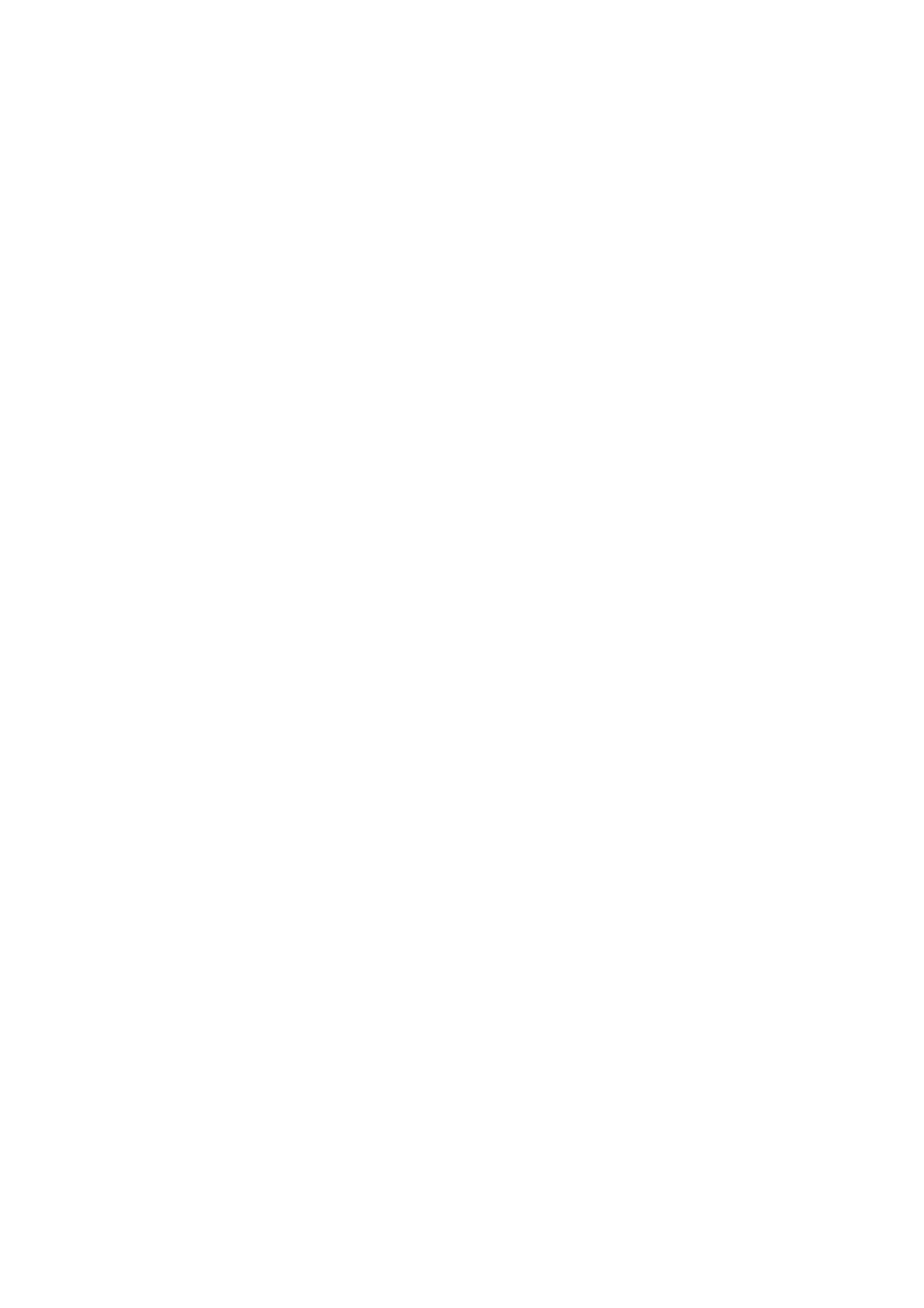# **8. Appendix**

*Table A: Composition of the "old" EU-15 and OECD-23 samples used in the international analysis* 

- 83 -

|                           | samples        |         |  |
|---------------------------|----------------|---------|--|
| <b>OECD member states</b> | <b>EU 15</b>   | OECD-23 |  |
| Australia                 |                |         |  |
| Austria                   | X              | X       |  |
| Belgium                   | X              | X       |  |
| Canada                    |                | X       |  |
| Czech Republic            |                |         |  |
| Denmark                   | X              | X       |  |
| Finland                   | X              | X       |  |
| France                    | X              | X       |  |
| Germany                   | X              | X       |  |
| Greece                    | X              | X       |  |
| Hungary                   |                | X       |  |
| Iceland                   |                |         |  |
| Ireland                   | X              | X       |  |
| Italy                     | X              | X       |  |
| Japan                     |                |         |  |
| South Korea               |                |         |  |
| Luxembourg                |                |         |  |
| Mexiko                    |                |         |  |
| Netherlands               | $\times$       | X       |  |
| New Zealand               |                | X       |  |
| Norway                    |                | X       |  |
| Poland                    |                | X       |  |
| Portugal                  | X              | X       |  |
| Slovak Republic           |                | X       |  |
| Spain                     | X              | X       |  |
| Sweden                    | X              | X       |  |
| Switzerland               |                |         |  |
| Turkey                    |                | X       |  |
| United Kingdom            | $\pmb{\times}$ | X       |  |
| <b>United States</b>      |                | X       |  |
| Non OECD member           |                |         |  |
| <b>Brazil</b>             |                | X       |  |

Note: In our sample Luxembourg is not included in the "old" EU 15